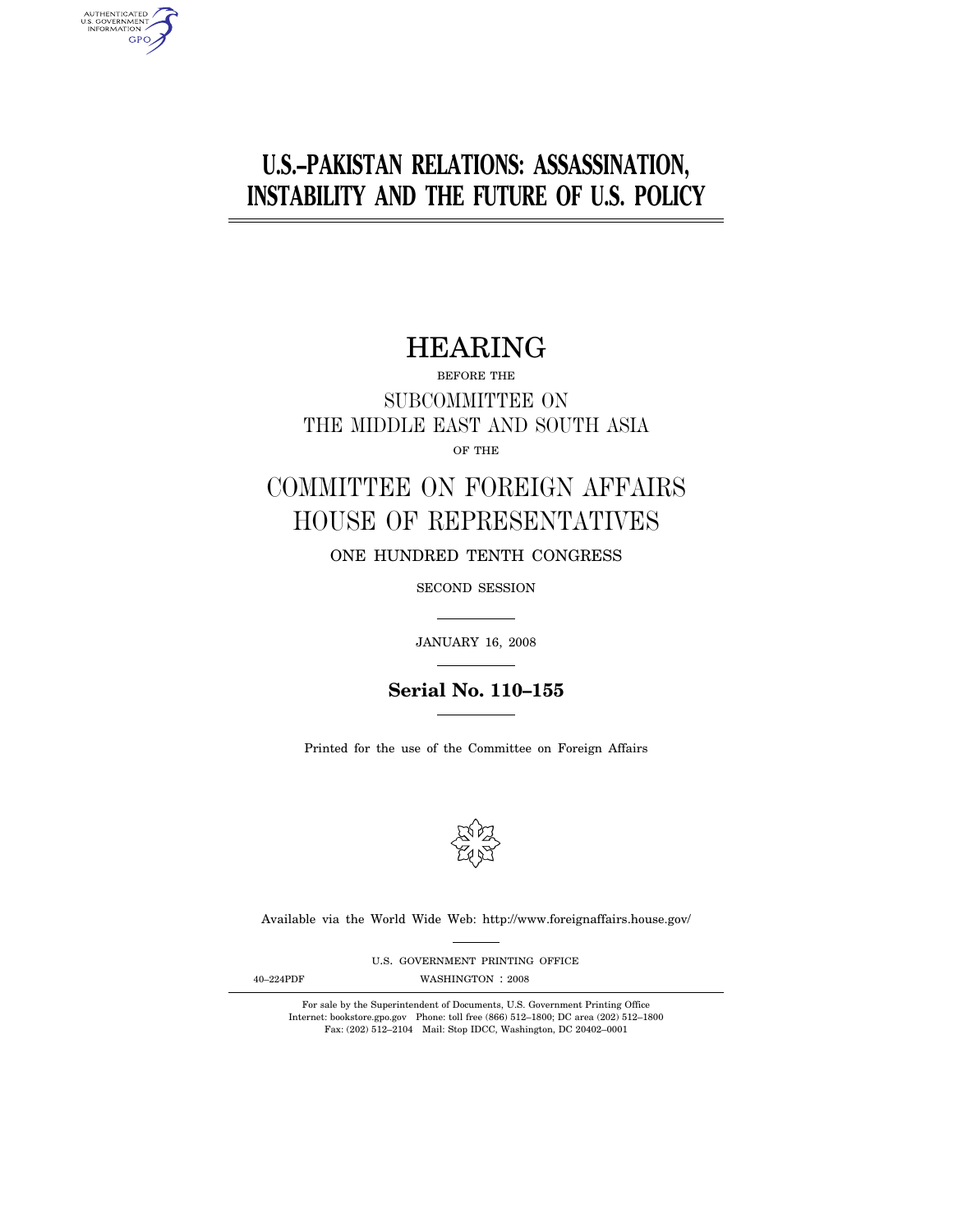### COMMITTEE ON FOREIGN AFFAIRS

TOM LANTOS, California, *Chairman* 

HOWARD L. BERMAN, California GARY L. ACKERMAN, New York ENI F.H. FALEOMAVAEGA, American Samoa DONALD M. PAYNE, New Jersey BRAD SHERMAN, California ROBERT WEXLER, Florida ELIOT L. ENGEL, New York BILL DELAHUNT, Massachusetts GREGORY W. MEEKS, New York DIANE E. WATSON, California ADAM SMITH, Washington RUSS CARNAHAN, Missouri JOHN S. TANNER, Tennessee GENE GREEN, Texas LYNN C. WOOLSEY, California SHEILA JACKSON LEE, Texas RUBÉN HINOJOSA, Texas JOSEPH CROWLEY, New York DAVID WU, Oregon BRAD MILLER, North Carolina LINDA T. SÁNCHEZ, California DAVID SCOTT, Georgia JIM COSTA, California ALBIO SIRES, New Jersey GABRIELLE GIFFORDS, Arizona RON KLEIN, Florida

ILEANA ROS-LEHTINEN, Florida CHRISTOPHER H. SMITH, New Jersey DAN BURTON, Indiana ELTON GALLEGLY, California DANA ROHRABACHER, California DONALD A. MANZULLO, Illinois EDWARD R. ROYCE, California STEVE CHABOT, Ohio THOMAS G. TANCREDO, Colorado RON PAUL, Texas JEFF FLAKE, Arizona MIKE PENCE, Indiana JOE WILSON, South Carolina JOHN BOOZMAN, Arkansas J. GRESHAM BARRETT, South Carolina CONNIE MACK, Florida JEFF FORTENBERRY, Nebraska MICHAEL T. MCCAUL, Texas TED POE, Texas BOB INGLIS, South Carolina LUIS G. FORTUÑO, Puerto Rico GUS BILIRAKIS, Florida ROBERT J. WITTMAN, Virginia

ROBERT R. KING, *Staff Director*  YLEEM POBLETE, *Republican Staff Director* 

SUBCOMMITTEE ON THE MIDDLE EAST AND SOUTH ASIA

GARY L. ACKERMAN, New York, *Chairman* 

HOWARD L. BERMAN, California DAVID SCOTT, Georgia JIM COSTA, California RON KLEIN, Florida BRAD SHERMAN, California ROBERT WEXLER, Florida ELIOT L. ENGEL, New York RUSS CARNAHAN, Missouri SHEILA JACKSON LEE, Texas

MIKE PENCE, Indiana STEVE CHABOT, Ohio JOE WILSON, South Carolina J. GRESHAM BARRETT, South Carolina JEFF FORTENBERRY, Nebraska BOB INGLIS, South Carolina CONNIE MACK, Florida GUS BILIRAKIS, Florida VACANT

DAVID ADAMS, *Subcommittee Staff Director*  HOWARD DIAMOND, *Subcommittee Professional Staff Member*  GREGORY MCCARTHY, *Republican Professional Staff Member*  DALIS BLUMENFELD, *Staff Associate*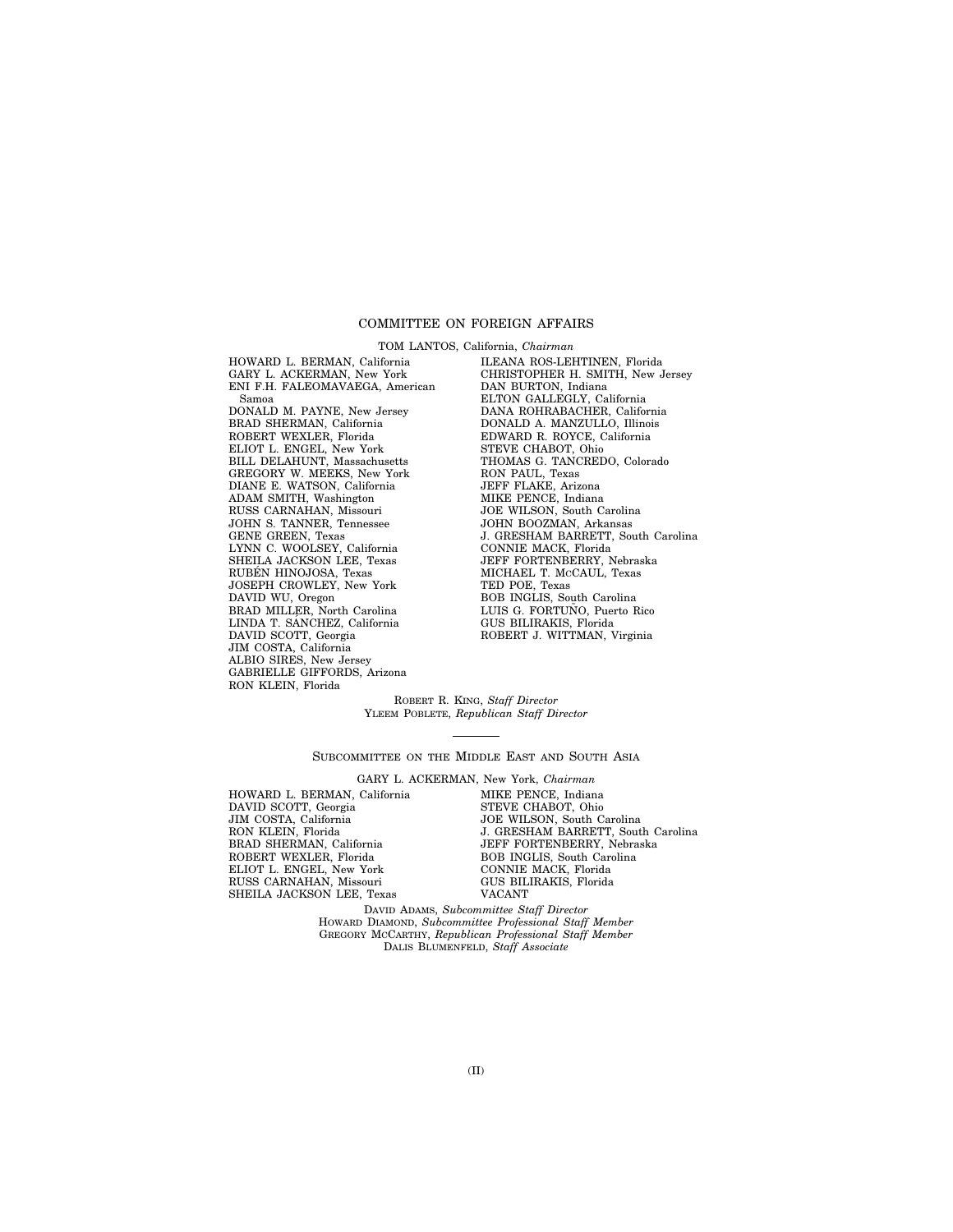## C O N T E N T S

## WITNESSES

| Christine Fair, Ph.D., Senior Political Scientist, Rand Corporation         | <b>10</b> |
|-----------------------------------------------------------------------------|-----------|
| Ashley J. Tellis, Ph.D., Senior Associate, Carnegie Endowment for Inter-    |           |
|                                                                             | 29        |
| Ms. Lisa Curtis, Senior Research Fellow, Asian Studies Center, The Heritage |           |
|                                                                             | 38        |
|                                                                             |           |
| LETTERS, STATEMENTS, ETC., SUBMITTED FOR THE HEARING                        |           |
| The Honorable Gary L. Ackerman, a Representative in Congress from the       |           |
| State of New York, and Chairman, Subcommittee on the Middle East            |           |
|                                                                             | 3         |

Christine Fair, Ph.D.: Prepared statement ........................................................... 14

## Ashley J. Tellis, Ph.D.: Prepared statement ......................................................... 31 Ms. Lisa Curtis: Prepared statement ..................................................................... 40 APPENDIX

| The Honorable Sheila Jackson Lee, a Representative in Congress from the |    |
|-------------------------------------------------------------------------|----|
|                                                                         | 75 |
| The Honorable Joe Wilson, a Representative in Congress from the State   |    |
|                                                                         | 76 |

Page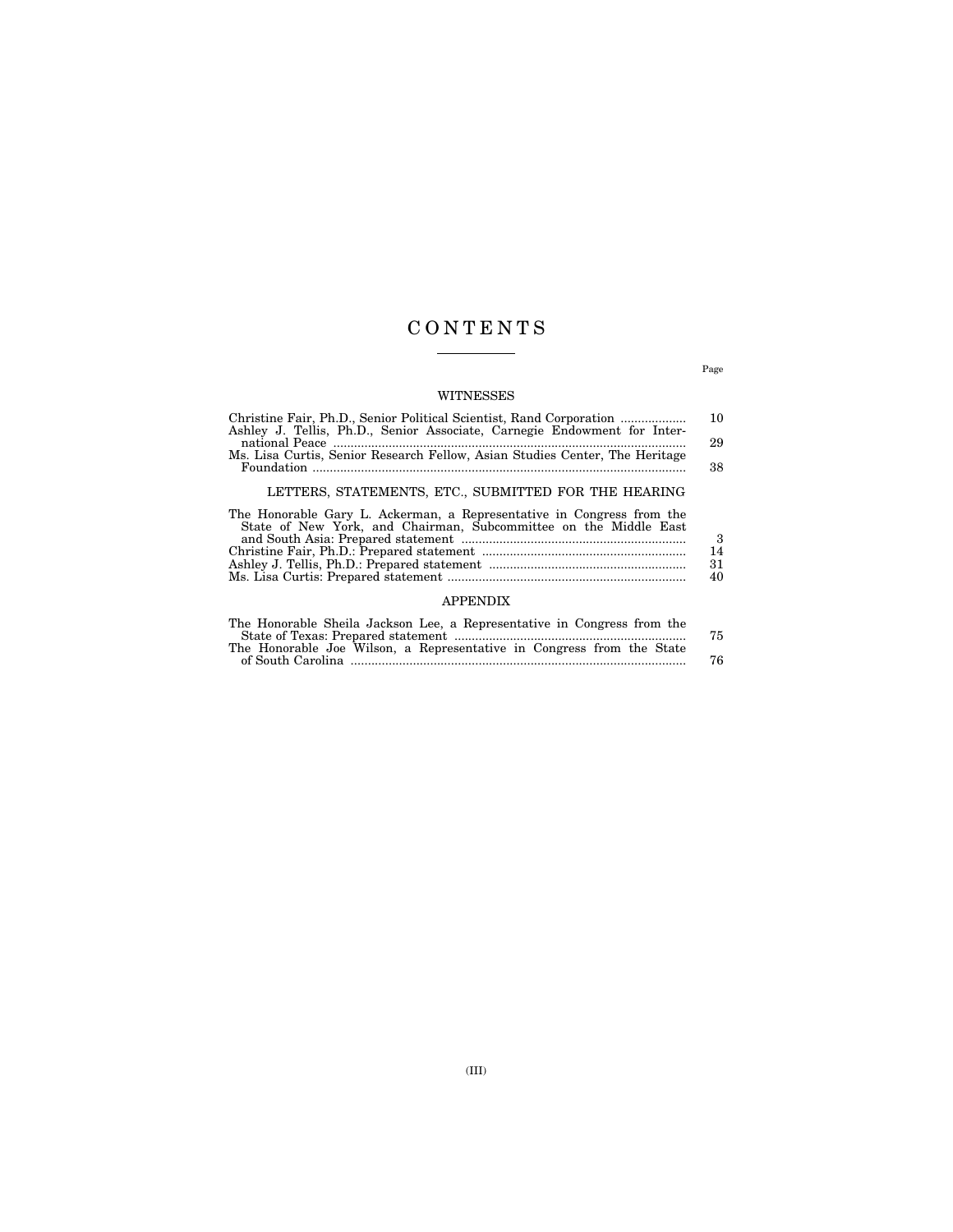## **U.S.–PAKISTAN RELATIONS: ASSASSINATION, INSTABILITY AND THE FUTURE OF U.S. POLICY**

### **WEDNESDAY, JANUARY 16, 2008**

HOUSE OF REPRESENTATIVES, SUBCOMMITTEE ON THE MIDDLE EAST AND SOUTH ASIA, COMMITTEE ON FOREIGN AFFAIRS,

*Washington, DC.* 

The subcommittee met, pursuant to notice, at 2 o'clock p.m. in room 2141, Rayburn House Office Building, Hon. Gary L. Ackerman (chairman of the subcommittee) presiding.

Mr. ACKERMAN. The subcommittee will come to order. On December 27th, former Pakistani Prime Minister Benazir Bhutto was assassinated and 20 of her supporters were killed by a suicide bomber as she left a peaceful political rally. That blast not only plunged Pakistan into chaos, it also blew away Bush administration policy. The blinding flash that accompanied the explosion illuminated the narrowness of a policy that relied on individual personalities instead of broad based institutions, and on tactical adjustments instead of long range strategic goals. And for anyone who has not been paying attention, the blast was just the latest in a long string of attacks announcing that extremists have turned their sights on the Government of Pakistan and anyone who gets in their way will be eliminated.

Two thousand and seven was a year filled with violence and political instability in Pakistan. In March, President Musharraf fired the Chief Justice and sparked angry protests by lawyers not ordinarily noted for turning out in the streets and hurling stones at police. After the Supreme Court reinstated the Chief Justice, President Musharraf insisted on pursuing his reelection as President even though he was still Chief of Staff of the Army. Many in Pakistan's civil society viewed this as unconstitutional. So to avoid a widely assumed decision by the Supreme Court to nullify Musharraf's candidacy, he imposed emergency rule, fired all the judges, arrested democracy and civil society activists, restricted the media, and unilaterally amended the constitution to protect himself and his candidacy for President.

While President Musharraf was busy roiling the political waters of Pakistan, the extremists went about their business. The Lahorebased Pak Institute for Peace Studies recently issued a report which counted 1,442 terrorist attacks, incidents of political violence, and border clashes last year. These attacks along with Paki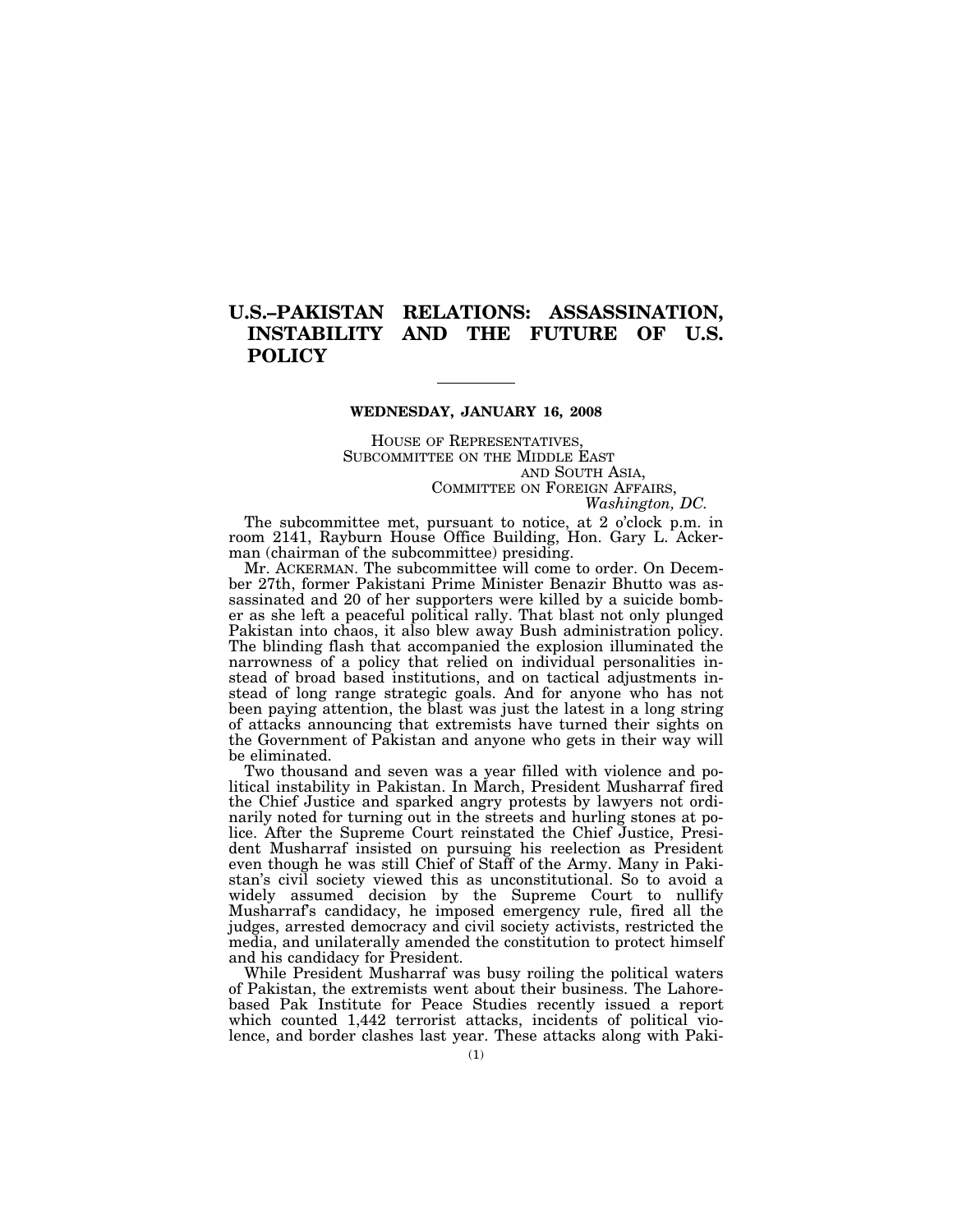stani military operations in western Pakistan left 3,448 people dead. Benazir Bhutto's assassination in Pakistan was the exclamation point on what was a very deadly year.

What is clear is that before Pakistan devolves any further in chaos and violence, United States policy has to change. It is obvious that the administration's reliance on President Musharraf to bring democracy to Pakistan while fighting against the extremists has not worked. There has been neither success against terrorism nor a return to democracy. The United States needs a new approach to Pakistan that puts as much emphasis on building stable, free and moderate institutions as it does on fighting terrorists.

The foundation for such a policy is already there. A recent survey done by the United States Institute for Peace and World Public Opinion shows that Pakistanis overwhelmingly view having elected leadership as important. The support for democratic governance is there. What is missing is any faith that the current government institutions operate in a way that will benefit ordinary Pakistani citizens.

The Bush administration needs to build on the Pakistani view of the importance of democracy, and it needs to start by insisting that the elections on February 18th are free and fair. I agree with those who argue that this will be difficult to achieve, especially since the Election Commission and the courts were stacked by Musharraf while Pakistan was under emergency rule. But at a minimum, the moderate political parties should be allowed to fully participate so there is not a repeat of the 2002 elections when the Islamist parties faired better than at any previous point in Pakistan's history. International monitors must be allowed to observe the process and should not be encumbered by the 150 pages of rules and restrictions recently issued by the government. And lastly, the media restrictions that remained in place after emergency rule was lifted should be removed. Not allowing anyone to comment or report critically on the government removes a major check on those who would seek to falsify the results.

While these steps will go far, a credible investigation of former Prime Minister Bhutto's assassination will also help restore some level of trust in government. Otherwise, Ms. Bhutto's death will become the province of conspiracy theorists and just another in the long line of mysterious deaths of Pakistani leaders.

Along with these steps, the fight against terror must continue, but something fundamental must change. The Pakistanis must come to see this fight as their own. They must come to view the suicide attacks against police, the military, government ministers and moderate political leaders—attacks in which many thousands of innocent Pakistanis have been killed—as attacks against them, against their state, against their institutions, and against their democracy. I fear that until Pakistanis come to this realization that no government in Pakistan, elected or otherwise, will have the political legitimacy to fight terror in a more aggressive and successful manner.

Lastly, I believe that we should undertake a fundamental reappraisal of United States assistance to Pakistan. We have for too long provided the military with the bulk of our assistance and neglected assistance aimed at building and strengthening democratic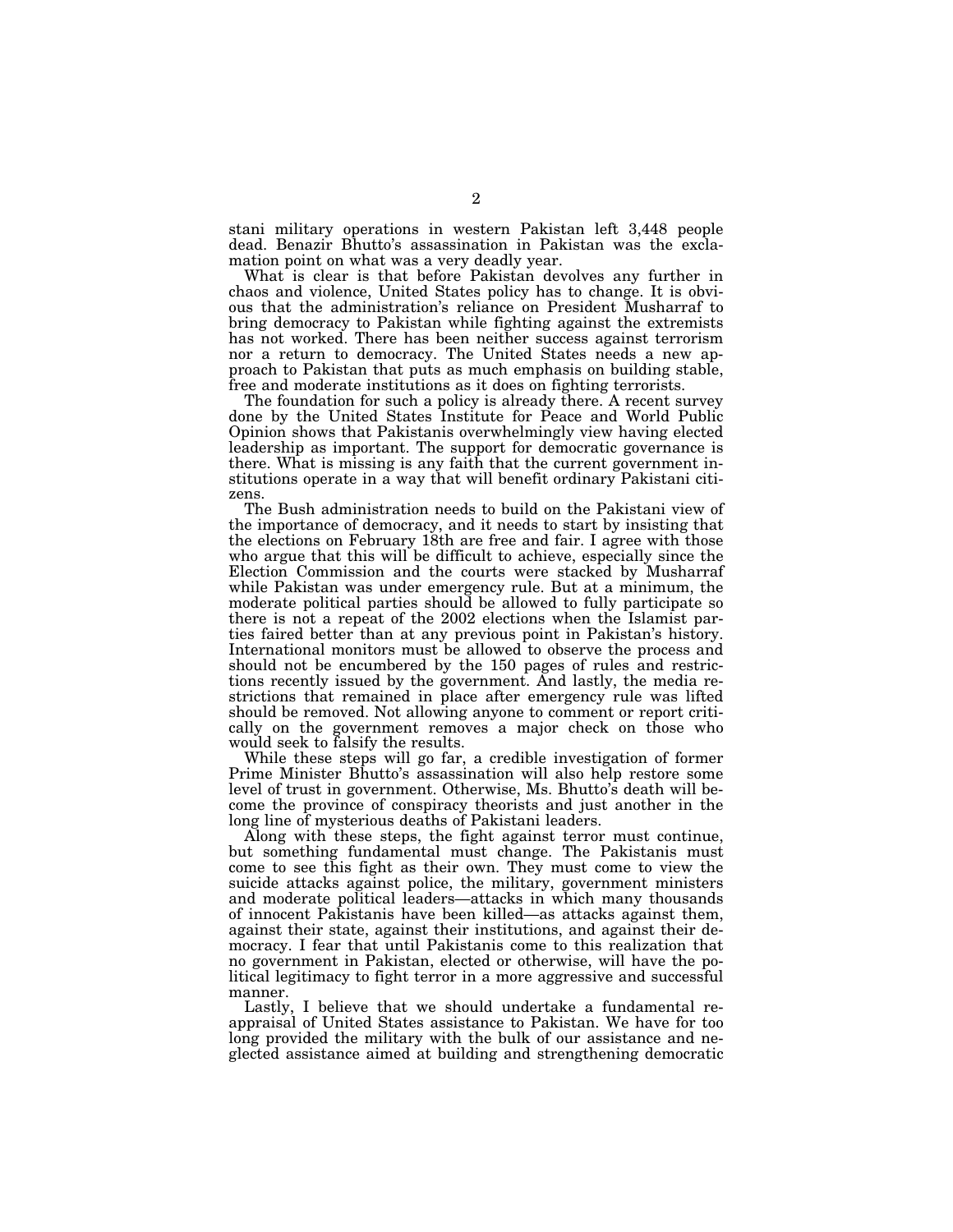institutions. I am not suggesting that we cut all military assistance. It is clear that we need to help Pakistan acquire the capabilities necessary to fight the extremists, capabilities, by the way, that Pakistani officials tell us that they need. But when I see them using their national funds to purchase F–16s or anti-submarine surveillance planes, I can't help but wonder whether they don't have another enemy other than terrorism in mind.

The United States needs to be clear that our first, second and third priorities will focus on counterinsurgency equipment and training, whether we are using FMF or authorizing commercial sales that provides the Pakistanis with the counterterrorism capabilities that they need.

The United States is at a crossroads with regard to Pakistan. It is clear that despite the deaths of many, many Pakistani soldiers and police the fight against terrorism has not gone away as we would have hoped. It is equally clear that Pakistan is no closer to genuine democracy and arguably a good bit further away. It is time to change course and build a new and different relationship with Pakistan.

I would now like to turn to my good friend from Indiana, Mr. Pence, for any opening remarks that he might care to make.

#### [The prepared statement of Mr. Ackerman follows:]

PREPARED STATEMENT OF THE HONORABLE GARY L. ACKERMAN, A REPRESENTATIVE IN CONGRESS FROM THE STATE OF NEW YORK, AND CHAIRMAN, SUBCOMMITTEE ON THE MIDDLE EAST AND SOUTH ASIA

The Subcommittee will come to order. On December 27 former Pakistani Prime Minister Benazir Bhutto was assassinated and 20 of her supporters were killed by a suicide bomber as she left a peaceful political rally. That blast not only plunged Pakistan into chaos, it also blew away Bush Administration policy. The blinding flash that accompanied the explosion illuminated the narrowness of a policy that relied on individual personalities instead of broad-based institutions and on tactical adjustments instead of long-range strategic goals. And for anyone who hasn't been paying attention, the blast was just the latest in a long string of attacks announcing that extremists have turned their sights on the government of Pakistan and anyone who gets in their way will be eliminated.

2007 was a year filled with violence and political instability in Pakistan. In March President Musharraf fired the Chief Justice and sparked angry protests by lawyers not ordinarily noted for turning out in the streets and hurling stones at police. After the Supreme Court reinstated the Chief Justice, President Musharraf insisted on pursuing his re-election as President even though he was still Chief of Army Staff. Many in Pakistan's civil society viewed this as unconstitutional and so to avoid a widely assumed decision by the Supreme Court to nullify Musharraf's candidacy, he imposed emergency rule, fired all the judges, arrested democracy and civil society activists, restricted the media and unilaterally amended the constitution to protect himself and his candidacy for President.

While President Musharraf was busy roiling the political waters of Pakistan, the extremists went on about their business. The Lahore-based Pak Institute for Peace Studies recently issued a report which counted 1,442 terrorist attacks, incidents of political violence and border clashes last year. Those attacks along with Pakistani military operations in Western Pakistan left 3,448 people dead. Benazir Bhutto's assassination in Pakistan, was the exclamation point on what was a very deadly year.

What is clear is that before Pakistan devolves any further in chaos and violence, U.S. policy has to change. It is obvious that the Administration's reliance on President Musharraf to bring democracy to Pakistan while fighting against the extremists has not worked. There has been neither success against terrorism nor a return to democracy. The United States needs a new approach to Pakistan that puts as much emphasis on building stable, free and moderate institutions as it does on fighting terrorists.

The foundation for such a policy is already there. A recent survey done by the United States Institute for Peace and World Public Opinion, shows that Pakistanis overwhelming view having elected leadership as important. The support for demo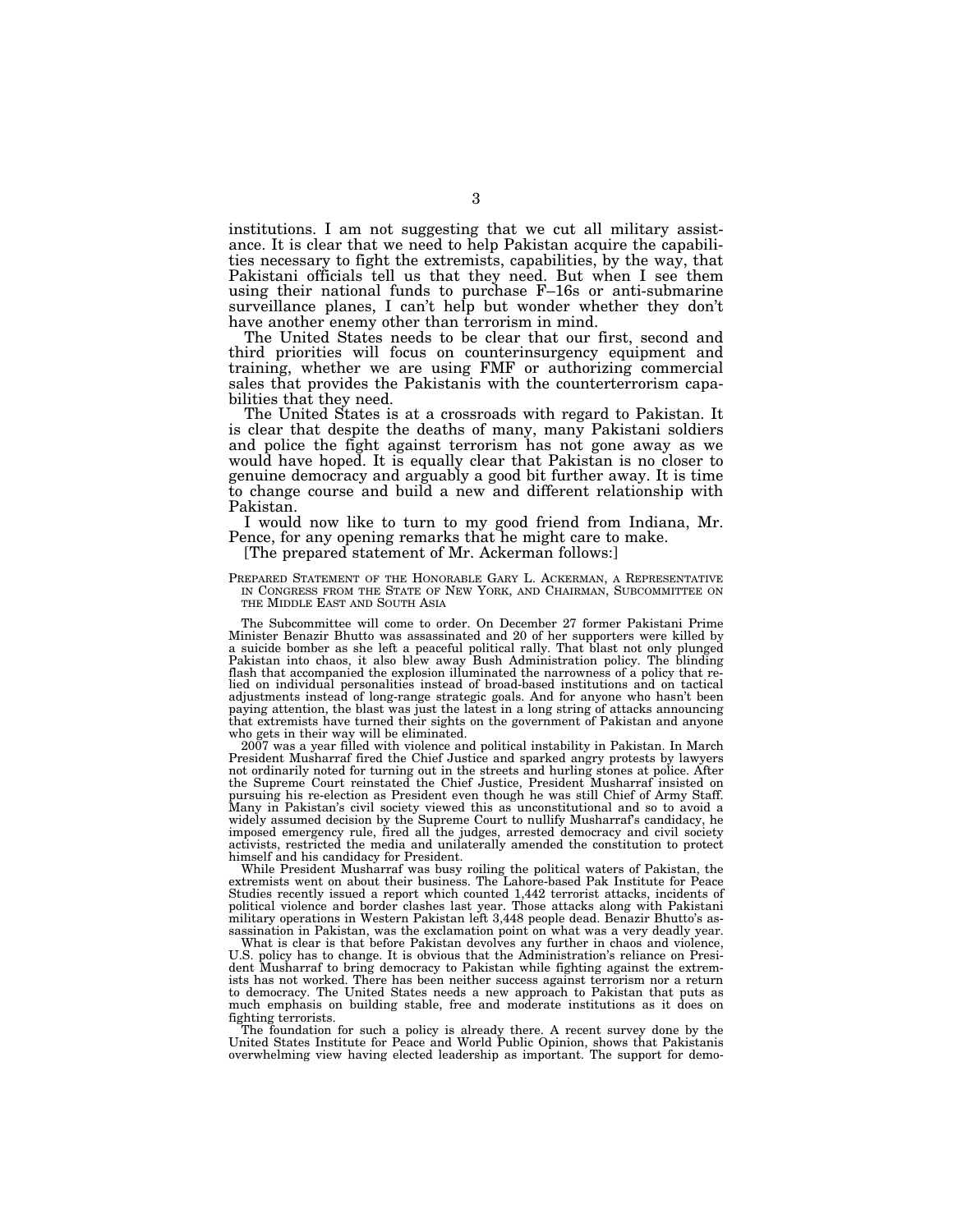cratic governance is there. What is missing is any faith that current government institutions operate in a way that benefit Pakistani citizens.

The Bush Administration needs to build on the Pakistani view of the importance of democracy and needs to start by insisting that the elections on February 18 are free and fair. I agree with those who argue that this will be difficult to achieve especially since the election commission and the courts were stacked by Musharraf while Pakistan was under emergency rule. But at a minimum, the moderate political parties should be allowed to fully participate so there isn't a repeat of the 2002 elections when the Islamist parties faired better than at any previous point in Pakistan's history. International monitors must be allowed reasonably unfettered access to observe the process and should not be encumbered by the 150 pages of rules and restrictions recently issued by the government. Lastly, the media restrictions that remained in place after emergency rule was lifted should be removed. Not allowing anyone to comment or report critically on the government removes a major check on those who would seek to falsify the results.

While these steps will go far, a credible investigation of former Prime Minister Bhutto's assassination will also help restore some level of trust in government. Otherwise, Ms. Bhutto's death will become the province of conspiracy theorists and just another in a long line of mysterious, unsolved deaths of Pakistani leaders.

Along with these steps, the fight against terror must continue, but something fundamental must change—Pakistanis must come to see this fight as their own. They must come to view the suicide attacks against the police, the military, government ministers, and moderate political leaders, attacks in which many thousands of innocent Pakistanis have been killed, as attacks against them, against their state, against their institutions, and against their democracy. I fear that until Pakistanis come to this realization no government in Pakistan, elected or otherwise, will have the political legitimacy to fight terror in a more aggressive and successful manner.

Lastly, I believe we should undertake a fundamental reappraisal of U.S. assistance to Pakistan. We have for too long provided the military with the bulk of our assistance and neglected assistance aimed at building and strengthening democratic institutions. I'm not suggesting that we cut all military assistance, it is clear that we need to help Pakistan acquire the capabilities necessary to fight the extremists, capabilities, by the way, that Pakistani officials tell me they need. But when I see them using their national funds to purchase F–16's or anti-submarine surveillance planes, I can't help but wonder whether they don't have an enemy other than terrorism in mind. The United States needs to be clear that our first, second and third priorities will focus on counter-insurgency equipment and training, whether we are using FMF or authorizing commercial sales, that provides the Pakistanis with the counter-terrorism capabilities they claim they need.

The United States is at a crossroads with regard to Pakistan. It is clear that despite the deaths of many, many Pakistani soldiers and police, the fight against terrorism has not gone the way we would have hoped. It is equally clear that Pakistan is no closer to genuine democracy and arguably a good bit further away. It's time to change course and build a new and different relationship with Pakistan.

I'd now like to yield to my good friend from Indiana, Mr. Pence for any opening remarks he may wish to make.

Mr. PENCE. Thank you, Chairman. Thank you for calling this hearing. Thank you for your yeoman's work on the floor of the House today bringing the issue of Pakistan in the wake of the tragic events of 27 December, 2007, before the Congress.

I also want to welcome this panel, distinguished Americans all. And I would express particular pride at your inclusion of Ms. Lisa Curtis, who is a Hoosier, Fort Wayne, Indiana born and bred, whose career at the Heritage Foundation and with the Senate Foreign Relations Committee is a source of great pride to us in Indiana.

In light of recent events, the already challenging situation in Pakistan has gone from precarious to nearly disastrous. On October 8, 2007, President Pervez Musharraf received a dubious 98 percent of the vote in the parliamentary election. After achieving a tentative agreement with former Prime Minister Benazir Bhutto, Mrs. Bhutto returned from exile on 18 October. Approximately 145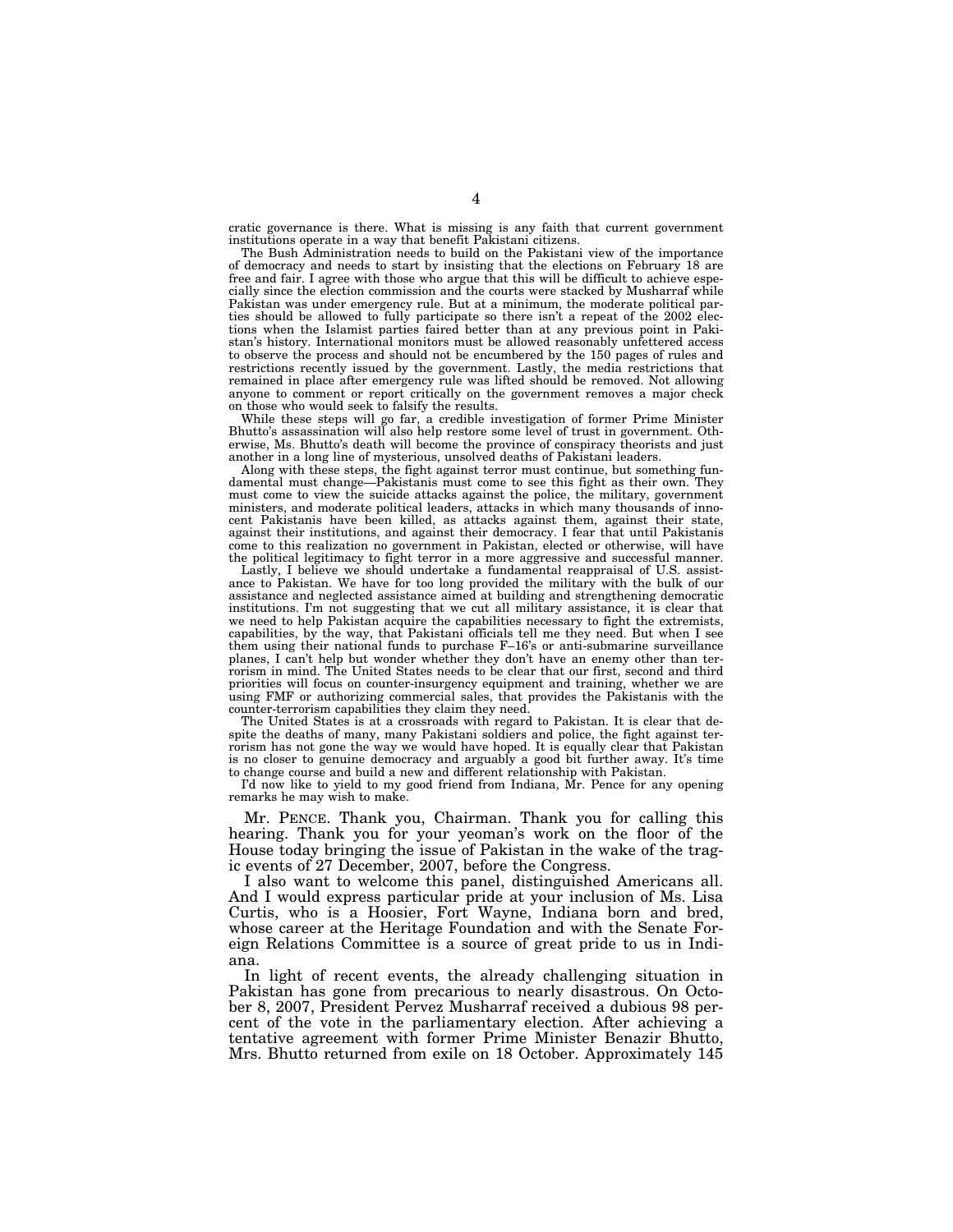of her supporters were killed in an assassination attempt on that very day.

On November 3rd, 2007, President Musharraf declared a state of emergency in the country which he partially lifted a month later. The former Prime Minister Nawaz Sharif then returned from exile on the 23rd of November. The 28th of November, President Musharraf resigned as Chief of Staff of the Army as the U.S. had long urged, and it appeared at the time that we were headed in the direction of the exercise of democracy. And then of course the tragic and catastrophic assassination of former Prime Minister Benazir Bhutto horrified the world at the end of December.

If we were tempted otherwise, we now need to see Pakistan without illusions. Today the picture is unquestionably bleak, precarious and unsatisfactory. An unpopular and increasingly isolated President clinging to power. An election coming next month whose legitimacy we may all be inclined to doubt. Unclear and limited success against the Taliban, al-Qaeda and other terrorist elements in the Northwest Territories and in the Federally Administrated Tribal Areas.

Mr. Chairman, none of us should pretend that President Musharraf's job is easy. As our witness Dr. Tellis points out in his testimony, he has to contend with the old Taliban, the Pakistan Taliban and al-Qaeda among many other threats to his country's stability and his regime. And many of his challenges are our challenges and our success there and in neighboring Afghanistan and in the war on terror still rest on ensuring the overall success of peaceful actors in Pakistan like the late Benazir Bhutto.

Our witnesses seem to agree that the process of democracy, of free and fair elections, must be encouraged by the United States, but that we must not wed ourselves entirely to the prospects of any one individual or any one institution. And that strikes me as common sense.

Our witnesses also make reference to the democratic legitimacy that President Musharraf must recapture if he is to rule with any success. I did note that all of our panelists praised the \$750 million that the United States has committed in development funds to the Federally Administered Tribal Areas, the ungoverned region between Afghanistan and Pakistan. I agree with these sentiments and was pleased to support that funding.

I will never forget a dinner, Mr. Chairman, that I had a few short years ago in Peshawar, arranged by our mission there, with six different tribal leaders from the Federally Administered Tribal Areas. And I will never forget those tribal leaders saying through an interpreter rather repeatedly that if the United States would focus resources beyond Islamabad that all kinds of progress might be possible in the war on terror. I particularly remember one tribal leader saying to me, ''If you would invest more in the needs of the people in the tribal areas, you never know who might turn up.'' And it would be my hope that we would see progress in the war on terror in that region.

We should be clear, there are no easy solutions or quick fixes to the problems in Pakistan. A challenging situation there would be daunting under even the best of circumstances, and these are far from that.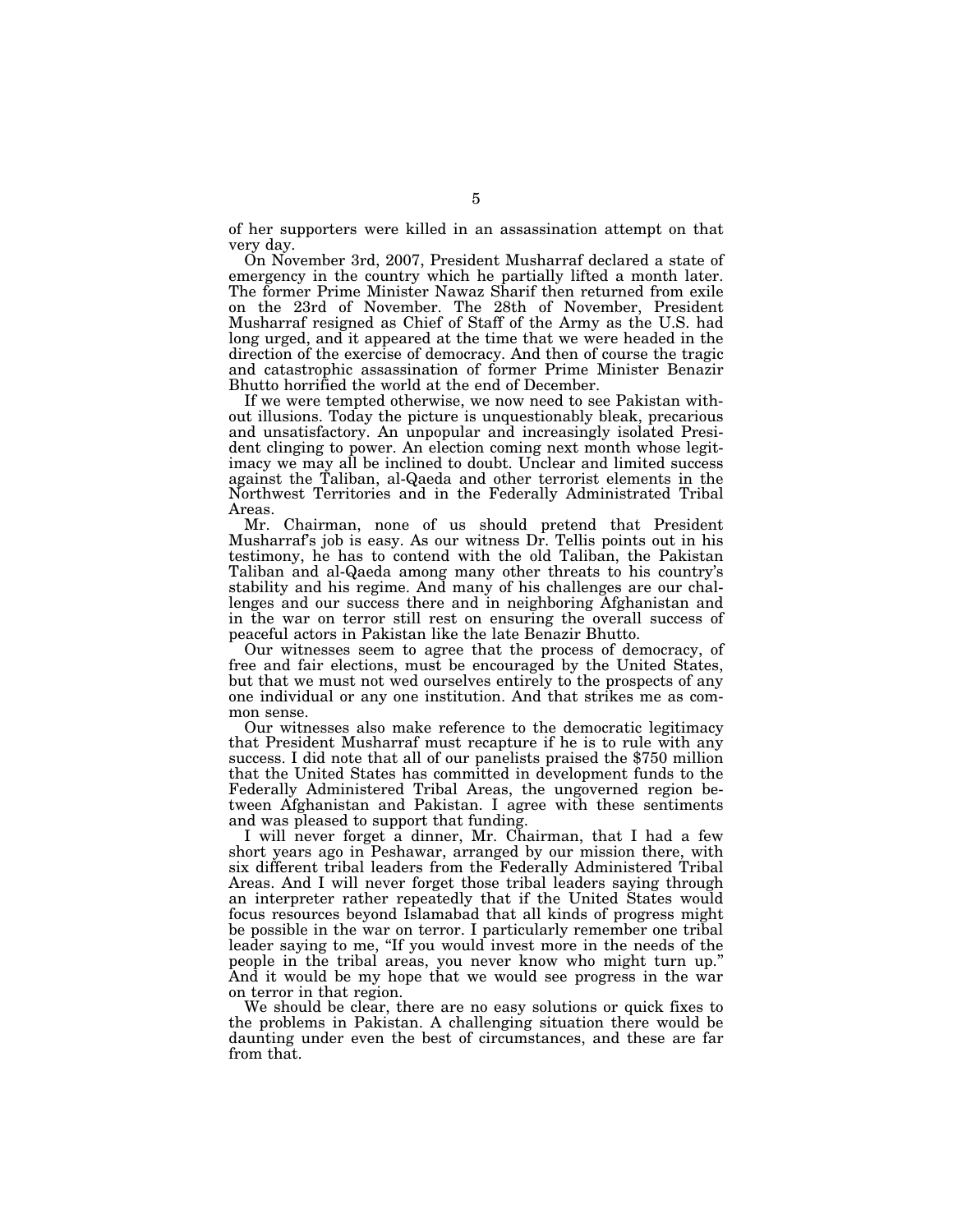With that, I look forward to hearing from the witnesses and again I wish to commend you, Mr. Chairman, for calling this panel together and this hearing so expeditiously.

Mr. ACKERMAN. Thank you very much. I turn now to the senior member of the full committee, Mr. Berman.

Mr. BERMAN. Mr. Chairman, I don't have any opening statement. I just welcome the witnesses. I notice Dr. Fair is here on behalf of RAND. I first met Dr. Tellis when Doug Bereuter and I went—from the Asia Subcommittee went to RAND and heard him speak. At that time I guess Pakistan has moved from Asia to the Middle East. But good to have all of you with us. Thank you.

Mr. ACKERMAN. Mr. Royce.

Mr. ROYCE. Thank you, Mr. Chairman. I want to thank you for calling this important hearing, and I also want to mention here that I traveled to Pakistan in August. I serve as the ranking member on the Subcommittee on Terrorism and Nonproliferation and Pakistan is a central focus on that front.

Let me say that the loss of Benazir Bhutto makes much more difficult what was already going to be a very difficult challenge, and that is helping Pakistan achieve peace and stability. She took a stand against rising extremism. She pledged to give the IAEA direct access to A.Q. Khan, which is something that many on this committee called for. She was an enemy to al-Qaeda.

Pakistan, as we know, is a Muslim nation that sits at the intersection of Islamist terrorism and nuclear weapons. And Pakistan is a case apart, requiring the sustained attention of not just the United States but the world. And to that end, involvement of Britain's Scotland Yard is welcomed.

A well held election next month empowering those willing to take a stand against extremism can counter those Islamists holding up Bhutto's assassination as a success in their campaign to destabilize Pakistan. Yet even under the best of scenarios this country is going to remain a deeply troubled place. The challenges of rising Islamist militancy, an A.Q. Khan network that still may be active, 60 nuclear weapons, an intelligence agency that has been described as state within a state and frankly that is used frequently as a political police against secular and democratic forces, 12,000 active madrassahs, significant territory beyond the reach of the central government, and lastly a country where for the time being you have a military that owns the state politically and economically from owning banks to airlines to shopping malls to farmland, a country where 1.7 percent of that budget goes to education and 30 percent goes to the military.

So those problems for the time being will remain. I look forward to hearing from our witnesses on the best way to confront these ills. Thank you, Mr. Chairman.

Mr. ACKERMAN. Thank you. Mr. Scott.

Mr. SCOTT. Thank you very much, Mr. Chairman, for having this very timely and important hearing. The situation in Pakistan presents us with the most explosive tinder box situation in world affairs today, to say the least. It is on the edge—as I mentioned in our previous hearing—on the edge if not right at a civil war on various levels.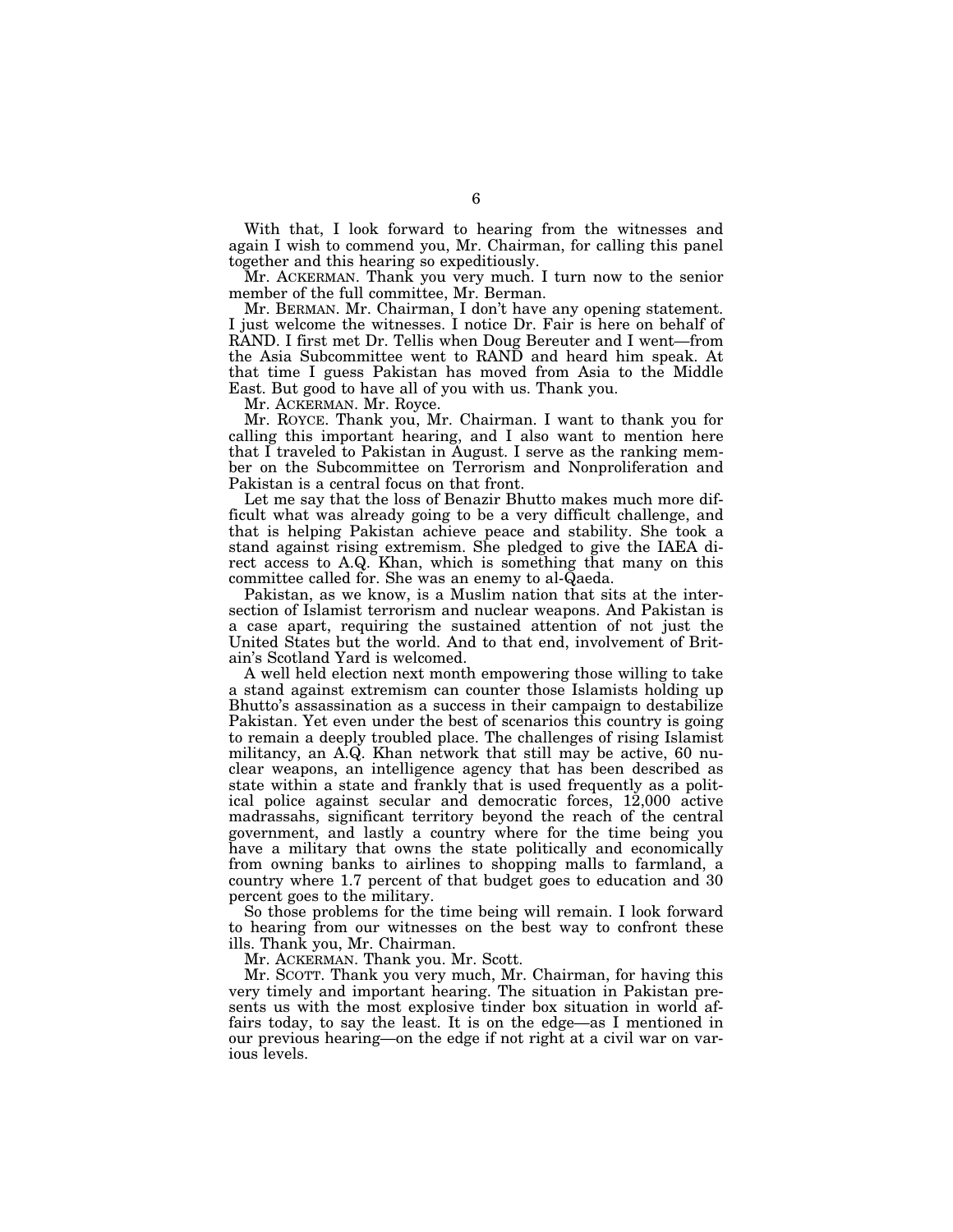What I think we need to do here in the United States, however, is to make sure we don't overreact. The situation is already very, very unstable. Violence is creeping up on many levels. Militant groups are out of control and are meandering even closer to the Taliban and al-Qaeda as we speak. We have a government that is teetering on the brink of complete breakdown largely because its leader, Musharraf, is the leading suspect in the minds of many, if not most of the Pakistani people as being the force behind this untimely assassination of former Prime Minister Bhutto.

We have elections that are coming upon that country, and again with the Pakistani people with little belief or credibility in the fairness and the fact that they will be rigged. But sitting on top of this powder keg is this situation of nuclear proliferation.

And so as we move forward with what we here in the United States do, it is my hope that we understand that the thing we must not do is, in our reaction, contribute further to the lack of stability.

So I think that we need to make sure the situation is secure. We need to get to the bottom of exactly where and how this nuclear arsenal is put together. How many? Are they in various parts of the country? If an order is given, do they have to be assembled from this place or that place? And most importantly, is there a contingency plan that, in the event that this government breaks down, that civil war happens, is there a contingency plan for the United States and others around the world to be able to move expeditiously and quickly to control that nuclear arsenal, to see to it that it does not pose an extraordinary threat to world civilization?

Again, very timely. And I think also that we must understand that some of our prior commitments like the F–16 and other military operations are already in place. But beyond that, as the chairman has said, we have got to ask some very serious questions going forward. How much of our aid should be placed in military  $\alpha$  operations? Not at the expense of that, but are we putting enough into where the issue has to be resolved, which is in the political? Which is in building the ground blocks to put a democracy in place with the full support of the majority of the people?

And finally, the question: Can that be done with Musharraf, or are we putting all of our eggs in one basket that might be the wrong basket in the eyes of the majority of the people of Pakistan?

Thank you, Mr. Chairman.

Mr. ACKERMAN. Mr. Rohrabacher.

Mr. ROHRABACHER. Thank you very much and thank you for calling this very timely hearing. I have been deeply involved with policy development for this part of the world since the 1980s when I worked at the White House with Ronald Reagan. Let me just note that American policy since the 1980s has been irrational and it has been so flawed that I believe that it has led us to what is now this current near-crisis in Pakistan.

First and foremost, America I believe over these last 3 decades has been manipulated by Pakistani intelligence and Pakistani military leaders, as well as by Saudi Arabia, which has had its own agenda in Pakistan, been supporting systems that will lead to a more radicalization of the population of Pakistan. In fact they targeted the people of Pakistan, and this is one notion that has been totally wrong and the United States has been operating all of these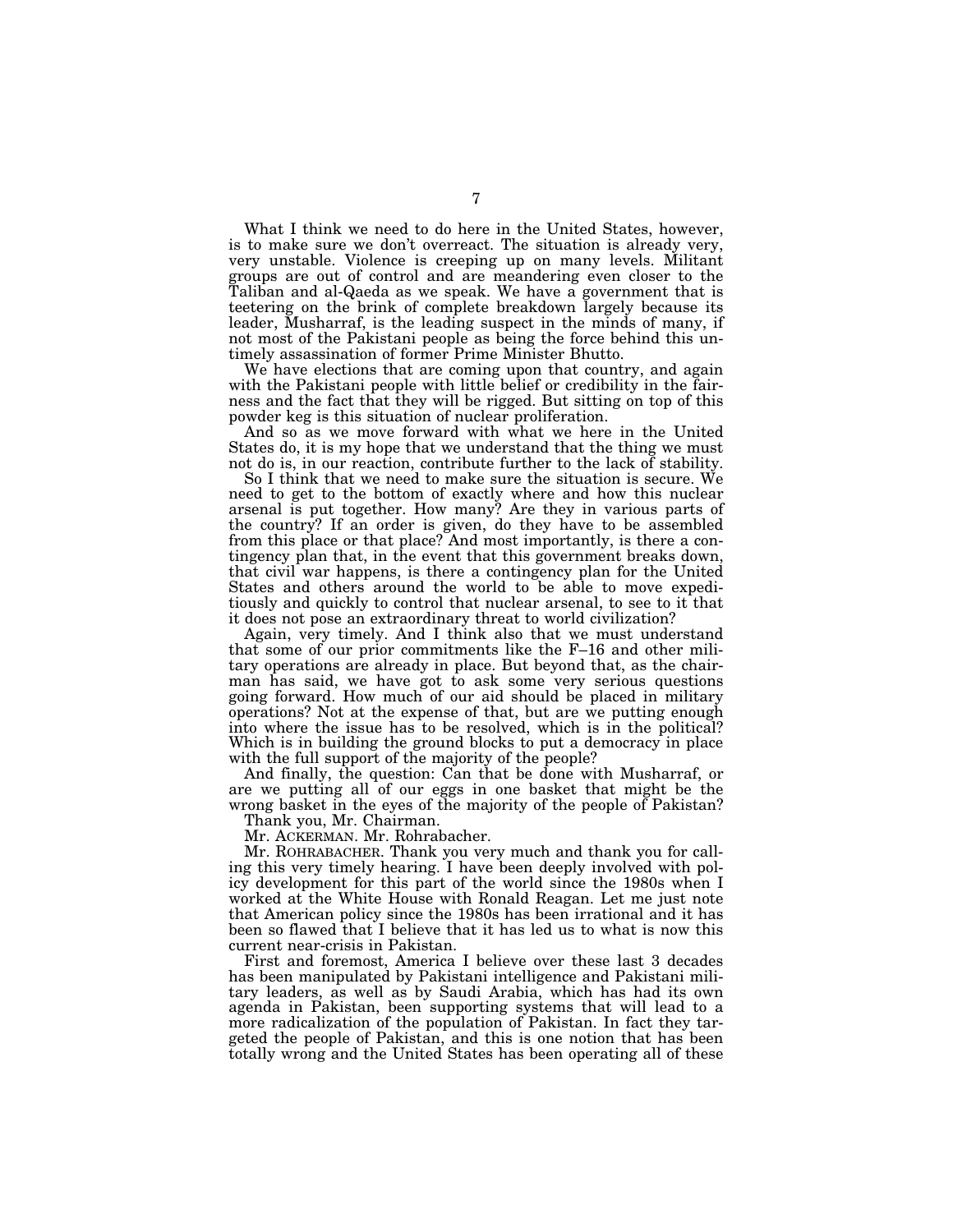years under the assumption that the people of Pakistan are inclined to be radical Islamists and thus our enemies, when in fact the military and the ISI have been the greatest allies of radical Islam in that country and that the general population is far less inclined toward accepting the radicals and far more inclined toward democracy than is the military who we have been supporting.

This is something that we need to look at and that policy needs to change dramatically and those policy flaws need to be exposed to the American people of the mistakes that we have made by putting our faith in people like Musharraf and the ISI. And this has happened, even during the Reagan years we permitted the intelligence service to hand out all of our aid to the mujahedin which had serious negative consequences than if we had handled it ourselves.

Again, the assassination of Benazir Bhutto brings all this home. Benazir Bhutto was a friend. Let us note that during the Reagan years in his move toward democracy and against communism, Benazir Bhutto did return during that time period to Pakistan. And it is a very sad thing, and I have met her many times, to know that she has been murdered in the way it has.

Where do we stand right now? I will leave it with this. I am looking forward to the testimony today, but I have come to the conclusion that President Musharraf, who is actually ''General Musharraf'' whether he is in uniform or not, should step down from all office and should run for office as a candidate rather than as someone who holds power now. The election should be postponed for 6 months in order to give the people of Pakistan a chance to organize themselves politically and give the people of that country a real choice. And during that time period a government of national unity should be put in place as temporary overseers and no one who is part of that government should be part of a new government that is formed.

So we need to make some serious decisions and change the policy we have had in the past, and we need to back the forces of democracy in Pakistan rather than putting our faith in generals like Musharraf and murky organizations like the ISI.

Thank you very much.

Mr. ACKERMAN. Mr. Costa.

Mr. COSTA. I thank you too, Mr. Chairman, for the timeliness of this important hearing this afternoon.

I share many of the comments that were made by my colleagues in their opening statements. But as we say, I would like to cut to the chase and give our very esteemed witnesses an opportunity to tell us really where we are today.

I am very interested in your testimony to get your take on the current scheduled elections, whether they should be postponed. I am very interested in whether or not you think this will move into some type of coalition government and how you think that coalition government would in fact operate, if in fact that is the end result of the elections.

I am interested in where you think the interim stability and security lies as it relates to Pakistan today, given all of the other countervailing forces that are impacting Pakistan, both from within and from without as it relates not only to the territories but also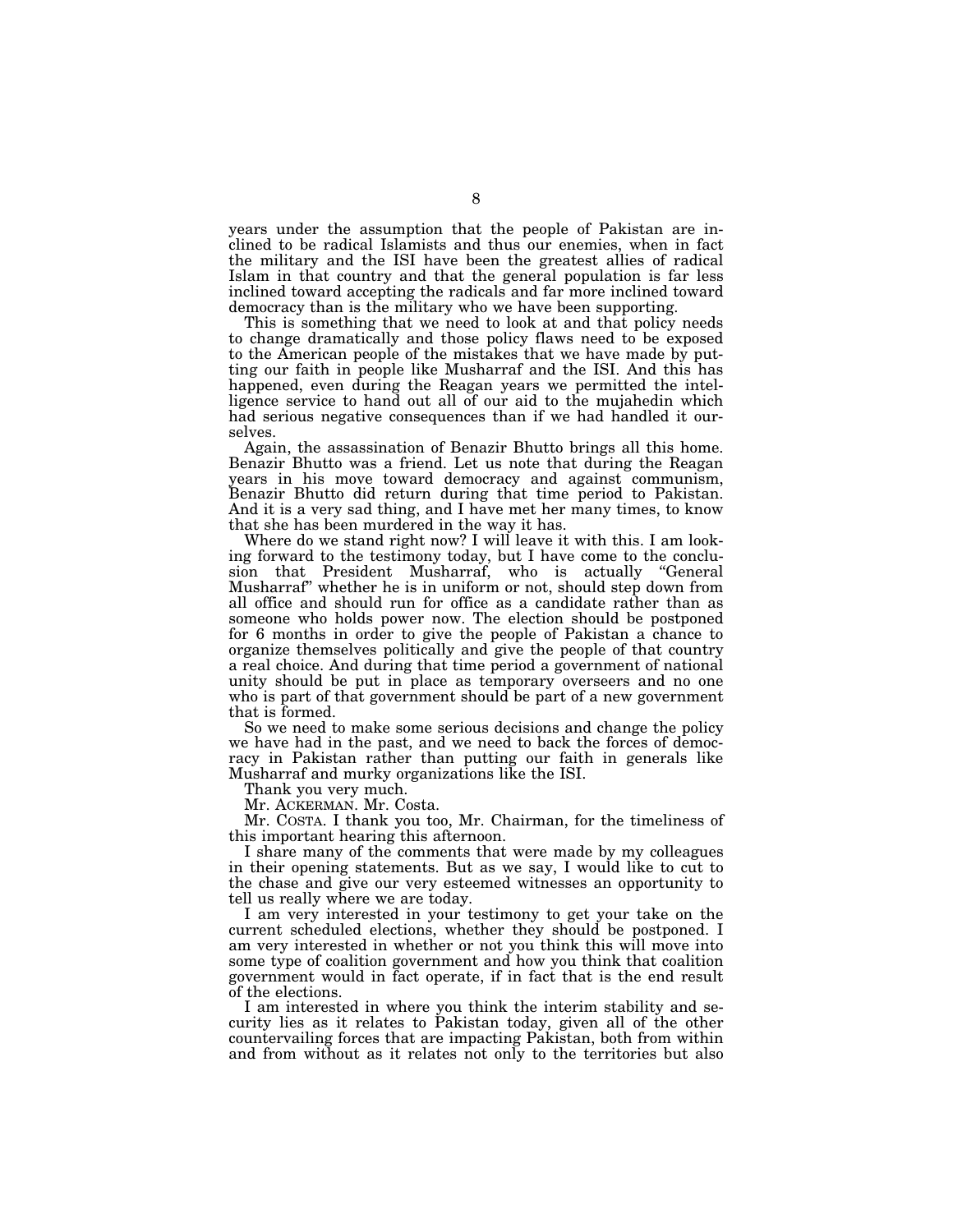to the situation with India, the situation with Iran, and of course their role in this war on terrorism.

And finally, it seems to me, having been there as many of my colleagues have been there, until we can reach some level of stability to allow for a level of economic growth, notwithstanding what has occurred in recent years, I think it is going to be very difficult to get the Pakistani people to truly feel like this government gives them an opportunity to serve and that some level of corruption could be reduced.

So I am interested in the testimony of the three witnesses in all of those areas, as I know my colleagues are. At this point, I will defer to the next member of the dais.

Mr. ACKERMAN. Mr. Burton?

Mr. BURTON. Thank you, Mr. Chairman. I will be very brief. There are a lot of problems in Pakistan. There is a lot of uncertainty. The one thing that we do know though is that they have nuclear weapons and it is very, very important that we assist in making sure that this country is stable and that the nuclear weapons don't fall into the wrong hands and we have terrorists or terrorist sympathizers controlling them.

President Musharraf, although there are many problems and we have many concerns about some of the things that have been done, has been an ally of the United States of America. And I understand the concerns that my colleagues have but he has been an ally. And until it is proven otherwise, I think we should give them the benefit of the doubt and the support that is necessary so that we have an ally and a friend and stability reigns over there.

Down the road, things may have to change. I don't know. But right now President Musharraf is the only game in town and we ought to be supporting him.

Mr. ACKERMAN. Mr. Crowley.

Mr. CROWLEY. Mr. Chairman. Thank you, and thank you for allowing me to sit in. I thank you for the timeliness of this hearing and congratulate you and the ranking member for holding it today. And I would just, having had a tremendous interest in South Asian affairs generally speaking, primarily with India and Bangladesh, it was once said that Bangladesh was the basket case country. I think unfortunately Pakistan in many respects is taking that title, and I think it left Bangladesh many years ago, but is certainly taking that title today. The only difference, as Mr. Burton has pointed out, Pakistan has nuclear weapons and nuclear power and has a radical militant presence in abundance within that country, which has us all concerned. Certainly, the assassination of Ms. Bhutto has escalated an unstable position within that country to a further degree.

And I know that we have supported, our country has supported military dictatorships in the past when it has suited our needs. If a country is supporting us in our democracy role, the better for it. But we seem to be willing—and I think much to our detriment to support countries that are not fully participants within the democratic experiment and that, I think, is coming back to haunt us more and more. We have seen it in Iraq, and prior to that in Iran, and now we are seeing it in Pakistan as well. And I think the American people are beginning to wane in terms of their will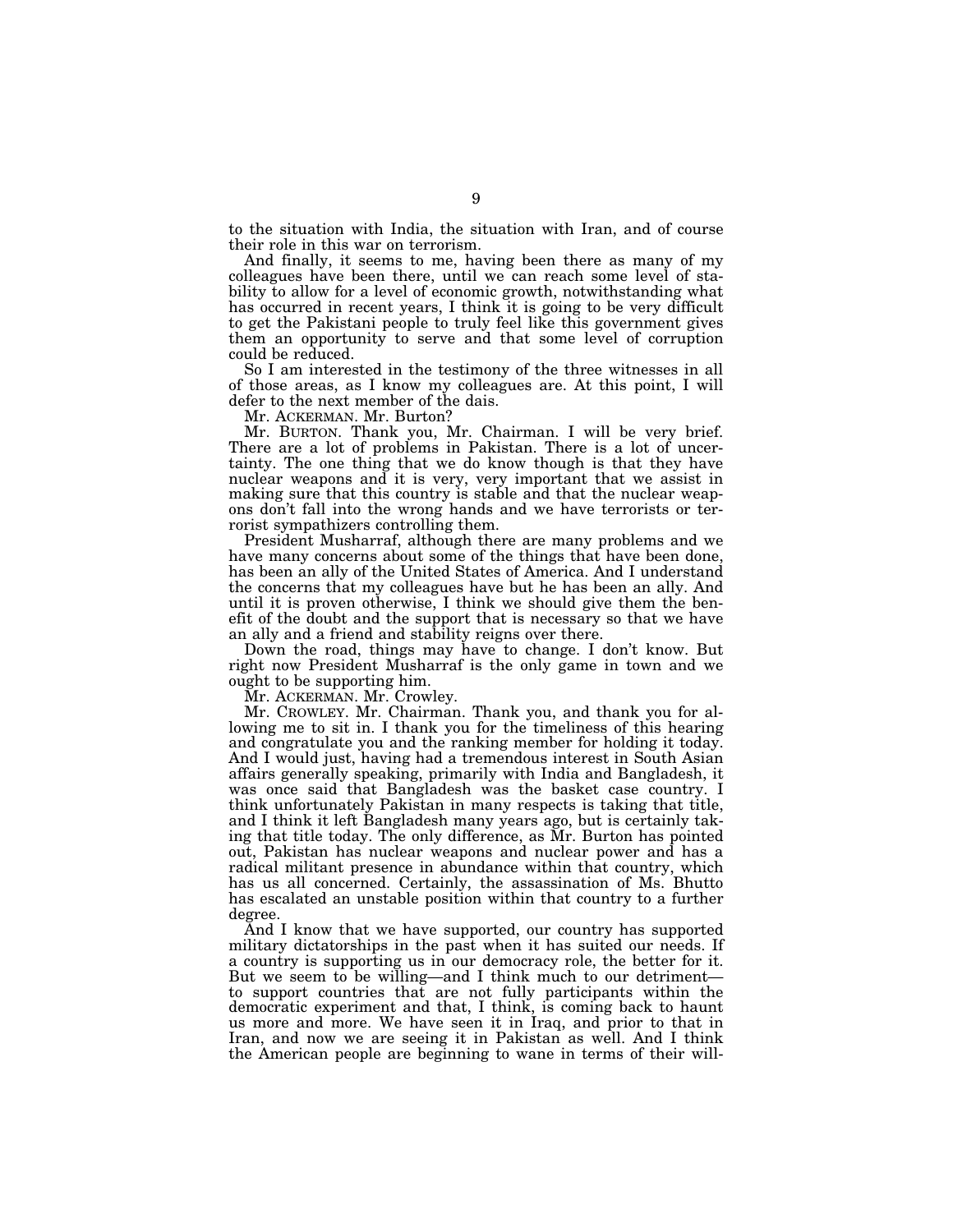ingness to support regimes like the one that President Musharraf has maintained.

So I look forward to hearing the dialogue of our expert witnesses today. I think we could all stand to learn what some of the think tanks are thinking at this point in time. So I thank you, Mr. Chairman and I yield back.

Mr. ACKERMAN. Any other member seek recognition?

The Chair would announce that in light of the fact that there are six pending votes, we will, rather than begin and interrupt, have a larger interruption and proceed to the floor. We will recess the committee subject to the call of the Chair, with the advice to our witnesses, members and guests that this will take at least 1 hour. We stand in recess.

[Recess.]

Mr. ACKERMAN. The subcommittee will come to order. Being no further members who wish to be recognized, I will proceed to recognizing our very distinguished, patient panel.

Dr. Christine Fair is a senior political scientist with the RAND Corporation. Before rejoining RAND, Dr. Fair served as a political officer with the United Nations Assistance Mission to Afghanistan in Kabul and is a senior research associate to the United States Institute for Peace Center for Conflict Analysis and Prevention. Dr. Fair has authored or co-authored several books and numerous articles on a range of security related issues in South Asia. In addition, Dr. Fair is a member of the International Institute for Strategic Studies in London and is a managing editor of India Review.

Dr. Ashley Tellis is a senior associate for the Carnegie Endowment for International Peace. He was until recently on special assignment to the State Department as a senior adviser to Under Secretary for Political Affairs Nick Burns. Dr. Tellis was also commissioned into the Foreign Service and served as a senior adviser to the U.S. Ambassador in New Delhi. Dr. Tellis has also served on the National Security Council staff as a special assistant to the President and Senior Director for Strategic Planning in Southwest Asia. Prior to his government service, Dr. Tellis was a senior policy analyst at the RAND Corporation.

Ms. Lisa Curtis is a senior research fellow on South Asia at the Heritage Foundation focusing on America's economic security and political relationships with South Asia. Before joining Heritage she worked on the Senate Foreign Relations Committee as a professional staff member, handling the South Asia portfolio for Senator Lugar, the former chairman of the committee. From 2001 to 2003 she served as senior adviser to the State Department's South Asia Bureau, where she advised the Assistant Secretary for South Asia on India-Pakistan relations.

Welcome to Dr. Fair and Dr. Tellis, and welcome back to Ms. Curtis. Without objection, each of your full statements will be made part of the record. And please summarize your remarks, if you will. And we will begin with Dr. Fair.

## **STATEMENT OF CHRISTINE FAIR, PH.D., SENIOR POLITICAL SCIENTIST, RAND CORPORATION**

Ms. FAIR. Thank you, Mr. Chairman, for inviting me to participate in today's hearing about Pakistan. To clarify, these comments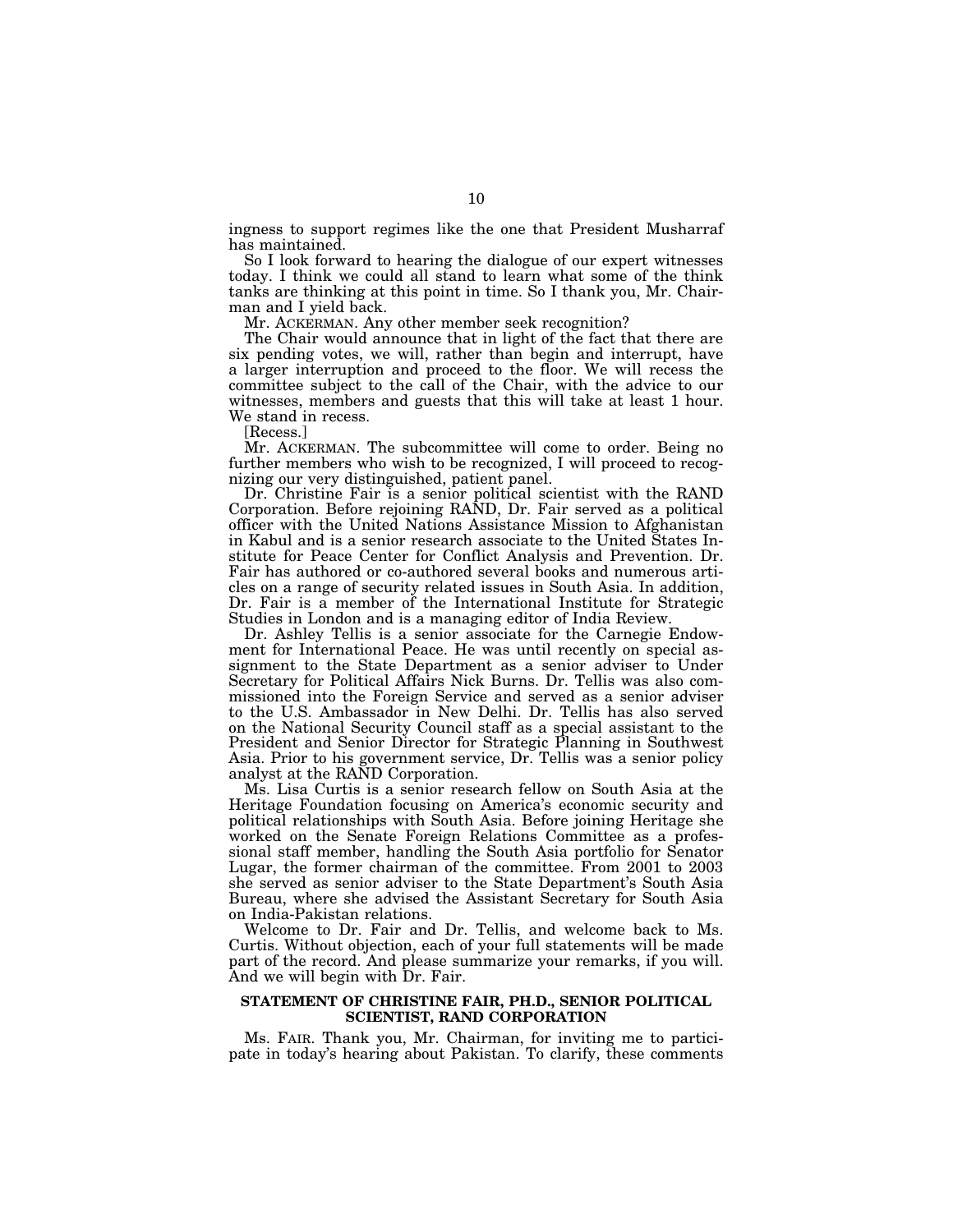largely draw from my work done at USIP as I have only recently rejoined RAND.

Pakistan is a crucial ally of the United States, yet it is mired in instability and uncertainty, threatening key United States interests; namely, denying the Taliban and allied militants the use of Pakistani territory as a sanctuary, degrading the ability of a wide array of militants to launch attacks in Pakistan, the region, and indeed throughout the world in fostering greater confidence in Pakistan's command and control arrangements for its nuclear assets. Without a legitimate, democratically elected government, the leader that may emerge from the February elections, should those elections take place at all, will be unable to lead his country in counterterrorism activities that are needed not only for regional security but for that of Pakistan itself.

In the short term, the United States should work toward a democratic transition in Pakistan, not merely a democratic patina for President and General Musharraf. This will likely require creating incentives for the Musharraf government to remove the numerous barriers to maximally free and fair elections and to pursue conciliation with the political parties and civil society. The United States should support and indeed insist upon reinstating the judiciary, forging an acceptable election commission and securing a voters registration list acceptable to all parties. It should lift restrictions on political parties, the media and election observers, and it should certainly work to minimize electoral violence by providing security to the candidates and their functionaries. And of course the U.S. should insist upon minimal interference of intelligence and police organizations in the election.

Now to be clear, Musharraf is very unlikely to undertake these steps, especially without a clarion statement in public and in private from the administration and from Congress that such measures are expected. The United States should consider engaging other states, such as China, that share many of United States interests, albeit not all, and which have increasing influence in Pakistan's domestic affairs. The United States should work to support institutions and processes and demure from supporting or undermining particular persons or institutions.

As the political situation will most certainly remain turbulent for the foreseeable future, it is imperative that the United States reach out to all political parties, key civilian institutions and civil society groups while sustaining a working relationship with Pakistan's armed forces.

In coming months there will be continued discussions or temptation to restrict or condition various forms of assistance to Pakistan, including military aid. However, I would like to caution against this in the sense that many Pakistanis have the very firm conviction that the United States cuts aid when there is a transition to civilian governance. Instead, the United States should look beyond Musharraf and signal to the emergent leadership that the United States is willing to work with whomever shall emerge as Prime Minister.

However, as expeditiously as possible, the United States should structurally reshape the terms of its assistance to Pakistan while expanding programs that enable the Pakistan armed forces to fight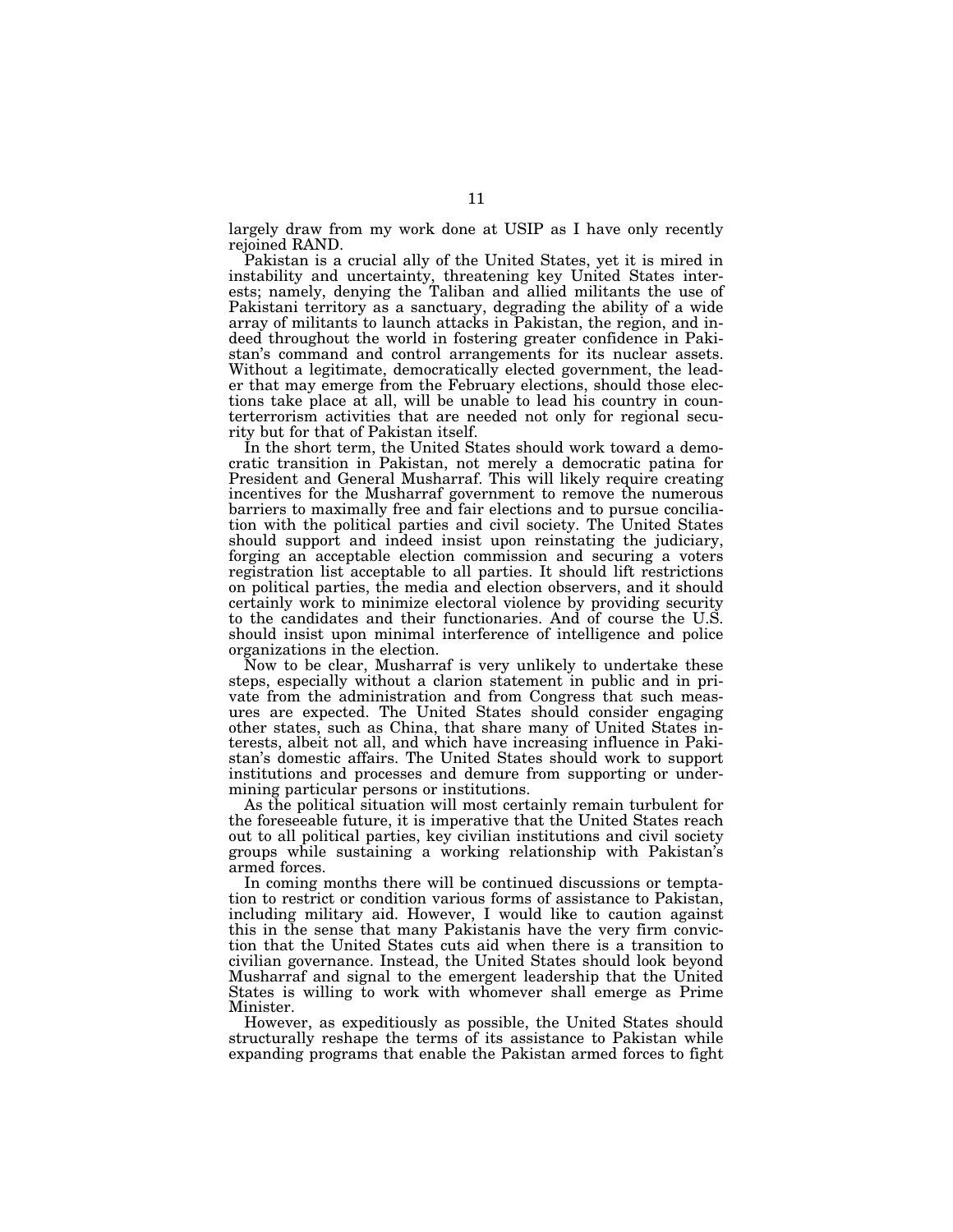their war as well as ours through more effective counterinsurgency operations in the provision of other equipment that is desirable for those efforts. Equipment and platforms that are desired by the Pakistanis for their strategic concerns, such as the F–16s for example, should increasingly be contingent upon performance and greater alignment between United States and Pakistani interests. However, while reoptimizing the assistance to the Pakistan military, the United States should dramatically expand programmed assistance to help reform all of Pakistan's civilian institutions. And I have a number of ideas that we can discuss in the Q&A.

In short, the United States must transition from supporting one person and the Army toward supporting key institutions and processes of this critical country under democratic leadership.

With respect to the four areas of inquiry posed to the panel, to state the obvious, maximally free and fair elections are required for near-term stability. With Bhutto's assassination, the clarion need for a stable Pakistan is ever more apparent, as is the realization that President Musharraf is increasingly unable to bring such stability to Pakistan on his own. As detailed in my statement, there are numerous barriers to free and fair elections that remain and which require immediate redress to ensure legitimate elections. However, to be clear, while legitimate elections are a necessary precondition for stabilizing Pakistan in the near term, on their own they are insufficient.

As I detail in my written statement, there are a number of postelection scenarios that could augur even newer forms of instability and those could likely only be preempted by a political rapprochement between Musharraf and the various entities he has alienated. With respect to the implications of the election for Pakistan's leadership and their will to carry out continued counterterrorism efforts, it is only reasonable that we actually acknowledge that Musharraf himself in recent years has been a declining asset in that regard. He has compromised himself politically and he is now subject to widespread unpopularity and increasing demands for his departure from the political scene. His Army is demoralized by years of fighting a war against its own citizens which it does not seem capable of winning, and we have seen the numerous defections that have been reported. The Army and other armed forces have been infiltrated, as attested to by the various attacks by military and civilian targets. More worrisome is the fact that few Pakistanis embrace this war as their own and increasingly see Musharraf not as part of the solution but indeed the problem.

Yet I am optimistic that an elected Prime Minister could be motivated to continue the fight and to mobilize the Pakistani polity as well in this effort. Indeed, with a new Army Chief who is not seen as Washington's acolyte, General Kiyani could be able to rally his armed forces more effectively than Musharraf has been able to in recent years should he find it in the interest of the Army and the nation to do so.

With respect to the Federally Administered Tribal Areas, the prevailing situation there I want to emphasize is not an accident. Rather, six decades of successive decision making in Islamabad to deprive FATA of necessary human development resources and political liberalization has been the basic cause of the problem that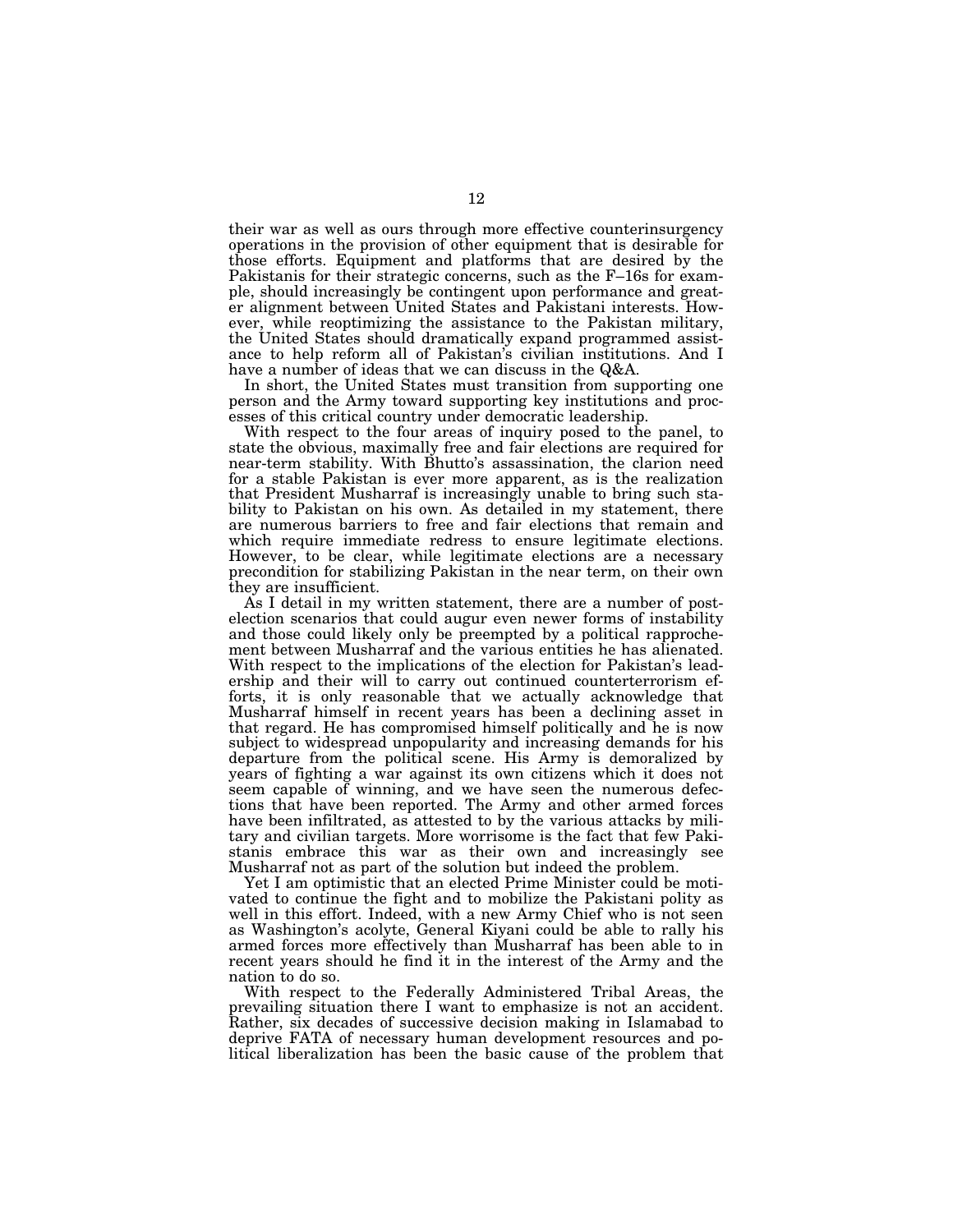we now confront in FATA. Its refusal to dismantle a colonial era governance system has encouraged, not mitigated the rise of militant leaders who have risen up through the meritocracy of jihad.

So to be clear, I believe that human development is necessary in FATA. As the Pakistan Government itself has argued, human development is likely to be critical to achieving a political solution there. But as I detail in my written statement, my concern is that these investments without the eventual abolition but certainly reform of the frontier crimes regulation and the extension of the Political Parties Act to FATA, these investments could likely strengthen militancy, produce stronger military control, more extremism and less security. And I was concerned and remain so that Washington has not intimated the need for political reforms, and not only that, it didn't even consider making political reforms contingent or as a necessary prerequisite for the funding to go forward.

Finally, with respect to the Pakistan military—I am going to defer to Ashley who can talk far more authoritatively than I can on nuclear command and control issues. I have been concerned in recent years about the pervasive belief throughout the United States Government that Pakistan's Army is a modernizing and secularizing force for Pakistan, which in some measure explains the continued preference to support Musharraf against the demands of ordinary Pakistanis. But for reasons detailed in my statement, there are strong reasons to believe that the current Pakistan Army is increasingly anti-American, increasingly conservative, and we know from the recent conspiracies and duress in Pakistan that there are critical pockets of terrorist infiltration among the civilian and military personnel of the armed forces as well as among the ranks and low and mid-level officers. These historical and recent trends should caution the United States against tightly aligning itself with an institution it does not and indeed cannot understand.

And with those remarks, sir, I thank you for your time.

[The prepared statement of Ms. Fair follows:]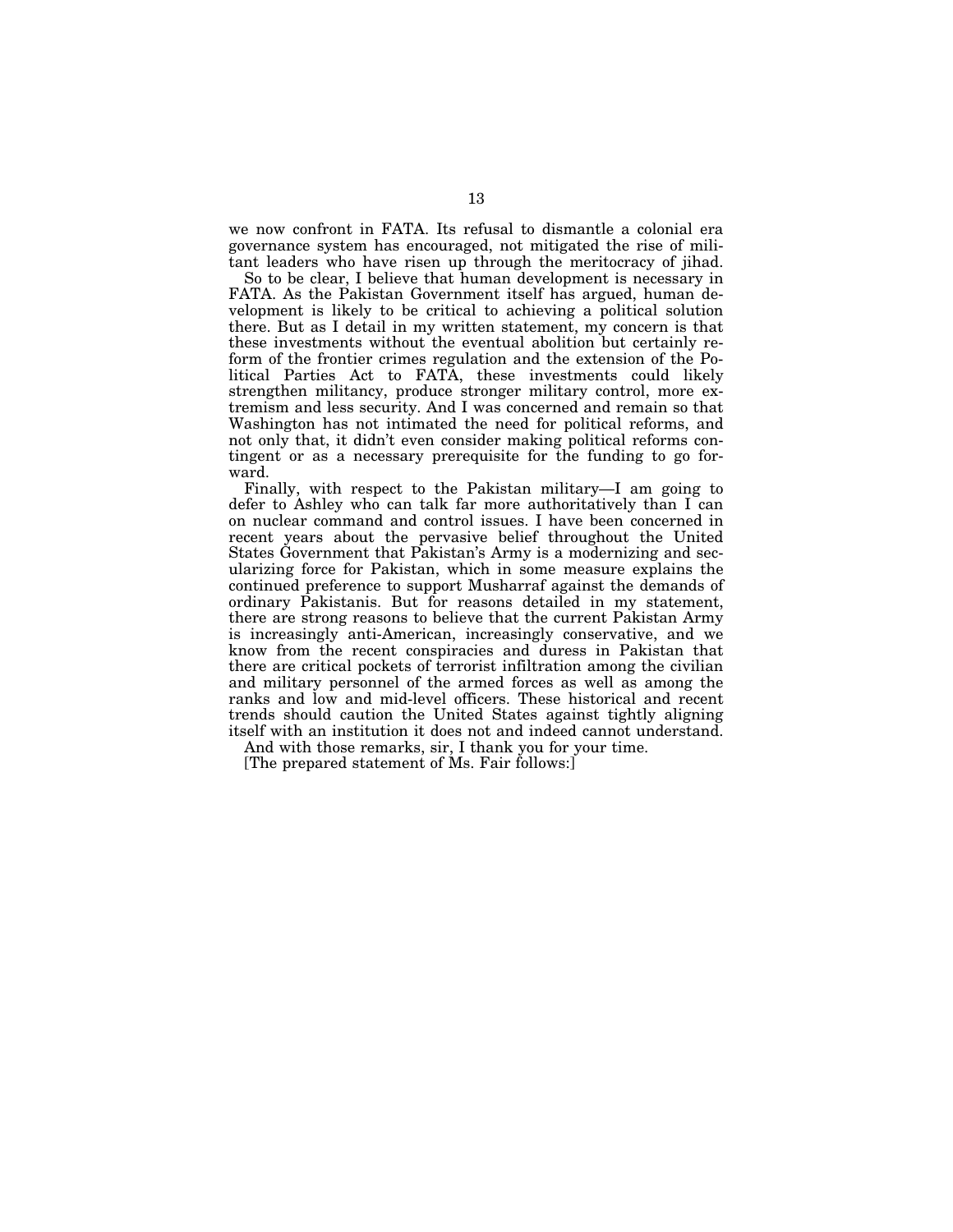## **TESTIMONY**

## **U.S.-Pakistan Relations**

Assassination, Instability, and the Future of U.S. Policy

C. CHRISTINE FAIR

CT-297

January 2008 Testimony presented before the House Foreign Affairs Committee,<br>Subcommittee on the Middle East and South Asia on January 16, 2008

This product is part of the RAND<br>Corporation testimony series.<br>RAND testimonies record testimony<br>presented by RAND associates to<br>be federal, state, or local legislative<br>committees; government-appointed<br>commissions and pens solutions find address the challenges<br>facing the public and private sectors<br>around the world. RAND's publications<br>do not necessarily reflect the opinions<br>of its research clients and sponsors.<br>**RAND®** is a registered tradem

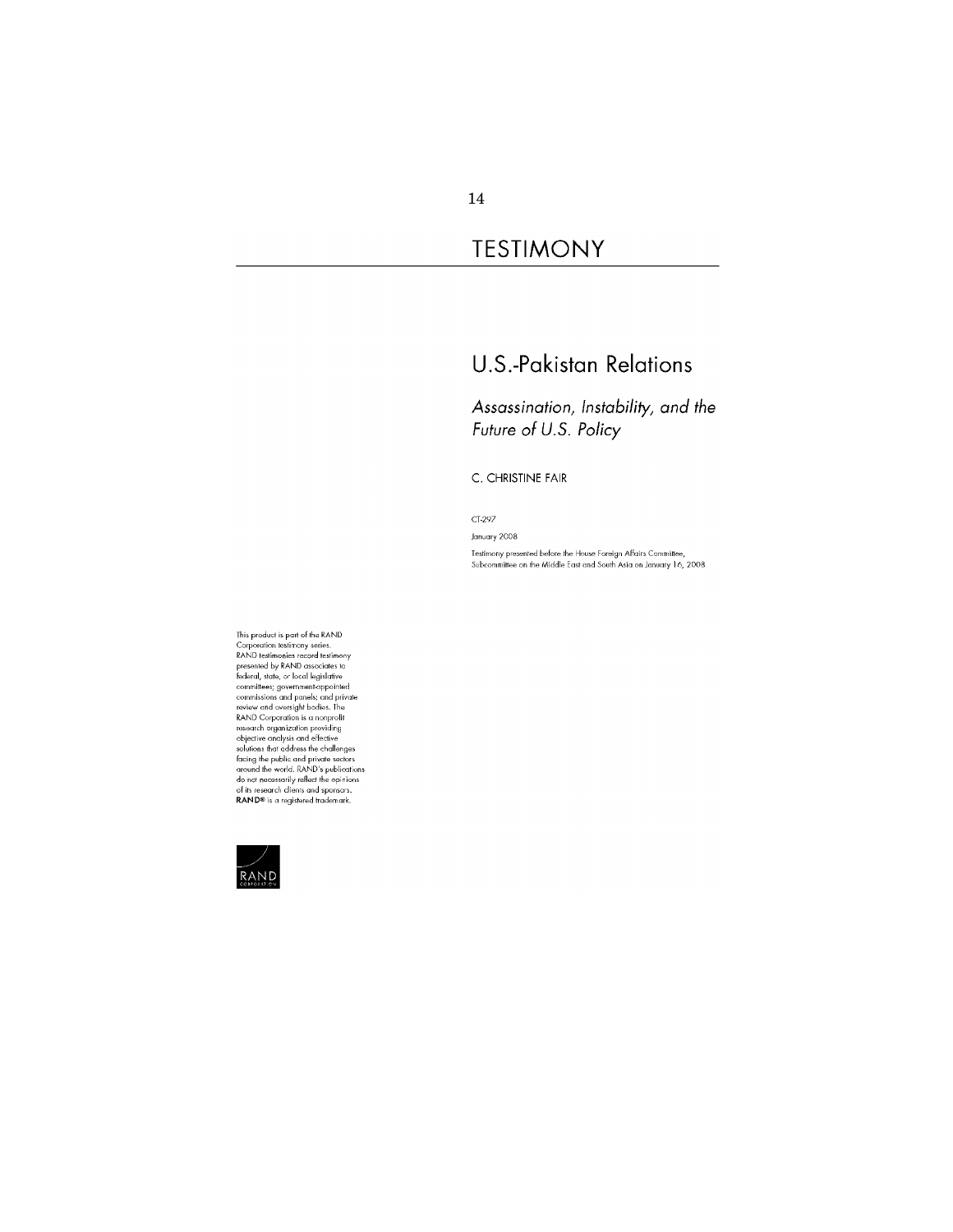Published 2008 by the RAND Corporation 1776 Main Street, P.O. Box 2138, Santa Monica, CA $90407\text{-}2138$ 1776 Main Street, P.O. Box 2138, Santa Monica, CA 90407-2138<br>1200 South Hayes Street, Arlington, VA 22202-5050<br>4570 Fifth Avenue, Suite 600, Pittsburgh, PA 15213-2665<br>RAND URL: http://www.rand.org/<br>To order RAND documents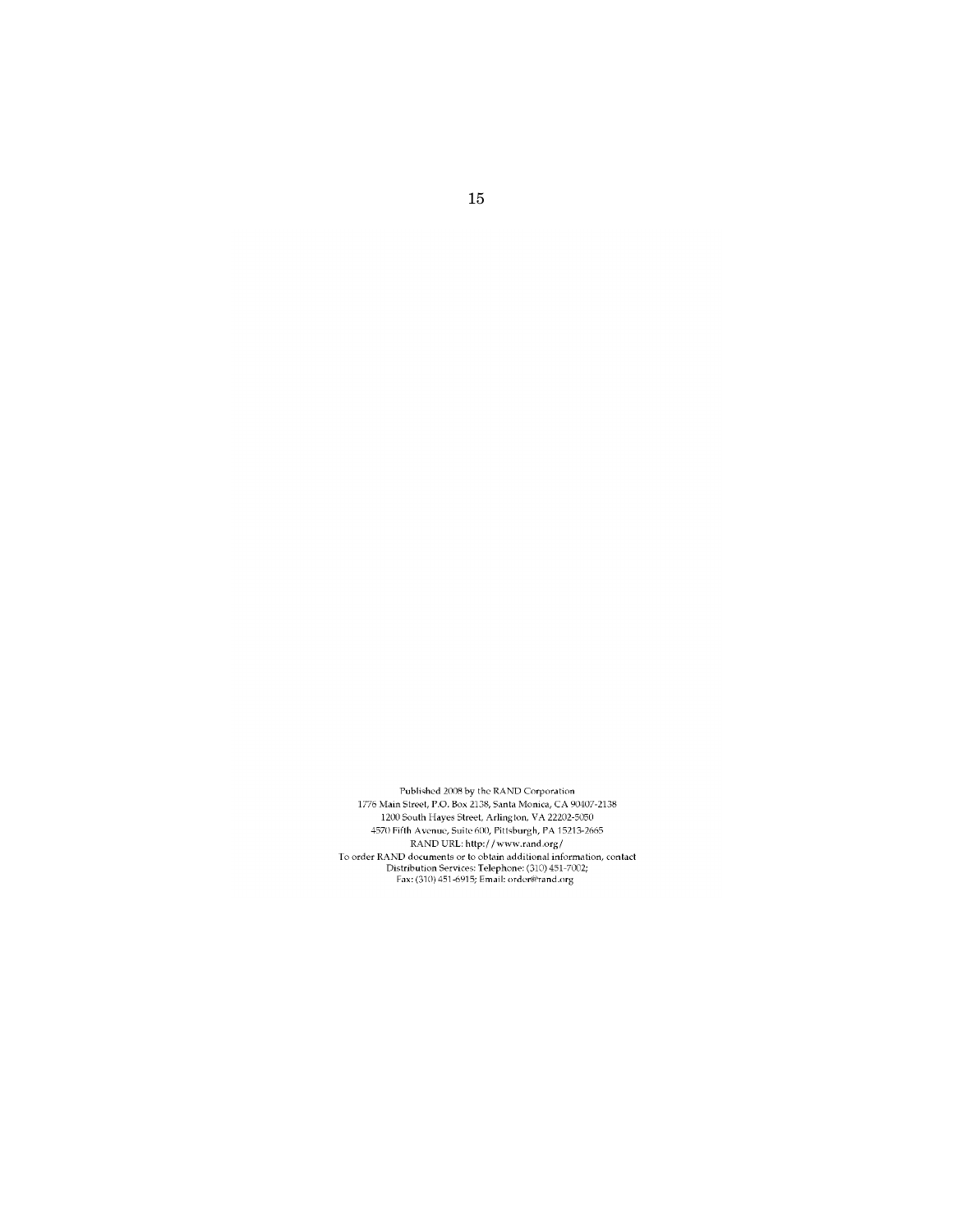#### C. Christine Fair<sup>1</sup> The RAND Corporation

#### **U.S.-Pakistan Relations** Assassination, instability, and the Future of U.S. Policy<sup>2</sup>

#### **Before the Foreign Affairs Committee** Subcommittee on the Middle East and South Asia United States House of Representatives

#### **January 16, 2008**

Thank you, Mr. Chairman, for inviting me to participate in today's hearing about Pakistan.<sup>3</sup> Pakistan is perhaps the most important U.S. partner in the war on terrorism. Not only has Pakistan lost more personnel in this conflict than any other ally, critical fuel for vehicles and aircraft used in the war effort in Afghanistan moves through Pakistan without problem. Without this logistical support, both Operation Enduring Freedom and NATO operations in Afghanistan would prove very difficult to sustain without interruption. While there is no doubt that Pakistan is a crucial ally of the United States, it is a state mired in instability and uncertainty. This raises questions about the will and capacity of Pakistan's leadership to remain engaged in the war on terrorism.

Both Washington and Islamabad have made decisions that have precipitated this current crisis. For Washington's part, by focusing upon President and former Chief of Army Staff Pervez Musharraf and by acquiescing to his various extra-constitutional moves, it has alienated further the Pakistani polity who harbor various suspicions about the United States and its intentions.<sup>4</sup> As is well known, the bulk of \$10 billion in U.S. monies to Pakistan since 9/11 has been comprised of coalition support funds and other forms of military assistance. Indeed, there is an implicit assumption that President Musharraf and his purportedly secular army can help secure Pakistan's future as a moderate Islamic state as encapsulated in President Musharraf's much-

 $^{\rm 1}$  The opinions and conclusions expressed in this testimony are the author's alone and should not be interpreted as representing those of RAND or any of the sponsors of its research. This product is part of the<br>RAND corporation testimony series. RAND testimonies record testimony presented by RAND associates to RAND Corporation testimony series. RAND testimonies record testimony presented by RAND associates to federal, state, or local legislative committees, government-appointed commissions and parise is and private review and o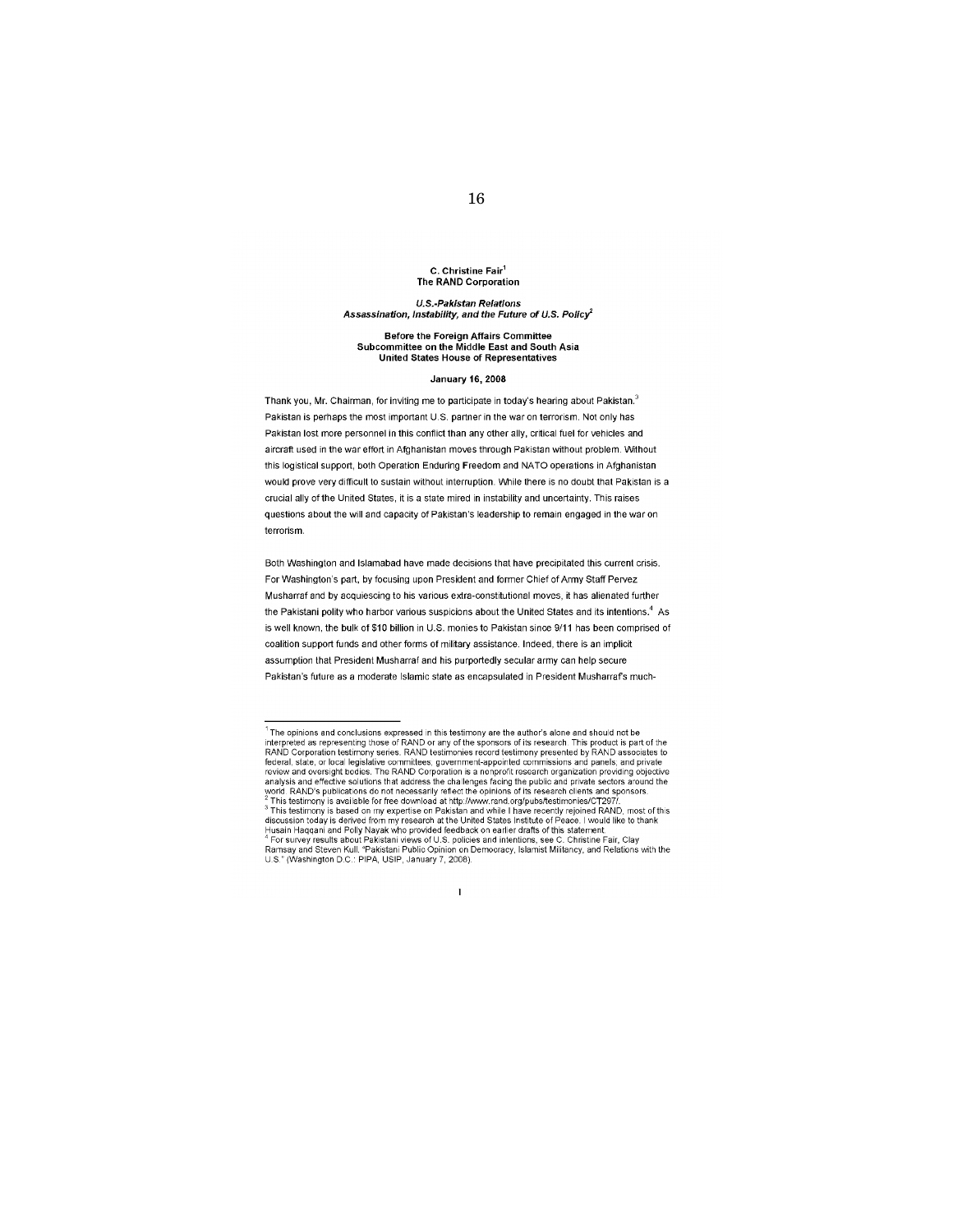lauded notion of Enlightened Moderation.<sup>5</sup> Relatively little of this assistance has been enjoyed by ordinary Pakistanis who increasingly doubt the U.S. commitment to Pakistan and Pakistanis and perilously few resources have been devoted to strengthening Pakistan's emaciated civilian institutions.<sup>6</sup>

For Islamabad's part, President Musharraf has increasingly sought to secure his political position and has imposed excessive constraints upon an ever-more mobilized civil society, who should be important partners in fighting extremism in Pakistan. At the same time, Musharraf has shown his incapacity to both control the Islamist violence that is roiling his country and to lead his country to fight it. Inept, ill-prepared and heavy-handed military operations in the tribal areas and adjacent Pashtun localities have spawned seething resentment towards the Pakistani state and animated a wider Islamist cum Pashtun militancy which has been exacerbated by infrequent but deadly U.S. unilateral military strikes. It is worth mentioning that the Pakistani armed forces undertook these operations under immense U.S. pressure. U.S. expectations about the timing of the operations and their potential outcome relied upon a number of erroneous assumptions about Pakistan's capabilities. This should occasion reflection about U.S. expectations and how well it understands the capacities of this important partner.

In recent years the chasm between American interests and those of President Musharraf has dramatically expanded. Specifically, the United States would like to see stability, consistent action against al Qaeda and Taliban forces operating in and from Pakistan, greater efforts to curb a wide array of Islamist militant groups in the country and most recently greater moves towards at the least the procedures of democracy if not the substance. It has become clear in recent years that President Musharraf, while he may share some of these concems, has increasingly become focused upon securing his personal future-not that of Pakistan. This has compelled him to pursue policies of appeasement towards Islamists and militants alike while marginally satisfying the United States with respect to war on terrorism. By late 2004, Musharraf's ability to crackdown upon Islamist militants operating throughout the country seemed suspect and remains so. In recent years, journalists, military and intelligence officials and some analysts have increasingly noted with dismay the sanctuary that al Qaeda, Taliban and Kashmir-focused militant organizations enjoy and some analysts have even accused the state of active support of the of these organizations.<sup>7</sup>

 $\overline{2}$ 

<sup>&</sup>lt;sup>5</sup> Pervez Musharraf, "Time for Enlightened Moderation," June 2, 2004.

Prevez Muslianta, Time in Emigriciental wolverlator), valiez 2004.<br>
Attp://www.presidentofpakistan.gov.pk/EnlightenedModeration.aspx.<br>
<sup>8</sup> For various discussions of U.S. assistance, see Craig Cohen, "When \$10 Billion is N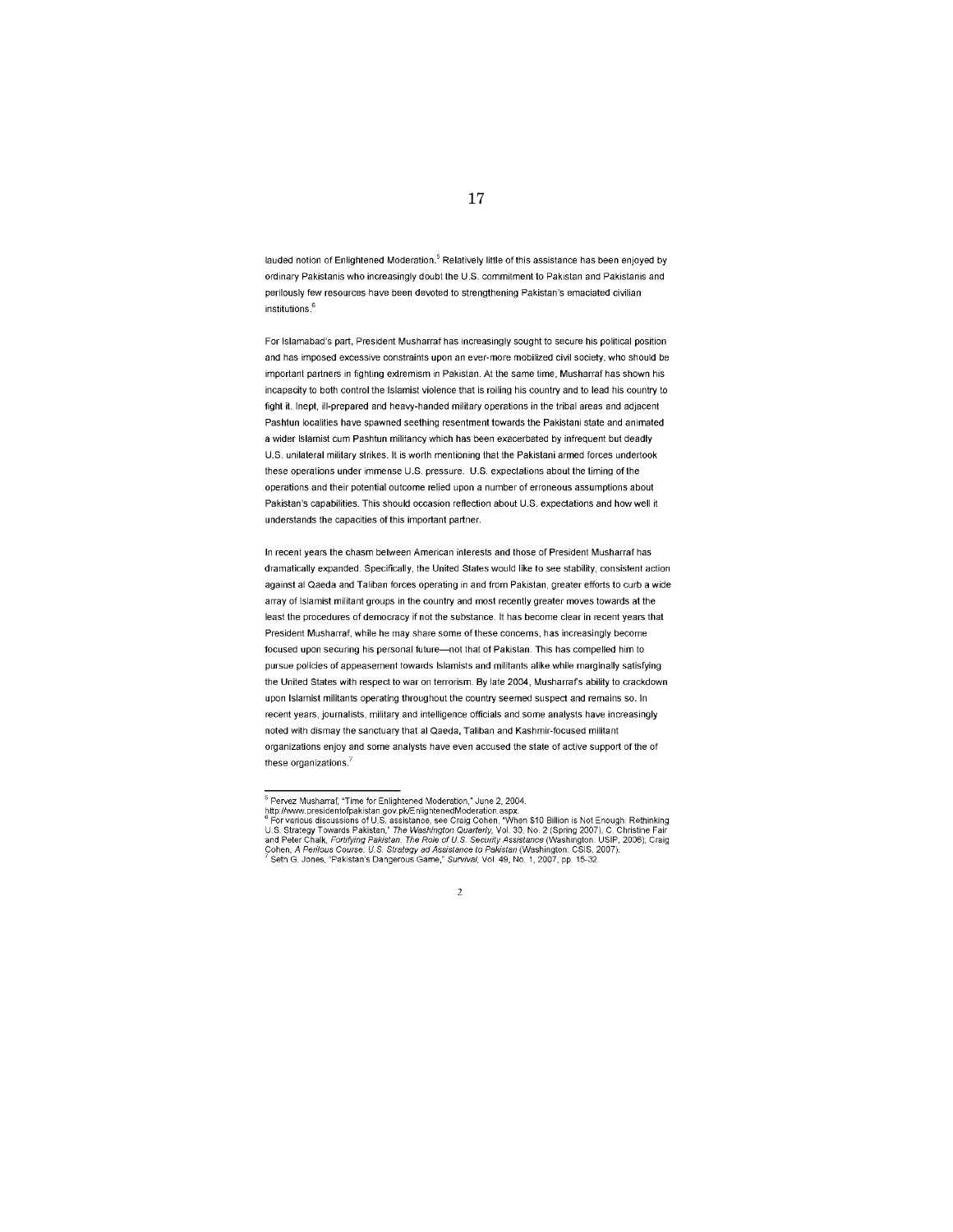With Bhutto's assassination, the clarion need for a stable Pakistan is ever more apparent as is the realization that President Musharraf is increasingly unable to bring such stability to Pakistan on his own. Moreover, even if Pakistan's security elites were to recognize that Pakistan's future is imperiled by the militant groups menacing Pakistan and embrace the war on terror as its own and take decisive action against all militant groups active in the country, the current government enjoys little legitimacy among Pakistanis. Without popular legitimacy and support, Musharraf will be unable to convince his country that Pakistan is struggling for its own survival-not his.

Thus there is urgent need to reconsider the lineaments of the U.S-Pakistan relationship and the reciprocal expectations that each state holds of the other. I concede that it is difficult to re-imagine the terms of the relationship given the tendency to assume that stasis is tantamount to stability. However, pursuit of the status quo will likely put the United States and Pakistan on a course of greater conflict not less and will undermine, not buttress, the prospects for a stable and prosperous Pakistan which is in the supreme interest of Pakistanis and Americans.

With this important background firmly in mind. I would like to address some of the immediate concerns expressed by this committee, including: the likelihood of free and fair elections; potential for civil unrest and stability should the elections appear to be fraudulent; and the likelihood that the new prime minister's government will vigorously pursue counter-terrorism objectives. I have also been asked to discuss developments in the Federally Administered Tribal Areas (FATA)<sup>8</sup>. including the planned investments of \$750 million as well as to comment upon the risk that the current situation poses for Pakistan's nuclear assets. However, in addition, I would also like to offer some near-term and long-term suggestions about how the United States should move forward in forging a relationship with Pakistan and its peoples rather than a relationship with President Pervez Musharraf and the Pakistan army.

#### Maximally Free and Fair Elections Required for Near-term Stability

While President Musharraf always sought to undermine and eviscerate his political nemeses and their parties (Benazir Bhutto and her Pakistan People's Party and Nawaz Sharif and his Pakistan

#### 3

 ${}^{8}$  Pakistanis make the distinction between the "tribal areas" and "settled areas." The former is comprised of seven "Tribal Agencies" (e.g. Khyber, Kurram, Bajaur, Mohmand, Orakzai, North and South areas of<br>Waziristan) and six Frontier Regions (FR) (FR Peshawar, FR Kohat, FR Tank, FR Banuu, FR Lakki and FR<br>Dera Ismail Khan). The T Crimes Regulation (FCR) and reside outside of Pakistan's constitutional legal framework. This system Discussion of the periodic and despite rulings in Pakistan's high courts that the FCR is<br>unconstitutional. In contrast, the "settled areas" are those areas in which Pakistan's legal system applies. While Pakistanis may tolerate some kinds of destabilizing behavior in the "tribal belt" owing to cultural<br>perceptions about Pashtuns in those areas, Pakistanis are alarmed when militancy and obscurantism reaches the settled areas as exemplified by the Red Mosque affair.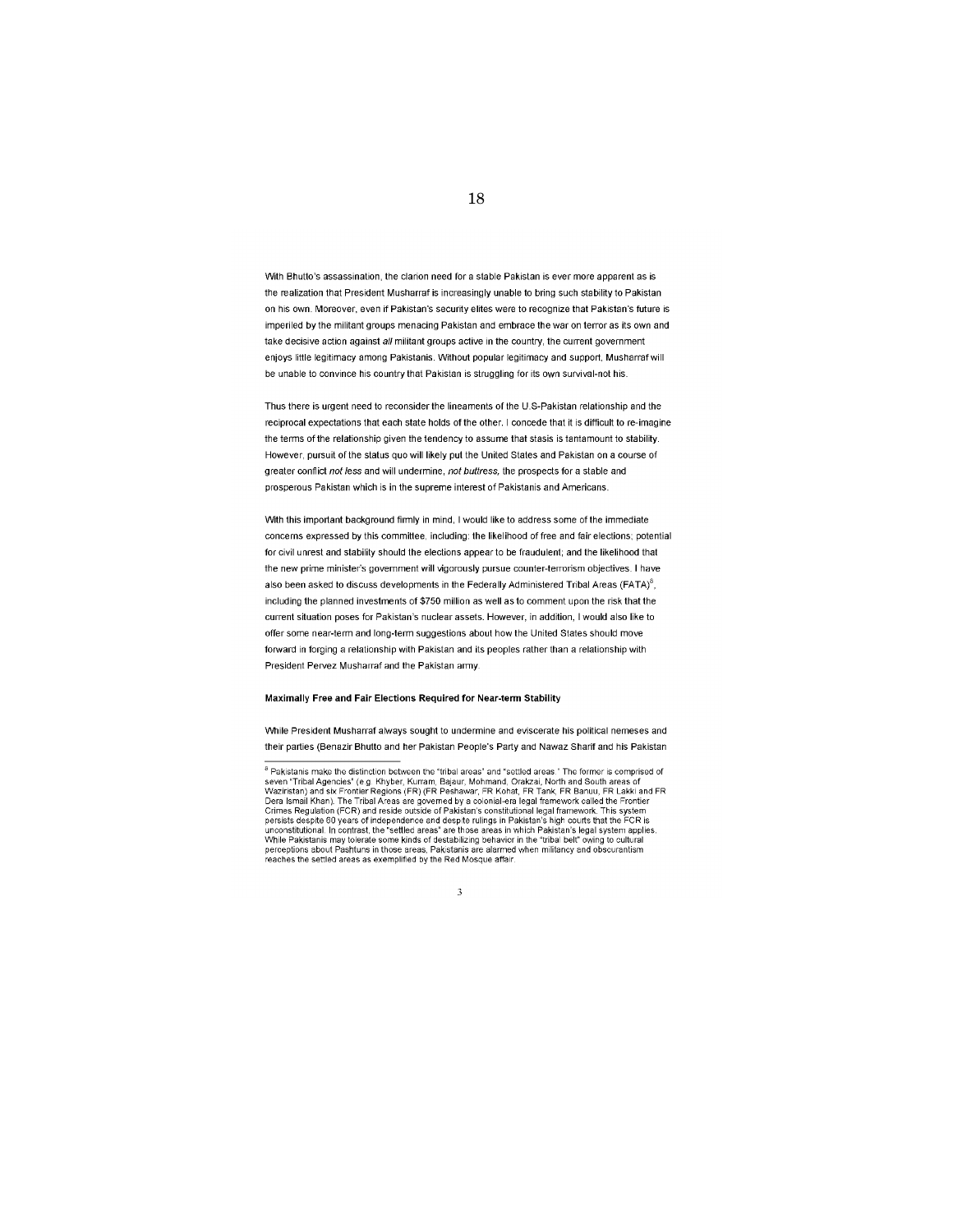Muslim League-N), 2007 witnessed a dramatic escalation of efforts to secure his personal support base at the expense of Pakistan's civilian institutions. His March 2007 ousting of Supreme Court Justice Iftikhar Mohammad Chaudhry sparked a surprising mobilization of civil society and concomitant crackdown upon the same. Mounting concerns about Musharraf's evereroding power base galvanized U.S. efforts to broker a rapprochement between Benazir Bhutto and President Musharraf in hopes that Musharraf could drape himself in her electoral legitimacy. The confrontation between the state and civil society persisted throughout the summer increasing demands for Musharraf to step down at least as army chief if not as president. Despite opposition from widening corners, Musharraf pushed through his extra-legal re-election in October through Pakistan's electoral college.

Fearing that the Supreme Court would vacate that victory, on November 3, Musharraf declared a state of emergency through a Provisional Constitutional Order (PCO). Thousands of lawyers, political party activists, reporters and human rights activists were detained while high-value Taliban activists were exchanged for Pakistani military and paramilitary personnel taken hostage in August. Moreover, 17 Supreme Court and more than 40 High Court judges refused to take an oath to the PCO and were fired. This left the courts stacked with judges who would acquiesce to if not support Musharraf and his lovalists<sup>9</sup>

On November 19, he announced the elections would be held on January 8 and on November 28<sup>th</sup>, he stepped down as Army Chief. On December 15, he lifted the emergency and restored the constitution. However, before doing so, he promulgated six Constitutional amendments using executive power.<sup>10</sup>

These extra-constitutional and other policies of the Musharraf government rendered free and fair elections in January 2008 improbable. All of these impediments are in place today, but after Bhutto's death, their import is even more salient for the proposed February elections. As these issues have been covered elsewhere, I will note the most prominent here only briefly. This list is not meant to be exhaustive.

## $\overline{4}$

<sup>-&</sup>lt;br>
The "emergency" declared by Musharraf differed substantially from the emergency provision authorized in<br>
article 232 of Pakistan's 1973 constitution. The constitutionally permitted emergency provides for Pakistan's<br>
ins interest the judiciary by forcing all judges to swear an oath to it and prohibited any court or judgment from<br>challenging the PCO, the Proclamation of Emergency, the President or his designated functionaries. See<br>Testimony on Oversight and Government Reform on "Pakistani Elections: Will they be fair and free or fundamentally<br>In Oversight and Government Reform on "Pakistani Elections: Will they be fair and free or fundamentally flawed?

<sup>16</sup> Cariotta Gall, "Musharraf Lifts State of Emergency in Pakistan," The New York Times, December 16, 2007; Muhammad Saleh Zaafir, "Musharraf Lifts State of announced Constitution before lifting emergency," The News, December 11, 2007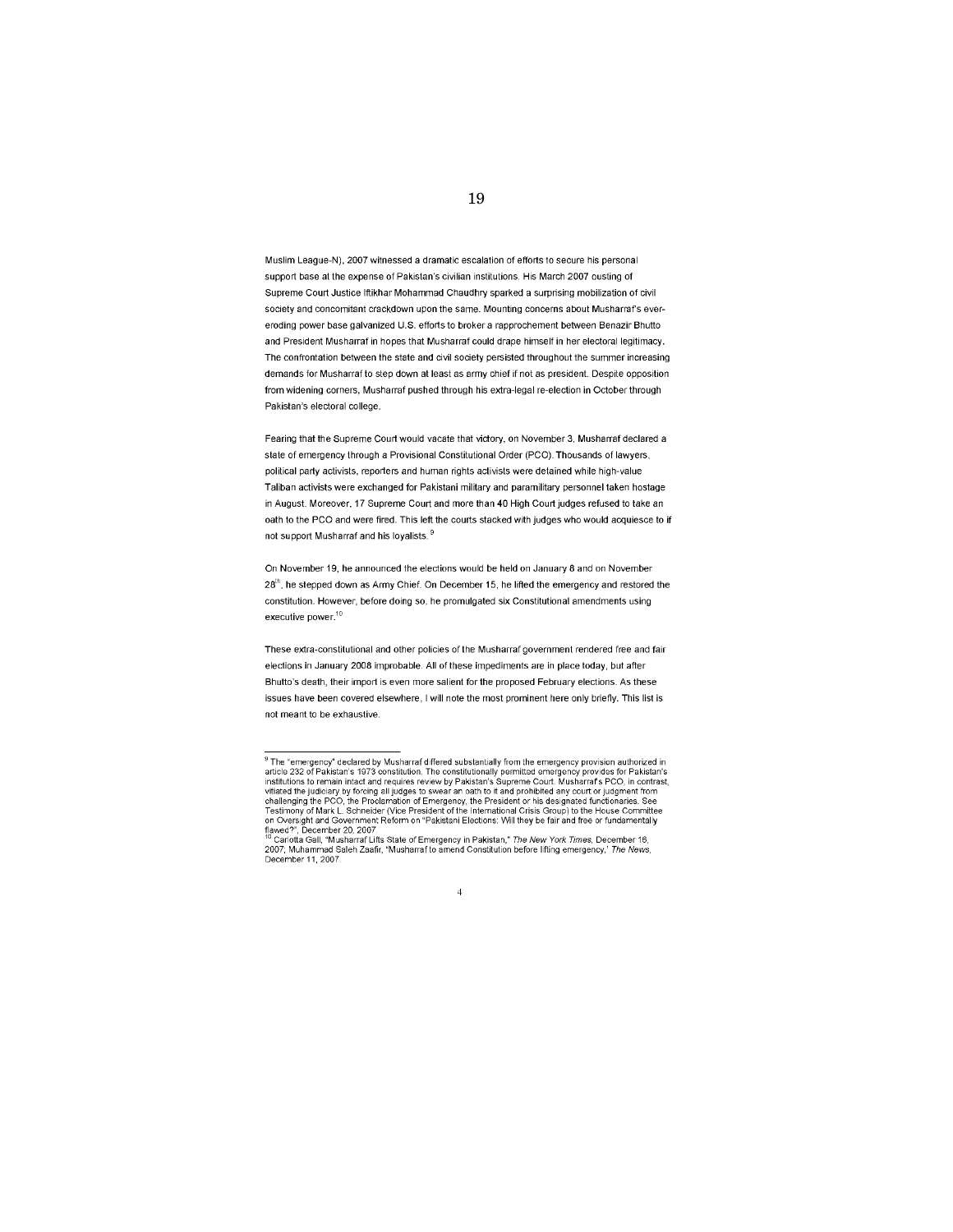- Compromised Judiciary. The judiciary will ultimately be called upon to inveigh upon allegations of vote rigging, fraud or other violations of electoral law. Without the reinstatement of those judges who were ousted for upholding the constitution against the PCO, transparent and equitable adjudication of disputes is unlikely.
- Politicized Election Commission (EC). The EC is comprised of retired Supreme Court and serving High Court judges from the four provinces. As such, the proper functioning of the EC is hampered by Musharraf's manipulations of the judiciary. The Chief Election Commissioner is charged with appointing Election Tribunals to adjudicate disputes, which in turn are comprised of High Court judges. When their decisions are challenged, the case moves before provincial High Courts and ultimately the Supreme Court. An impartial (EC) is impossible with the current judiciary. Many criticized the EC's rejections of Nawaz Sharif's papers as indicative of its loyalties to Musharraf rather than the electoral process.
- Dubious voters' registration list. Millions of voters have been variously missing and/or added without verification. So far, the EC has denied review of the list. (N.B.: The electoral registration process was funded by the United States).
- Constraints upon the political parties. Parties' efforts to hold rallies or meetings are highly regulated by the new Code of Conduct for political parties as are their statements about the government, its leaders and its institutions among other issues. This silences debate about the state's problems, which are core issues for politicians everywhere.<sup>11</sup> Political parties are not permitted to operate in the Federally Administered Tribal Areas (FATA), ceding political space to Islamist parties who have access to mosques and madrassahs.
- Partisan Caretaker Government. The current caretaker government with its firm Musharraf alignment does not foster confidence in free and fair elections, remains unacceptable to the opposition parties and thus remains a spark for controversy.
- Restrictive curbs upon the media. The government has retained prohibitions on media coverage that criticizes the state, its leaders or its institutions. While most major outlets have been permitted to operate, important private media like Geo can only be accessed by the internet or satellite. Pakistani interlocutors contend that Geo will not be restored until after the elections because it has a unique capacity to monitor grass roots developments and to conduct basic exit polling. Popular talk shows on major media have also been suspended as they frequently inveigh upon the political and leadership crisis in the country.
- Unreasonable restraints on election monitoring missions. Massive and unprecedented curbs were placed on electoral monitoring missions, compelling both the

<sup>&</sup>lt;sup>11</sup> Election Commission of Pakistan, "Notification [of the new Code of Conduct for the General Elections<br>2007-08], November 20, 2007. http://ecp.gov.pk/COCFinal.pdf.

<sup>5</sup>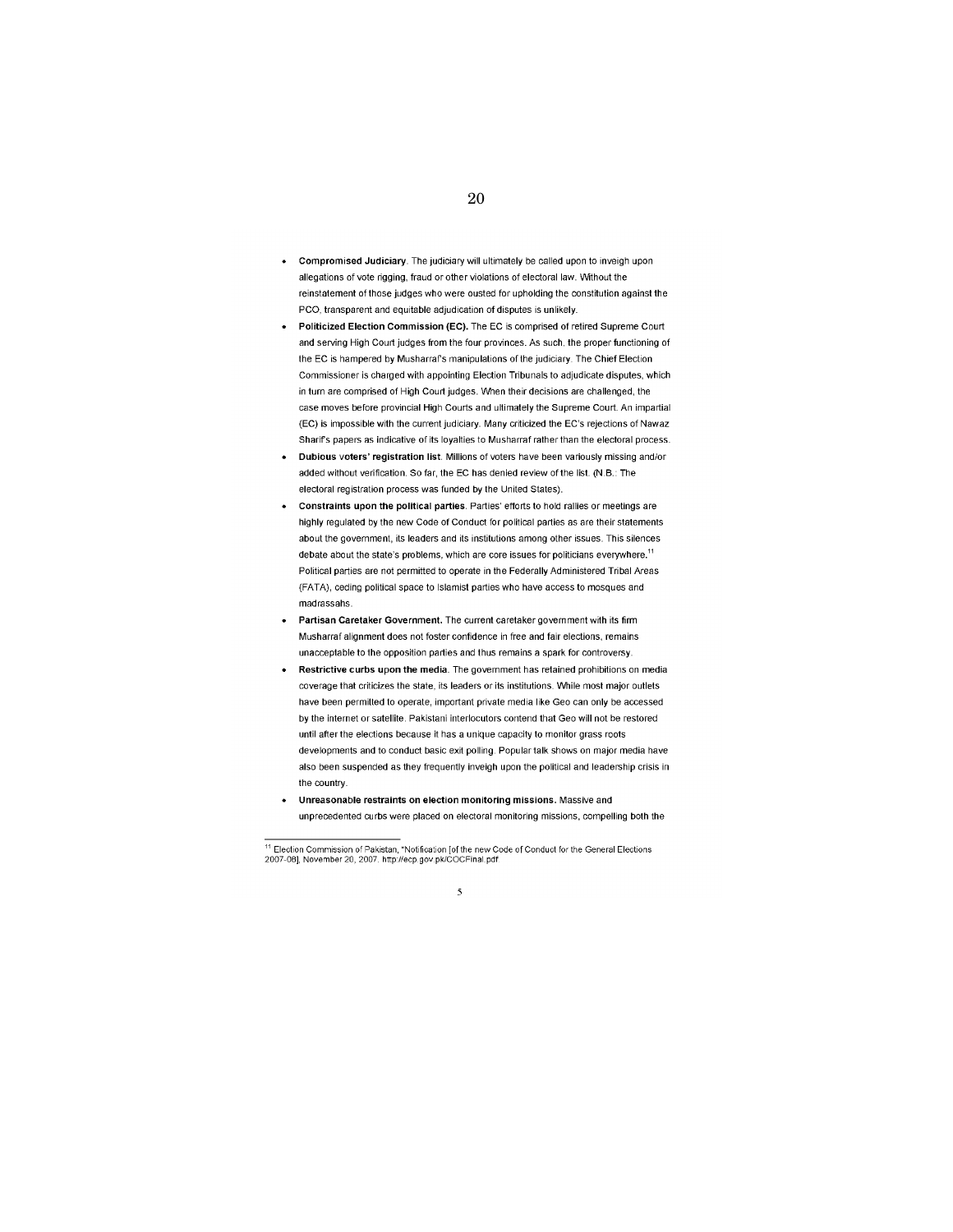International Republican Institute and the National Democratic Institute to abandon plans for monitoring the elections. Equally damning: several long term observers returned with the conviction that the election was already being "cooked," with some noting the intrusive role played by the intelligence agencies and other government functionaries.<sup>12</sup>

 $\ddot{\phantom{0}}$ Inadequate security. Inadequate security and electoral violence present daunting challenges to free and fair elections.

It is imperative that a credible government emerge from the elections and there is only one way forward: The Musharraf government must immediately address all of these issues, something that it is very unlikely to do without concerted and consistent persuasion from the United States and other international actors.

While maximally free and fair elections are a necessary precondition for stabilizing Pakistan in the near term, the elections alone are insufficient. In the wake of Bhutto's death, there is a surprising solidarity among most of the opposition political parties. If sustained, this alliance could secure a majority of seats in the national assembly. Unless President Musharraf and the emergent prime minister quickly establish a modus vivendi, more instability awaits. In free and fair elections, Musharraf's "King's Party"-the PML-Q-is unlikely to prevail as Musharraf and his party are widely (if unfairly) held accountable for Benazir Bhutto's death. The future prime minister and Musharraf will likely have a hostile and dysfunctional relationship, which may prompt Musharraf to exercise his right to dissolve the national assembly, throwing the country into further political chaos. To pre-empt such moves, the assembly may quickly act to strip the president of his expropriated powers if they have two-thirds majority in the assembly to do so.<sup>13</sup> (They can even strip the constitutional provision permitting his tenure of President as a punitive measure.) Any of these developments could again make the chief of the army, now Gen. Ashfaq Parvez Kayani, as the arbiter between Musharraf and the political parties. This is a role the army is long accustomed to playing. Should maximally free and fair elections produce a Musharraf-friendly candidate, these tensions may be less likely to emerge. However such an outcome is unlikely in the absence of extreme electoral irregularities.

<sup>&</sup>lt;sup>12</sup> See among others International Republican Institute, "IRI Pakistan Pre-Election Observation Mission<br>Statement," November 13, 2007. http://www.iri.org/mena/pakistan/2007-11-12-Pakistan.asp; National<br>Democratic Institut

Elections of Former<br>http://www.accessdemocracy.org/library/2241\_pk\_release\_daschle\_122007.pdf; Testimony of Former<br>Senate Majority Leader Tom Daschle before the House Oversight and Government Reform Subcommi<br>on National Se mmittee

on via the technology and victors of the technology of the technology and the technology of the technology of the technology of the technology of the surface of the technology of the surface of the technology of the techno him. However, with a simple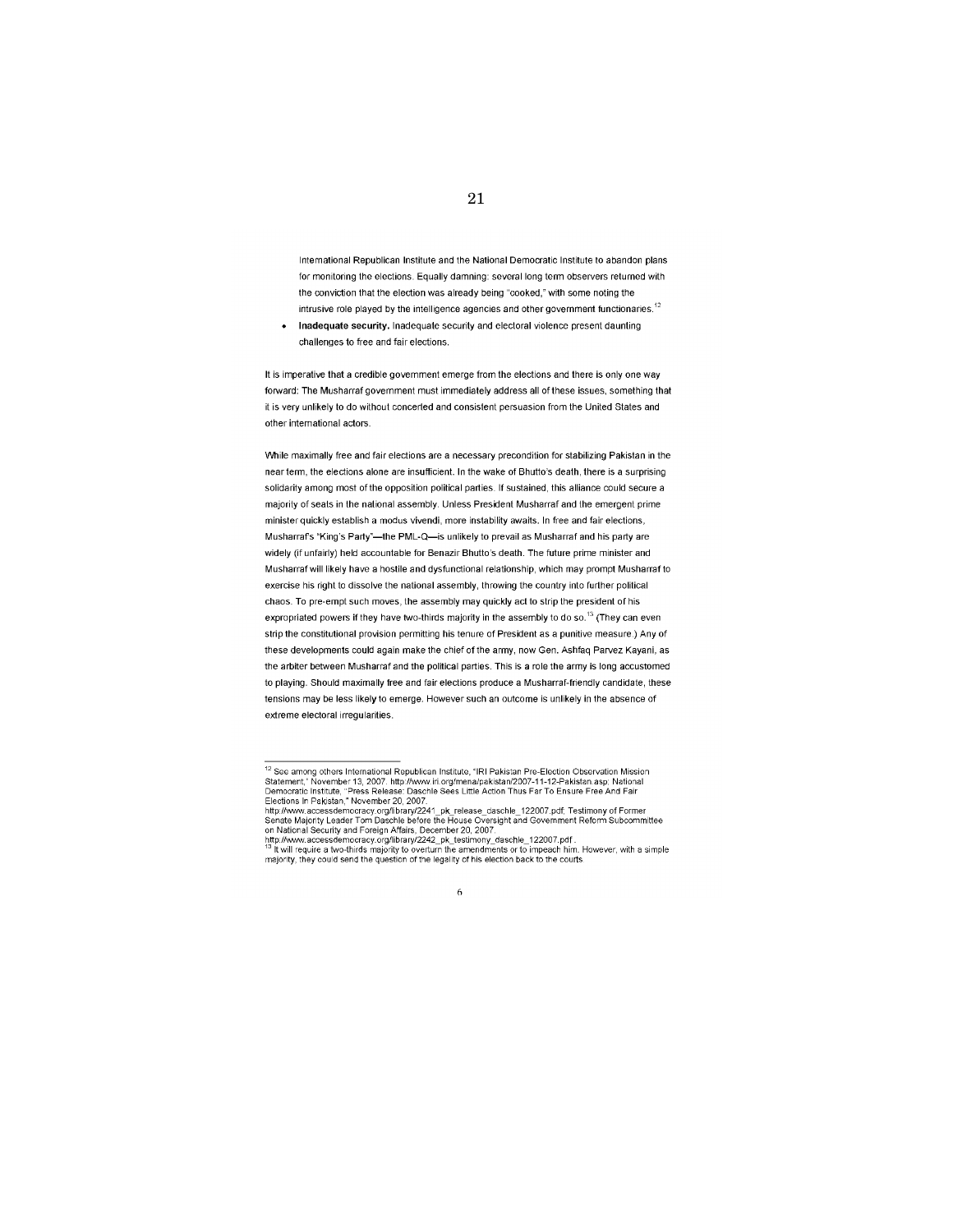To pre-empt further post-election crises, it is urgent that President Musharraf seek political rapprochement with the major parties, the judiciary, human rights groups and other civil society organizations. Such a process may afford an opportunity for Musharraf to embrace a greater symbolic role and recede from politics without further diminishing his legacy. In contrast, an activist Musharraf is likely to remain a flashpoint in Pakistan's fragile political terrain. Such a process of reconciliation may also afford an opportunity for the political parties and the army to come to an understanding that permits the army to confidently re-focus on its primary task of securing the country while the politicians assume responsibility for the domestic affairs of the state. It should be stressed that a retreat by the army (while perhaps desired) and by Musharraf are unlikely events even if the United States and its allies move swiftly to persuade Musharraf and the army chief to do so.

22

#### The Elections Implications for Pakistan's Contributions to the War on Terrorism

To assess whether or not the elections will favorably affect Pakistan's ability to contribute to the war on terrorism requires an assessment of Musharraf's contributions in recent years. Many analysts believe that he has been a declining asset, deeply compromised by his efforts to simultaneously satisfy numerous persons and entities to secure his political position. His armv is demoralized by years of fighting a war against its own citizens which it does not seem capable of winning. Defections have been reported within the paramilitary organizations and within the army itself. The army and other armed forces have been infiltrated as attested to by the various attacks against military targets, including the attempts upon Musharraf's life, the suicide attack against commandos in a mess hall in Tarbela among numerous other incidents. More worrisome is the fact that few Pakistanis embrace this war as their own. Indeed Pakistanis increasingly oppose military operations in the Pashtun belt even though they perceive the groups in question to be threats to their national security.<sup>14</sup>

Instead, Pakistan's effort to counter insurgents in the Pashtun belt and beyond requires political legitimacy, which Musharraf lacks. I am optimistic than an elected prime minister can be motivated to continue the fight. With a new army chief who is not seen as Washington's protégé, General Kiyani may be able to rally his armed forces more effectively than Musharraf.

However, it is critical that the United States communicate the message broadly that it will work with whoever emerges from this process. Thus discussions of aid cut-offs and conditionality are fraught with dangers. Pakistanis note that in the past, the U.S. has been most generous with

<sup>&</sup>lt;sup>14</sup> C. Christine Fair, Clay Ramsay and Steven Kull. "Pakistani Public Opinion on Democracy, Islamist<br>Militancy, and Relations with the U.S." (Washington D.C.: PIPA, USIP, January 7, 2008).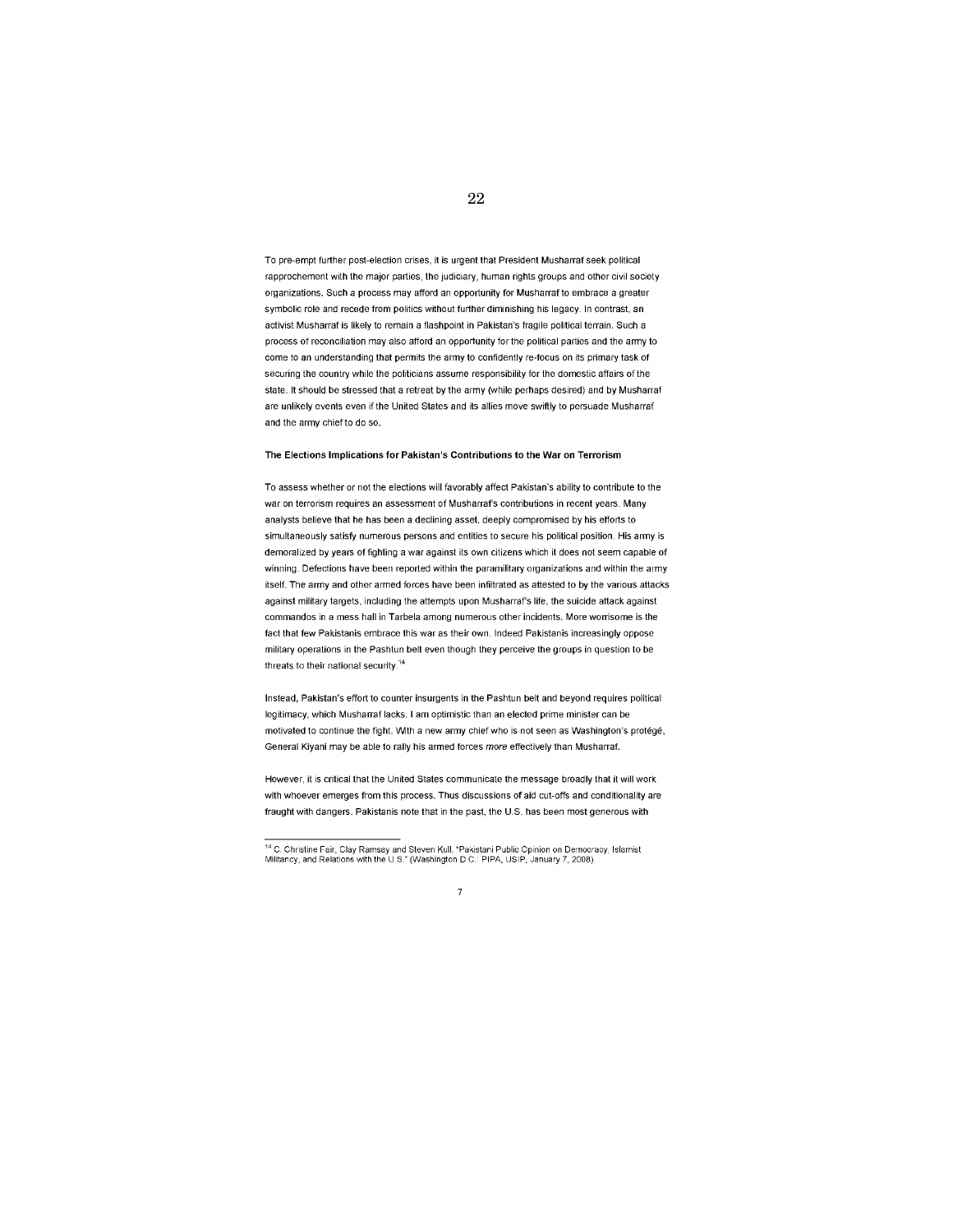military leaders while cutting off aid when civilian leadership retums. This has fostered cynicism among Pakistanis that the United States prefers a democratic Pakistan to one that is dominated by the military. Similarly, it fosters concerns within the Pakistan army that civilian leaders are unable to secure resources for Pakistan's national defense. The need to support whoever may emerge also underscores the danger of supporting particular persons and parties. The return of Nawaz Sharif surprised the administration which had written off Sharif and thrown its weight behind Ms. Bhutto. Thus the United States must engage a broad swathe of political actors to ensure that it has the beginnings of a working relationship with Pakistan's future Prime Minister and other elected officials. These elected officials should comprise the focal point of U.S. political engagement while the army continues to enjoy support through military-to-military engagements.

Thus the heroic task before the United States is how it can selectively use aid and military funding to encourage the likelihood of a free and fair election, a military retreat from politics and a gradual evolution of competent and effective politics and politicians in Pakistan. Pakistan's civilian leadership must been as important American partners in forging a secure and prosperous Pakistan

#### The Federally Administered Tribal Areas (FATA)

Since 2004. Pakistan witnessed the development of the so-called Pakistani Taliban and an increasing "Pakistanization" of al Qaeda, While "Talibanization" of the tribal areas was limited to North and South Waziristan in 2004, the phenomenon next spread to Bajaur. Pakistan Taliban have emerged in areas that had previously been peaceful, such as Mohmand, Orakzai, and Kurram agencies. They have also emerged in the so-called settled frontier areas of Bannu, Tank, Kohat, Lakki Marwar, Dera Ismil Khan, and Swat. Some analysts have also raised concerns about Chitral.<sup>15</sup>

To win the confidence of FATA residents, the Pakistan government has been requesting development funds for this area for several years. At long last, the United States has agreed to spend some \$750 million in FATA. At this juncture, it is difficult to be optimistic about the impact of these funds. (Perhaps had this funding been available before the onset of the wider insurgency

#### 8

<sup>&</sup>lt;sup>15</sup> There is very little scholarly literature on this phenomenon with most coverage taking place in the popular "There is very little scholarly literature on this phenomenon with most coverage taking place in the popular<br>press or security publications. See inter alla Rahimullah Yusufzai, "The Emergence of the Pakistani Taliban,"<br>Jan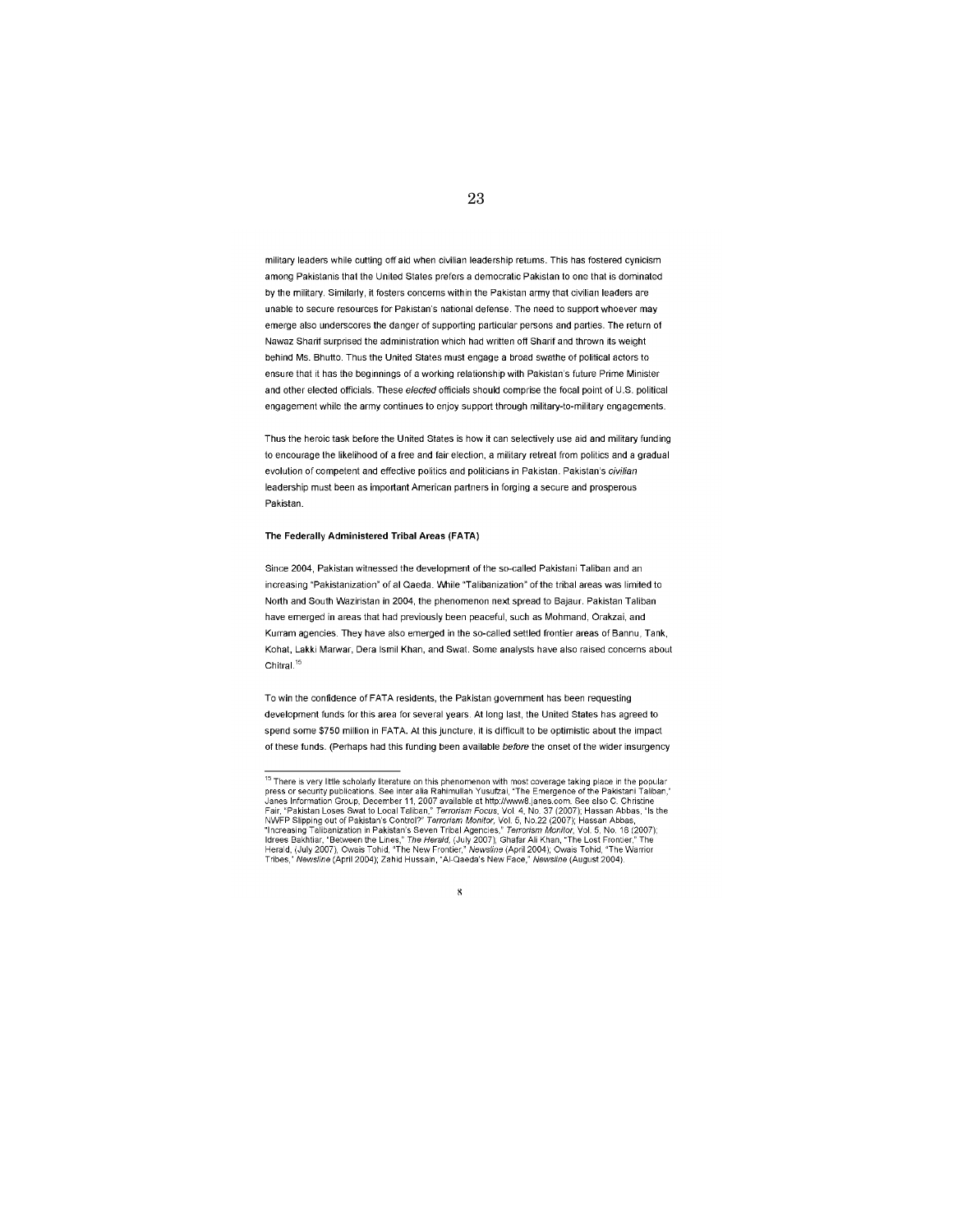such pessimism would be unwarranted.) Unfortunately, the security environment will render such projects very difficult particularly if the United States seeks to "brand" those developments in effort to garner good will. The United States will have very little ability to monitor the programs' implementation and Pakistani interlocutors are doubtful about the implementing partners of Islamabad's choosing

Due to the lack of political liberalization in the tribal areas, moving forward with particular projects will involve negotiating with religious and possibly even militant leadership who will benefit financially, politically and socially should they choose to play this role. However, without these interlocutors, projects may be funded that do not serve local needs or preferences (e.g. roads that connect military posts to villages rather than roads that connect villages to markets; girls' schools instead of electricity and water facilities). Some critics of the deal note the paucity of groups that can function in FATA and suggest that the most likely entity to execute large infrastructure projects will be the Frontier Works Organization, an arm of the Pakistan military. Given the expanding insurgency in large swathes of FATA, it may make better sense to move quickly to fund projects in relatively secure areas within FATA as well as the adjacent settled areas. The settled Pashtun areas provide greater visibility because some civil society groups and media can operate there and there is greater security. However, as noted above, the insurgency is quickly moving into these areas and "safe zones" are constricting rapidly.

There is no doubt that development of FATA is critical as it remains the most under-developed region in Pakistan. However, one must understand that successive governments in Pakistan made choices to under-invest there and to ensure that FATA exists outside of the Pakistani legal, social and political mainstream in large part because doing so served the state's interests in various ways. Thus this problem is not simply one of resources, but one of will and sustained state preference.

While there is a rush to allocate funds for development in FATA, neither Washington nor Islamabad has embraced much-needed legal and political reform in FATA. Notably, the colonialera Frontier Crimes Regulation (FCR), which Pakistan's own high courts have deemed unconstitutional, continues to govern the area with its draconian and illiberal provisions.<sup>16</sup> Recent survey work shows that there is widespread support among urban Pakistanis to reform or abolish the FCR. $17$ 

#### 9

<sup>&</sup>lt;sup>18</sup> International Crisis Group, *Pakistan's Tribal Areas: Appeasing the Militants* (Brussels, Islamabad: International Crisis Group, 2006); Seth G. Jones, Olga Oliker, Peter Chalk, C. Christine Fair, Rollie Lal, and James Selected Repressive and Transitioning Regimes (Washington D.C.: OSI/RAND, 2006).<br>
Selected Repressive and Transitioning Regimes (Washington D.C.: OSI/RAND, 2006).<br>
<sup>17</sup> C. Christine Fair, Clay Ramsay and Steven Kull. "Paki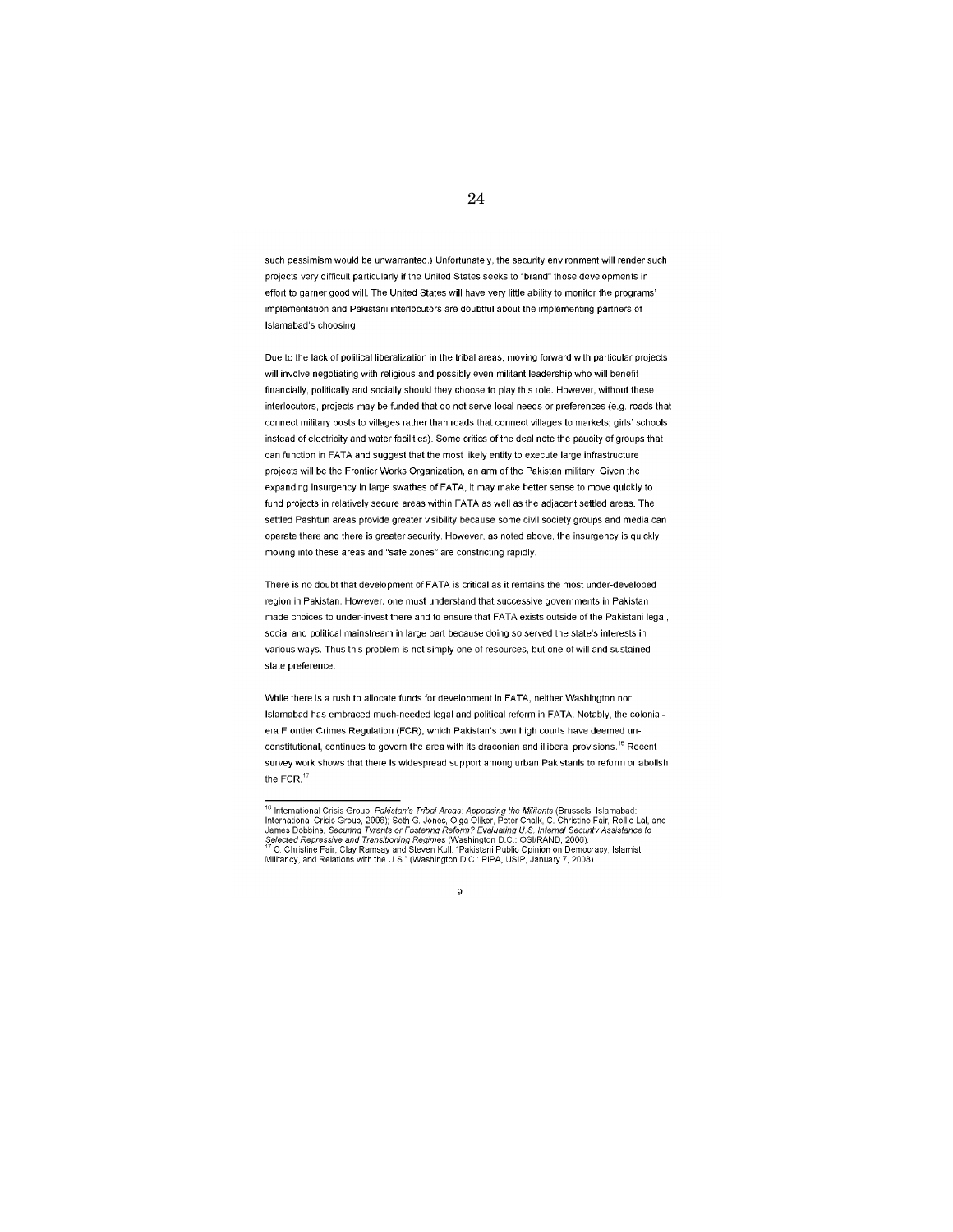Similarly, political parties are not allowed to operate in FATA as the problematic Political Parties Act has not been extended there. Failure to extend the act has denied regional and non-Islamist parties the ability to cultivate and mobilize supporters in FATA, while permitting Islamist parties unfettered access to the public through Friday sermons at mosques and through access to FATA's numerous madrassah.<sup>18</sup> Thus, when adult franchise was first exercised in the 1997 elections, the residents of FATA overwhelmingly and without precedent elected religious scholars (ulema) to represent them in the national assembly. Since 1997, FATA has consistently voted for Islamist in the general elections. Without legal reform and political liberalization, I am skeptical that economic investments will help bring the hapless residents of FATA into Pakistan's mainstream society. At some point, FATA must become part of Pakistan's legal, political and social structure. FATA must have functioning police and courts and other amenities that Pakistanis elsewhere enjoy. Thus economic investments need to be accompanied by political liberalization and legal reform.

Another area of recent focus is expanded military assistance to Pakistan's Frontier Constabulary, a paramilitary organization that operates in the FATA. While its officers are seconded from the Pakistan army, its cadres are drawn from the local Pashtun population. The Frontier Corps has played an important part of Pakistani operations in FATA because of their local language skills and familiarity with the local train. Yet the Frontier Corps is inadequately trained and equipped and has been ill-prepared for counter-insurgency operations in FATA. Numerous defections and refusals to fight and follow orders have taken place within the Frontier Corps. Thus belated moves to help resource the Frontier Corps are welcome and urgently needed. However, it should be kept in mind that the Frontier Corps' myriad problems are not completely resource-related. This organization was used to train the Taliban in the 1990s and many are suspected of having ties to that organization. Second, they are deeply infiltrated and/or sympathetic to the local militants. Third, even if they are not sympathetic to the militants, Frontier Corpsmen are often hesitant to fight due to fear of sparking a sanguinary blood feud in which they or their families

#### $10$

<sup>&</sup>lt;sup>18</sup> The Political Parties Act of 1962 (amended in 2002 with the Political Parties 2002) regulates the activities<br>of political parties and their members. In the absence of the political parties act in FATA, political parti of authorized to campaign, hold rallies or meetings that are typically considered to be quotidian party practices. As such, religious parties are at a distinct advantage in that they need not conduct "party" gatherings as gammains and associated political outreach. The Frontier Crimes Regulation (FCR) is a colonial-era<br>legislation that exists in FATA and is the framework for rule of law in the tribal areas. The FCR enshrines a<br>number of pro be punished for the crimes of near and distant relatives and tribustmen. Under the FCR, the political agent<br>serves as the apex person for the execution of most state activities associated with law and order Persons convicted under the FCR have no recourse to Pakistani jurisprudence. Pakistani high court rulings have on<br>several instances ruled that the FCR is unconstitutional to no avail. Pakistani human rights organizations have also registered sharp complaints similarly without state action.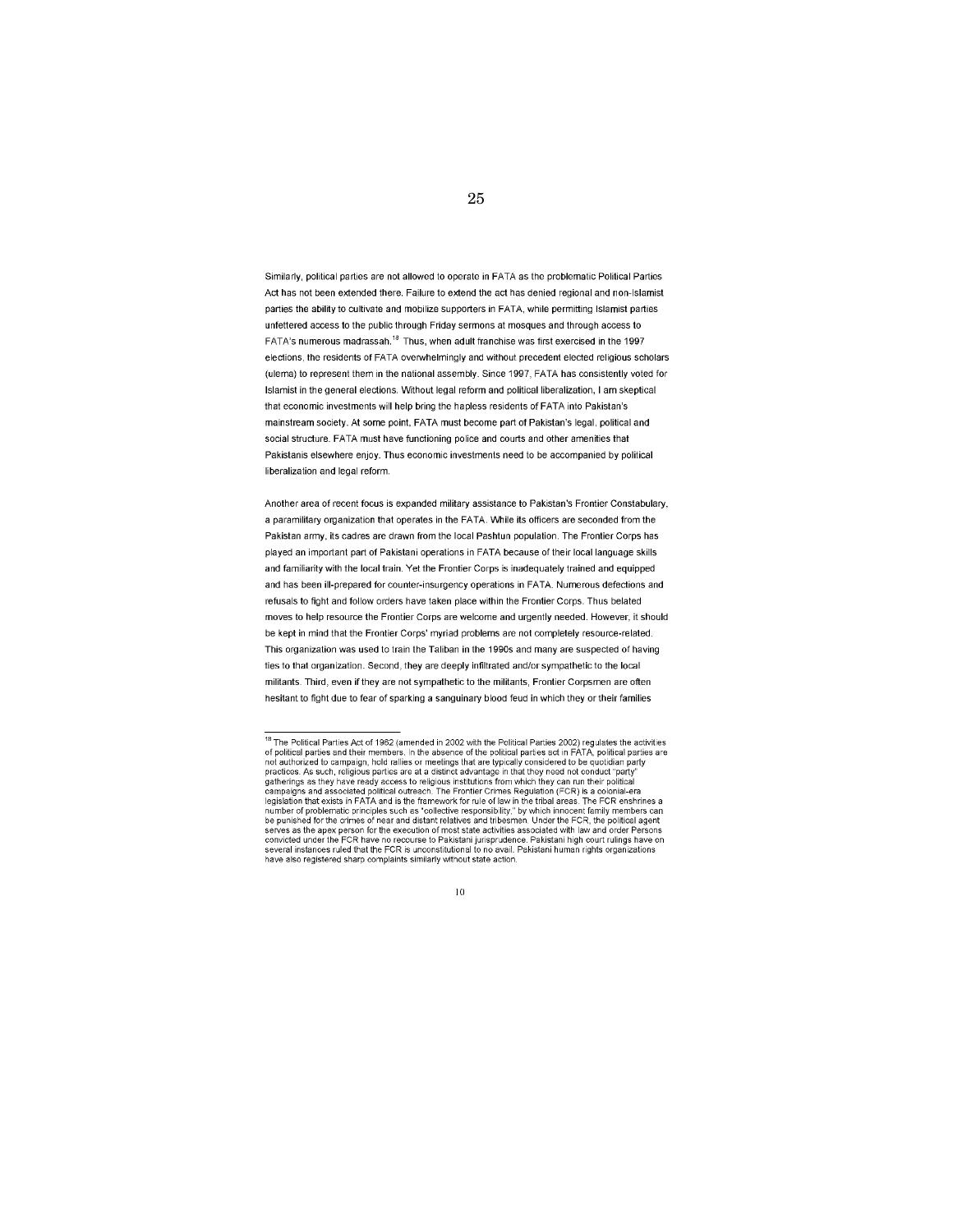may be ensnared. Training, equipping and professionalizing a competent Frontier Corps is fraught with multidimensional problems and will take years-not months-to do so.

#### Pakistan's Military

Since 9/11 numerous concerns have been voiced about the Pakistan army in particular. Some have raised the specter of an inner cabal of Islamist officers who can split away from the rest of the army. This scenario has typically included the possibility of officers absconding with nuclear weapons and/or missiles or some transfer of technology or know-how to militant groups or other undesirable state or non-state entity. Regarding command and control and the security of Pakistan's nuclear weapons, most dedicated Pakistan analysts have no reason to believe that existing policies and procedures are inadequate at this juncture.<sup>19</sup>

There are-and should be-persistent concerns about nuclear safety in Pakistan. Concerns also persist about the prospects for a conventional Indo-Pakistan conflict to escalate or for some misunderstanding about movements of dual-use assets that could precipitate an accidental exchange (among other worrisome scenarios in the context of the Indo-Pakistan security competition). Thus nuclear safety should remain a focus of U.S-Pakistan military-to-military engagement to the greatest extent possible.

As is well-understood, the A.Q. Khan network is a known source of proliferation and indeed, his network was an important means by which Pakistan obtained its nuclear and missile technologies in the first instance. Proliferation will and should remain a concern for the United States and the international community. As Pakistan has declined to allow the IAEA or other non-Pakistani officials access to Dr. Khan and members of his network, doubts will continue to linger about the nature of his network, its expanse and the degree to which parts of it remain functional. This will remain a major irritant in the U.S.-Pakistan relationship that is unlikely to change irrespective of the February electoral outcome.

There is consensus that the Pakistan army is a professional organization and that the nuclear program is the most important priority for the army. As such, the army takes the protection of these assets very seriously. Recent attacks on Pakistan military and leadership targets have involved penetration of the armed forces' military and civilian ranks; however, these remain the exception, not the rule. But the Pakistan army has undergone considerable, but poorly understood change. At independence it continued the British practice of recruiting its officer corps from elite land-owning families of the northern Punjab. Since independence, it has become more

<sup>&</sup>lt;sup>19</sup> Institute for National Strategic Studies, National Defense University, "Roundtable Summary U.S. Strategy Toward Pakistan," 30 November 2007.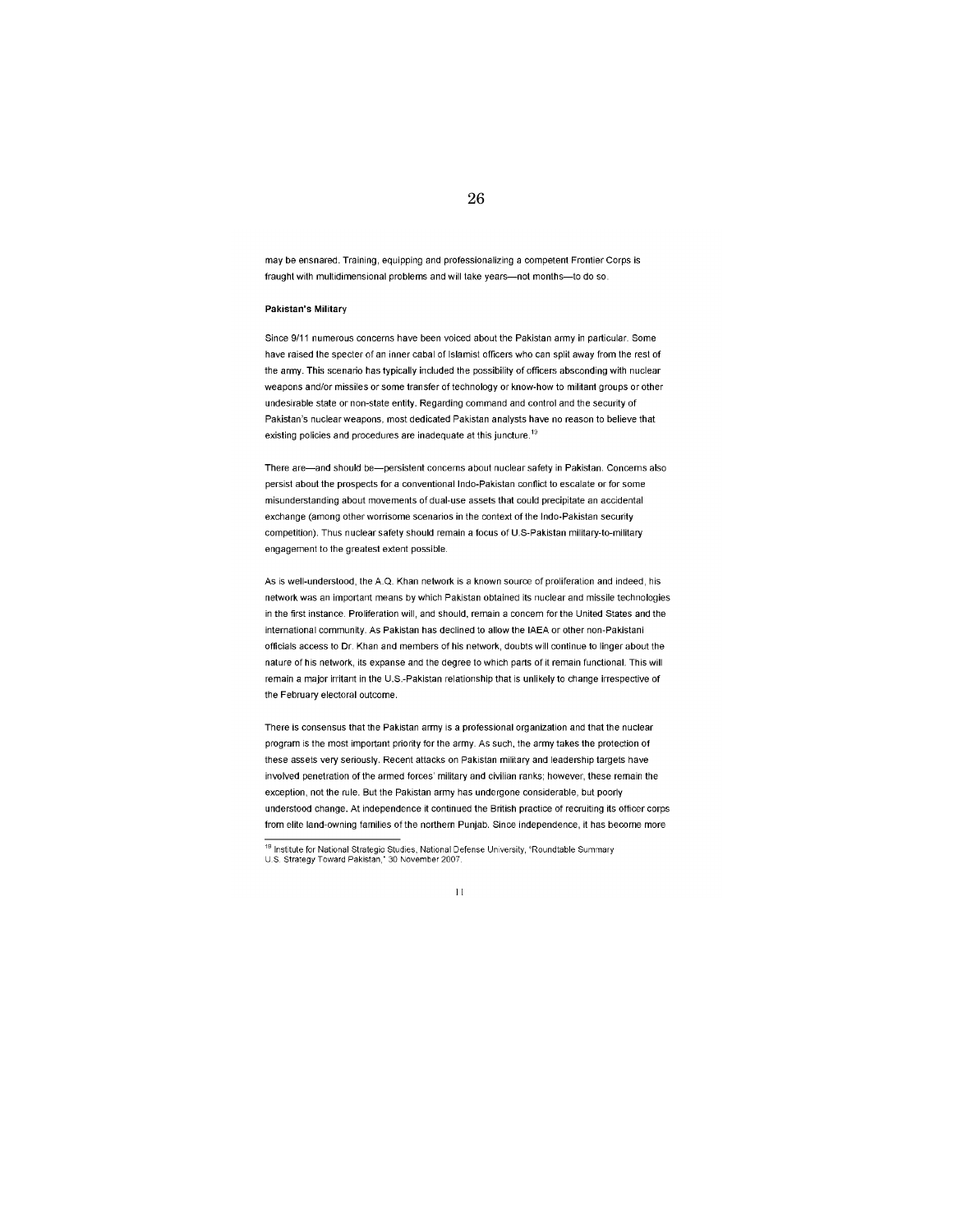urban, increasingly middle-class and ever-more representative of Pakistan's population. In other words, it has come to increasingly resemble Pakistani society from which it draws. Many longtime observers of Pakistan note that the country has become more conservative and suggest that this is likely to be true of the officer corps as well as the enlisted and non-commissioned officers. It is also the case that many officers today took their commissions during the Zia ul Haq's efforts to Islamize the country and the army and many officers came up through the ranks after the 1990 U.S. military cutoff.

Thus there are numerous reasons to believe that the Pakistan army may be more anti-American and more conservative than one would like to countenance. Unfortunately recruitment data on the military is virtually non-existent and thus it is difficult to say with any confidence whether and how this institution is changing. However, these historical trends should caution U.S. policy against tightly aligning itself with an institution it does not and indeed cannot understand.

#### **Moving Forward**

In the short term, the United States must work to help achieve a democratic transition in Pakistan-not a democratic patina by which to legitimize President Musharraf. This will involve creating incentives for the Musharraf government to remove the barriers to maximally free and fair elections and to pursue conciliation with the political parties and civil society. This should include reinstating the judiciary; forging an acceptable election commission and securing a voters registration list acceptable to all parties; lifting restrictions on the political parties, the media and election observers; working to minimize electoral violence; and to refrain from using the intelligence agencies and local functionaries to interfere in the election. Musharraf is very unlikely to take these steps without a clarion statement-in public and in private-from the administration and Congress that such measures are expected.

The United States should work to support institutions and processes and demure from supporting or undermining particular persons or institutions. Both Benazir Bhutto and Musharraf were tainted in the eyes of Pakistanis for their association with Washington while U.S. failure to support institutions such as the media and the judiciary has vexed Pakistanis. The United States must make a commitment to securing a democratic Pakistan and Pakistanis must be reassured that this is the case. As the political situation will remain turbulent for the foreseeable future, it is important that the United States reach out to all political parties, key civilian institutions and civil society groups while sustaining a working relationship with Pakistan's armed forces.

#### $12$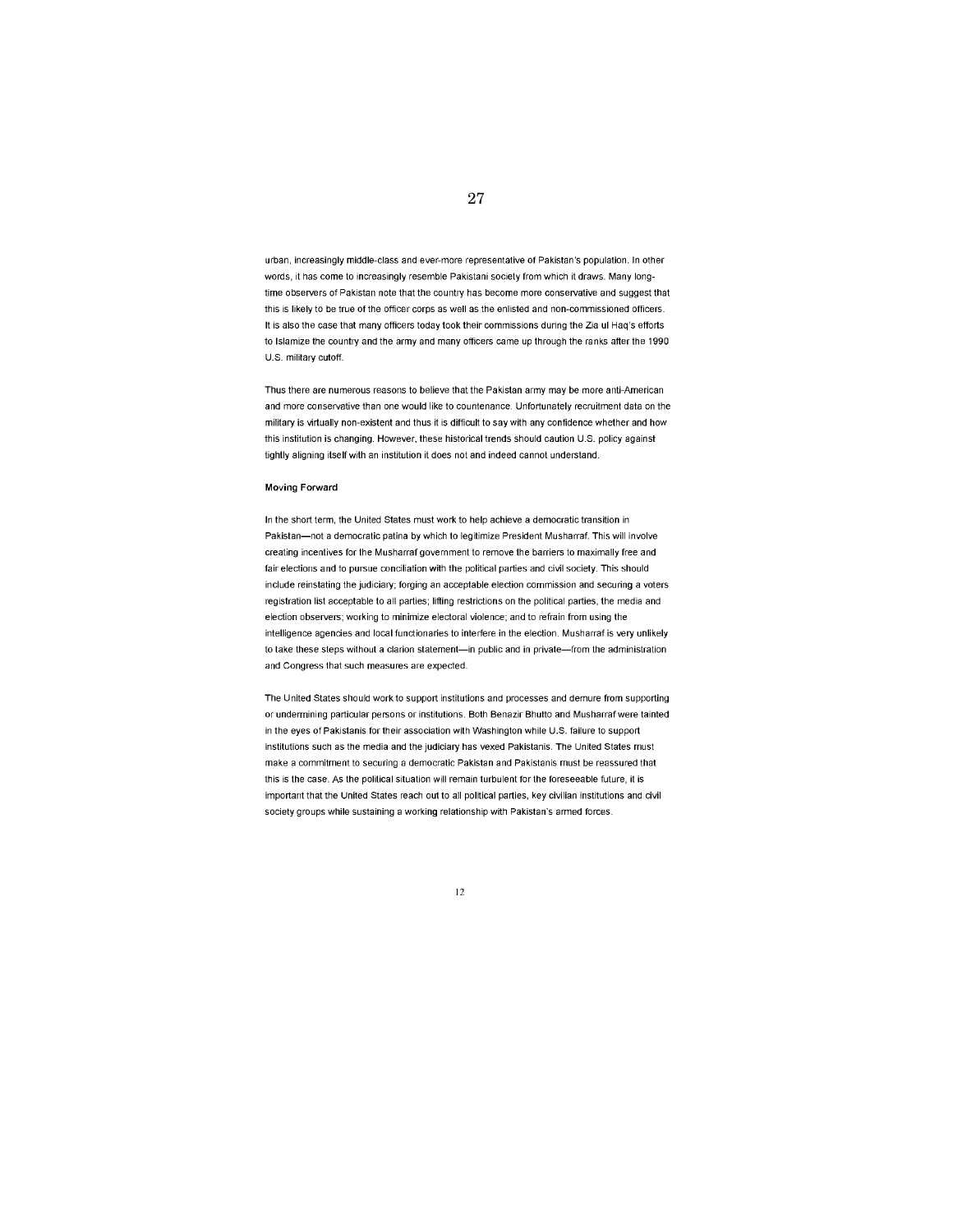In coming months, there will be a temptation to restrict or condition aid and military assistance to Pakistan, particularly if the elections prove illegitimate. However, one must be mindful of the history of U.S. aid to Pakistan. While the conventional wisdom about the "Pressler Amendment" is false, the United States has done little to address pervasive and erroneous accounts of the cutoff of military assistance in 1990 in both the United States and in Pakistan.<sup>20</sup> As such, moves towards cutting aid or conditioning it will likely reinforce Pakistani perceptions that U.S. is only episodically interested in Pakistan for utilitarian purposes. More dangerous is the belief in Pakistan that the U.S. cuts aid when there is a transition to democracy.

However, over the medium and long term, there is urgent need to structurally re-shape the terms of U.S. assistance to Pakistan. The U.S. should continue to expand programs that enable the Pakistani armed forces to fight their and our war on terror more effectively. Military educational programs should be expanded. While IMET is important, there may be other means of expanding the engagement with Pakistan's armed forces through public and private educational institutions. Higher-end equipment that is desirable for Pakistan's strategic purposes should increasingly be contingent upon demonstrable evidence of greater alignment of U.S. and Pakistani interests in counter-terrorism and sustained disengagement from the political management of the country.

While re-optimizing the assistance to the Pakistan military, the U.S. must dramatically expand programmed assistance to reform all of Pakistan's civilian institutions including the judiciary, police and law enforcement; to train large numbers of politicians; support major civil society institutions such as those dedicated to monitoring human rights, corruption mitigation, political reconciliation, human development and the like through financial resources and capacity building. While education should remain a priority, all initiatives should be sensitive to Pakistani preferences which may not entail secularization of their curriculum. While a seeming bromide, the United States should explore any and all means of expanding people-to-people contact through exchanges of students, journalists, parliamentarians and other politicians, lawyers, police, judges, teachers and other important representatives of Pakistan's civil society and civilian institutions. In short, the U.S. must rapidly transition from supporting one person towards supporting the key institutions and processes of this critical country.

#### 13

<sup>&</sup>lt;sup>20</sup> While the historical record shows that the Pressler Amendment was forged with Pakistani input to From model the administration's interest in continuing to provide military assistance to Pakistan despite<br>growing concerns within the intelligence community and congress about Pakistan's progress towards<br>weaponization, mos States to drop Pakistan when its strategic utility had diminished.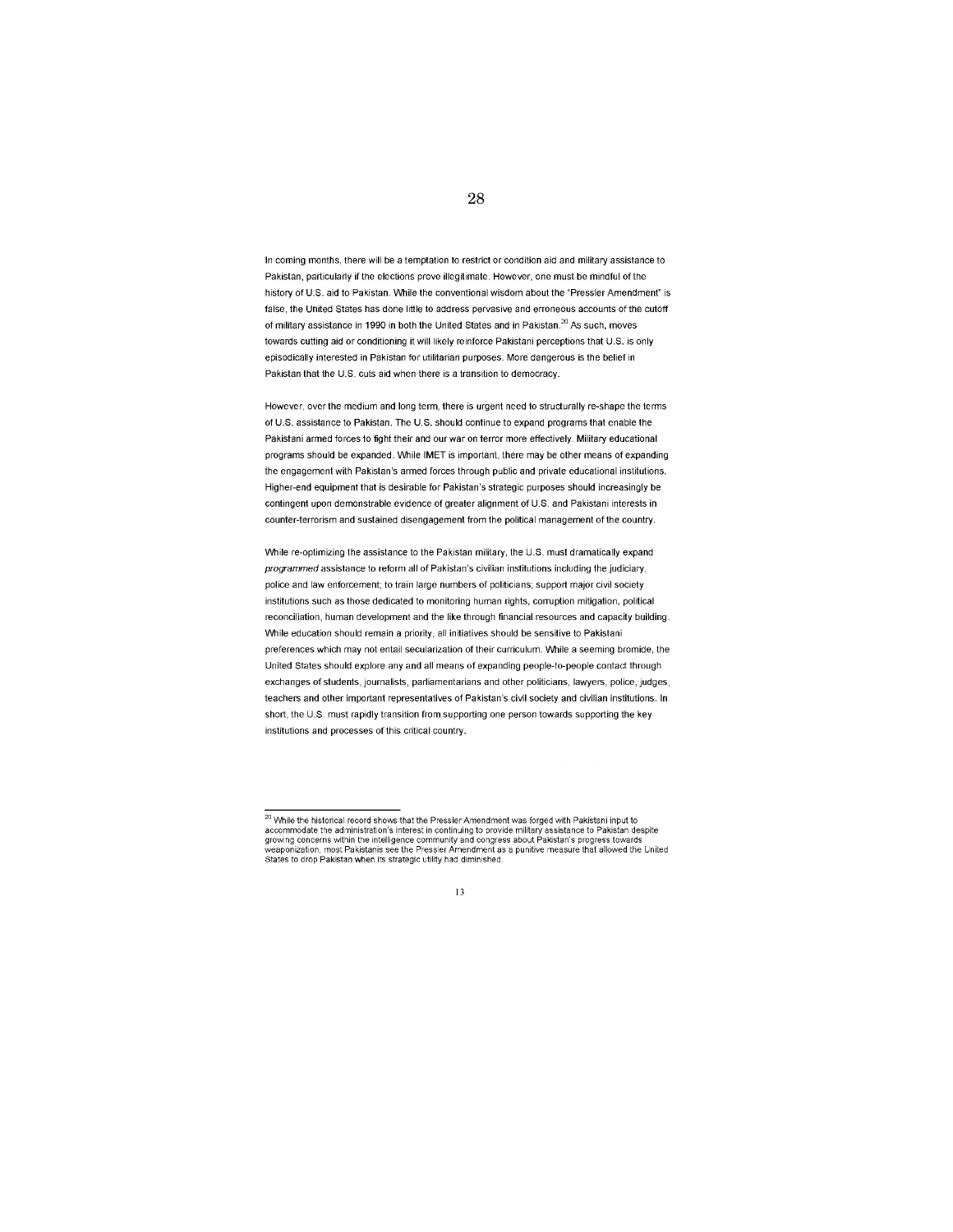Mr. ACKERMAN. Thank you. Dr. Tellis.

## **STATEMENT OF ASHLEY J. TELLIS, PH.D., SENIOR ASSOCIATE, CARNEGIE ENDOWMENT FOR INTERNATIONAL PEACE**

Mr. TELLIS. Thank you, Mr. Chairman. I will not seek to reprise the details in my opening statement but to use the few minutes that I have this afternoon to summarize my conclusions with respect to the four questions that I was asked to reflect on.

The first question that I was asked to reflect on was what were the prospects for free and fair elections in Pakistan, and what are the implications of that prospect for United States policy?

Let me start by simply saying that the current electoral process is characterized by irregularities of at least two kinds, irregularities of process and irregularities of structure. The details of these irregularities are in my written statement. But what is important to note is that these irregularities persist and are likely to continue because President Musharraf seeks an electoral process that guarantees a certain outcome, essentially an outcome where the new Prime Minister of Pakistan will not challenge his reelection as President, will not seek to revise the ordinances that he has promulgated in the last several years, and will not seek to resurrect either the dismissed Supreme Court Chief Justices or strengthen the Supreme Court as a competing center of power.

Given these objectives, it is highly unlikely that the structural and process irregularities that characterize the current electoral process will be eliminated as demanded by the international community. It is not clear, however, that Musharraf will be able to pull together a coalition that is prima facie favorable to his interests after this election. And part of the problem that we have with Pakistan today is that the political market in this country has collapsed so severely after 8 years of military rule that accurate information about what the preferences of the Pakistani people actually are is very hard to come by. So the most likely outcome that this election will produce is a coalition of some kind.

From the point of view of the United States, I think the key question is going to be not whether the election is free and fair, according to some perfect standards, but rather whether this election will ultimately be acceptable in terms of process and outcome to the Pakistani people. If it is acceptable to the Pakistani people, we will all be spared a great deal of difficulty in our relations with Pakistan. If this outcome, however, is not acceptable to the Pakistani people, it will put the United States in a very awkward position of having to choose.

The most important task, therefore for us, at least immediately, is that we work on Musharraf and prevent the fixing of the election in any egregious way. And the reason for doing that is as much principle as they are self-interest. An egregious election outcome that is seen to be grossly divergent from what the political sense of Pakistan requires opens the door to very serious domestic disorder, which may require committing the Pakistan Army to internal security duties. Such a tasking is likely to be resisted by the Army. It will certainly distract from the ongoing operations in re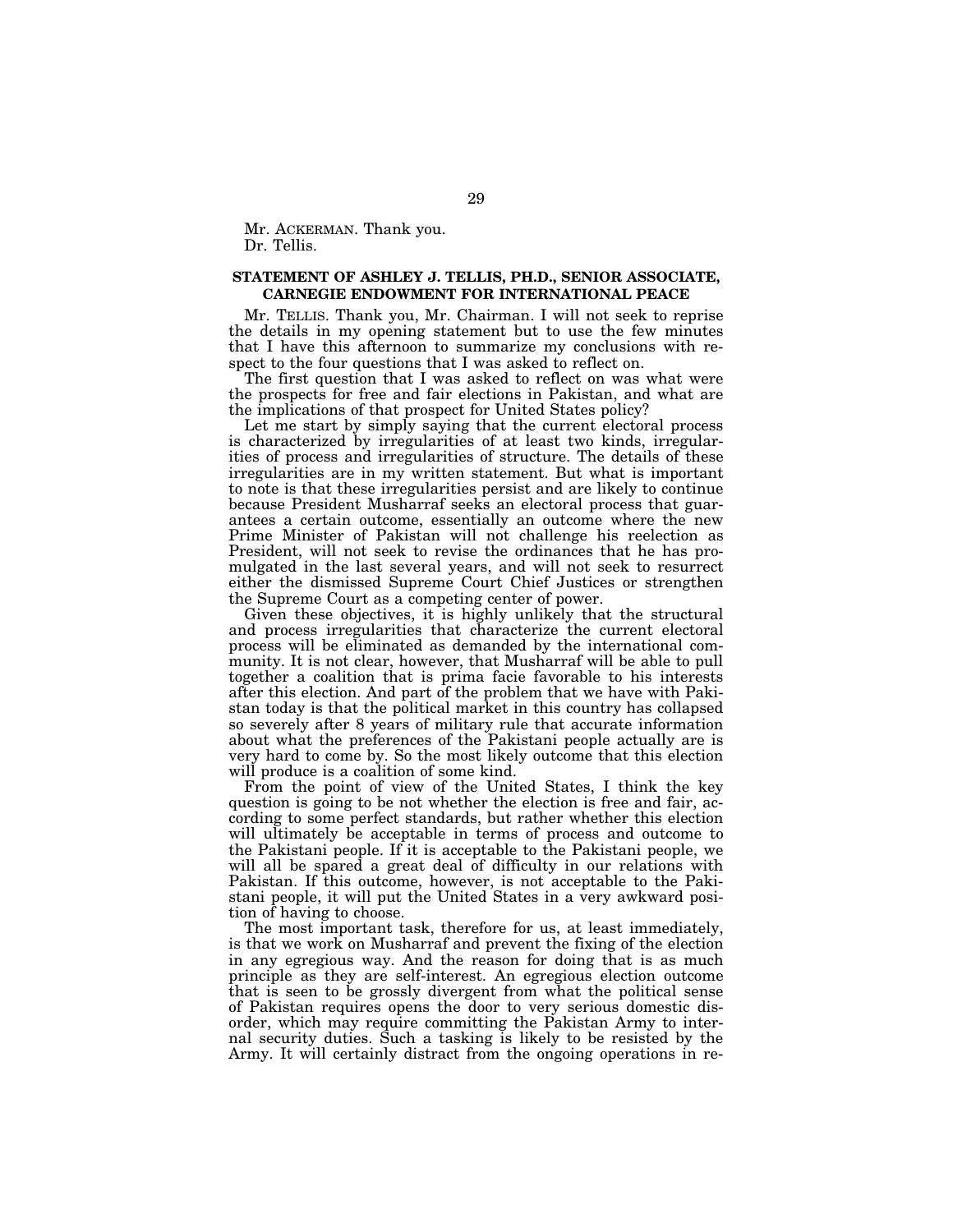spect to counterterrorism and in the limiting case could actually force the Army to push Musharraf out of office.

On the second question that I was asked to reflect on, which is the likelihood that the new government will pursue counterterrorism operations more consistently and more energetically than the regime has done in the last 8 years, I am afraid my judgment on this is less sanguine than most. I think the Pakistan military is hobbled by very severe capability limitations and these capability limitations will persist irrespective of who comes into office after February. The Pakistanis have also fought a war quite energetically against al-Qaeda and the Pakistani Taliban; that is; those Pakistani forces that resist the state now and the FATA.

We have also done moderately well against sectarian terrorist groups. What they have not done, very deliberately, is target the original Taliban, especially the Kandahari leadership associated with Mullah Mohammed Omar, which most observers believe live today not in the FATA but in Pakistan itself. It is these targets, the Kandahari leadership associated with the original Taliban and the former mujahadeen commanders like Mr. Hekmatyar that have evaded Pakistan's attention in the last several years.

The key question from the point of view of the United States, therefore, is whether the new regime will go after this class of targets because this class of targets will be important for winning the long-term war against al-Qaeda. My own judgment is that they are unlikely to change the current course in very dramatic ways for at least two reasons. Maintaining this Taliban remnant is important for Pakistan's national interests vis-a-vis Afghanistan. The war against these characters is also conducted predominantly by the military, and I think it will be beyond the power of a new civilian government to compel the military to pursue this war if the military believes that it is not in Pakistan's national interest to do so.

On the third issue of reorienting United States assistance to Pakistan, let me just make three specific points. The bulk of our assistance over the last 8 years has been focused primarily on coalition support funding. The way this program has essentially been operationalized has been remarkably and disgracefully ineffective. We have not had the kind of oversight that we need to satisfy ourselves. The bulk of the moneys that have been allocated to coalition support funds have either gone to counterterrorism or actually reflect the true value of the services provided by Pakistan.

I do not think this program can be reformed unless the authorizing legislation that brought it into being is amended. And therefore, I would urge Congress to seriously look at authorizing—to amending the authorizing legislation to tie ESF to specific programs and services. Economic support funds I believe essentially function as some kind of a resource curse that provide resources to Pakistan which allow it to avoid facing up to the opportunity costs of its services and I think a compelling case can be made for the United States to revisit the issue of whether ESF funds need to be sustained at the levels they have, particularly because the worst of the economic crisis in Pakistan is over.

I would argue with Dr. Fair that there is a strong case to be made for increasing targeted development assistance, particularly assistance that focuses on strengthening Pakistan's institutions.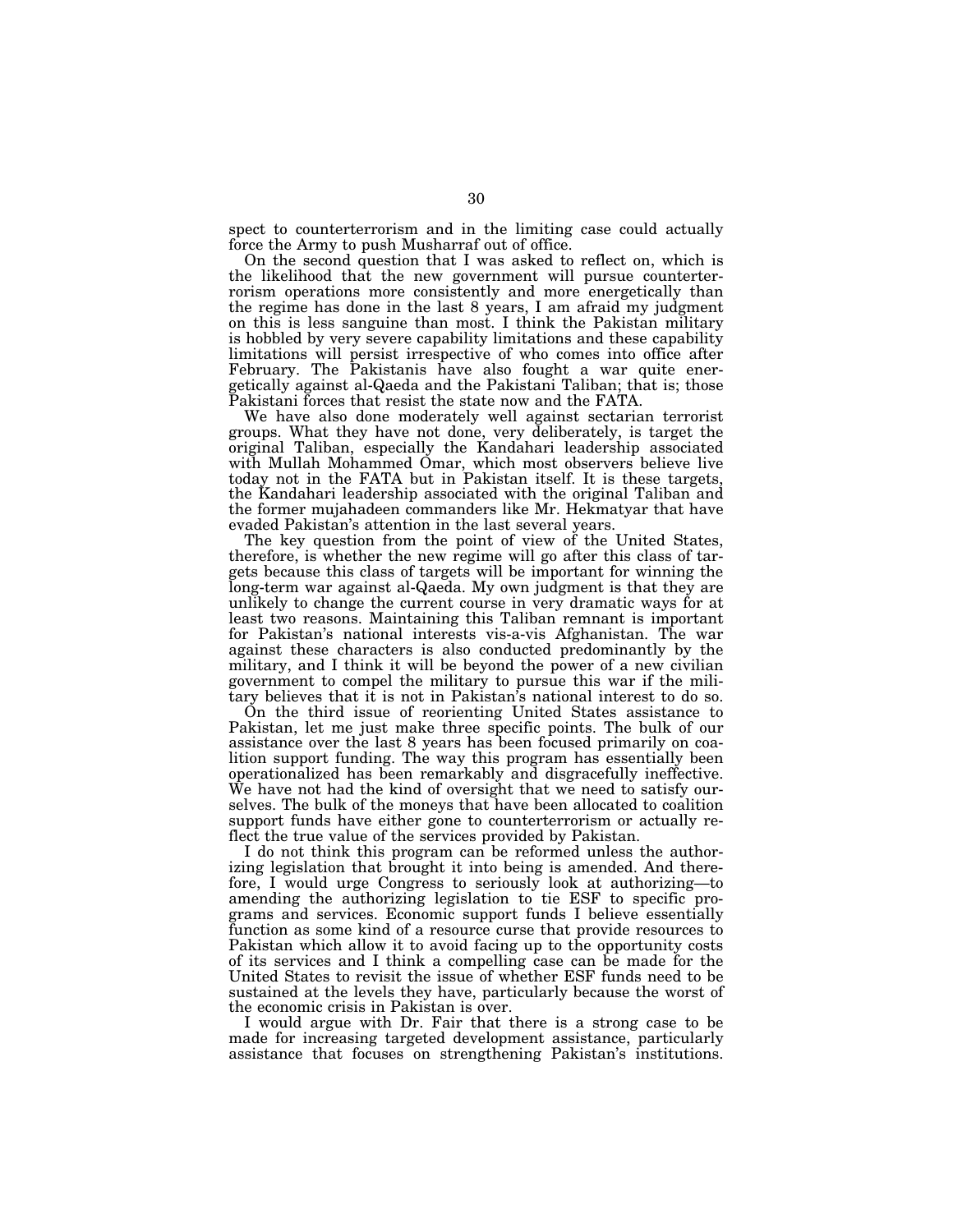But for the moment I would urge the Congress not to touch the fundamentals of security assistance. We are at a moment in transition where you have a new Chief of Army Staff who by all accounts is a professional military officer, very sympathetic to advancing U.S. counterterrorism objectives. I would prefer to see the United States give him a chance.

It is also important, I believe, not to reinforce the image that is widespread in Pakistan of the United States as an inconstant ally, and most important of all, I think we need to move the United States-Pakistan relationship away from the transactional paradigm where Pakistan provides services because it is paid to provide services to something that resembles a transactional equilibrium where Pakistan provides services because it values its relationship with the United States.

I will end by briefly saying a few words about the security of Pakistan's nuclear arsenal. It is my judgment that the Pakistani nuclear arsenal today is safe against all external or internal threats that can be imagined in peacetime. Unless one posits two dramatically different contingencies, a contingency that involves the Pakistan Army fissuring down the line or the senior leadership of the Pakistan Army being infiltrated by Islamists, I do not believe there is a clear and present danger to Pakistan's nuclear assets. Now both these contingencies are things that we need to concern ourselves about, particularly from the perspective of the long term because the trends that Dr. Fair has identified, particularly with response to the Pakistan Army reflecting the changes that are taking place in its own society. These changes need to be monitored but these are essentially long-term concerns.

The most important policy point that I would make with respect to the security of Pakistan's nuclear arsenal is the following: Whatever future decisions the United States makes with respect to supporting Musharraf, these decisions should not hinge on fears about the security of the arsenal because in my judgment the arsenal is secure and is likely to remain so, at least for some time to come.

Thank you very much. I look forward to your questions.

## [The prepared statement of Mr. Tellis follows:]

#### PREPARED STATEMENT OF ASHLEY J. TELLIS, PH.D., SENIOR ASSOCIATE, CARNEGIE ENDOWMENT FOR INTERNATIONAL PEACE

Good afternoon, Mr. Chairman, and Members of the Subcommittee. Thank you for your invitation to testify on the emerging problems facing the U.S.-Pakistan relationship and their consequences for the United States. As requested by the chairman in his letter of invitation, I will focus my remarks on four issues: (i) the prospect for a free and fair election in Pakistan and the consequences of its absence for stability; (ii) the willingness of the new government to vigorously pursue counterterrorism operations; (iii) the wisdom of reorienting U.S. assistance to Pakistan; and, (iv) the security of Pakistan's nuclear arsenal in the context of the current crisis. I respectfully request that my statement be entered into the record.

#### (I) FREE AND FAIR ELECTIONS IN PAKISTAN

The tragic assassination of Benazir Bhutto on December 27, 2007, capped a year of great institutional turmoil in Pakistani politics. It also complicated President Musharraf's hopes for an undisturbed validation of his own reelection as president. And, it undermined the administration's efforts to broker a marriage of convenience between Musharraf and Bhutto that would produce a governing dispensation that is civilian in appearance; accept Musharraf's continuance in office because of his importance to U.S. interests; and strengthen the elements of moderation in Pakistan.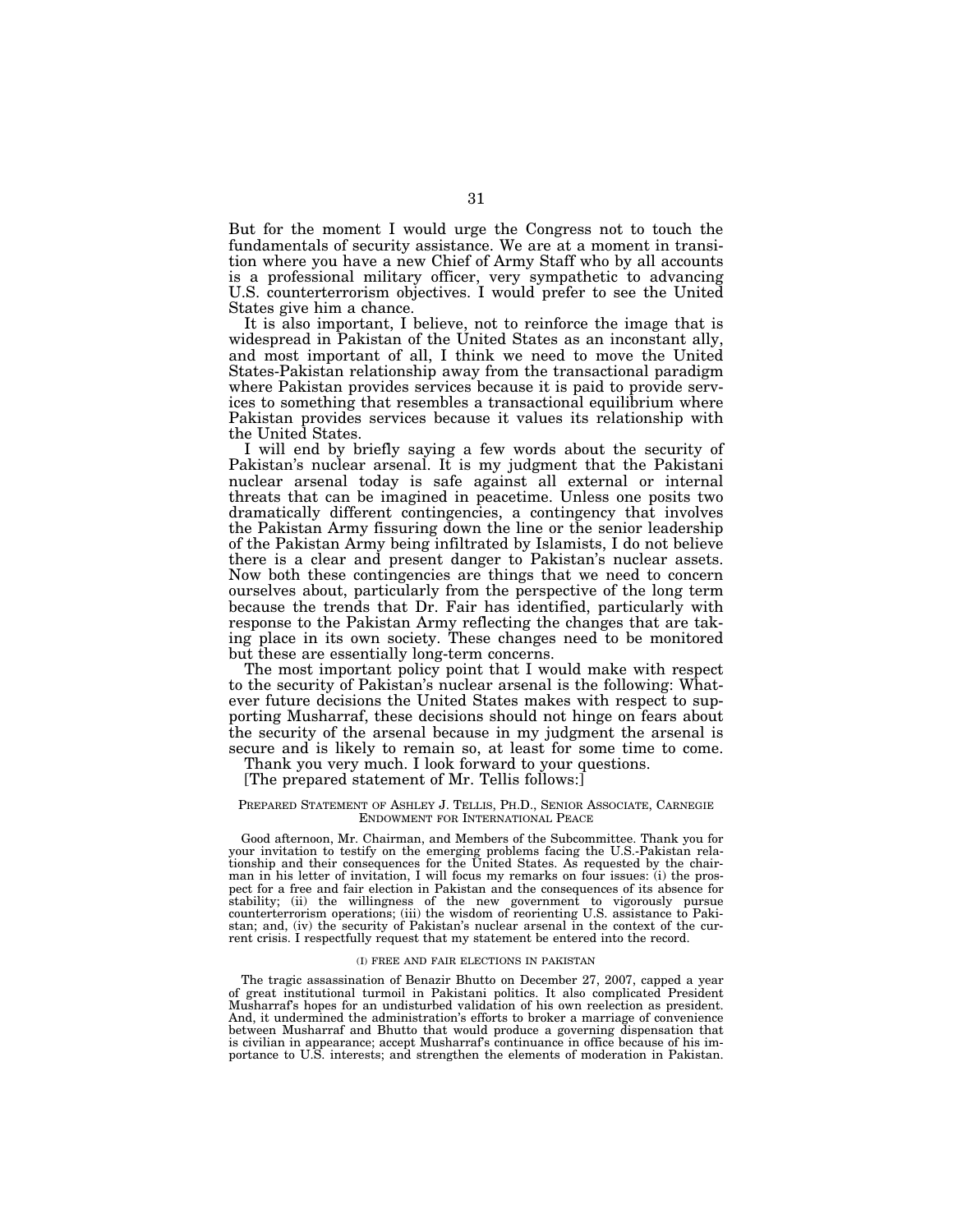Bhutto's violent death instantaneously frustrated these three goals and inaugurated an interregnum of uncertainty. The critical question now for Pakistan and for the United States as well is wheth-

er the forthcoming elections to the National Assembly in Pakistan scheduled for February 18, 2008, will be free and fair. This is an issue of some importance because, after eight years of military rule, the political "market" in Pakistan has been sufficiently distorted to the point where it is simply not evident what the authentic preferences of the nation actually are. If nothing else, therefore, a free and fair election in Pakistan is finally necessary so that both Pakistanis and the outside world can assess the yearnings of the electorate in regard to a variety of issues ranging from the desirable form of governance to the commitment of the Pakistani people to combating extremism.

The quality of the forthcoming elections is also important for another critical reason—determining President Musharraf's future—and it is this quandary that has the greatest bearing on whether the February 2008 polls will in fact be a genuine exercise of participatory democracy. Understanding the conundrum here is critical to assessing whether the forthcoming elections can be free and fair as demanded by the administration, the Congress of the United States and the international community.

President Musharraf secured his reelection as president for another five years on October 6, 2007, through the consent of the outgoing National Assembly. This body happened to be dominated by his supporters, which included the alliance of Islamist parties, the Muttahida Majlis-e-Amal (MMA), as a result of the flawed political process leading up to the elections of October 2002. Musharraf has promised, however, that this reelection would be submitted for validation by the incoming National Assembly, which means that, at the very least, he needs an outcome in the February elections that would not cause him to renege on that commitment. Further, Musharraf cannot afford to find himself in a situation where the new National Assembly begins to reconsider or emend the constitutional distortions that he has ordained during his past tenure in office, particularly insofar as these affect the prospect of his continued rule. And, finally, he cannot countenance any elected govern-ment that would attempt to remedy his dismissal of the former Chief Justice, Iftikhar Chaudhry, and his associates or resuscitate an independent Supreme Court either through direct legislative action or through the protection of writ petitions aimed expressly at securing this end.

Musharraf's survival as president for an extended term, accordingly, depends on securing a favorable outcome in the National Assembly, where parties that benefit from his unchallenged continuance in office win the election decisively enough to prevent any future challenges to his rule emanating from the legislature. In practice, this means that Musharraf's first preference would be that the Pakistan Muslim League-Q (PML–Q) dominate the new government because it is led by individuals who detest his most fervent political antagonist-Nawaz Sharif and the Pakistan Muslim League-N (PML–N)-perhaps only slightly less than he does. Given the PML–Q's rather narrow electoral base, however, it is unlikely that the party would secure an absolute majority without large-scale rigging that would discredit the election entirely. Musharraf's next most favorable outcome, therefore, would be a coalition of friendly parties, similar to the kind of arrangement seen in the outgoing National Assembly. In this context, it is possible to imagine a post-electoral outcome that involves Musharraf striking a bargain with Asif Zardari and the Pakistan People's Party (PPP), whereby the latter—if it does well at the polls—is enticed to join (or lead) a coalition that is permitted a certain latitude in governance so long as it does not direct or support any fundamental challenge to Musharraf's continuation in office.

The worst outcome from Musharraf's perspective would be a strong electoral performance by Nawaz Sharif's PML–N: the bitterness between these two leaders would inevitably produce a political collision that would undermine the president's interests and possibly threaten his hope for an unchallenged tenure. Somewhat less challenging would be a coalition between principally Sharif's PML–N and Zardari's PPP: although Sharif has certainly made overtures towards to the PPP suggesting such an arrangement, in part to benefit from the sympathy vote that many expect will aid the latter in the forthcoming polls, it is not clear today whether such a coalition is viable and who its other constituents might be. Musharraf's relations with Sharif at any rate are so poisonous that he is likely to respond to the threat of any PML–N presence in the government by attempting to isolate the party politically.

This discussion about electoral outcomes is pertinent only because it highlights a central point about the forthcoming election: President Musharraf needs to be assured of a favorable electoral outcome a priori, if he is to avoid a raft of political challenges to his desire to stay in office. Or else he will be forced to engineer an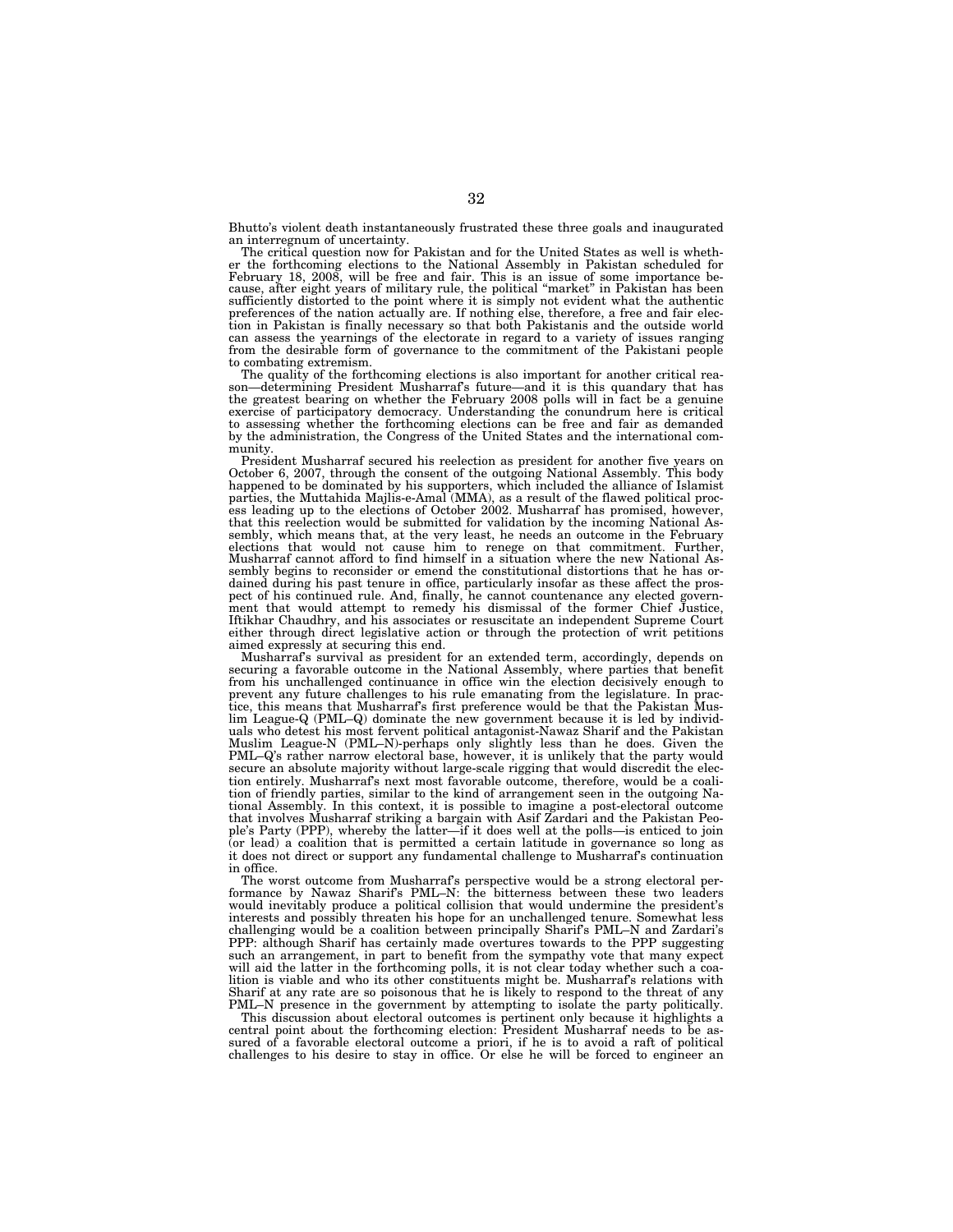outcome after the election results are tallied in order to produce a ruling coalition that will not defy his continued presence as president. It is most likely that he will settle for the latter course only if his efforts prior to the election do not succeed in producing a victory for his preferred partners who are both comfortable with his continuation in office and undisturbed by any of the past mutilations inflicted on the country's constitution and its mode of governance.

Given these realities, it is unlikely that the forthcoming elections in Pakistan will be truly "free and fair," that is, remain an adequately neutral process which permits the electorate to convey its political preferences effectively. There are two kinds of impediments to such a free and fair election. The first and most obvious kind of obstacle relates to violations of ''process'': these include the ever-present threat of manipulation of the electoral rolls, intimidation of voters, especially in the rural areas, and the dangers of rigging, usually effectuated by ''adding'' the votes required to secure the desirable results before the tallying centers are permitted to announce the official results. While such ''process'' violations are commonplace in Pakistani elections and can be mitigated somewhat by the presence of election monitors, the major hazards this time around arise from violations of ''structure,'' that is, from the deliberate maintenance of an irregular playing field designed to illegitimately advantage certain favored parties in the election. Examples of such structural violations include the Musharraf government's refusal to suspend the nazims (mayors) who orchestrate the local misdeeds required to produce the desired outcomes at the polls; the failure to fill the slots allocated to the North West Frontier Province and the Sindh on the Election Commission; the regime's refusal to allow exit polling as a means of mitigating, however partially, the threat of rigging; the continued restric-tions on the media; the blatant use of official and state machinery in support of certain political favorites; and most problematic of all, the manifest partiality of the president and the provincial governors along with the caretaker and local governments. Not surprisingly, then, one watchdog group of eminent Pakistanis, the *Citi-zens Group on Electoral Process (CGEP)*, has assessed the pre-poll electoral process in Pakistan to be highly unfair, giving it a score of only 26 on a scale of 100 in re-spect to the overall fairness of the polling environment in a period spanning 12 months.

Despite these efforts, however, it is not clear whether Musharraf's preferred partners will be able to win the election. If this is the case, and if Musharraf is unable to cobble together a coalition that would acquiesce to his continuation in office, the stage would be set for a serious constitutional crisis in Pakistan. Given the failure of the political ''market'' in Pakistan referred to earlier, it is possible—perhaps even likely—that any election result, even if fair, will be challenged vociferously by the losers. And the lack of reasonable prior information about the preferences of Pakistan's electorate makes it difficult to judge whether such complaints are in fact justified or whether they simply understandable but nonetheless illegitimate protests provoked by political defeat. In any event, if such dissatisfaction results in violence that leads to a breakdown in law and order requiring the Pakistan Army to be deployed for policing operations, this diversion to internal security duties would not only distract from the counterterrorism operations currently underway in the Feder-ally Administered Tribal Areas (FATA) but also would strain the comity currently existing between President Musharraf and the Chief of Army Staff, General Pervez Kiyani. Depending on how such a crisis unfolds, a major meltdown in domestic order that results in significant fatalities as a result of military action could be one important driver (among others) that compels the leadership of the Pakistan Army to force Musharraf's exit as president. The potential for civil unrest and instability emerging from a flawed election in Pakistan, therefore, ought to remain the most problematic contingency from the viewpoint of the Bush administration.

Attempting to avert just this prospect and to further the cause of a genuinely free<br>election in Pakistan, many critics of the administration have argued in Joshua<br>Kurlantzick's words, that "the U[nited] S[tates] needs to a today.'' 1 While that sentiment is understandable, the prescription is premature. It is also among the more risky responses that could be adopted by the United States right now. The Bush administration almost certainly will reject it—until it is confronted with no other choice. There is no need, moreover, to embark on such a drastic course of action at the present moment. After all, it is possible that the forthcoming election could produce a result—either through pre- or post-election negotiations between Musharraf and the political parties—that is compatible with his de-sire to remain in office. What is, therefore, important from the viewpoint of U.S. interests is that no premature decision with respect to supporting or abandoning

<sup>1</sup> Joshua Kurlantzick, ''Time's Up: The U.S. Needs to Abandon Musharraf Today,'' *The New Republic*, November 5, 2007.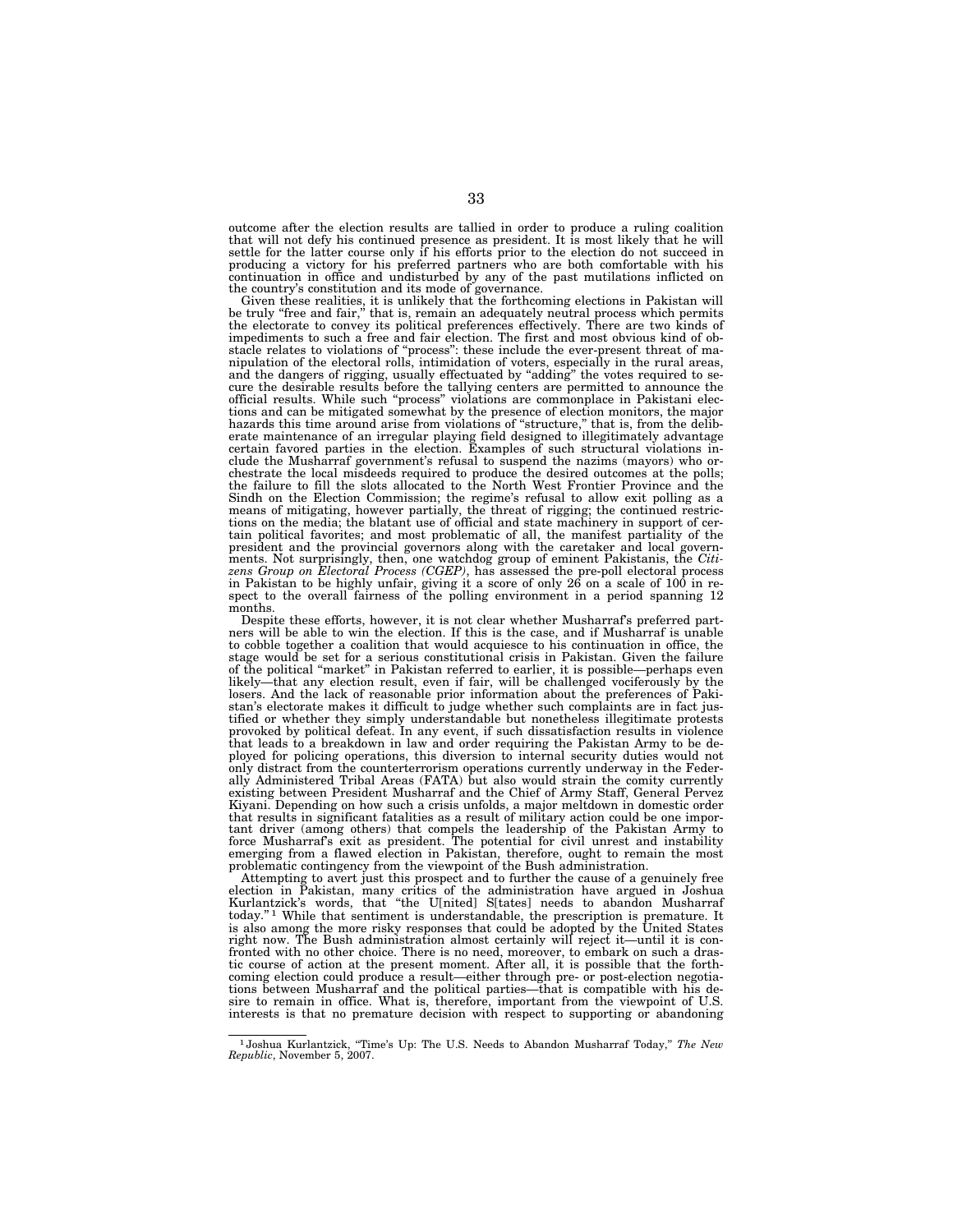Musharraf be made right away. Rather, U.S. policymakers and the Congress ought to focus on prevailing upon Musharraf to oversee a fair election that reflects certain standards of legitimacy by remedying the structural and process irregularities that currently threaten to vitiate the electoral process and thereby distort the desire of the Pakistani people to express themselves clearly. If this can be achieved, it would be a considerable accomplishment that would help to provide the important missing information about Pakistan's political preferences, clarify Musharraf's own future options and, by implication, delineate the reasonable alternatives facing the United States.

If this cannot be achieved at the end of the day, the administration will be confronted with difficult choices. Irrespective of how it is inclined to respond to such a contingency, three considerations ought to be borne in mind.

First, the Pakistani people today are tired of both President Musharraf and continued military rule and, given the political crisis that has been underway in Paki-stan almost uninterruptedly since March 2007, are unlikely to give Musharraf the benefit of the doubt if the February election is marked by gross irregularities. Second, the administration would be unwise to put itself in a position of diametric

opposition to the will of the Pakistani people, whose inclinations will become more and more evident through both the character of the electoral process and—if fair its result. In this context, the administration ought to avoid pretending to be neutral as structural violations of the electoral process by Musharraf continue merely because that might help to avoid an unfavorable electoral outcome that either in-creases domestic instability in Pakistan or compels the United States to make some hard choices. Such an approach, however appealing it may appear in the short term, will only exacerbate the problems in Pakistan, not eliminate them. The administration also ought to focus less on playing midwife in delivering certain political outcomes in the forthcoming election and more on assuring a responsive, credible, and

legitimate electoral process. Third, the ongoing political transition in Pakistan—including the growing national clamor for a return to democracy centered on an abiding rule of law—can no longer remain isolated from the larger war on terrorism. Although the legitimacy of Musharraf's rule and the character of Pakistan's apex governing arrangements were initially not central to either U.S. counterterrorism interests or Islamabad's counterterrorism performance, both these variables have now become important to Pakistan's ability to win the struggle against Islamist extremism. A continuing constriction of democracy could, if it leads to social disorder, distract the Pakistan Army even as it widens the opportunity for the more radical elements in Pakistani society to dominate their nation's political space to the long-term detriment of both Pakistan and the United states.

# (II) PURSUING COUNTERTERRORISM OPERATIONS

Even if a reasonably fair election were to be completed and a legitimate civilian authority arrives in office, it would be too much to expect that Pakistan's counterterrorism operations would be dramatically transformed either in motivation or effectiveness. Appreciating this fact requires understanding the nature of the terrorist groups within Pakistan and the character of Islamabad's counterterrorism strategy vis-à-vis these groups.

As things stand today, it is possible to identify five distinct extremist groups that ought to be the legitimate target of Pakistani law enforcement and military operations:

- (i) Sectarian groups, such as the Sunni Sipah-e-Sahaba and the Shia Tehrike-Jafria, which are engaged in violence within Pakistan;
- (ii) Anti-Indian terrorist groups that operate with Pakistani military and ISID support, such as the Lashkar-e-Toiba (LeT), the Jaish-e-Mohammed (JeM), and the Harkat ul-Mujahideen (HuM);
- (iii) The Pakistani "Taliban" groups, consisting of the extremist outfits in the FATA, led by individuals such as Baitullah Mahsud, the chieftain of the Mahsud tribe in South Waziristan, Maulana Faqir Muhammad and Maulana Qazi Fazlullah of the Tehrik-e-Nafaz-e-Shariat-e-Muhammad, and Mangal Bagh Afridi of the Lashkar-e-Islami in the Khyber Agency;
- (iv) The original Taliban movement and especially its Kandahari leadership centered around Mullah Mohammad Omar and believed to be now resident in Quetta; and, finally,
- (v) al-Qaeda and its affiliates, meaning the non-South Asian terrorists cur-rently ensconced in the FATA region of the North West Frontier Province in Pakistan.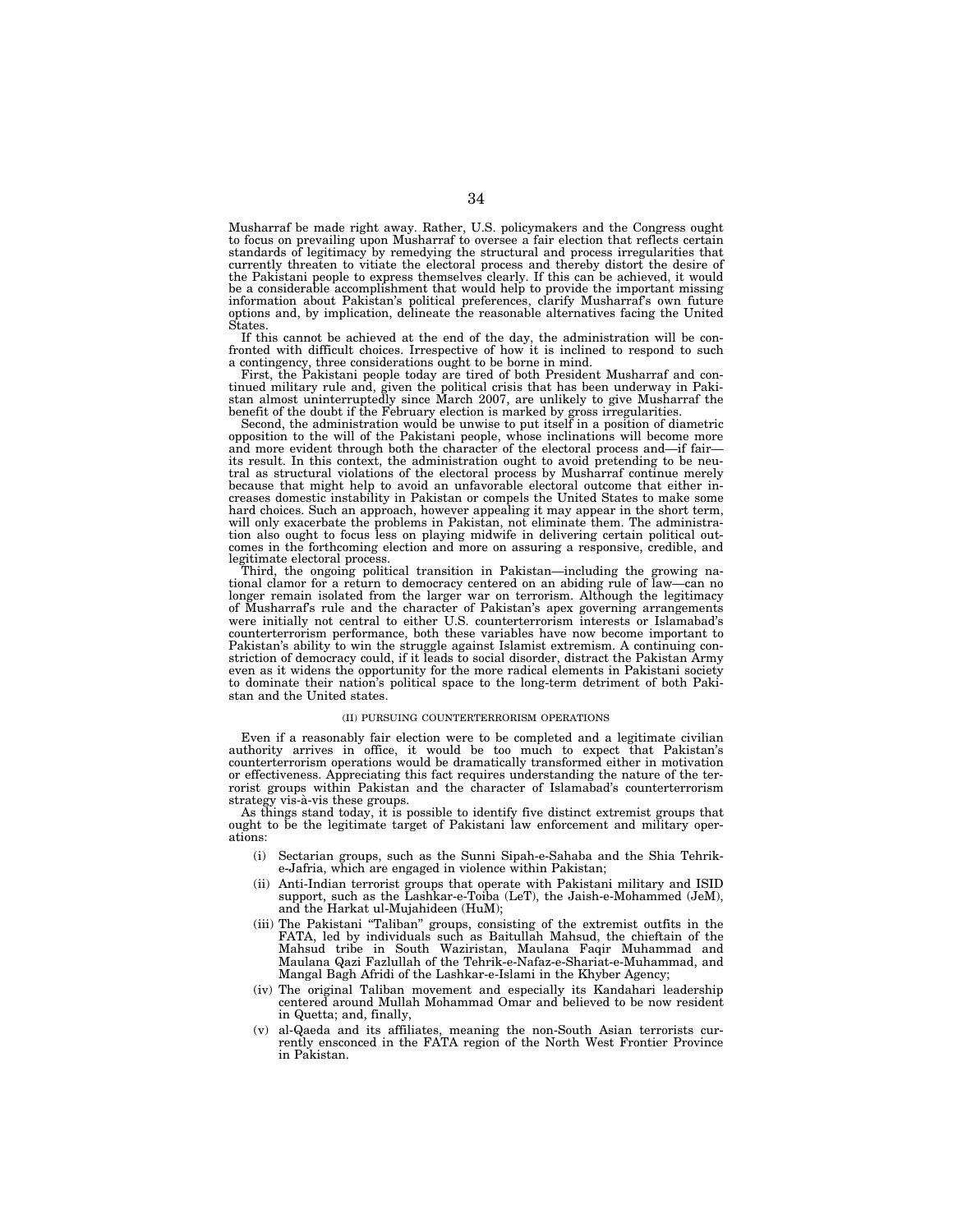Since September 2001, President Musharraf has pursued a highly differentiated counterterrorism policy that has involved treating each of these targets differently. He systematically suppressed mainly those domestic terrorist groups like the Sunni Sipah-e-Sahaba and the Shia Tehrik-e-Jafria that had engaged in bloody internal sectarian violence but, more importantly, had subverted critical state objectives. By contrast, he largely ignored the terrorist outfits operating against India in Kashmir and elsewhere: although he has controlled their infiltration into Kashmir in recent years, this restraint has not extended to either abandoning or eliminating them in the manner witnessed, for example, in the case of the more virulent anti-national<br>sectarian entities operating within Pakistan. Fearful of Washington's disfavor,<br>Musharraf has attacked al-Qaeda resolutely, if not always ef bated them vigorously and as best he can, though in all instances where active counterterrorism operations are underway, Pakistani military effectiveness remains hobbled by real limitations in capacity. Musharraf has approached the original Taliban in a manner more akin to the Kashmiri terrorists and has avoided targeting them comprehensively; he has especially overlooked their leadership now resident in and around Quetta.

A summary assessment of Musharraf's counterterrorism operations against extremist groups, therefore, must conclude that they are at the very least "segmented" and that this discordance can be accounted principally by how important the exempted groups are to Pakistan's national interests. Because the original Taliban and especially its Kandahari leadership is critical to the attainment of Islamabad's objectives vis-a`-vis Afghanistan, just as the Kashmiri terrorist groups are vis-a`-vis India, the Pakistani state has refrained from attacking them in any significant or decisive way. Although this discriminative approach to fighting terrorism was shaped and implemented by General Musharraf in his dual capacity as president and previously chief of army staff, it would be erroneous to conclude, however, that this prevailing strategy is owed simply to the whim of one man. This is particularly relevant today when Musharraf's hold on power has become progressively weaker and the future of his political status and effectiveness increasingly clouded. Rather, Musharraf's decisions in regard to counterterrorism strategy since 2001, although publicly perceived as personal dicta, invariably reflected the consensus among the corps commanders of the Pakistan Army and, hence, represent the preferences of Pakistan's military-dominated state.

In other words, even if Musharraf were to suddenly exit the Pakistani political scene at some point, Islamabad's currently discordant counterterrorism strategy would still survive so long as the men on horseback continue to be the principal guardians of national security policymaking in Islamabad. Because it is unreason-able to expect that the uniformed military will give up its privileges in this regard anytime soon—even if a civilian regime were to return to the helm in the future the internally segmented counterterrorism policy currently pursued by Pakistan will likely persist for some time to come.

Even if it could be imagined that a civilian dispensation could wrest some control of Pakistan's national security policy from the military, it is not at all certain that the current strategic direction would change dramatically. A civilian regime would probably have greater incentives to combat all sectarian terrorist groups more evenhandedly, but that too is uncertain. Whether they would do better in regards to anti-Indian terrorist groups is also unclear: after all, both the principal Pakistani civilian political parties historically permitted their military and intelligence services to aid, abet, and arm the terrorist groups operating in Kashmir and elsewhere in India, sometimes because they were simply powerless to prevent it but at other times with their full knowledge and consent. Both the principal civilian political alternatives in Pakistan would likely continue to prosecute the current antiterrorism operations against both al-Qaeda and the Pakistani Taliban because there is a consensus among the country's centrist political elites that these groups remain grave threats to both their country and the writ of their state. It is not obvious, however, that they either could or would extend this campaign to include the original Taliban and especially their fugitive leadership.

This fact, however, only underscores the continuity that is likely to persist in Pakistan's approach to counterterrorism even if a civilian government were to ascend to power in Islamabad. Although there are likely to be differences in style, nuance, and emphasis, the weaknesses of Pakistan's moderate political parties, Islamabad's enduring interests vis-a`-vis Afghanistan and India, and the likely inability of any civilian government to exercise comprehensive control over the Pakistani military and intelligence services all combine to suggest that dramatic changes in attitude and performance toward the Taliban and the terrorist groups operating on Indian soil may not be forthcoming. And, although sectarian groups within Paki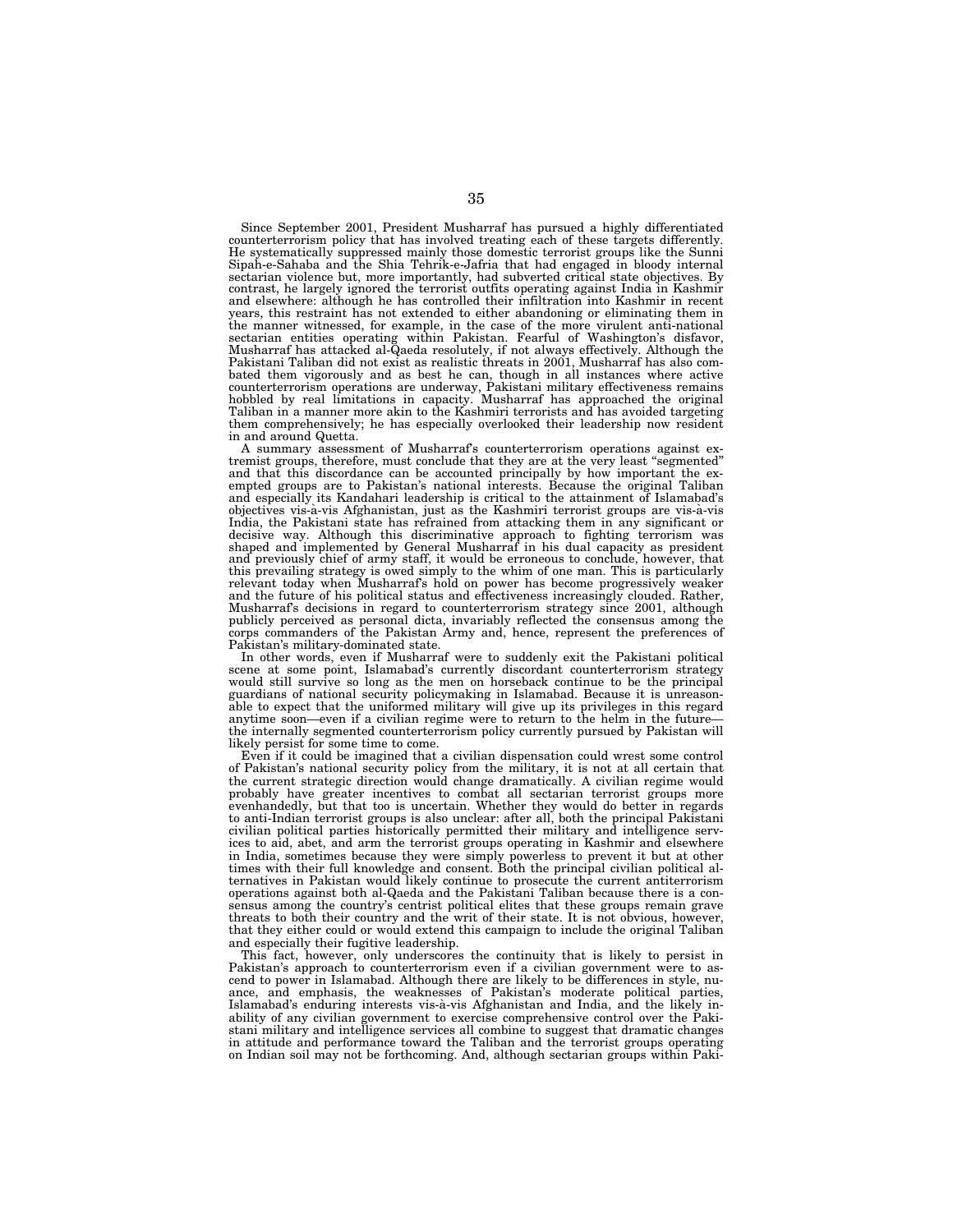stan as well as liberal ideals in Pakistani politics may be pursued more urgently and hopefully just as resolutely as the war against al-Qaeda, the net deviation from Musharraf's currently segmented antiterrorism policies may be either too subtle or too insignificant to really matter.

## (III) REORIENTING U.S. ASSISTANCE TO PAKISTAN

The issue of reorienting U.S. assistance to Pakistan as a means of shaping Pakistan's political evolution is a tricky one and fraught with uncertainty and risk.

As Craig Cohen and Derek Chollet have pointed out, the majority of the \$10 billion transferred to Islamabad since 2001 has gone towards military assistance: fully 57 percent, or \$5.64 billion, has gone toward Coalition Support Funds (CSF); roughly 18 percent, or \$1.8 billion, has been obligated towards security assistance; about 16 percent, or \$1.62 billion, has been absorbed by economic and budget support in the form of direct cash transfers; and only the residual amount, some 9 percent, or \$.9 billion, has been allocated towards development and humanitarian assistance.<sup>2</sup> This assistance pattern suggests quite emphatically, as Cohen and Chollet have phrased it, that American aid to Pakistan since the September 11, 2001, attacks ''is not money intended to transform the nature of the Pakistani state or society or to strengthen Pakistan's internal stability. In effect, it is politically determined assistance, a "thank you" to Musharraf's regime for the critical role Pakistan has played<br>in Operation Enduring Freedom."<sup>3</sup> That such a conclusion should be drawn is not surprising because the Bush administration unfortunately has ended up emphasizing counterterrorism objectives in Pakistan to the neglect of promoting democracy, renewing Pakistani society, and refurbishing its economic foundations so as to permit stability and development.

What should Congress do at this juncture then? First, since counterterrorism operations will continue to be important to American security for the foreseeable future, cutting back on CSF will be difficult, if not impossible. Because these funds have been very shoddily dispersed since 2001, however, reforming the disbursal system—by amending the authorizing legislation if necessary—is critical. The current system of simply cutting checks for whatever bills are presented monthly by Islamabad as the costs borne for counterterrorism support engenders institutional corruption in the Pakistani military, destroys the integrity of the U.S. assistance program, and is unfair to the U.S. taxpayer. Because money is ultimately fungible, and because it is very likely that Islamabad charges Washington for far more than it actually spends on counterterrorism operations, the current CSF allocation ends up becoming a straightforward subsidy for Pakistani purchases of expensive weapon systems whose principal value derives primarily from their utility against India. An alternative modality of disbursing coalition support funds to Pakistan, where reimbursements are tied either to specific tasks and linked to the performance of specific objectives or allocated for specific purposes, is long overdue. Such reform would, not only better align U.S. financial burdens with the true services rendered by Pakistan but also ensure that U.S. military assistance would actually be used for counterterrorism efforts rather than diverted toward other programs, while simultaneously serving as a subtle reminder to Islamabad that U.S. generosity cannot be taken for granted in the face of continuing prevarication.

Second, many of the components of the recently obligated \$750 million U.S. assistance program to the FATA are eminently sensible and, if properly implemented, could help considerably in advancing the common U.S. and Pakistani goal of local stability. This includes the effort to improve Frontier Corps training; expand access to education, health, and community services; increase the investments in infrastructure; and strengthen local public diplomacy, counter-narcotics, and border control management. Several elements, however, remain of concern. To begin with, Pakistan's financial contribution to the FATA improvement program is asymmetrically minuscule in comparison to that of the United States, raising questions about Islamabad's stakes in, and ownership of, such an ambitious effort. Further, the complicated and time-consuming nature of this project, the uncertainty about its effective implementation, and the acute physical risks to what will inevitably be ''high demand, low density'' investments spark concerns about the ultimate success of the program. Finally, Washington's failure to condition the availability of these new funds on Islamabad's implementation of political reforms in the tribal regions embodies a great lost opportunity: Requiring Islamabad to begin the process of revising the Frontier Crimes Regulation, eliminating the political agent as part of the larger

<sup>2</sup> Craig Cohen and Derek Chollet, ''When \$10 Billion Is Not Enough: Rethinking U.S. Strategy toward Pakistan,'' *The Washington Quarterly*, 30:2 (Spring 2007), 7–19. 3 Ibid., 11.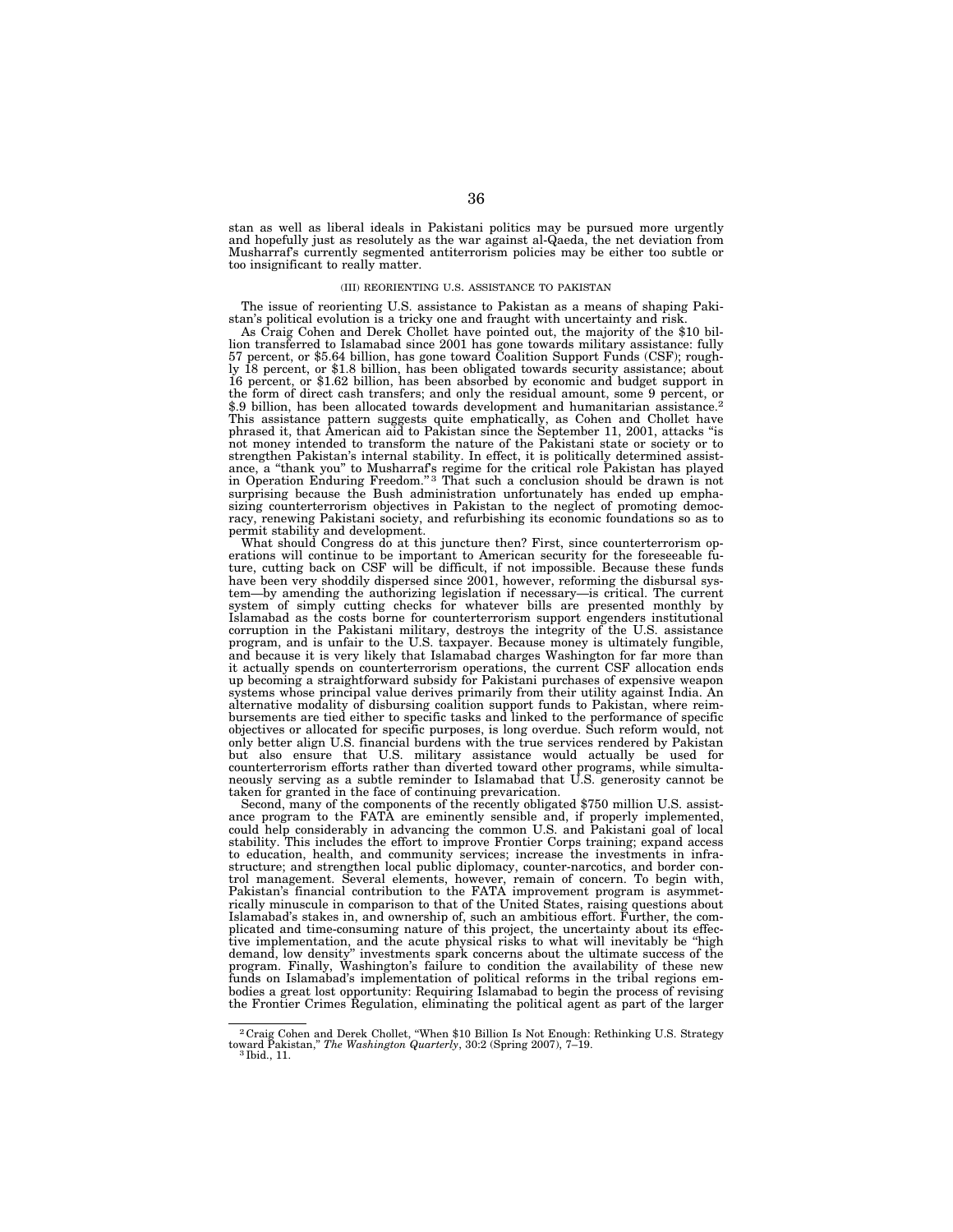process of integrating the FATA into Pakistan's North West Frontier Province under the full jurisdiction of the provincial and national legislatures and the judicial system, and withdrawing the restrictions on political parties operating in the FATA with an eye to introducing conventional political institutions, would have provided the critical complementarities required to ensure that the current U.S. investments in the FATA would finally pay off in terms of local stability.

Third, Congress ought to revisit the larger composition of U.S. assistance to Pakistan, specifically the mix between military and developmental assistance which hitherto has been lopsidedly tilted towards the former. Given that Pakistan has also now passed its most serious moment of economic crisis, the United States should cut back on economic support funds, cash transfers, and other forms of budgetary support because these subsidies function as the equivalent of the "resource curse" unearned ''rents'' that prevent Islamabad from having to pursue sound economic policies, exculpate it from responsibility for its decisions, and inexcusably liberate it from the constraints of opportunity costs, not to mention helping to destroy whatever notions of democratic responsiveness may still survive within the polity. While the level and desirability of economic support funds to Pakistan should, therefore, be reviewed by Congress sooner rather than later, Congress also ought to refrain from blocking the transfer of high-end weapons that Pakistan has already purchased. While there is a compelling case to be made that the administration ought to be more restrained in its willingness to transfer certain high-leverage weapons such as advanced air-to-air missiles and airborne warning and control systems to Islamabad for reasons related to both regional stability and technological security, Congress should not today interrupt the transfer of certain high-profile systems, such as F–16 aircraft, already committed to Pakistan.

The reasons for eschewing such action are many: first, to avoid further abrading Pakistani sentiments in regard to an aircraft that enjoys a convoluted symbolism in the recent history of U.S.-Pakistan relations; second, to avert in crisis in relations with the Pakistani military and especially with the new Chief of Army Staff, General Pervez Kiyani, who is by all accounts a professional soldier sympathetic to advancing U.S. counterterrorism objectives; third, to refrain from reinforcing the impression in Pakistan of the United States as an inconstant and self-serving ally; and, lastly and perhaps most importantly, to move the bilateral relationship away from a ''transactional approach'' centered on ''specific reciprocity,'' where Islamabad performs certain desirable actions as a response to some tit-for-tat stimulus, to something that resembles a "relational equilibrium" based on "diffuse reciprocity," where Islamabad pursues the right policies because the expectation of a steady and lasting partnership with Washington propels it to act with rectitude, confident that its good conduct would lead to a wider institutionalization of trust that would pay for itself over time.

#### (IV) THE SECURITY OF PAKISTAN'S NUCLEAR ARSENAL

Although the security of Islamabad's nuclear arsenal remains uppermost in the public mind during any crisis in Pakistan, it is my judgment that Pakistan's strategic assets—to include its nuclear devices, its delivery systems, and its stockpile of fissile materials—are fundamentally safe today. Compared to the situation in the late 1980s and early 1990s, when Pakistan's nuclear arsenal was still relatively vulnerable to a variety of external and internal threats, the security of these assets has improved dramatically as a result of the protective measures put in place since the late 1990s. The Director General of Pakistan's Strategic Plans Division (SPD), Lieutenant General (retd.) Khalid Kidwai deserves singular credit for remedying the security vulnerabilities that traditionally plagued the Pakistani nuclear arsenal. These remedies, focused on insulating the strategic reserves against both external and internal dangers, involve a combination of solutions ranging from tightened physical security at strategic installations, to large investments in opacity and deception and denial, to incorporation of technical controls on the nuclear weapons themselves, to the institutionalization of organizational solutions aimed at preventing insider threats. As a result of these cumulative improvements, I believe that Pakistan's nuclear arsenal today is impervious to virtually all threats that might be imagined as materializing in peacetime.

The following exceptions apply to this general conclusion. The most potent threat to the security of Pakistan's nuclear estate currently arises primarily from contingencies involving a fissure in the Pakistani military and a breakdown in the system of authority and command. I do not believe this to be a realistic threat in present circumstances and even if relations between President Musharraf and the Chief of Army Staff, General Kiyani, were to become estranged to the point of rupture, the threat of a breakdown in the command system of the Pakistani military would be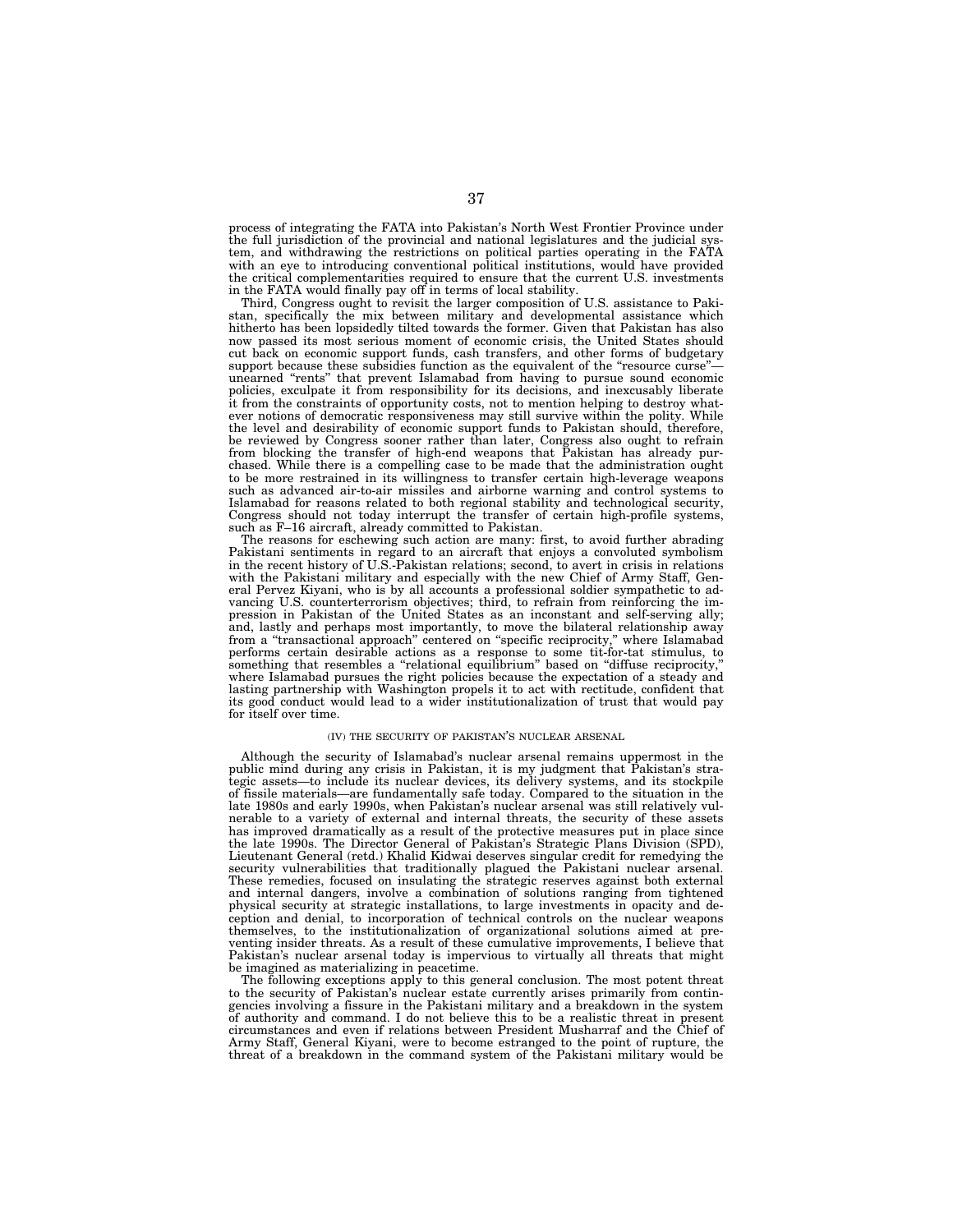minimal, given that Musharraf no longer enjoys any line-level control over his nation's armed forces. Even if some Islamist parties were to come to power through the ballot in Pakistan, they would enjoy no operational control over Pakistan's nuclear assets. Unless one posits, therefore, a truly extreme scenario where the chief of army staff himself turns out to be secretly a political extremist, the security of Islamabad's nuclear capabilities ought not to become a matter of more than prudential concern. The real threats to the security of Pakistan's nuclear arsenal are likely to arise mostly over the longer term: if the rising tide of Islamization in Pakistani society seeps into its armed forces or into its scientific establishments—as many fear it already has, especially in the lower ranks—and the SPD's internal security mech-anisms fail to detect the threat either because they are themselves compromised or because of oversight errors and deficiencies, the security of Pakistan's nuclear weapons and materials may once again be at risk. Obviously, this is a contingency that the current military leadership in Pakistan is especially sensitive to, but it remains a good reason for the United States to stay engaged with the Pakistani military to help mitigate this threat should it arise.

To end this discussion, the relative high level of security that currently characterizes the Pakistani nuclear arsenal implies that the administration ought to make its decisions about supporting Musharraf without reference to any fictitious fears about the dangers his exit may pose to the protection of the arsenal. Whatever the reasons for buttressing or abandoning Musharraf may be, the impressive improvement in the security of Pakistan's nuclear assets during the last decade or so im-plies that concerns about a compromise of these capabilities should be among the factors least relevant to that decision.

Thank you, Mr. Chairman, for your attention and your consideration.

Mr. ACKERMAN. Ms. Curtis.

# **STATEMENT OF LISA CURTIS, SENIOR RESEARCH FELLOW, ASIAN STUDIES CENTER, THE HERITAGE FOUNDATION**

Ms. CURTIS. Thank you, Chairman Ackerman, Congressman Pence, and the rest of the distinguished members of the subcommittee, for inviting me to testify today.

The dramatic events in Pakistan over the last 10 months, punctuated by the assassination of a liberal politician and two-time Prime Minister Benazir Bhutto, cast doubt on the future stability of the country and raised questions about U.S. policy options for taming the growing unrest. Conventional wisdom holds that in this part of the world, stability and democracy are mutually exclusive, but in the case of Pakistan it is increasingly clear that holding a fair and transparent election provides the best chance for stabilizing the country.

Ultimately, a popularly elected civilian government working hand in hand with a strong military will provide stability and security for the Pakistani people. A flawed election viewed as rigged by Musharraf, on the other hand, would lead to further civil unrest that could bring Pakistan to a dangerous tipping point. The violent protest and arousal of ethnic tensions sparked by the Bhutto assassination demonstrate the state's fragility.

The U.S. needs to be clear on the specific criteria on which it will judge the fairness of the election, working closely with observers before, during and after the process. Washington should increasingly view Musharraf as a transitional figure whose influence is likely to decline in the months ahead. The United States relationship with Pakistan will likely go through an adjustment period as Washington shifts from dealing mainly with Musharraf to a more broad-based government run by civilians.

Confronting terrorism and extremism in Pakistan will be a longterm and multi-pronged effort. In the immediate term, the United States and Pakistan should cooperate to address the terror safe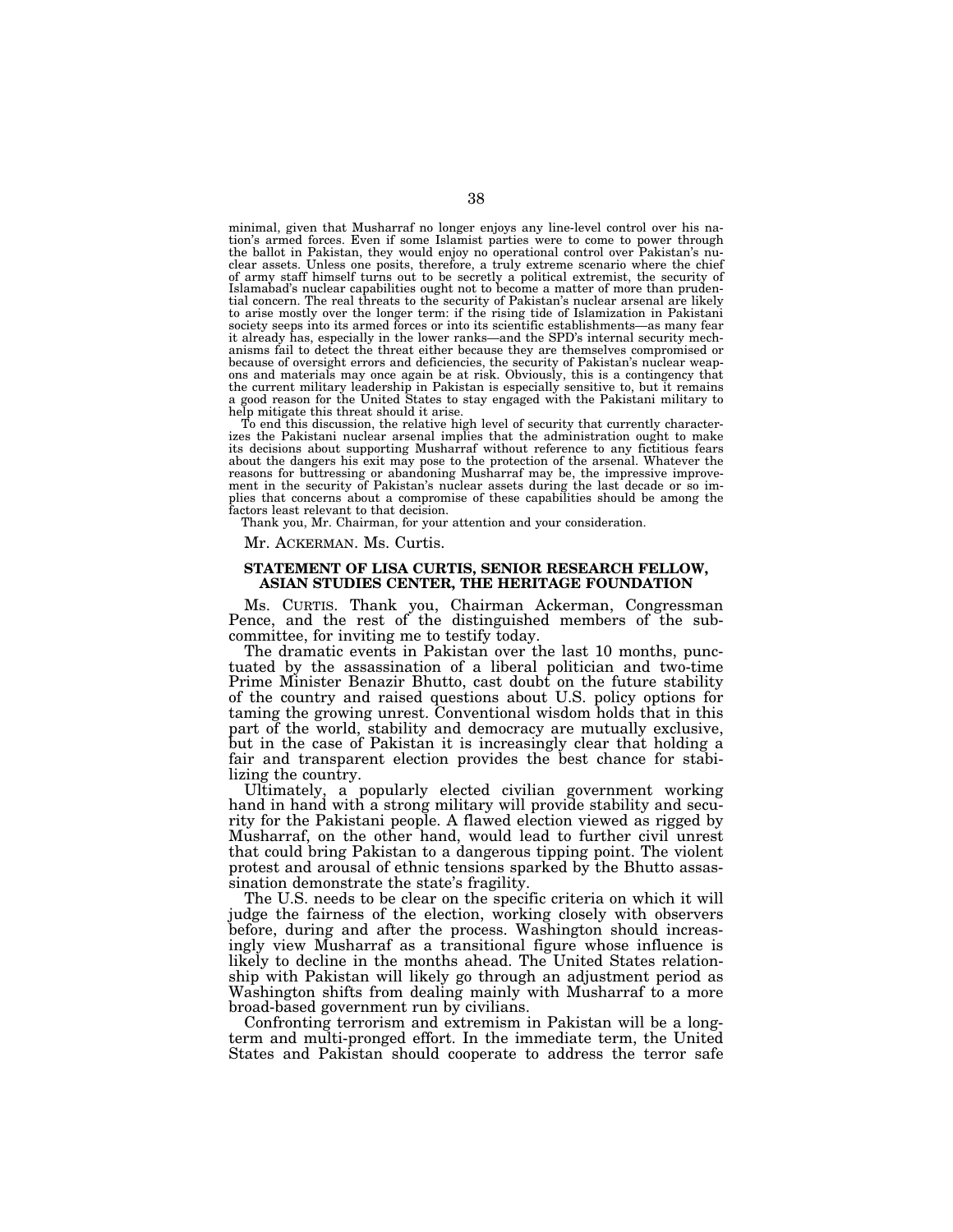haven along the border with Afghanistan which constitutes a worldwide threat to security. Al-Qaeda and Taliban-backed terrorists in this region seek to destabilize both Afghanistan and Pakistan and to project terrorism throughout the world through operational support and ideological inspiration.

The Pakistani approach of pursuing tactical peace deals with a terrorist in this region has proved futile. Washington and Islamabad need to develop a strategic approach to the problem. This will involve working together to collect intelligence and target known terrorist hideouts, and uprooting terrorism and modernizing these back road areas will require economic development and political reform that incorporates these areas into the Pakistani system. The Bush administration's commitment to provide \$750 million over 5 years to develop the tribal areas is a step in the right direction.

Remaining sympathies and links between elements of the Pakistani security establishment and militant groups that previously fought in Kashmir or with the Taliban in Afghanistan hamper Pakistan's ability to gain the upper hand against the extremists. The mid-December escape of Rashid Rauf, who was allegedly involved in the 2006 plot to blow up planes flying between Washington and London, from Pakistani custody is of grave concern. Rashid Rauf is connected by marriage to Masood Azhar, head of the Jaish-e-Mohammed, the Pakistani terrorist group operating in Kashmir with links to Pakistani intelligence.

Pakistan in the past has tried to make a distinction between foreign terrorists and homegrown militants, but this ambiguous approach is now haunting Pakistan as homegrown terrorists have merged their ideologies and capabilities with al-Qaeda and now target the state of Pakistan. Last July's showdown at the Red Mosque was a turning point in Pakistan's battle with extremism. Most of the suicide bombings over the last 6 months which have targeted the Pakistani Army, police and intelligence services are retaliation for the military operation at the mosque.

Pakistan has also been cracking down on the Taliban leadership over the last year and contributing to the international effort to stabilize Afghanistan. As Pakistan deals with the extremist threat that is now turning inward we need to continue to provide robust economic and military assistance programs, yet improve the way we monitor and leverage this aid.

The Bush administration's recent decision to begin programming \$200 million annually in USAID projects that touch the grassroots of society rather than providing those funds as a direct cash transfer to the Musharraf government constitutes a major improvement in how the United States administers aid programs in Pakistan. Recent calls to cut military assistance on the other hand are unhelpful. The United States already cut F–16 sales to Pakistan once in the past and doing so again will only confirm for many Pakistanis that the United States is indeed a fickle partner. Cutting United States and military assistance to Pakistan would demoralize the Pakistan Army and jeopardize our ability to garner close counterterrorism cooperation. It is because of careful U.S. nurturing of the military-to-military relationship that the United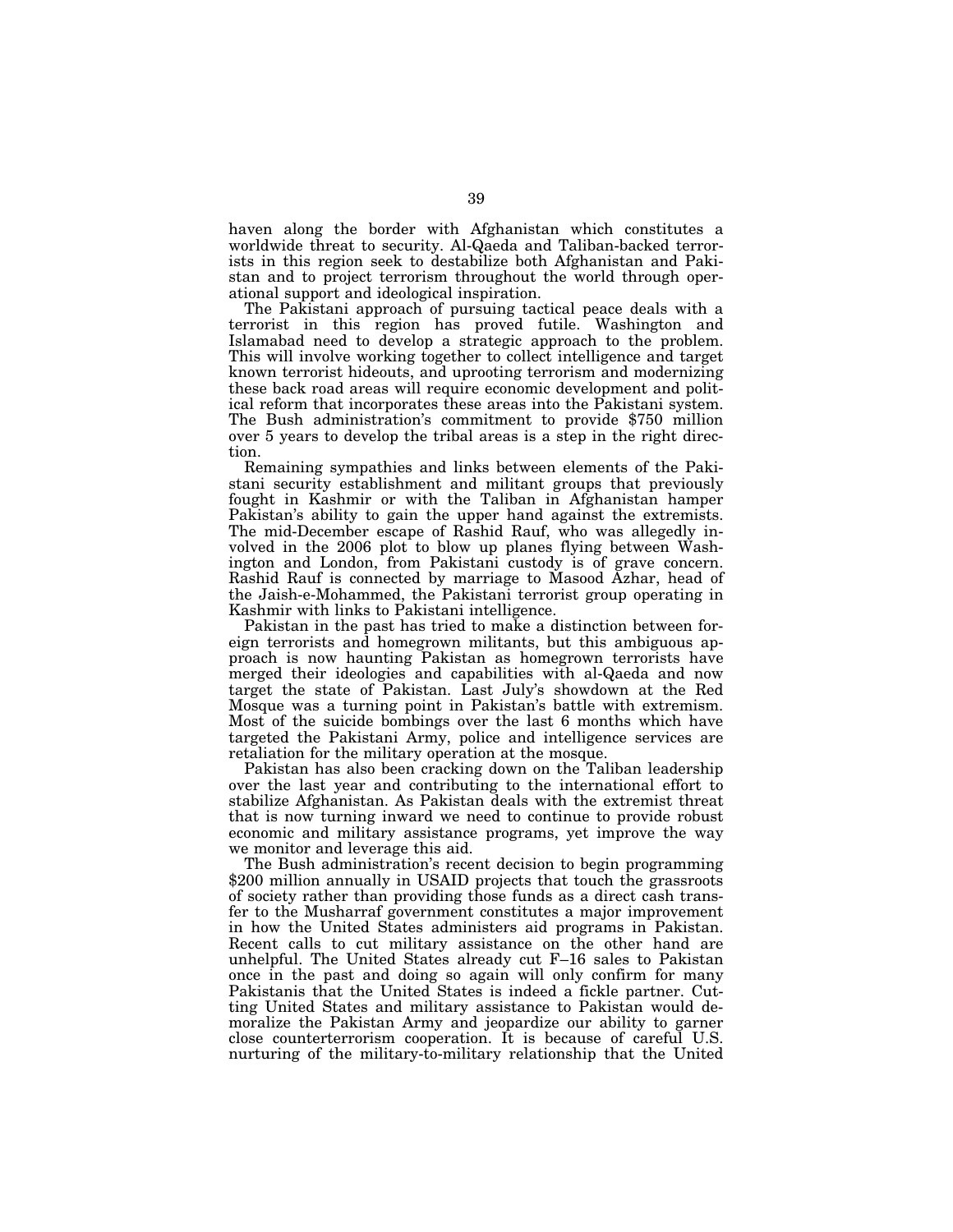States has been able to cooperate with Pakistan to ensure its nuclear weapons stay out of the hands of terrorists.

Recent media hype surrounding the issue of the safety of Pakistan's nuclear weapons, including statements about the possibility of the United States having to seize Pakistani nuclear assets, is damaging to the bilateral relationship. The current civil unrest does not directly endanger the safety of Pakistan's nuclear arsenal. The main threat stems from the potential for al-Qaeda to penetrate the system through retired scientists or military officials with extremist sympathies. For this reason it is more important to focus on helping Pakistan institute procedures like improving its personnel reliability programs than it is to discuss openly plans for emasculating its nuclear capabilities.

As we manage the challenges of the United States-Pakistan relationship, we should take care not to repeat past mistakes. We failed throughout the 1990s to understand the growing terrorist threat in South Asia, and we failed to develop a strategic diplomatic approach to defeat the ideology of al-Qaeda and the Taliban. We also failed to view the problem in its regional context. So despite the current frustration over lack of Pakistani success in uprooting the terrorist safe haven in its border areas, the United States should refrain from cutting military assistance and instead develop with Pakistan a strategic approach to address this problem.

Unlike before 9/11, this time around our countries should work together to weaken the grip of the Taliban-al-Qaeda ideology in South Asia so that we can diminish the worldwide terrorist threat.

That concludes my remarks. Thank you.

[The prepared statement of Ms. Curtis follows:]

# PREPARED STATEMENT OF MS. LISA CURTIS, SENIOR RESEARCH FELLOW, ASIAN STUDIES CENTER, THE HERITAGE FOUNDATION

The dramatic events in Pakistan over the last ten months, punctuated by the December 27, 2007, assassination of liberal politician and two-time Prime Minister Benazir Bhutto, cast doubt on the future stability of the country and raise questions about U.S. policy options for helping tame the growing unrest. In addition to frequent civil protests deploring President Pervez Musharraf's heavy-handedness toward the judiciary, violent conflict has escalated, including: a bloody confrontation last July between Pakistani military forces and Islamic extremists at a mosque in the heart of Islamabad; a spate of suicide bombings that have left over 600 Pakistanis dead in six months; and a growing presence of Taliban-backed extremists in the northwest part of the country, particularly in the Tribal Areas bordering Afghanistan.

Conventional wisdom holds that in this part of the world stability and democracy are mutually exclusive. But in the case of Pakistan, it is increasingly clear that holding fair and transparent elections provides the best chance for stabilizing the country. Ultimately a popularly elected civilian government working hand-in-hand with a strong military focused on its primary mission of battling extremists will provide stability and security for the Pakistani people. There has been some discussion of the formation of a national unity government in the run-up to an election, but such a step should only be pursued with the full agreement of the major political parties and with the understanding that it would help restore democratic rule. A major complicating factor for the election process is the continuing campaign of suicide bombings, including last week's attack in front of the Lahore High Court that killed dozens of police officers.

A flawed election viewed as rigged by Musharraf would lead to further civil unrest that could bring Pakistan to a dangerous tipping point. The violent protests and arousal of ethnic tensions sparked by the Bhutto assassination demonstrate the state's fragility. Pakistan has held eight elections in its 60-year history, but next month's may prove to be the most important one yet. President Musharraf's credi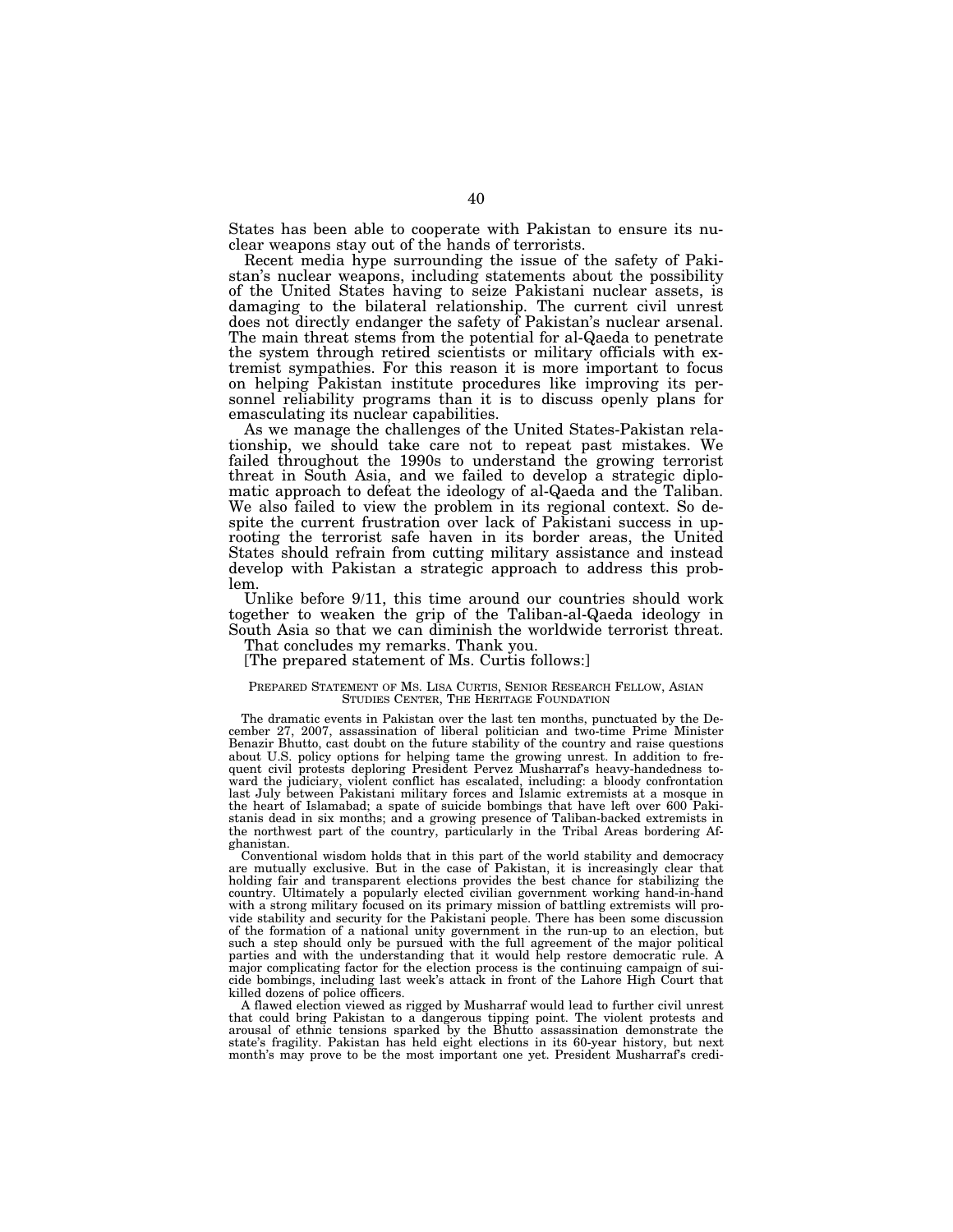bility has plummeted in the eyes of most Pakistanis, and his regime's handling of the Bhutto assassination has only compounded his problems. Video footage of the attack shows Bhutto was probably killed by a bullet, rather than from a head fracture, as initially claimed by the Interior Ministry. The contradictory statement has fueled public mistrust of the Musharraf government, which was already running high due to his imposition of emergency rule in early November last year.

The situation in Pakistan is fluid and delicate. The U.S. should refrain from making abrupt policy changes, and instead remain engaged with both civilian politicians and the military leadership in an effort to ensure Pakistan weathers the current tumult. Washington should increasingly view Musharraf as a transitional figure whose influence is likely to decline in the months ahead. The U.S. relationship with Pakistan will likely go through an adjustment period as Washington shifts from dealing mainly with Musharraf to a more broad-based government run by civilians. The U.S. needs to exercise patience as Pakistan seeks to resolve its domestic turmoil, encouraging the democratic process and criticizing any further attempts by Musharraf to undermine it.

## CONFRONTING EXTREMIST THREAT

The Bhutto assassination demonstrates the extent to which the Musharraf government has failed to rein in extremism and terrorism in the country. Three years ago Musharraf had articulated a goal of ''enlightened moderation'' for his country, but his actions have not lived up to his words. Instead of taking an unambiguous approach to Islamic extremism by closing down religious schools that preach hatred of the West and applying the rule of law equally to all terrorists, his government continues to distinguish between homegrown and foreign-born extremists and to jail more peaceful democratic activists than violent militants.

Confronting terrorism and extremism in Pakistan will be a long-term and multipronged effort. In the immediate term, the U.S. and Pakistan need to work cooperatively in addressing the terrorist safe haven along the border with Afghanistan, which constitutes a threat to worldwide security. Al-Qaeda and Taliban-backed terrorists in this region seek to destabilize both Afghanistan and Pakistan and to project terrorism throughout the world through both operational support and ideological inspiration. The Pakistani approach of pursuing tactical peace deals with the terrorists in this region has proved futile. Washington and Islamabad need to develop a strategic approach to the problem.

The Pakistan Army has had some recent success in confronting Taliban-backed extremists in the Swat Valley region of the Northwest Frontier Province and must now focus on replicating those advances in the Tribal Areas. Pakistani success in confronting the terrorist scourge lies in the hands of the Army, now led by General Ashfaq Pervez Kiyani. Kiyani has a reputation for being a serious, professional soldier disinterested in meddling in Pakistan's internal politics, which may facilitate U.S.-Pakistan counterterrorism cooperation. Next month's election of a new parliament and Prime Minister is unlikely to impact substantially the overall approach of the military leadership in dealing with the terrorist safe haven along the Afghan border.

Pakistani officials in the past have tried to separate the Pakistani radicals from al-Qaeda's global objectives and negotiate with Pakistani Taliban leaders to pacify the situation. The government has tried to pursue peace deals with local tribal leaders to rein in al-Qaeda activities along the Afghanistan border, but these deals backfired by emboldening the terrorists and allowing them to strengthen their influence in the region. Musharraf's attempt to find a non-military solution to the terrorist problem in the border areas was probably aimed at avoiding upheaval in the Army: One-quarter of Pakistan's soldiers share an ethnic Pashtun identity with the region's inhabitants. The precariousness of the situation in the northwest became clear in early November, when Musharraf freed 25 Taliban militants to secure the release of some 200 Pakistani soldiers being held hostage by Pakistani Taliban leader Baitullah Masood.

Remaining sympathies and links between elements of the Pakistani security establishment and militant groups that previously fought in Kashmir or with the Taliban in Afghanistan hamper Pakistan's ability to gain the upper hand against the extremists. The mid-December escape of terrorist Rashid Rauf (allegedly involved in the 2006 plot to blow up planes flying between Washington and London) from Pakistani custody is emblematic of the murky relations between Pakistan security agencies and international terrorists. Rashid Rauf is connected by marriage to Masood Azhar, head of the Jaish-e-Mohammed, a Pakistani terrorist group operating in Kashmir with links to Pakistani intelligence. Rauf's mysterious escape raises questions about Pakistan's overall commitment and ability to bring to justice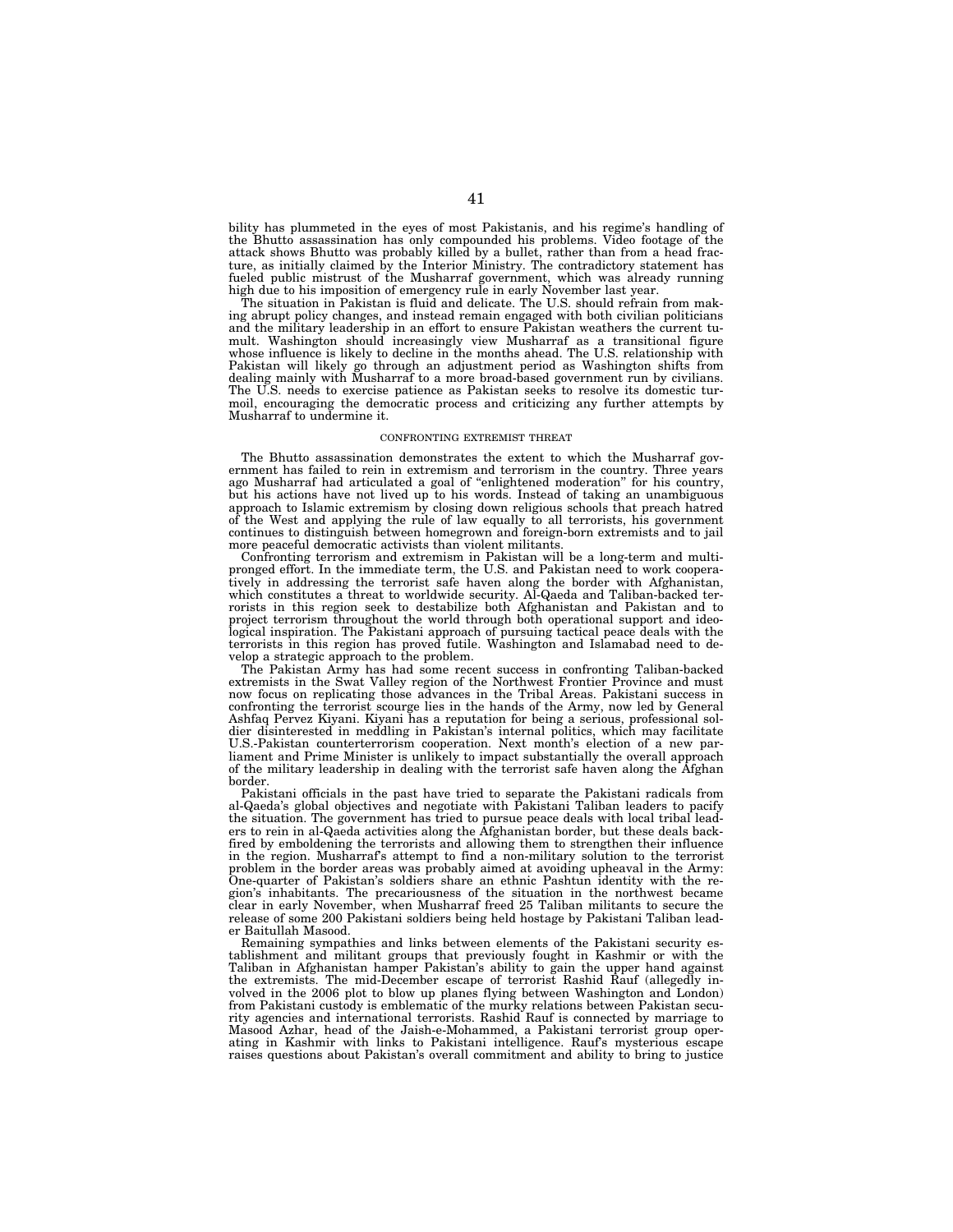international terrorists with local ties. Although Pakistan's senior Army leadership almost certainly recognizes the problem, they have yet to address the issue in a forthright and systematic manner.

The implications of the Red Mosque showdown in July for Pakistan's future are far-reaching. Most of the suicide bombings over the last six months are likely retaliation for the Pakistani military operation at the mosque, which resulted in at least<br>100 deaths. The revenge suicide bombings throughout the country and the recent<br>confrontation between Taliban-backed militants and the Pa Valley are changing the dynamics between Pakistani religious parties and their former Taliban benefactors. The phenomenon is similar to the ''Anbar Awakening'' in Iraq in which the harsh tactics of al-Qaeda fighters led to a backlash from the Sunni tribes. According to recent media reports, the leader of the religious party Jamiat Ulema-e-Islam (JUI) Fazlur Rehman is trying to disassociate himself from the new generation of Taliban that is targeting the Pakistani state. One reason for the JUI's shifting position is that militants themselves are now lashing out against the same Islamist parties who supported them in the past.<sup>1</sup> The major difference from the situation in al Anbar, however, is that rather than Sunni tribes, the Pakistan Army is directly confronting the Taliban militants in the Swat Valley.

The growing cleavages between the Pakistani religious parties and the militants targeting the Pakistani state will assist the Pakistani Army's efforts to uproot the terrorists along the border with Afghanistan. The U.S. military should stand ready to assist the Pakistanis with any equipment or training necessary to fight these ter-rorists who now seek to destroy the state of Pakistan. Direct and uncoordinated U.S. military intervention in the Tribal Areas would likely have disastrous consequences. Such military intervention risks further destabilizing the Pakistan government and tipping the political balance in favor of religious extremists. The U.S. must follow the Pakistan Army lead, demonstrating that it values the stability of the Pakistani state and a cooperative relationship with the Pakistan Army.

Dealing effectively with the terrorist problem also requires Pakistani leaders to take an unequivocal stand against the threat and back up their public statements with actions. Benazir Bhutto had campaigned on a promise to steer her country away from extremism. This was a message that resonated with the Pakistani people and one that was ridiculed by some of Musharraf's closest supporters. In late October, for example, then Railways Minister Sheikh Rashid said during a press conference, while referring to Benazir Bhutto, ''Those who try to raise the flag of imperialistic policies would have to face suicide attacks."<sup>2</sup> Statements like these bolster the cause of the terrorists and contribute to Bhutto supporters' suspicions of government complicity in her murder.

As Pakistan works to combat extremism, it should consider adopting policies to deprogram or de-radicalize militants that pose less of a direct security threat. Singapore launched in 2003 ''The Religious Rehabilitation Group,'' in which volunteer clerics lead weekly one-on-one counseling sessions with detainees to expose them to the distortions of the radical Jemaah Islamiyah (JI) doctrine.3 Indonesia has been experimenting with similar de-radicalization programs for the last three years using reformed, high-profile prisoners to convince radicals of the error of their ways through the force of argument.4 These are serious efforts worthy of a careful assessment by Pakistani authorities.

# U.S. ASSISTANCE PROGRAMS

Washington should continue to provide robust economic and military assistance programs to Pakistan, but improve the way it monitors and leverages this aid. The Bush Administration's recent decision to begin programming through the U.S. Agency for International Development (USAID) the \$200 million annual direct cash transfer was a welcome development. Providing this aid in the form of socio-economic projects that directly impact the lives of average Pakistanis, rather than through cash transfers to the Musharraf government, constitutes a major improvement in how the U.S. disburses and administers its large-scale assistance programs to Pakistan. The majority of this assistance should go toward public education to

<sup>1</sup> Nicholas Schmidle, ''Next-Gen Taliban,'' *The New York Times Magazine*, January 6, 2008, at http://www.nytimes.com/2008/01/06/magazine/06PAKISTAN-t.html?ex+1357189200 (January 11, 2008). 2 ''No chance of BB as next PM, says Rashid,'' *The Nation*, October 24, 2007, at http://

www.nation.com.pk/daily/oct-2007/24/index8.php, (November 11, 2007). 3Simon Montlake, ''U.S. tries rehab for religious extremists,'' *Christian Science Monitor*, Octo-

ber 9, 2007, at http://w3.nexis.com/new/results/docview.do?risb+21 (January 11, 2008).<br>
<sup>4</sup> International Crisis Group, "Deradicilisation and Indonesian Prisons," Asia Report No. 142,

November 19, 2007.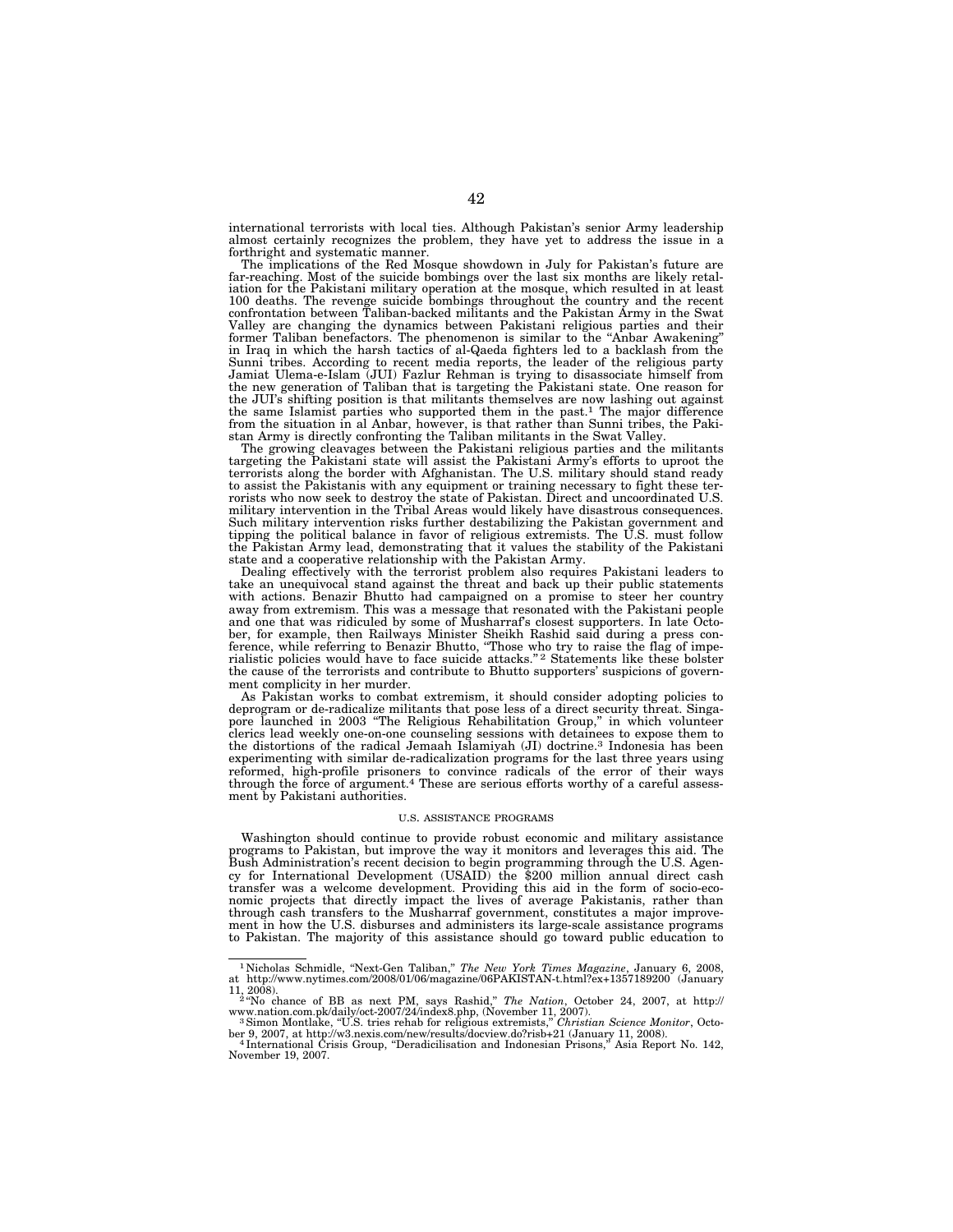boost current U.S. aid to the education sector, which now stands at about \$60 million annually. Only about 42 percent of Pakistani children between the ages of five and nine attend school, and adult female literacy is only about 40 percent.

Recent calls to cut military assistance, on the other hand, are unhelpful. The U.S. already cut F–16 sales to Pakistan once in the past, and doing so again will only confirm for many Pakistanis that the U.S. is a fickle partner not to be trusted. Cutting U.S. military assistance to Pakistan would demoralize the Pakistan Army and jeopardize our ability to garner close counterterrorism cooperation, thus playing into the game plan of extremists seeking to create a sense of chaos in the country.

*Tribal Areas:* The Bush Administration's commitment to provide \$750 million over five years to develop the Federally Administered Tribal Areas (FATA) is a step in the right direction. Broad-based economic development of this impoverished area is necessary to uproot extremism. USAID has implemented assistance programs in the FATA for several years, including road building and school construction, and through opium cultivation eradication programs that were successful in the 1980s. USAID and the government of Japan are currently rebuilding 130 schools in the FATA. Although the U.S. will have to provide aid initially through Pakistani government channels, especially in areas where security is an overriding issue, USAID should seek out potential non-governmental organizations that could work in these areas so that eventually it can work through them rather than relying solely on the local administration.

Over the long term, U.S. assistance should encourage political reform that incorporates the institutions of the tribal lands fully into the Pakistani system. Some have argued that the Pakistan military is loath to implement political reform in these areas, and that only the democratic parties would move in this direction. Political parties are currently prohibited from operating in the FATA, while a political agent, or federal bureaucrat, runs the affairs of each of the seven FATA agencies. There are 12 seats reserved for FATA members in the National Assembly (the lower house of parliament) and eight in the Senate. However, parliament has no authority to legislate on matters concerning FATA, and the FATA legislators wield little authority.6 The Pakistan People's Party (PPP) has petitioned the Supreme Court to enforce the Political Parties Act in the FATA that would extend Pakistan election laws to the region and encourage political activity. The petition claims that since the political parties are not allowed to field candidates for elections, the mosques and madrassahs (religious schools) have been able to assert undue political influence in the region.7

#### NUCLEAR ISSUES

Preventing Pakistan's nuclear weapons and technology from falling into the hands of terrorists is a top priority for the U.S. While there is no immediate threat to the security of Pakistan's nuclear weapons during the current political transition, Washington will need to be diligent in pursuing policies that promote the safety and security of Islamabad's nuclear assets. The results of investigations into Pakistani nuclear scientist Abdul Qadeer Khan's nuclear black market and proliferation network demonstrate the devastating consequences of nuclear proliferation by individuals with access to state-controlled nuclear programs.

Although A.Q. Khan avoided engaging al-Qaeda on nuclear issues, earlier revelations about a group of former Pakistani military officials and nuclear scientists who met with Osama bin Laden around the time of September 11, 2001, remind us of the continuing threat of the intersection of terrorism and nuclear weapons in Pakistan. On October 23, 2001, acting on an American request, Pakistani authorities detained Bashiruddin Mahmood and Abdul Majeed, two retired Pakistan Atomic Energy Commission (PAEC) officials. Since their retirement from the PAEC in 1999 they had been involved in relief work in Afghanistan through a non-governmental organization they established called Ummah Tameer-e-Nau (UTN). In November 2001, the coalition forces found documents in Afghanistan relating to UTN's interest in biological weapons. This prompted Pakistani security forces to arrest seven mem-

<sup>&</sup>lt;sup>5</sup> James R. Kunder, Acting Deputy Administrator, U.S. Agency for International Development, "U.S. Assistance to Pakistan," Congressional testimony before the Senate Committee on Foreign Relations, U.S. Senate, December 6

No. 125, December 11, 2006. 7 ''BB Moves SC for Politicking in FATA,'' *Daily Times*, July 31, 2007, at

www.dailytimes.com.pk/default.asp?page=2007%5C07%5C31%5Cstory\_31-7-2007\_pg1\_6 (De-<br>cember 11. 2007). cember 11, 2007).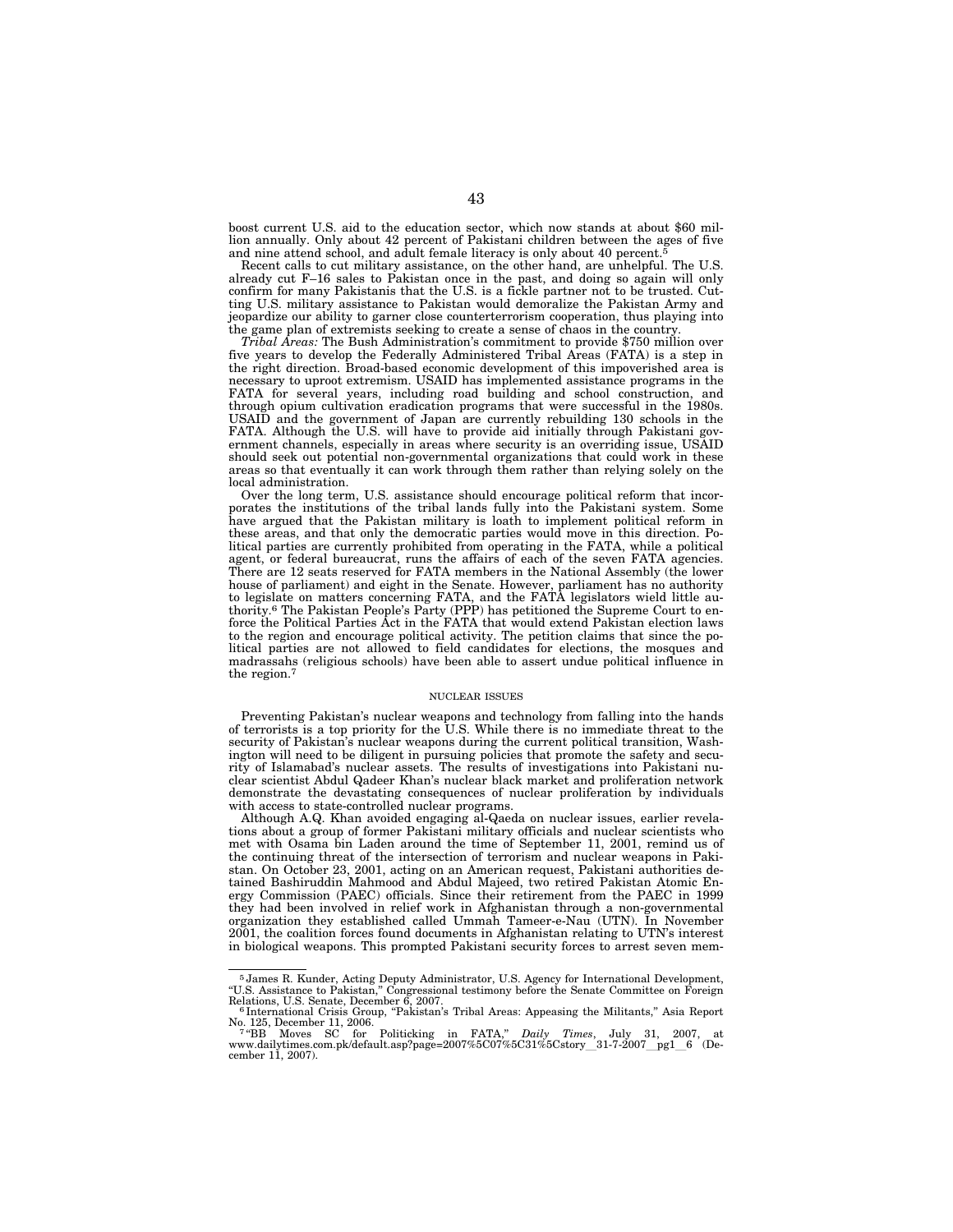bers of UTN's board, most of whom were retired Pakistani Army officials and nuclear scientists.8

Recent media reports reveal that the U.S. has been assisting Pakistan in improving the safety and security of its nuclear weapons over the last six years.9 This kind of cooperation is possible because the Bush Administration carefully nurtured relations with Pakistan, including through provision of military hardware and militaryto-military exchange programs.

Recent media hype surrounding the issue of the safety of Pakistan's nuclear weapons, including statements about the possibility of the U.S. seizing Pakistani nuclear assets, is damaging to the bilateral relationship. The current civil unrest does not directly endanger the safety of Pakistan's nuclear arsenal. The main threat stems from the potentiality of al-Qaeda penetrating the system clandestinely through re-tired officials with extremist sympathies as in the UTN case cited above. For this reason, it is more important to focus on helping Pakistan institute procedures like improving its personnel reliability programs than to discuss openly plans for emasculating its nuclear capabilities. Former Deputy Director of the CIA John McLaughlin summed up the situation well when he said recently that he was confident ''that the Pakistanis are very serious about securing this (nuclear) material, but also that someone in Pakistan is very intent on getting their hands on it.''

## U.S. POLICY RECOMMENDATIONS

*Pressure Musharraf for Free Polls.* The U.S. must make up for lost time in its support to Pakistan's civilian politicians and civil society. For too long, U.S. policy-makers have equated the political survival of President Musharraf with success in the war on terrorism, and have largely avoided dealing with civilian leaders. When Washington finally began to shift its policy last year and support Benazir Bhutto's return to Pakistan, it made the mistake of picking favorites and failed to support the return of the other major opposition leader, Nawaz Sharif. The U.S. must support the process of democracy and not any particular individual or party. The Pakistani people, by and large, do not support extremist policies and would likely vote into power one of the mainstream democratic parties—so long as they have a range of political choices and perceive the elections as transparent and free. A popularly elected civilian government could provide a public mandate for fighting terrorism and extremism. Musharraf's loss of public support and his close association with the U.S. and its counterterrorism policies has translated into a loss of public support for fighting terrorism in general.

To support free polls, the U.S. should publicly call on Musharraf to lift media curbs; release all activists, lawyers, and politicians detained during emergency rule—including President of the Pakistan Supreme Court Bar Association and PPP<br>leader Aitzaz Ahsan; work with the political parties to ensure the neutrality of the<br>election commission; re-establish the independence of the

sary restrictions on international observers, such as banning exit polling.<br>
Develop a Strategic Approach to Defeating the Taliban and use Tough Diplomacy<br>
to Bring Islamabad on Board. While continuing large-scale military Pakistan's long-term strategic interests. Convincing Pakistan on this front becomes much more difficult if we start cutting military assistance programs.

We must avoid repeating past mistakes. In his new book *How We Missed the Story: Osama bin Laden, the Taliban, and the Hijacking of Afghanistan, author Roy Gutman details many of the mistakes made by U.S. officials in deve* have convinced Pakistani military officials to adopt a tougher policy toward the Taliban in the late 1990s. He said that top U.S. officials should have sat down with Pakistan's top military strategists and convinced them that the Taliban was ultimately a threat to Pakistan itself. The senior retired military official noted that Pakistan at the time feared that putting pressure on the Taliban would provoke an extremist backlash, but that well-argued outside persuasion could have coaxed Pakistan into "extricating itself to the winning side." $10$ 

<sup>8</sup>Zahid Hussain, *Frontline Pakistan: The Struggle with Militant Islam* (New York: Columbia University Press, 2007), pp. 154-155.<br><sup>9</sup>David Sanger and William Broad, "U.S. Secretly Aids Pakistan in Guarding Nuclear Arms,"

*New York Times*, November 18, 2007. 10 Roy Gutman, *How We Missed the Story: Osama bin laden, the Taliban, and the Hijacking* 

*of Afghanistan*, (Washington, DC: Unites States Institute of Peace, 2008), pp. 163\_164.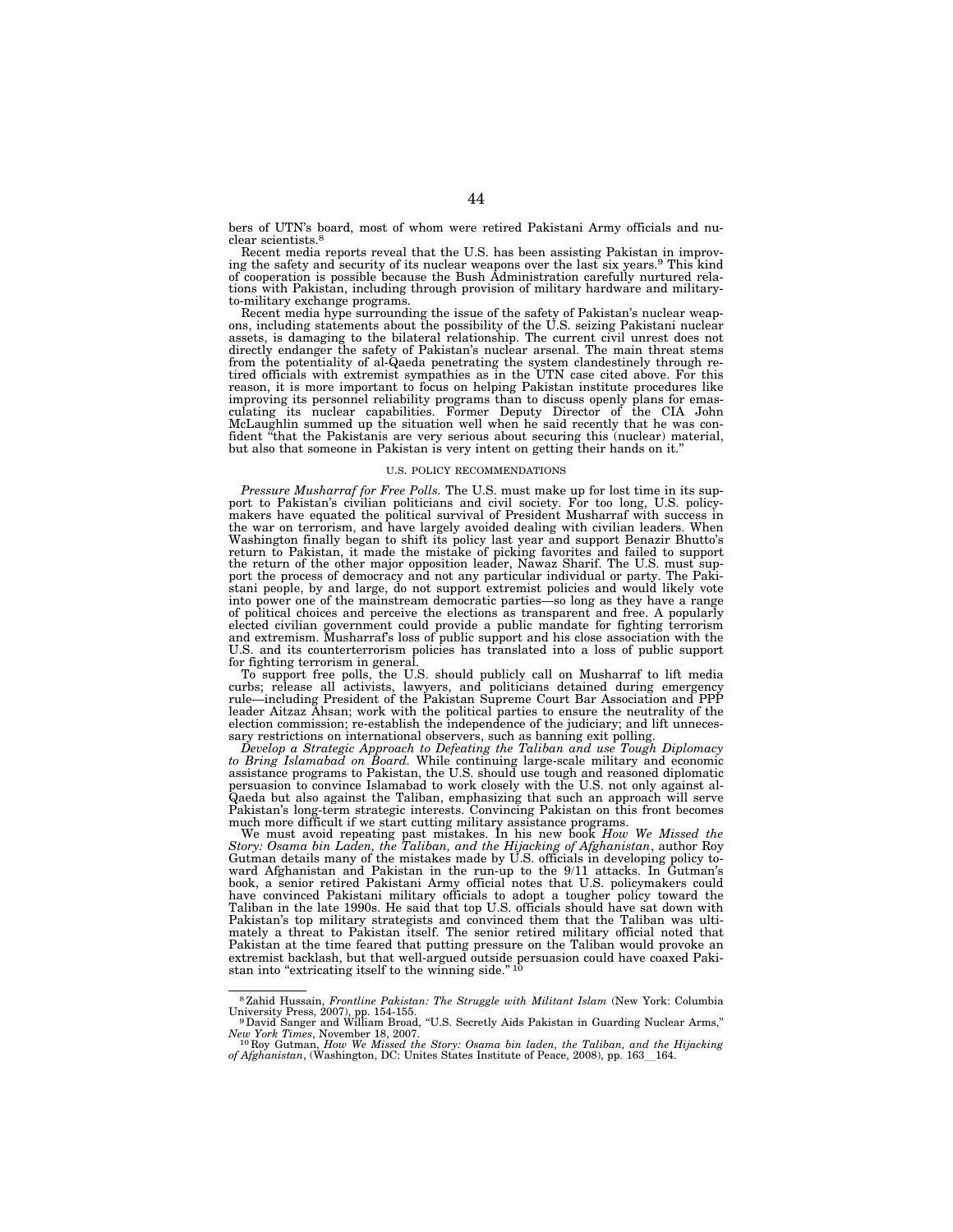Gutman provides several examples of a fragmented U.S. policy toward the ter-rorist threat in Afghanistan and Pakistan throughout the 1990s and the lack of a strategic, diplomatic approach to achieve the goal of defeating al-Qaeda and its Taliban affiliates. To develop such a strategy, it is important to understand the sym-biotic relationship between the Taliban and al-Qaeda. The Taliban receives valuable assistance from al-Qaeda in fighting coalition forces in Afghanistan, while al-Qaeda relies on Taliban support to sustain a safe haven in the Pashtun-dominated areas<br>of Pakistan. While it is possible to peel off "guns-for-hire" that may not be ideologi-<br>cally motivated by anti-West pan-Islamism, it would b

. sent a signal of indecision and weakness to both Mullah Omar and bin Laden." In many ways, we are in the same diplomatic position that we were during the late 1990s with Pakistan. We need Pakistan to crack down harder on Taliban elements within its borders but its fears that this will cause a backlash in Pakistan and its mistrust of U.S. objectives in the region are hampering our ability to obtain full Pakistani cooperation. It is essential that the U.S. and Pakistan develop a stra-tegic dialogue on defeating the Taliban/al-Qaeda phenomenon and view the issue in a context that also addresses Pakistan's strategic stakes vis a vis Afghanistan. The Bush Administration's recent plan to send 3,000 additional U.S. Marines to Afghanistan is an important signal that the U.S. is committed to stabilizing Afghanistan and ensuring a moderate, pro-West regime succeeds there.

*Build up Pakistan's Capability to Confront Terrorists and Focus on Developing Tribal Areas.* The U.S. will need to build up Pakistan's capacity to take on the Taliban and al-Qaeda in the Tribal Areas and focus substantial attention on developing these areas economically. Washington must convince Islamabad to work more closely in joint efforts that bring U.S. resources and military strength to bear on the situation in North and South Waziristan and employ a combination of targeted military operations and economic assistance programs that drives a wedge between the Pashtun tribal communities and the international terrorists.

A large-scale U.S. troop invasion of Pakistan's Tribal Areas could have disastrous consequences for the Pakistani state and would not provide a lasting solution to the problem. A more effective strategy involves working cooperatively with Pakistan's military to assert state authority over the areas. Once they are secure, substantial assistance should be provided to build up the economy and social infrastructure. Washington's pledge of \$750 million to develop the Tribal Areas over the next five years is welcome, but the aid should not be delivered until it is clear the Pakistani authorities have the upper hand in the region and can ensure the aid does not fall into the wrong hands. This will require U.S. access to the region and a clear commitment from the Pakistan government to counter Taliban ideology.

The U.S. should conduct counterinsurgency training programs for the Pakistan military, especially the Frontier Corps, whose troops know the terrain of the FATA but have little experience with counterinsurgency operations. This training will both build trust and stronger ties between the U.S. military and its Pakistani counterparts, as well as better prepare the Pakistan security forces to fight al-Qaeda and Taliban in the Tribal Areas.

To address rising Islamic extremism, Washington should encourage the Pakistan government to enforce the rule of law against militants who use the threat of violence to enforce Taliban-style edicts and to close down madrassahs that are teaching hatred against the West that leads to terrorism. The Pakistan government also needs to take steps to root out from the security establishment any remaining pockets of support for militants, including those with links to the Kashmir insurgency or the Taliban. Without a complete break from Islamist militancy, Pakistan's security apparatus will be increasingly unable to protect Pakistani citizens from terrorist violence, leading to further destabilization of the country.

*Maintain Robust Assistance Programs.* The U.S. should refrain from cutting assistance to Pakistan because it sends a wrong signal at a time when we need to demonstrate that the fight against terrorism is a joint endeavor that benefits Pakistan as much as it does the U.S. and the global community. Because of the abrupt cutoff of U.S. aid to Pakistan in 1990, the U.S. lost valuable leverage with Pakistani leaders and created a feeling of mistrust between our two countries that still plagues the relationship. The Pakistan military views the U.S. as a fickle partner that could exit the region at any time. This lack of faith in U.S. commitment to the region hurts our ability to garner the kind of counterterrorism cooperation we require from the Pakistani government. Pakistani soldiers are dying in the battle against terrorism, and average Pakistanis are beginning to question whether these sacrifices are being made solely at the behest of the U.S. rather than to protect their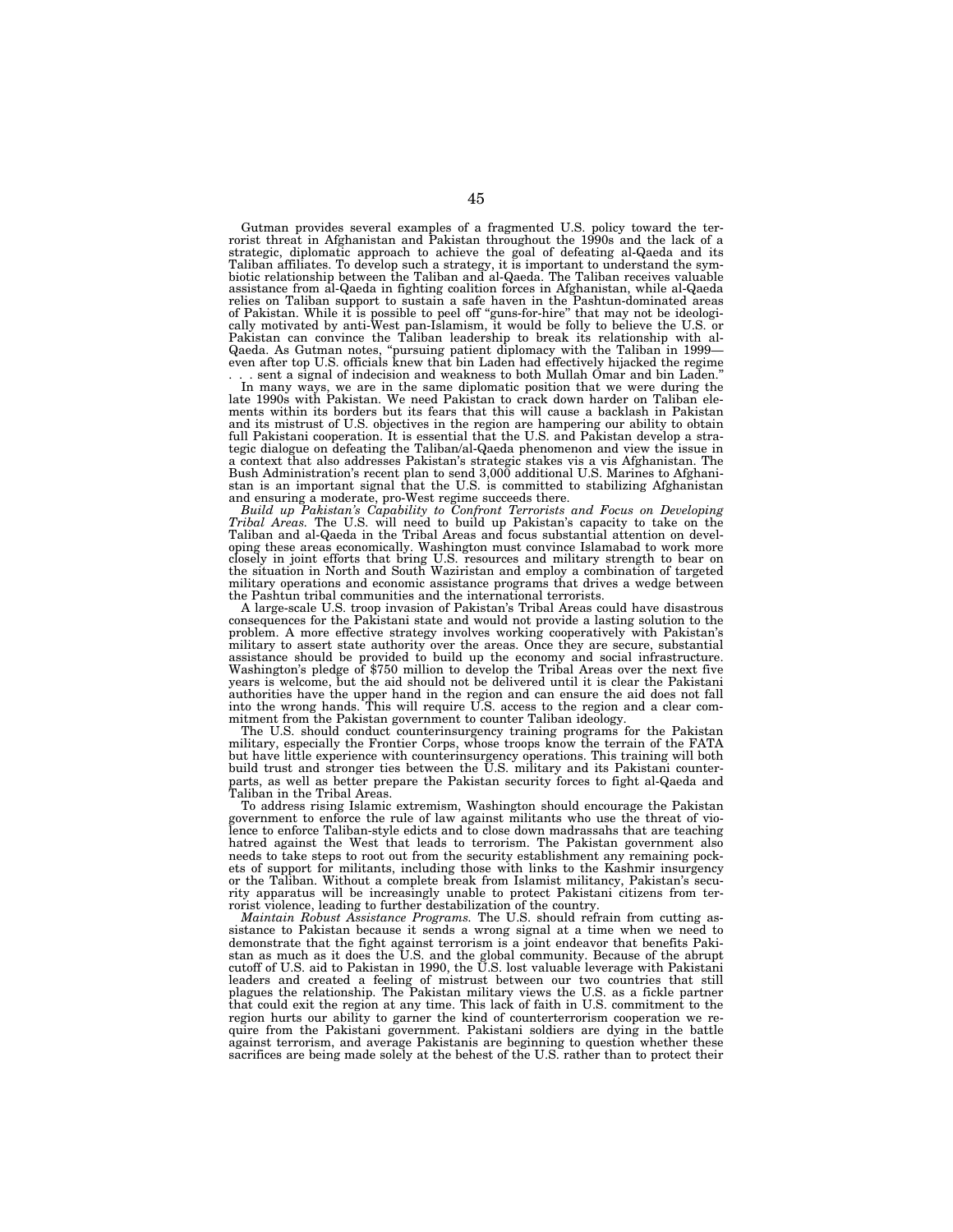own country. Conditioning assistance only fuels the idea that Pakistan is taking action to fight terrorism under coercion, rather than to protect its own citizens.

In conclusion, the U.S. must remain closely engaged with Pakistani civilian politicians and the military leadership during the political transition. The U.S.-Pakistan relationship is crossing troubled waters, and anti-Americanism is reaching the boiling point. A strong U.S. public stance supporting the process of democracy without focusing on any one particular leader or party would hel spite frustration over lack of Pakistani success in uprooting the terrorist safe haven in the border areas, the U.S. should refrain from cutting military assistance and develop a strategic approach to addressing the problem.

Mr. ACKERMAN. Thank you very much. Dr. Fair, if I can begin with you. In your statement you note that pursuit of the status quo in terms of policy by the United States will lead to more rather than less conflict with Pakistan. What change in United States policy would you like to see in order to create the conditions for change in Pakistan that would result in the kind of prosperous Pakistan that you describe and we would all like to see?

Ms. FAIR. Well, it might be helpful to sort of explain what I meant by that. I share Ashley's analysis of the Pakistan military. It is not just a will issue. It is also a capability issue. But when given the opportunity to make acquisitions, they actually haven't made acquisitions to support the counterinsurgency effort. They have made acquisitions to support their strategic concern vis-a-vis India. I am also very concerned that while Musharraf has pursued some militants, other militants have enjoyed sanctuary in Pakistan and indeed remain protected assets.

The problem with Pakistan is that there is a very complex militant milieu, some of which are considered to be prized assets in its struggle vis-a-vis India and of course to project its interests in Afghanistan.

My concern has been that the United States has episodically encouraged the Pakistanis to focus on al-Qaeda in recent years, particularly after the resurgence of Taliban in Afghanistan, to focus on Taliban assets, but there has never been a consistent and clarion demand that all militant groups and their infrastructure in Pakistan is bad news, is bad news for Pakistan, the region, and in fact as all of the conspiracies that have been busted up in the U.K. and recently in Germany demonstrate, they have all had footprints in Pakistan.

So the continuation of the status quo, which is making ad hoc intermittent demands without a coherent strategy, as suggested by Ms. Curtis, actually increases the likelihood for the United States to engage in unilateral actions in FATA because we know there are a number of very problematic facilities in the tribal areas and yet the Pakistanis have not acted on it.

So a straight-lined projection of our current engagement I want to argue will compel the United States to take actions that are really not in our long-term interests and certainly further destabilize Pakistan.

Mr. ACKERMAN. Are you saying the United States hasn't made those demands of Pakistan even behind the scenes?

Ms. FAIR. We have made episodic and intermittent demands. A really important period was in May 2002 after the so-called Kaluchak massacre took place in the context of the Indo-Pakistan conflict that began with the Indian Parliament attack in December 2001. There actually was a cessation in terms of infiltration and ac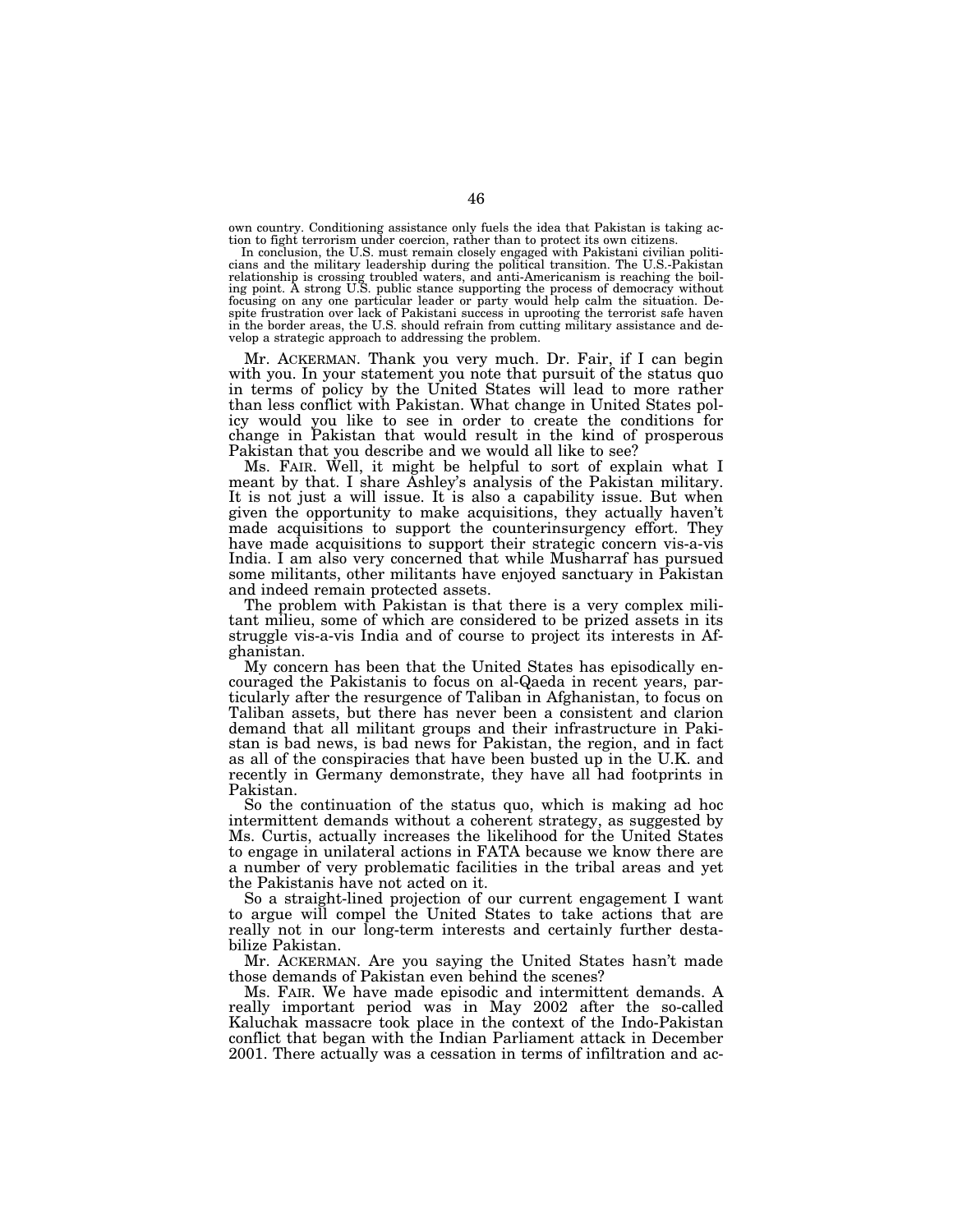tivities in Kashmir. But the actual militant infrastructure still exists in Pakistan. Pakistan has not made a strategic decision to abandon the use of militant proxies. And this is my concern; the U.S. has not been consistent in making this point. It has allowed the Pakistani Government under Musharraf—but it is not simply Musharraf. This is a historical long-standing policy of Pakistan to use proxies and we have not been adequately clear that this is a problem for the entire region and as the recent developments over the last few years demonstrate, it is really——

Mr. ACKERMAN. Dr. Tellis, if we made those demands, how likely would it be that Pakistan would be compliant?

Mr. TELLIS. I think we began to make those demands in the aftermath of 9/11. Musharraf pushed back by reminding us how difficult it was going to be to mount a comprehensive war against all terrorist groups. That was certainly true in December 2001. It was not true as time passed. Unfortunately, the argument that he made came to become a permanent fixture of our policy, and we never pushed back to make the war against terrorism comprehensive.

Mr. ACKERMAN. With the war against terrorism supposedly the prime focus of the Bush administration, why would the Bush administration not make these demands?

Mr. TELLIS. Because I think there was a fear that if we pushed too hard, we might push him over the edge.

Mr. ACKERMAN. Was that well founded?

Mr. TELLIS. In my judgment he has been far more resilient than we have given him credit for.

Mr. ACKERMAN. Ms. Curtis.

Ms. CURTIS. Yes. I would argue we are sort of in the heart or the eye of the storm because, as I argued, the Red Mosque standoff was a major event in Pakistan where Pakistan, actually the Army did make the decision to have a confrontation and that has had wide ranging impact. We have seen attacks on Army installations, police forces, the intelligence services themselves. So I would argue that right now we are seeing this happen, but we have to hold Pakistan's feet to the fire.

I would agree with Dr. Fair, in 2002 we were successful in getting Musharraf to stop a policy of infiltrating militants into Kashmir, but we were not successful in getting him to close down the infrastructure that supported these militants, and this is part of the problem and why we are seeing the blow-back in Pakistan right before our eyes. But I would argue that instead of abandoning Pakistan at this crucial moment, we need to sit down, have a serious discussion and work together, so that we can overcome this ideology of supporting religious militancy to achieve your strategic goals.

Mr. ACKERMAN. One question before I go to Mr. Royce. Dr. Tellis, you said that the Bush administration was probably concerned about pushing him over the edge. Is that because—I mean, I am not sure what you mean by over the edge. Does that mean that he would leave us as an ally or he would not be successful and would be replaced by somebody different, worse, or the Taliban would come in or-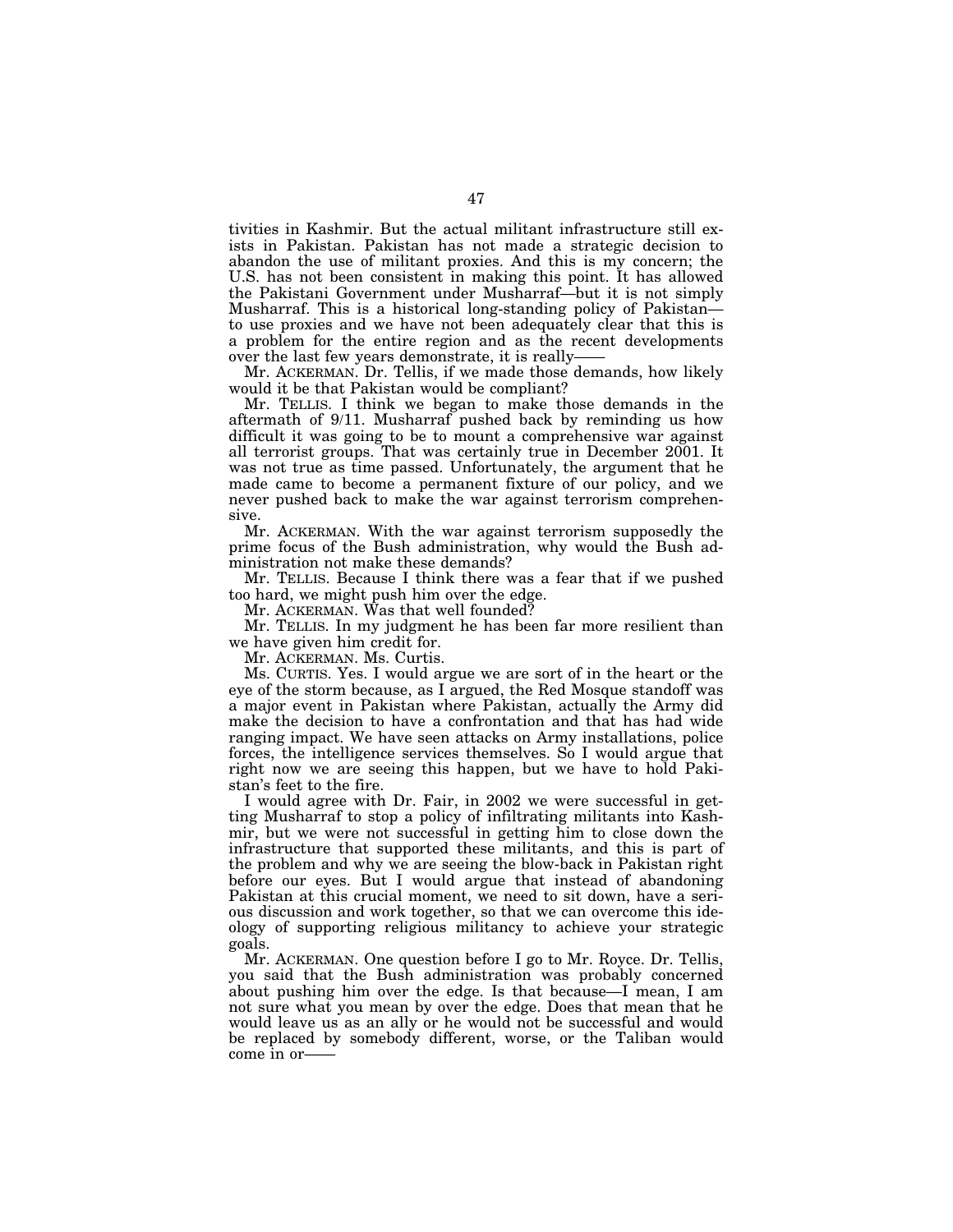Mr. TELLIS. I think in early 2001, in 2001–2002 the concern was for his physical security, that if we pushed him into a waterfall against all, we would in a sense stir the pot up, bring the crazies out of the woodwork, and that could end up in physical threats to Musharraf himself. There was clearly some truth to that fear as subsequent events showed. But over a period of time the Pakistani polity I think came around to the idea that they were involved in the war against terrorism. And so it simply became an issue of under what terms would this war be pursued? And what the Pakistani leadership did was essentially segment the war into terrorists that they would go after because they saw the United States to be very invested in a certain class of terrorists, primarily al-Qaeda, while giving other terrorists the pass because they were important to Pakistan's interests. And we, over the years, have not been consistent enough in getting the Pakistanis to go after these groups which are the residual. In fact, in my recollection, it was only in 2005–2006 that we really started pushing Musharraf to go after the Taliban. That is a full 3 years after these operations began in earnest.

Mr. ACKERMAN. Mr. Royce.

Mr. ROYCE. Thank you, Mr. Chairman. There was an article in the *Wall Street Journal* that reported that counterterrorism analysts, they seemed to collectively look at this and say, 2008 is going to be the pivotal year in terms of operations against al-Qaeda in Pakistan. And their argument can be summed up as we have been making progress against al-Qaeda in the Middle East, in Southeast Asia, they are running out of places to operate. I think Arnaud de Borchgrave said, most of the terrorist trails lead to Pakistan, lead today to the Northwest Frontier, according to MI5. So what we have is al-Qaeda being defeated around the world except there in the Northwest Frontier where al-Qaeda groups are gaining power. And if Islamist groups gain a greater toehold, the terrorist network will have its strongest base of operation there since the Taliban ruled Afghanistan. Now they have lost their sanctuary elsewhere. So you know, is this an accurate analysis? And second, what do we do about a society where 1.3 percent, 1.7 percent of the budget goes to education, 30 percent goes to the military? How do we get this reformed?

Mr. ACKERMAN. Pending the answer, the Chair will announce we are in the process of a vote. We will continue the hearing and just roll the members in and out.

Mr. ROYCE. Great. Thanks, Mr. Chairman. I mean the Koranic schools right now are turning out a generation that we are going to confront in another 15 years. That has not been confronted. We don't want troops on the ground in the Northwest Frontier clearly. So give me the specifics of how, now that all of this is at risk, how do policymakers bring that kind of pressure for change on that military government in Pakistan. We knew we were waiting for elections. Well now we are dealing with a situation that is very dire. How do we bring that hammer, how do we get that changed given what is at stake?

Ms. FAIR. There are a couple of ways of answering your question, sir. I was a part—in fact, the USIP survey that the chairman cited initially was a project that I had brought to fruition. I look at those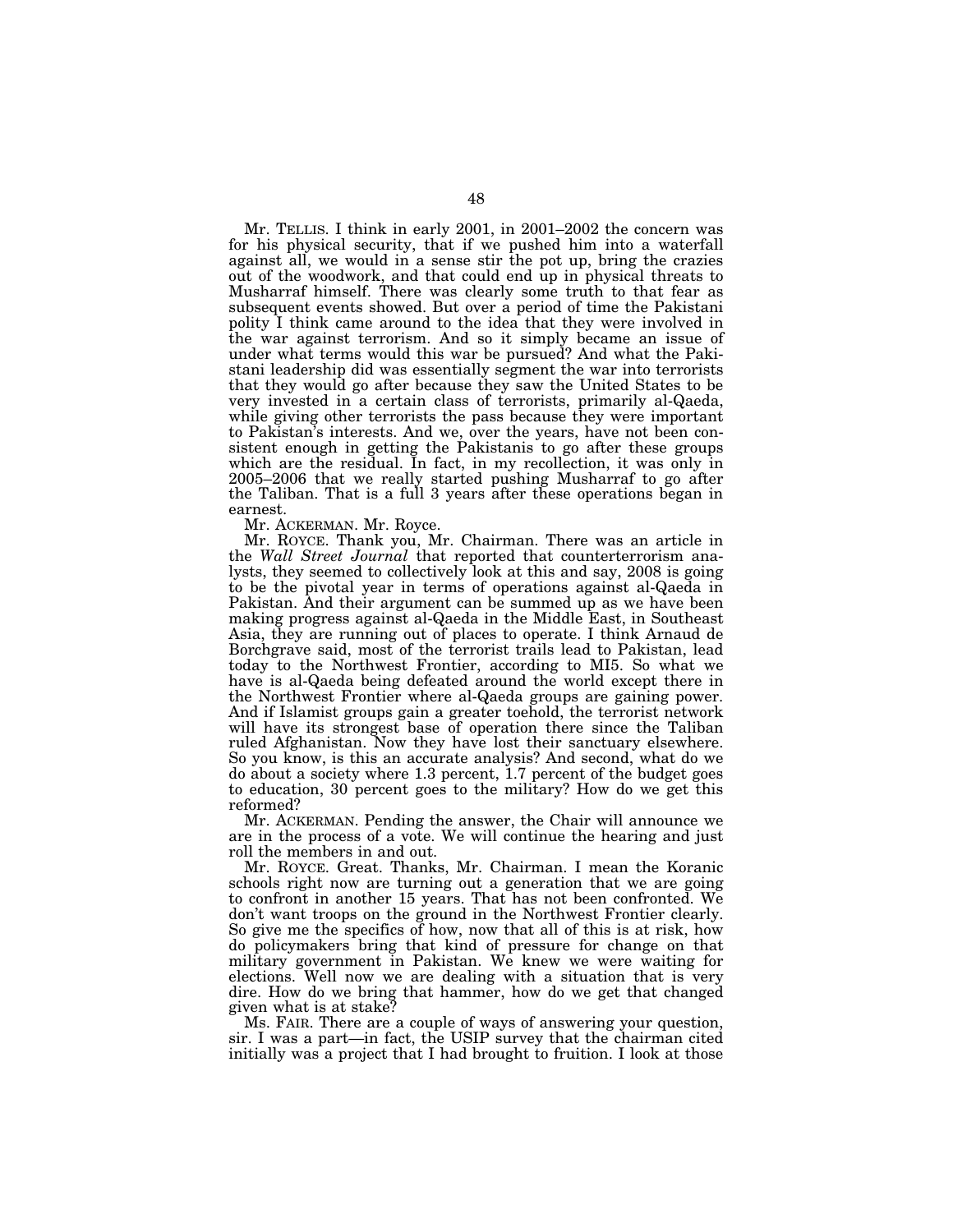data, and I see many things about which I am encouraged. When asked about right-of-way of militant groups, what I saw was very large majorities of individuals who said, I also believe that these groups pose a risk to my nation. So in those data, in those respondents, I actually saw many allies among the Pakistani polity. But I also saw some very disturbing things. I saw as many as 20 percent or even higher of individuals who believe that certain sanguine area attacks against civilian institutions, military targets were acceptable. So when I look at those data, I see that we have many allies but we also have many people who clearly don't share our views about the threat that these groups pose.

Mr. ROYCE. Thank you. Dr. Fair, I am going to go to this vote because I haven't cast it yet. But I am going to have your answer on the record. And Dr. Tellis and Ms. Curtis, thank you very much. Please. I would encourage her to continue her line of thought though.

Mr. SCOTT [presiding]. Thank you, Mr. Royce. We will continue the hearing while members come in and out. It is my turn for questions.

I would like to pick up on and get your responses to what I believe are the three most critical areas right now for us to get a clear vision on, and they all deal with credibility and security in Pakistan and the nation. And the first one is the assassination of former Prime Minister, Premiere Bhutto. What is the feeling within the Pakistani people as to two things, one, do they feel that there will be a fair investigation that they will believe in? And secondly, what level of feeling is there among the Pakistani people that Musharraf had a hand in the assassination?

I would like to get each of your comments on that one first before I proceed to the next three areas. Dr. Fair?

Ms. FAIR. On the first point, you already see Op-Eds decrying the way in which the Pakistani Government is denying access to Scotland Yard. I think there is a very plausible explanation for this. The most likely set of individuals culpable were associated with these Deobandi militant groups, some of whom are either current or previous assets of the ISI, so I wouldn't actually expect the government to be fully forthcoming with Scotland Yard.

On the second point, the Gallup organization just released a poll of Pakistanis. And there is widespread belief that Musharraf and other elements of his government were responsible. In fact they have renamed the—the PML–Q of course is his preferred party. They have renamed it PML-Qatil. Qatil of course means "murderer" in Urdu.

Mr. SCOTT. That is the majority feeling of the Pakistani people, Musharraf had a hand in the assassination?

Ms. FAIR. The plurality of views was that he—they asked about a variety of institutions that were involved. But the plurality answer was that Musharraf as well as various agencies in Pakistan were involved.

Mr. SCOTT. All right. Dr. Tellis.

Mr. TELLIS. I concur with Chris' judgment that the view in Pakistan is that there is some degree of official complicity. I do want to make the point though simply on the basis of a rational reconstruction, as it were. It is hard to imagine Musharraf directing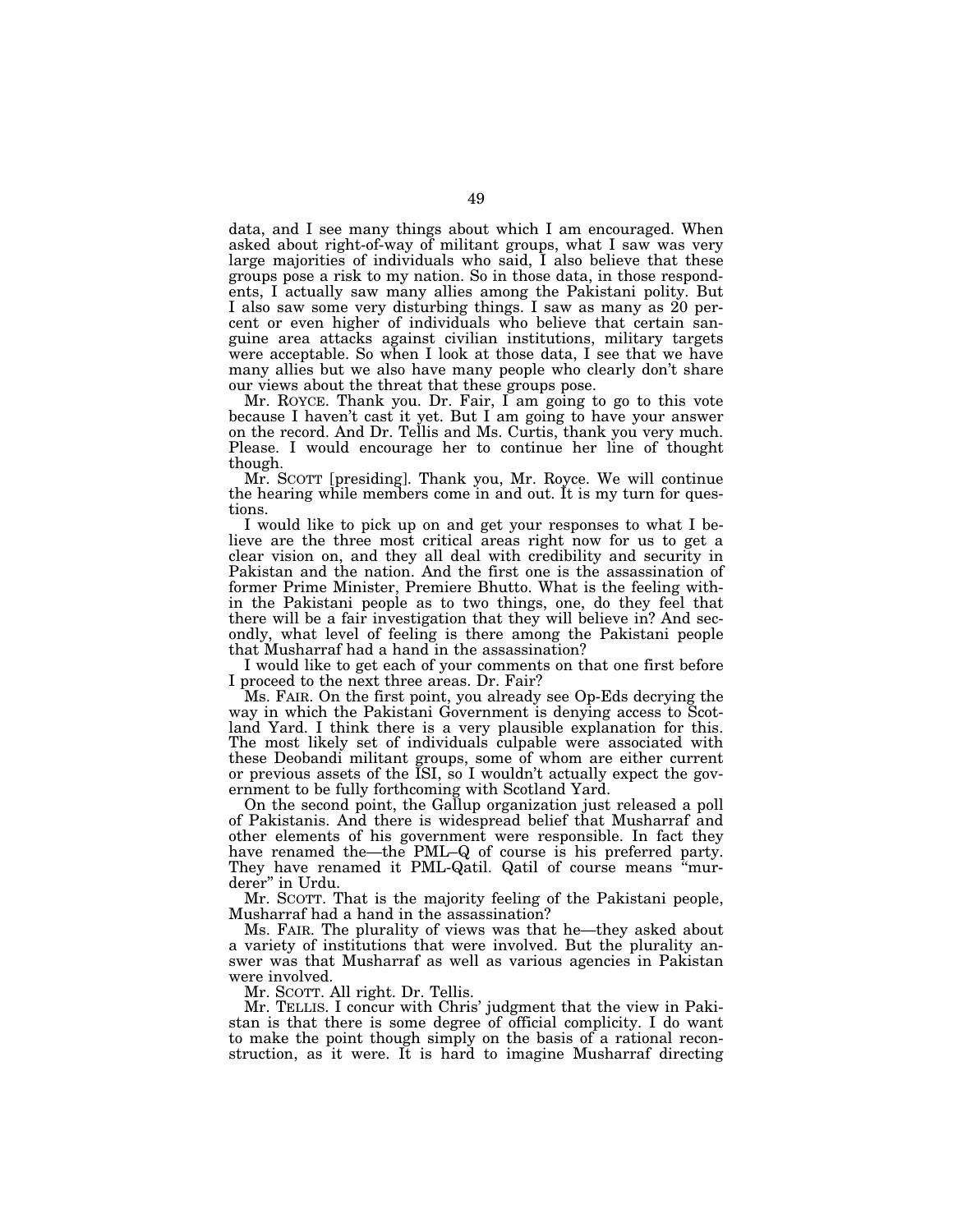such an event. I think it is very important to recognize that. This assassination fundamentally undermines his own self-interests. What I think is more plausible is the scenario that Chris laid out, that whoever undertook this act had an internecine web of linkages with people in different parts of the Pakistani intelligence establishment, and those linkages could become an embarrassment if there were a thorough going investigation, which would account for some of the efforts at retrenchment that are now being perceived.

Mr. SCOTT. Is Scotland Yard efficient enough to defray the charges that this is a whitewash? Does Scotland Yard bring the credibility that is needed or do we need to go further?

Mr. TELLIS. I think Scotland Yard has great credibility, particularly in South Asia, particularly because of the old British links to the subcontinent. The problem will not be Scotland Yard's credibility but simply the quality of the material evidence at this juncture. Given the fact that there was no appropriate chain of custody maintained with respect to the crime site, with respect to the records pertaining to her medical treatment at the hospital and other such, and it is the inability to get access to this primary material that seems to have been compromised that I think will raise questions about the investigation.

Mr. SCOTT. Okay. Ms. Curtis, do you want to——

Ms. CURTIS. Yes. I don't think most Pakistanis think there is going to be a fair investigation. The poll that was cited—actually 50 percent of Pakistanis polled believed either the Musharraf government or politicians close to the government were responsible. I think it was divided about half, 25 percent and 25 percent. So this demonstrates where the feeling of the Pakistani population is on this.

And I want to emphasize Dr. Tellis' point that Musharraf in no way benefits from this assassination. In fact, I think it has been a disaster for him. And I think this is one thing to keep in mind. But in some ways the government has been its own worst enemy. For instance, the Interior Ministry coming out the day after quickly claiming that she died by hitting her head when video footage shows it probably was by a bullet really undermined, I think, the credibility of the government from the beginning. And I think this is why Scotland Yard was allowed to come in and help with the investigation. And I think that does help a little bit. It shows that the government is willing to have outside investigators. But as Dr. Tellis pointed out, they don't have a lot to work with. It doesn't look like the body will be exhumed. This would provide a major breakthrough. But if the family is not going to agree to it, then it will be very difficult, I think, to get to the bottom of the investigation.

But just to point out again, the links that exist within the security establishment and extremists and terrorists like we saw with the escape of Rashid Rauf, this is just another example. It is opaque, it is not clear. But certainly the way things have proceeded, it suggests that there is a problem there.

Mr. SCOTT. All right. Let me get to—Mr. Pence is back. He will want to ask his questions. I maybe can come back with a second turn. But while I am here, I will get to my next most important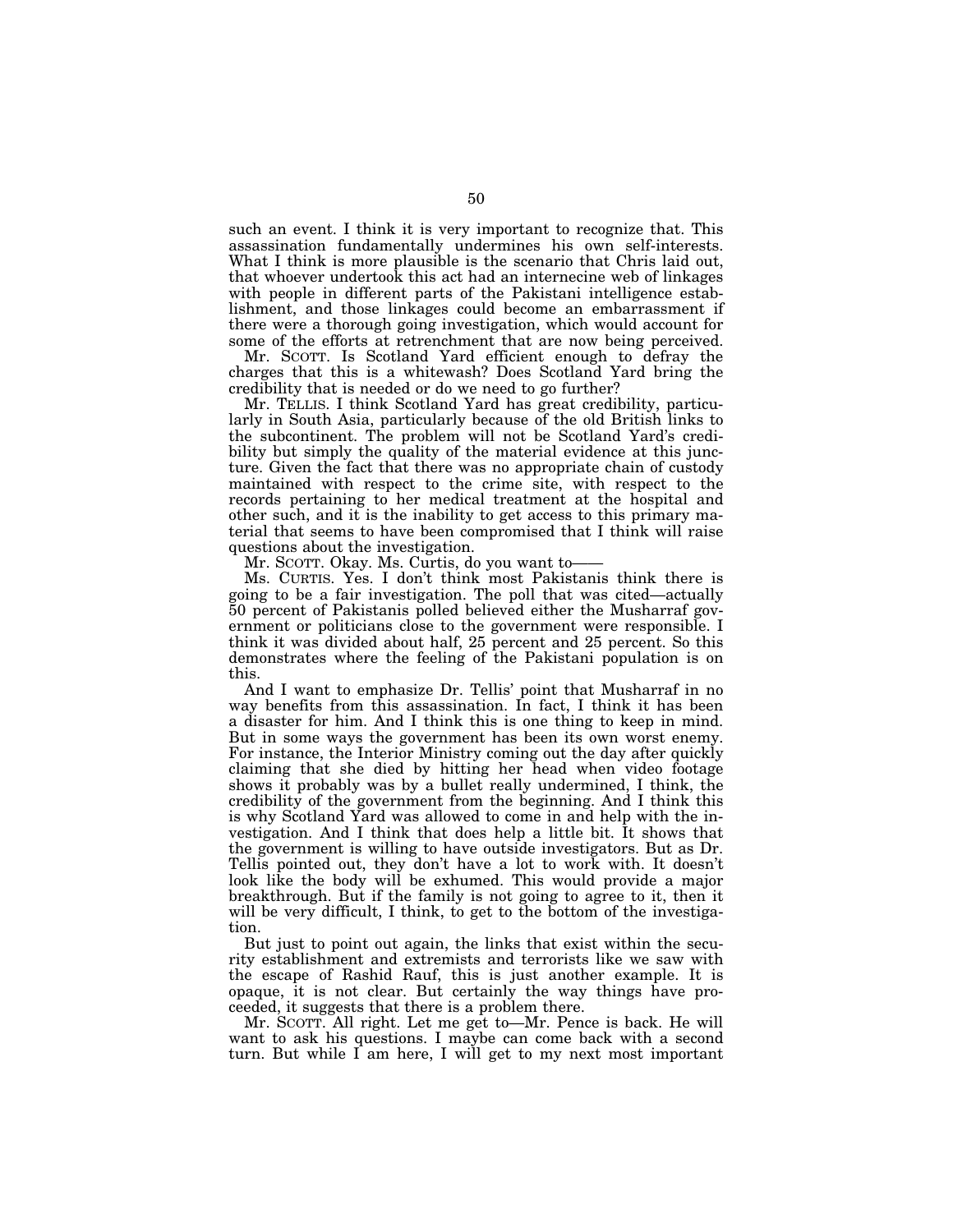issue and I will save my third, which is—that I raised earlier—the nuclear arsenal.

First of all, who controls Pakistan's nuclear arsenal? And will it remain safe and secure in the hands of responsible Pakistani officials if the country and stability worsens?

Let's start with you, Ms. Curtis. We know the answer to that, whose hands it is in.

Ms. CURTIS. Well, the military is firmly in control of the nuclear weapons. The Security Plans Division organizes the safety and security of Pakistan's nuclear weapons. So I think the sense is that they are firmly under control of the senior military leadership and I think Pakistan has been working on improving security procedures over the last few years. And certainly Pakistan military officers have no interest in allowing terrorists to get their hands on their nuclear weapons material.

Mr. SCOTT. Let me ask you—I hate to interrupt you here. But in earlier testimony it was stated, that first of all, Musharraf—I mean the Pakistani Army I think somebody made that statement is very much anti-American. That other statement was that the Pakistani Army, which controls the nuclear weapons, increasingly is being infiltrated by sympathizers, if not members to militant groups. So if this is the case, do you still feel that this is a secure situation with the military that has these leaks and weaknesses in it as far as the nuclear arsenal is concerned?

Ms. CURTIS. I would characterize the senior military leadership in Pakistan as pro-West, interested in fighting terrorism, keeping Pakistan stable and secure. I realize that we don't have good insight into the lower levels of the Pakistan military and what is happening there. But I would I guess agree with Dr. Tellis' earlier statement that the concerns that we have about the Pakistan military would be sort of years, 5 or 10 years down the road. But right now I think we believe that the senior military leadership is pro-West, supports a strong United States-Pakistan relationship.

In terms of the security threat, as I stated in my opening remarks, I don't believe that the current civil unrest endangers the safety and security of Pakistan's nuclear weapons. The threat is more insidious. It is one of al-Qaeda gaining the sympathies of either retired scientists or military officials and gaining access that way. So that is what we need to be guarding against and taking extremely seriously.

Mr. SCOTT. I might add, this is one of the main issues that the world—not just we in the United States, but the entire world is worried about, somebody getting their hands on this nuclear arsenal in Pakistan while they are going through this very volatile, volatile period.

Dr. Tellis, one question I want to ask you about, in your opinion or if you have knowledge to this, are Pakistan's nuclear weapons already assembled? And if any of you have any questions to this? Or are different components stored separately, only to be assembled after a decision is made to use them?

Mr. TELLIS. Let me address that question and also add something to what Lisa has already said. I think Pakistan's nuclear weapons routinely are maintained in non-assembled form. That assembly generally takes place under conditions of crisis and in ac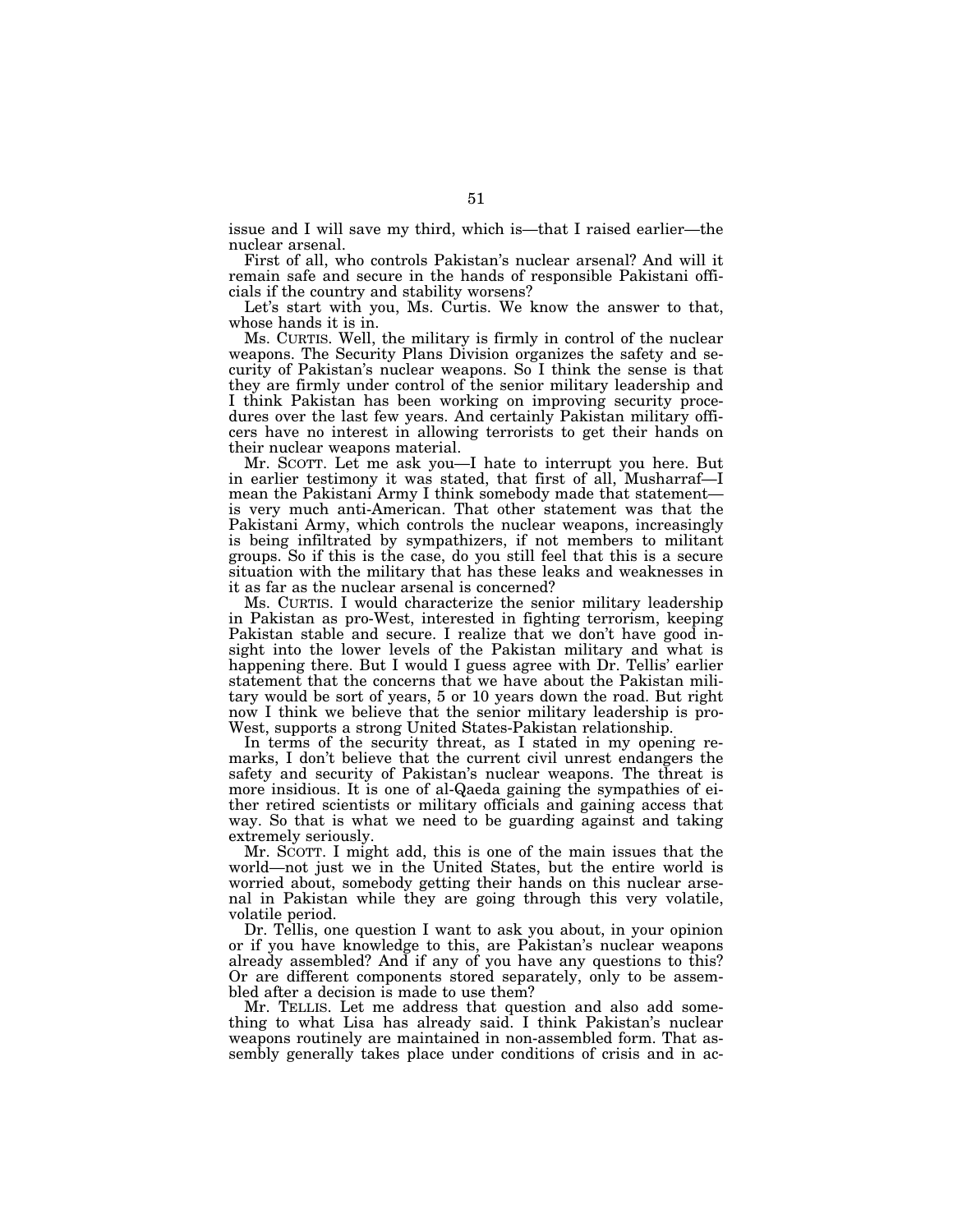cordance with a set of guidelines, depending on the gravity of the threat. So on a day-to-day basis, I don't think there is any danger of certainly the safety of the weapon; that is, the weapon inadvertently being detonated or exploding because no fully ready devices as best one understands from the literature on the subject seem to exist. So you are really dealing with parts of an arsenal as opposed to a complete ready arsenal.

Let me say something else about the question of security though. There is a subset of the Pakistan military that controls its strategic assets. It is not the military as a whole. And therefore, you can hold both propositions simultaneously. If there is corrosion in the military, especially at the lower ranks, and yet from the thesis that the weapons are safe because the subset of the military that controls the arsenal is the Strategic Forces Command, which essentially is becoming quickly an elite force within the Pakistani military. There are a special set of procedures, regulations, safeguards, oversight mechanisms that apply to this force. And at least thus far since the late 1990s they have put in place a variety of physical and institutional procedures designed to protect these assets.

Think of it from the Pakistani point of view. Pakistan's nuclear weapons are the crown jewels in its inventory. They don't want these to be lost or compromised in a way that would cause trouble for the state.

Mr. SCOTT. Finally, let me ask you, is there a contingency plan in place, given the very volatile, unstable situation in Pakistan, some of the things we have said about the infiltrations possibility in the military, are there any contingency plans in place that we could use in the event that the military loses control of this nuclear arsenal, and with that caveat, the involvement of the United States to assist with this and play a role in this contingency plan?

Mr. TELLIS. I can't answer the question, sir.

Mr. SCOTT. Do you feel that there is a need to have a contingency plan in the event such an unfortunate thing could happen? There is, as you mention in your testimony, that while you are sure, you feel confident, you are not absolute. This is what is on the nerve's edge of the people of the world in this situation. And perhaps if there is not a contingency plan, maybe that might be something that is a positive outcome of this hearing, that it might need to be explored.

Mr. TELLIS. I think as a prudential measure, it would be useful to think about such contingencies, particularly from the point of view of the demands they would make of the United States, most importantly with respect to assisting Pakistan deal with the crisis of the kind that you describe. But this is not a subject that I think one can actually discuss in an open forum anyway.

Mr. SCOTT. Thank you very much. My time in the chair has expired. I will turn it back over to the chairman. Thank you.

Mr. ACKERMAN [presiding]. Mr. Pence.

Mr. PENCE. Thank you, Mr. Chairman. And I thank Mr. Scott for his courtesy in preserving a couple of questions for a second round. I want to thank the panel and apologize for the back and forth you have had to endure today. But I want to ensure you that your testimony, your written testimony and your comments in the record are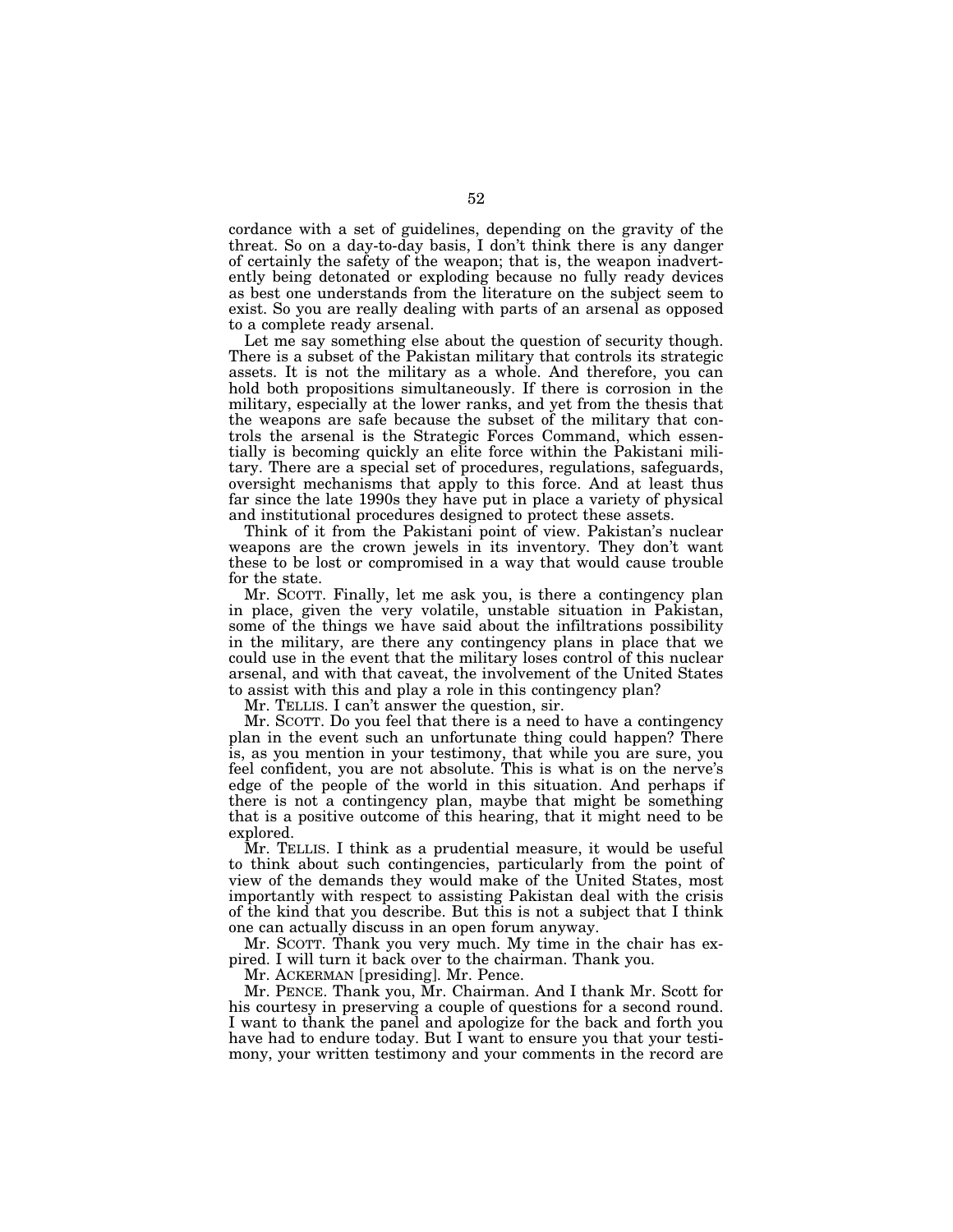enormously important to the members of this committee and enormously timely.

Two quick thoughts, and I want to respect my colleagues' time and the lateness of the hour on the day.

Ms. Curtis, you said in your written testimony—and it actually jumped out at me in your presentation here today—that Musharraf should be seen as "a transitional figure whose influence is likely to decline in the months ahead.'' Seeing as how he has dominated Pakistan for 9 years, that strikes me as something of a bone-jarring assertion; and I wanted to give you a chance to defend that assertion beyond the scope of your testimony.

From where I sit, he can take the uniform off, but he is a military dictator. Where do you see him in the category of a transitional figure?

Ms. CURTIS. Sir, I think for U.S. officials and policymakers, it may seem like a bone-jarring assertion. But I think to many Pakistanis it, in fact, is not.

I think President Musharraf's credibility has plummeted over the last year. It began with the dismissal of the Supreme Court Chief Justice. It was compounded by the November 3rd imposition of emergency rule, which was widely unpopular. I think it polled 70 percent Pakistanis did not approve of that.

I think the handling or mishandling of the Bhutto assassination has further degraded his credibility with the Pakistani population; and I think what you are hearing from Pakistanis increasingly is that he is starting to become a source of instability in the country, rather than a source of stability.

I think that, you know, he has an opportunity to play a role, a unifying role for his country at a time of crisis and this would be by doing everything possible to ensure the credibility of an election. And if he takes those steps, then I think there is a chance that he can stay on for a certain period of time. But, of course, he will be sharing power with a Prime Minister; and, of course, we have a new Chief of Army Staff. And the Chief of Army Staff I think will be holding his corps commander meetings, significant decisionmaking body, without the presence of Musharraf.

So I think we just need to start thinking in terms of our policy and our planning of a time where we will be dealing with a more broad-based government.

Mr. PENCE. Forgive me for interrupting you, but you would anticipate his transitional status is derived from the advent of democratic elections in the country. Are you——

Ms. CURTIS. Yes, I think so. That is the point.

Mr. PENCE. Many of us—and I am—you know, I have supported aid to Pakistan. I believe that Pakistan has been a critical ally in the war on terror. I think we should continue to make the investments that we are making there, although that is my next line of questioning. But I am not altogether certain that we are going to be moving into real elections.

But your assumption is built on the assumption that there will be credible, actually free and democratic elections that take place. In that environment, you would see him, even if he stayed on as being a less significant figure given the power sharing and the presence of a Prime Minister?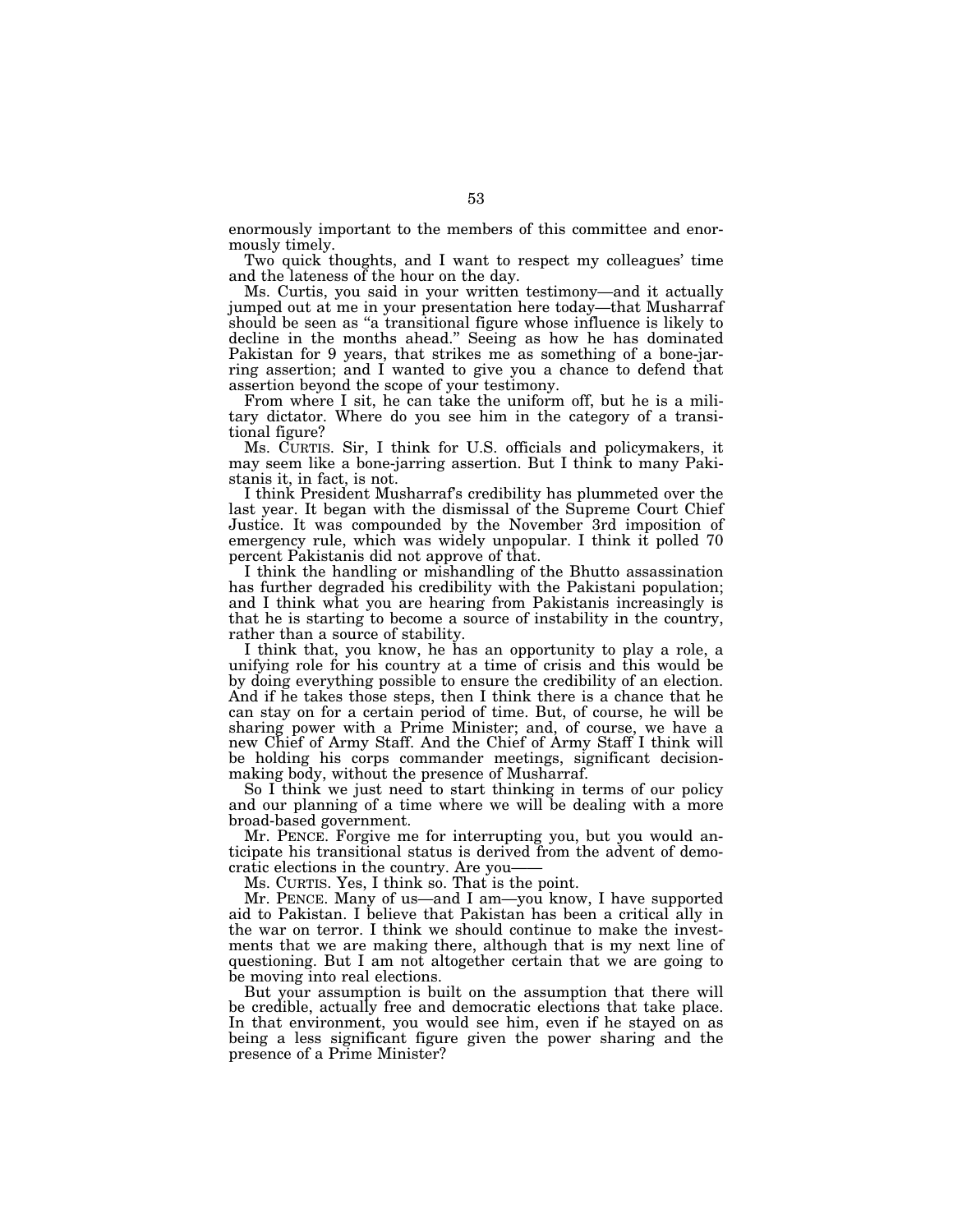Ms. CURTIS. My assumption is based on what I am hearing from the Pakistani community at large, various officials, et cetera, about his influence in the country. And based on a transition that seems inevitable, a political transition—and we have had many transitions, political transitions in Pakistan in the past. Certainly not in the sort of post-9/11 environment, but we certainly have seen political transitions in Pakistan in the past.

Mr. PENCE. Right. As you may not have noted in my opening statement, I noted the fact that all three of the witnesses said that it was important that we not—as we say back in Indiana, not put all of our eggs in one basket, that we not build U.S. policy on a particular individual or institution. And it seems to me that your testimony is very important in that regard as it underscores the need to develop our investments there and aid there in a way that does not bank on a particular individual, particular government.

Ms. CURTIS. And I think particularly at this time of transition and crisis that we are engaging broadly with a broad array of civilian politicians, military leaders, and keeping our options open.

Mr. PENCE. Let me ask a question, and  $\overline{I}$  would love—Dr. Tellis, you brought up a very important point about oversight, and I am very interested. And the chairman and I don't agree on very much, except I find him to be a very keen intellect, and I can kind of tell when he is interested in doing some legislating and—at least I got the body language impression as the chairman of the committee. And I can tell you that the ranking member is very intrigued about amending the authorizing legislation here if we could do so in a way that would provide further authorization for oversight about the investments that we are making. And I won't belabor you with a detailed answer, but I would welcome any written submission after that hearing about what specific legislative fixes do you think we could engage in.

And I am very struck by the suggestion that we move away from a transactional paradigm where we provide Pakistan with certain funds and they do certain activities and then we provide more funds and they do certain activities. I think to the extent that we could have the oversight about the investments that we are making and then have the assurance that resources are being used in an ongoing and consistent way that would support U.S. interests in the region, it seems to me that that is very useful to do.

But I would welcome a brief comment on both of those points, if you can. But I also especially would welcome any suggestion you might have for the committee about specific changes in the authorizing legislation.

Mr. TELLIS. Let me speak quickly to the question of his diminished influence.

I agree completely with Lisa on the fact this we have entered essentially a post-Musharraf era in the sense that, until a few months ago, Musharraf was the singular locus of power and authority in Pakistan. Today, what we have is a gradual evolution to at least one more locus of authority and that is a Chief of Army Staff, who is separate from the President.

I would be very cautious—I understand the sentiment that you reflect when you say you think of him as a military dictator, but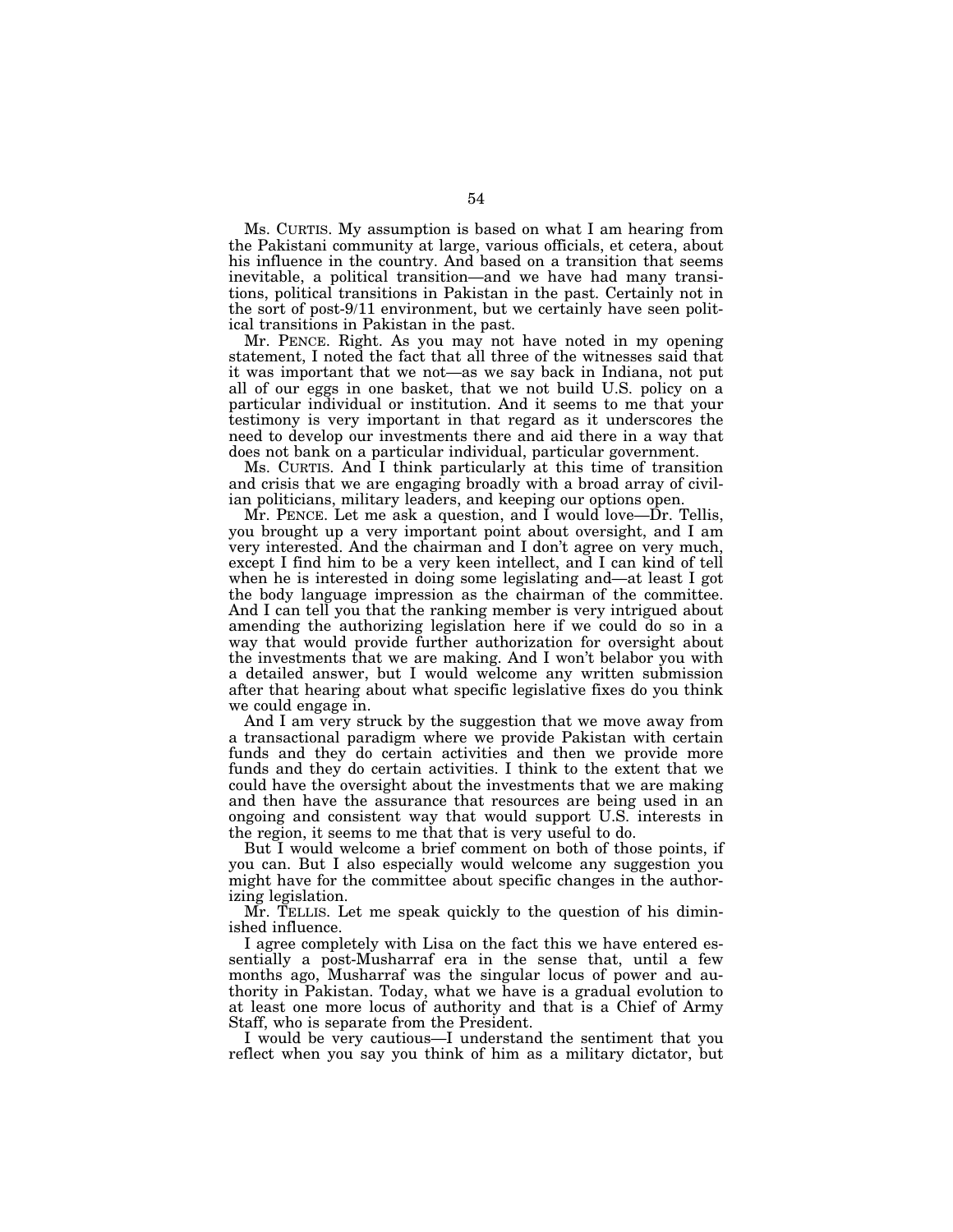it is important to recognize that he does not have line-level authority over the Pakistan military anymore.

Mr. PENCE. Not anymore.

Mr. TELLIS. And the interests of the Pakistan military do not always and entirely coincide, henceforth, with his own interests. And so General Kiyani will have to make some decisions about collaborating with Musharraf, but it will now be a collaboration that involves a tacit or explicit negotiation. And to that degree there is definitely a diminishment in Musharraf's power, to the degree that we might get a new Prime Minister who is charismatic, possibly even powerful, maybe a Supreme Court or a judicial system that bounces back into the game.

We are looking at a Pakistan where power is going to be diffused among multiple institutions; and I think part of the challenge for the administration and for the country is to, in a sense, protect the equities of all these, to maintain a balance with all of these forces.

On the second question of the suggestions with respect to how we can fix particularly CSF, I will be happy to submit a written statement after the hearing, because it is a complex issue, but I think that there are things that can be done.

The general principle, though, that I would just restate is move away from a system where we simply cut checks for whatever bills are submitted to us toward a system where we allocate moneys for specific tasks or specific programs. And to the degree we can get this kind of congruence between tasks that we support the Pakistanis and underwrite them for or specific programs that we want to see in place, I think we will have gone some way in checking the abuses that currently exists in the CSF program.

Mr. PENCE. I very much welcome that.

I have a sense that other members of the committee, including the chairman, would be interested in your recommendations; and given the attention that the chairman has paid to this issue today on the floor today and in the hearing today, I expect we will.

Dr. Fair, very quickly, many of us spoke with genuine grief today on the floor commemorating the life and the work and the sacrifice of Prime Minister Benazir Bhutto. Hindsight is always 20/20, but and I want to say this in a way that does not diminish at all the extraordinary courage that she demonstrated in returning to her country and taking a stand for freedom, but did it all happen too soon in this transition that we are talking about? And are there any lessons about the environment on the ground in Pakistan that we can derive from that terrible tragedy?

Ms. FAIR. Well, I think there are multiple issues. I think the strategy of bringing her back was flawed in the larger sense that the United States did not genuinely see the January '08 elections as a means of restoring Pakistan to democratic governance as much as it saw Benazir Bhutto being able to participate in those elections to give, actually, President Musharraf some sort of democratic credibility.

So this was certainly my concern in the first place, that this had less to do about shifting the centers of power in Pakistan than it did about extending Musharraf's lease on life.

And with that point, I actually wanted to emphasize what Dr. Tellis said about Musharraf. When he took off his uniform and ap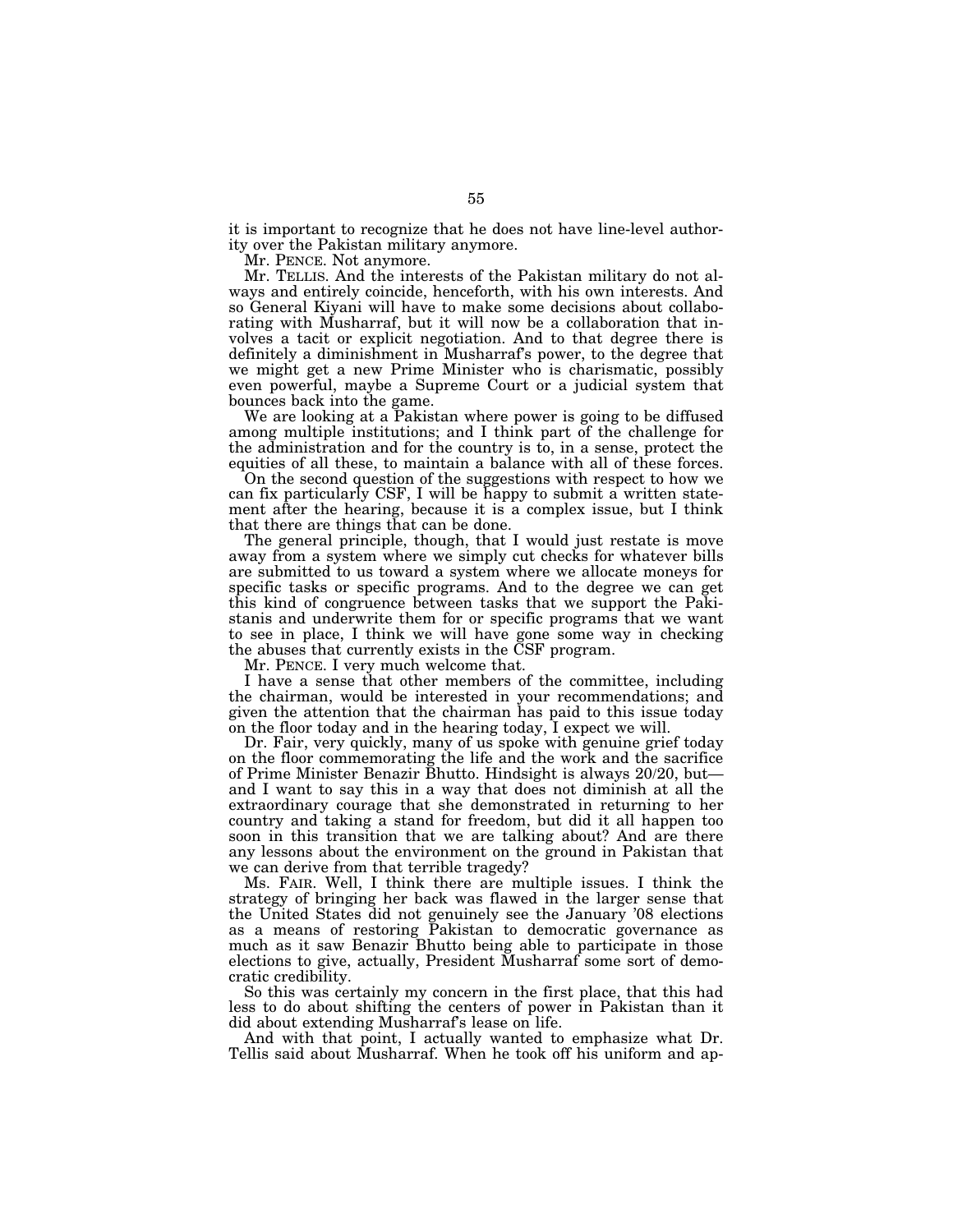pointed—and his successor, Kiyani, became Chief of Army Staff, the interests of the Army and the interests of Musharraf are no longer necessarily aligned. And I anticipate that it is likely in the February, 2008, elections that we are going to get a Prime Minister in place with whom President Musharraf does not terribly get along with, even if it is a Prime Minister from his preferred party, PMLQ. Their interests are likely to quickly diverge, and then General Kiyani has to make a choice.

In the past, for example, with Ayub Khan, his decision to step down and pursue other options really came because the Army said, sir, you served your country but now are a source of instability, not a source of stability. So I really do anticipate that, given that much of the election has already been sort of precooked, that we are going to get an outcome that is either unstable because it does not accord with the wishes of the people or that you actually get a coalition of opposition parties in place that don't get along with Musharraf. So I actually don't see these elections as sort of bringing more stability but rather different kinds of instability that we have yet to anticipate.

So I guess it does not necessarily strictly answer your question. But I would like to emphasize that it is really time for a real plan B. Plan A was to bring Benazir Bhutto back to extend Musharraf's lease on life. We need a real plan B. Musharraf is, for reasons that we have all the stated, a declining asset in Pakistan. Pakistan is already seeing him that way, and parts of the Army also see him that way. So we need to be thinking about who is going to come out of this election, should the elections take place.

I share your anxiety about the elections taking place for a number of reasons, and we have to be prepared to deal with whoever comes out of that process, and I am very concerned that we are not in that position right now.

Mr. PENCE. Very helpful.

I yield back, Mr. Chairman. Thank you.

Mr. ACKERMAN. Mr. Berman.

Mr. BERMAN. Thank you, Mr. Chairman.

And I apologize for missing part of your testimony, and if your testimony commented on this issue, just tell me and I will read the testimony.

A recent issue of the *New York Times* detailed some of the assistance that we provided Pakistan since 9/11 to help secure its nuclear weapons. It describes a vigorous debate that took place within the administration on whether we should share advanced technology with Pakistan that makes it virtually impossible for unauthorized parties to arm and detonate those weapons. The administration decided at the end not to share this technology because some feared it would teach Pakistan too much about American nuclear weapons and others believed that such assistance would violate our obligations under United States law and the NPT.

Some in the scientific community feel strongly that was a serious mistake. Do you have any view on the subject, even if there are not any—isn't any immediate threat of Pakistan's nuclear arsenal falling into the hands of extremists, as I gather from your testimony what I have been told is that your testimony sort of suggests that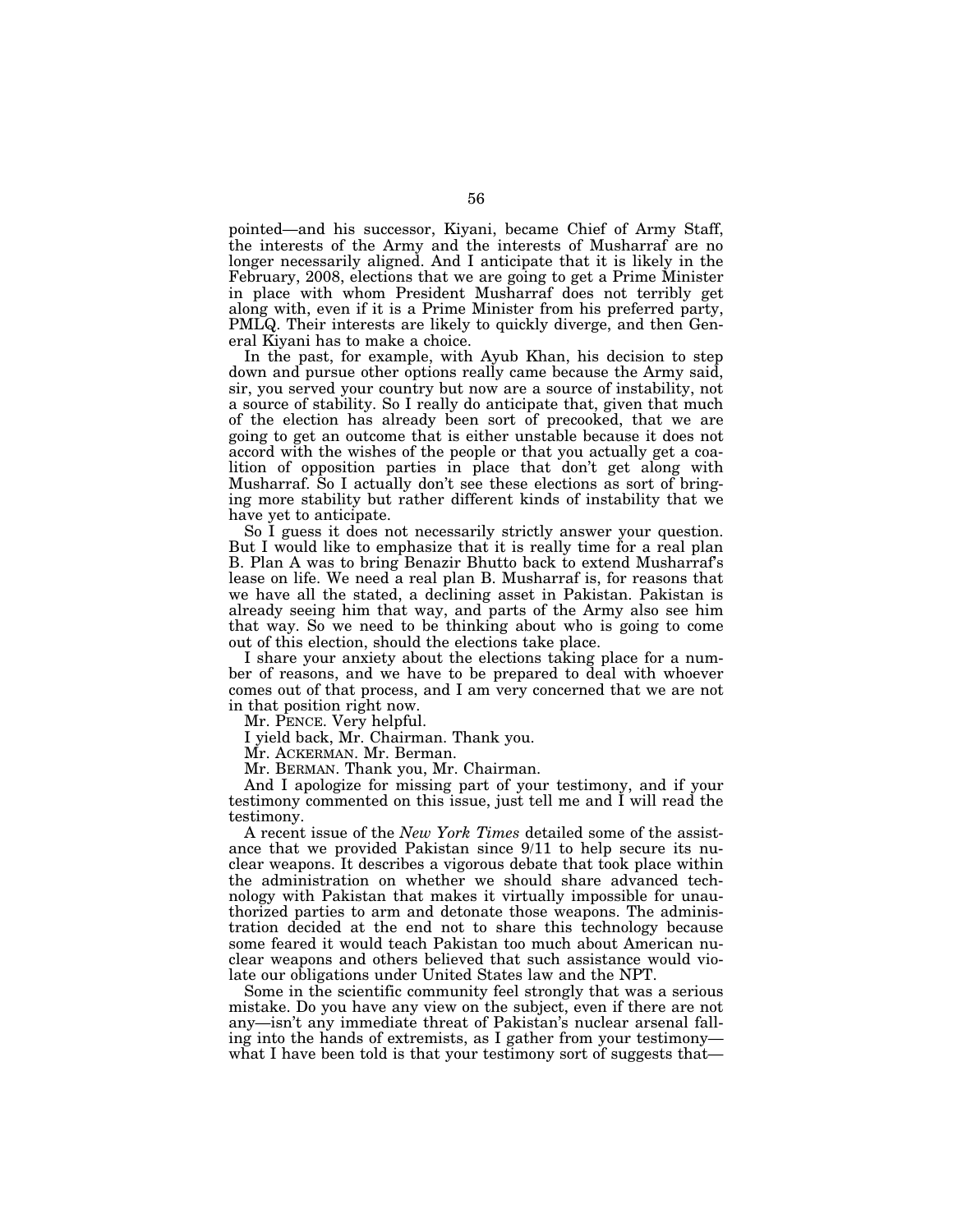shouldn't we be doing more to minimize the possibility of that nightmare scenario?

That is question one. Then I will ask the second question and then shut up.

Dr. Tellis, you and I have discussed the United States-India nuclear deal on a number of occasions. Some believe the deal will make it much easier for India to expand its nuclear arsenal. Others say it won't make any difference. Whatever the reality, isn't it fair to say that this deal has created a perception in Pakistan that India will be able to build more nuclear weapons and that Pakistan will need to keep up, possibly with additional assistance from China?

The question: Given the political instability in Pakistan, is this the best time to be pushing a deal that will likely encourage Pakistan to build more nuclear facilities, produce more fissile material, and build more nuclear weapons?

Mr. TELLIS. Let me answer the second question first, and then I will answer the other.

I think the Pakistanis made a decision that the Indians would ramp up their nuclear arsenal long before the United States-India nuclear agreement, and the investments that the Pakistanis made both in terms of their nuclear production infrastructure as well as their delivery systems long predates the civil nuclear agreement.

Now, you have put your finger on what I think is a fundamental structural problem in the relationship between India and Pakistan, and that is the gross misperception that exists on each side about the other's intentions and capabilities. I was recently in a conference in Berlin where a very senior member of the Pakistani atomic energy establishment made a statement that was fascinating, where he said that India's low-capacity factors in its civilian nuclear power plants going back to the '70s can be accounted only by the fact that the Indians have been using their civilian nuclear plants to produce weapons grade plutonium going back now close to three decades.

I say this to illustrate the bottom line that I want to convey, which is while it is possible that the civilian nuclear agreement will only exacerbate their fears, I would argue that the Pakistani decisions that have already been made with respect to expanding their own capabilities were made long before the civilian nuclear program came to fruition. And so at this point I think there will be only marginal changes in Pakistani capacity, irrespective of what they believe on the civilian nuclear front.

On the first question of whether the United States should be doing more, I think there are real limitations legally with respect to the kind of technical assistance that can be provided to Pakistan. Most of the debates historically were about providing them permissive action links, technical controls on their weapons.

I argued for several years that what we ought to do is provide them at least rudimentary paths, what they call Category A and Category B paths, because these are essentially padlocks on containers which contain strategic materials. This I think the Pakistanis are actually capable of doing on their own, and it is it is my judgment that they have already moved some ways in producing technologies indigenously of this kind.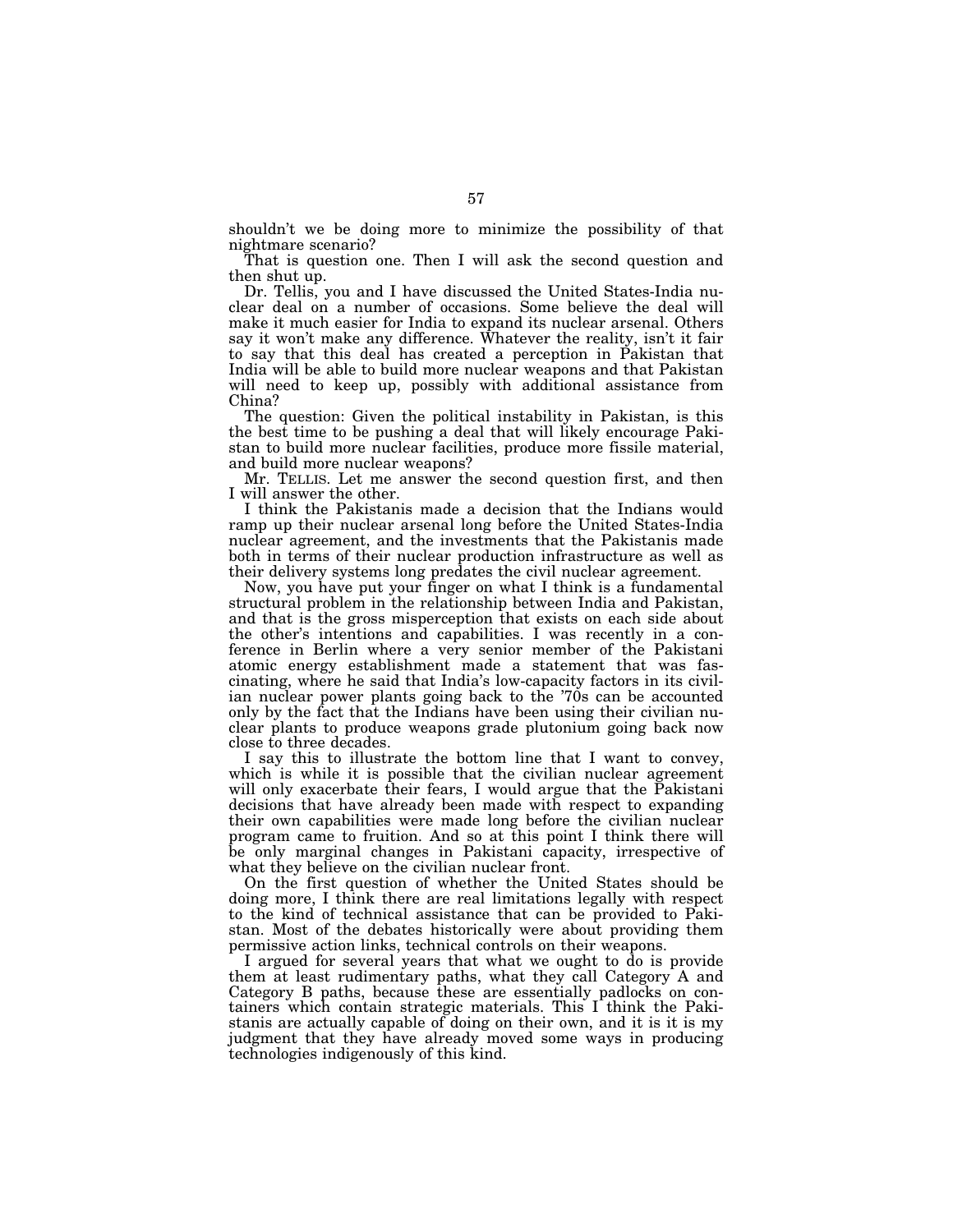Now, the most sophisticated technologies that in theory could be provided—everything that goes beyond Category C paths and beyond—are designed embedded paths. They are not locks. They are integral to the design of a nuclear weapon. And even if we were to suddenly in a fit of generosity to provide it to the Pakistanis, there is no assurance that they could actually use them because we don't know what the design of their weapons actually are and whether they could actually seamlessly integrate this kind of path technology in their existing designs.

So my view is that, to the degree that we ought to assist—and I share your concern that our assistance should be ongoing on this issue—it should be assistance that focuses on doing things that are in many ways the real weaknesses: Personnel reliability programs, because that deals with the whole question of the seepage of the wrong kinds of people; perimeter security, which is extremely important in south Asia. These things can be extremely lax. Providing technical controls for surveillance of critical sites. They don't have to be necessarily related to nuclear weapons but any critical site. These are things that we can do under law and readily in a cooperative fashion, and these are things that we ought to do over the long term.

But I think we can actually stay away from the more recondite and esoteric technologies because I don't think these are needed right now.

Mr. ACKERMAN. Mr. Fortenberry.

Mr. FORTENBERRY. Thank you, Mr. Chairman.

I'm sorry this hearing has become so disjointed because I missed most of what you said; and some of this will sound, I am sure, repetitive as well. But are Pakistani civilian institutions sufficiently strong and mature to accomplish a diffusion of power? In other words, if we position ourselves to strongly demand democracy in order to promote civil society, justice, and rights with insufficient civil institutions to undergird and support those ends, could we actually undermine those ends? And this is, I recognize, a delicate balance and I think is the primary parts of some of your testimony.

The transcendent question is what Mr. Berman alluded to. Again, if that happens, how much more vulnerable are circumstances such as the nuclear weapons issues, the vulnerability of nuclear weapons falling into the hands of problematic persons? So that I think is the big question, the balance, this delicate balance here. So if you could comment on that, please.

Ms. FAIR. I think, to answer your first question, Pakistan civilian institutions either are failing, have failed, or never worked to begin with. And one of the facts of prolonged periods of military rule in Pakistan is that those institutions are weaker the day the General leaves than they were on the day the General came.

Nothing really illustrates to me the fake binary with which we see Pakistan as either democracy or security as was illustrated on the day that Musharraf declared emergency. Just as he was arresting human rights activists, journalists, political party workers, and other members of civil society, he was releasing about two dozen high-level Taliban operatives in exchange for some 300 officers and frontier corpsmen that were taken hostage in FATA.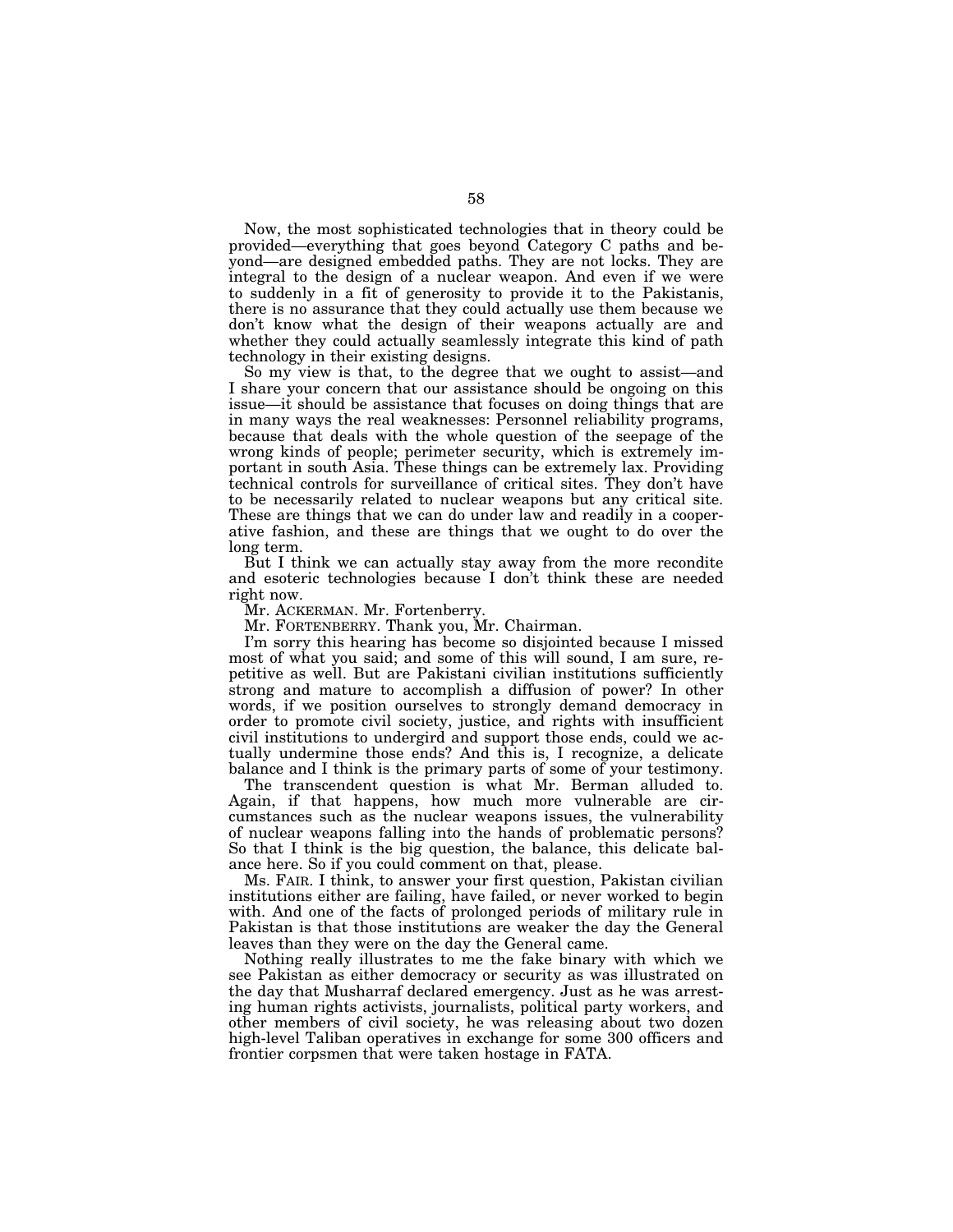My concern is and will remain that we have done too little to support those institutions. And I am fortunate. I speak Urdu. I have had wonderful opportunities to speak with Pakistanis from a variety of slices of life, and I am consistently impressed by how they say, why is it you say you support democracy, yet all you do is support this military dictator who actually erodes the fundaments of democracy? I think that is a really important point that we need to take to heart.

The second issue that I would like to bring to your attention is that there are very specific sectors that are essential to winning the struggle against extremism in Pakistan. One very important sector is the justice sector. This, of course, should involve police training. The Pakistani police are underpaid, they are poorly equipped, they are incapable of even collecting basic evidence. Forensic evidence is far beyond their scope.

But even if you had a trained police force that was capable of collecting and managing that evidence, when presented before a court of law the judge would not know what to do with it, because the system still relies on colonial-era legislation. It relies very heavily upon confession as opposed to evidence.

So this is a very important sector. Without a robust sector to provide justice, Pakistan's prospects for dealing with this menace with a law-and-order approach are obviously nil.

To address the political parties, particularly in the wake of Benazir Bhutto's death, it has become very fashionable to characterize the Army as the root of all of Pakistan's problems. Of course, it is much more complicated than that. For historical reasons, political parties in Pakistan were sort of stillborn. Certainly following the days of Zia and the emergence of the Pakistan's people's party, Benazir Bhutto's party, and then with the ISI-created PML affiliate of Nawaz Sharif, what we have seen the political parties do, they have been keen to bring the Army to broker their disagreements. They have all become very adept at using the military to secure their position when they are in opposition.

And the result of this is the Army is very keen to play this role, because it fosters the illusion that they are the only responsible managers of Pakistani security and it continues to ensure that the political parties are weak.

As a consequence of this, these parties cannot aggregate interests. The political—very basic things they are incapable of doing. They don't know how to read the law. They don't know how to get money for their constituents. Things that you all take for granted in the conduct of your job that your Pakistani counterparts cannot do. And yet these are the kinds of institutions that we really need to be focusing on if we want to develop a Pakistan and be a part of developing a Pakistan that is at peace with itself and at peace with its neighbors.

Ms. CURTIS. Yes, I would just bring out the importance of the fact that democracy takes time. Pakistan had democratically elected governments throughout the 1990s. The situation wasn't perfect, but you had the institutions functioning, you had the courts working. So, in a sense, democracy was working. There were problems of corruption throughout the society and there were weaknesses, but it was developing, and it takes time. And I would just reiterate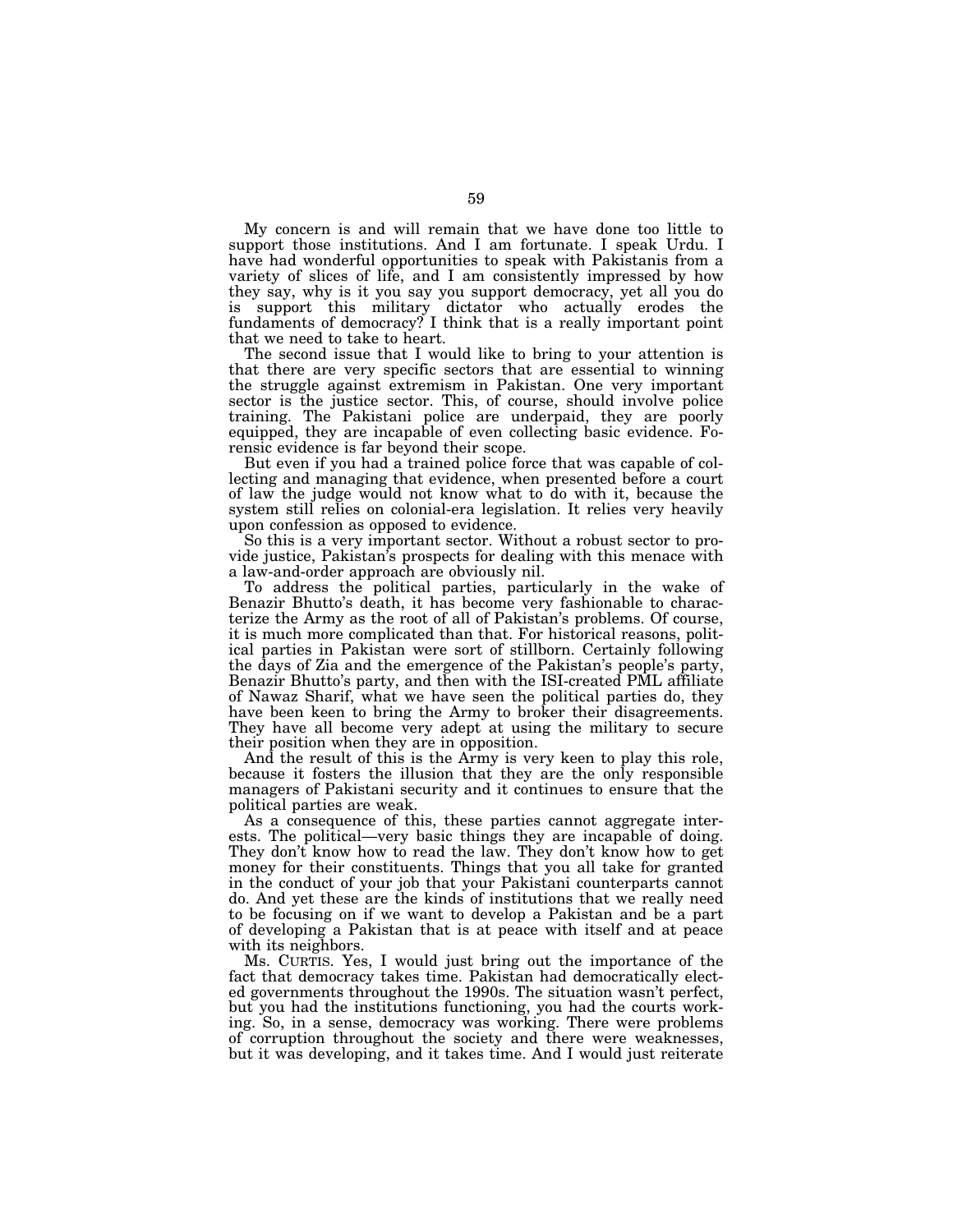what Dr. Fair says, that every time you stop that development you set it back that much further.

And the point also about the mainstream parties, the Pakistan People's Party, the Pakistan Muslim League, Nawaz, if we allowed these parties to weaken, if we keep delaying elections and/or don't allow a fair and credible election that the people buy into, then we risk people pulling back from the political parties, political parties further weakening and having a situation similar to what we see in Egypt where you really only have Mubarak's party and the Islamic extremists.

Right now, the Islamic extremists—religious parties, we will call them ''religious parties,'' not extremists—poll at 5 percent. So if you would have an election and it is a credible election, very unlikely that they would win a majority of seats, highly unlikely. They will win some seats, they might even be a part of the coalition government, but they will not wield a great deal of influence within the system.

However, if we continue to set back the democratic process, you are going to risk a situation where the mainstream secular parties that largely see eye-to-eye with the U.S. on many issues are going to weaken and—which would benefit the religious parties. So I think that is the reason that we want to continue to encourage democracy. Granted, the institutions are weak. We should do what we can to strengthen those institutions to provide assistance.

I think it is a very positive step that we are now going to program that \$200 million that was formerly a direct cash transfer the administration has just announced a few weeks ago that money will be projectized. It is my understanding that USAID is ready to program this into various projects: Education, democracy building. I think we are ready to do this. And we need to keep moving in that direction, and increasing our assistance to democratic institutions, education. Education is so important to the future of Pakistan and its development.

Mr. FORTENBERRY. And there is a sense of receptivity in Pakistan among certain sectors to this type of change of assistance?

Ms. CURTIS. The Pakistani people, you mean?

Absolutely. I think if you look back to our assistance programs in the 1980s in Pakistan, there was a lot of goodwill for Americans. There was a very large aid mission in Pakistan, a lot of grassroots assistance programs; and it definitely helped build the image of the United States in Pakistan. I think it was very important, these economic assistance programs.

I will argue the military assistance is also important, but the fact now that we have actually—we are going to program more of this assistance which we can more closely monitor will touch the grassroots of Pakistani society. The U.S. will get more credit, frankly, for the assistance rather than if it is provided directly to the Musharraf government. I think this is a step in the right direction, and it will pay off for us.

Mr. TELLIS. I think the weaknesses of the civilian institution has been the biggest challenge that Pakistan faces with respect to the long-term entrenchment of democracy. And the point that Lisa makes that, despite their infirmities, the temptations to in a sense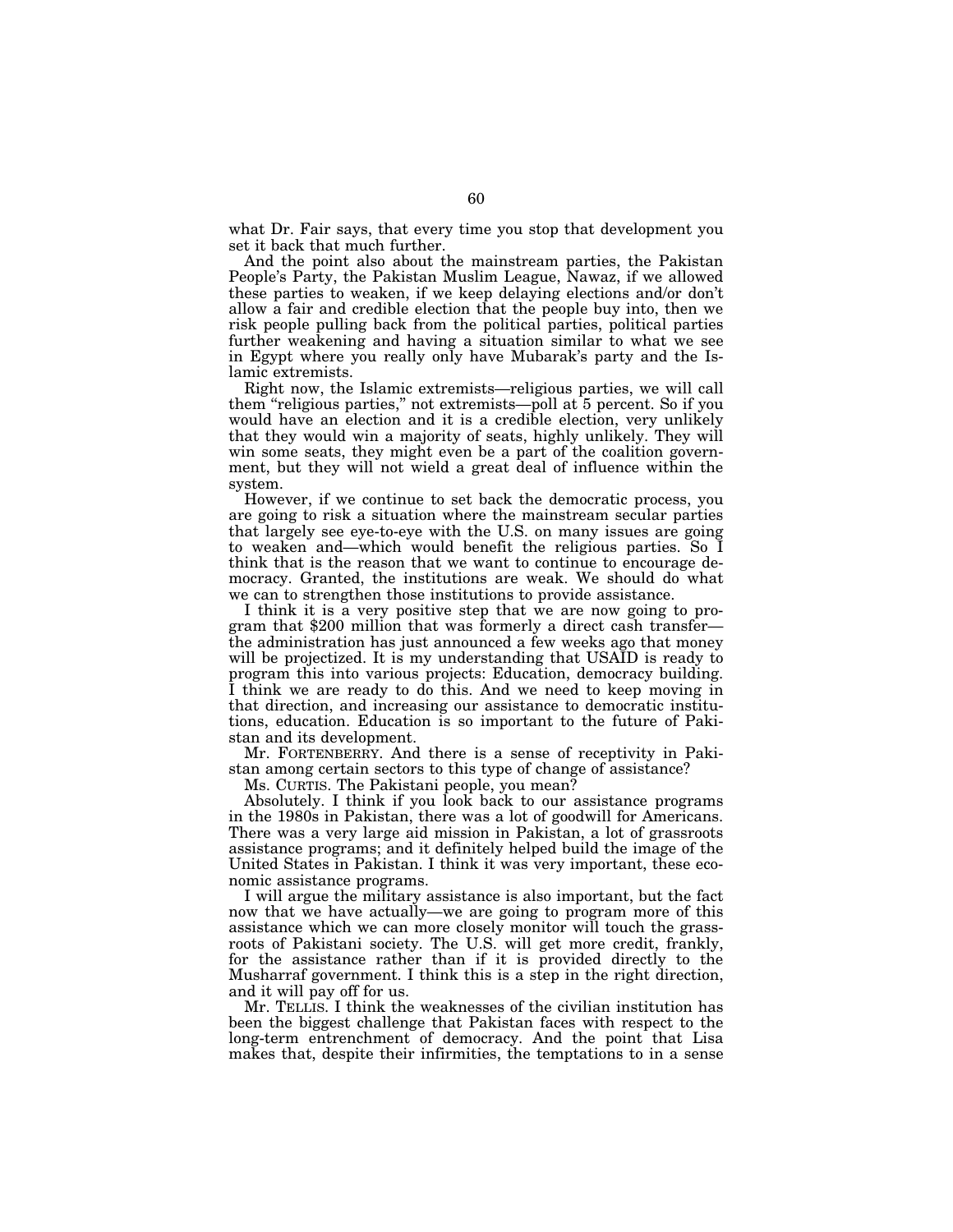override them in search of quick solutions has only made things worse.

The one institution in civil society that has been quite remarkable in Pakistan has been the press. And even Musharraf to his credit, until very recently, actually permitted the press to operate as freely as one has seen at the high tide in Pakistani society.

But there are many other institutions that are dreadfully weak. Chris pointed to the fact of the justice system. I would expand the point to even the higher judiciary. The higher judiciary, the Supreme Court, consistently failed in its responsibility to uphold the constitution since the beginning of the state. It is almost after an interregnum of about 50 years that you have a Supreme Court justice who, for the first time, reaffirms the importance of the rule of law. This is welcomed. This is wonderful. Of course, he has come to a sorry end. We hope that we can pick up the threads and whatever dispensation comes our way.

But if you look at the others, if you look at institutions like Parliament, the Parliament in Pakistan is essentially a gigantic patronage machine. It is not a body where there is a serious discussion about national policy, leave alone legislative actions that they regularly vote on.

If you look at the political parties, the political parties are institutions that are held together simply by the charisma of individual personalities. There is no such thing as an inner-party democracy. Take away the leader and the party essentially folds.

If you look, for example, at other institutions like labor movements, the labor movement in Pakistan was essentially destroyed in the '70s; and it is really unfortunate that Pakistan today has neither a laboring class which can actually exert political pressure or a genuine capitalist class. What you have essentially are petty traders and robber baron capitalists, as opposed to individuals who are willing to stay and invest over the long term.

And, finally, civic associations. This is an area where there is relatively good news. In the last decade, there have been a plethora of civic associations that have focused on women's rights, that have looked at environment, that have looked at the dispensation of justice at the primary level, that have looked at education. I would really hope that as we think of our assistance programs, you know, in the next several years we spend some time thinking on how we can strengthen these associations.

Very often, they are ridden roughshod over by the Pakistani state, because they are essentially small players, but they make a real difference at the grass roots, and they are motivated by the highest of liberal ideals.

Mr. FORTENBERRY. Thank you, Mr. Chairman.

And I appreciate your testimony.

Mr. ACKERMAN. Mr. Carnahan.

Mr. CARNAHAN. Thank you, Mr. Chairman; and I thank the witnesses again for their flexibility and being here today.

I really appreciate the comments that each of you have alluded to in terms of the broader strengthening of civil society. That seems very evident for having opportunity for democracy to grow there and take a stronger root.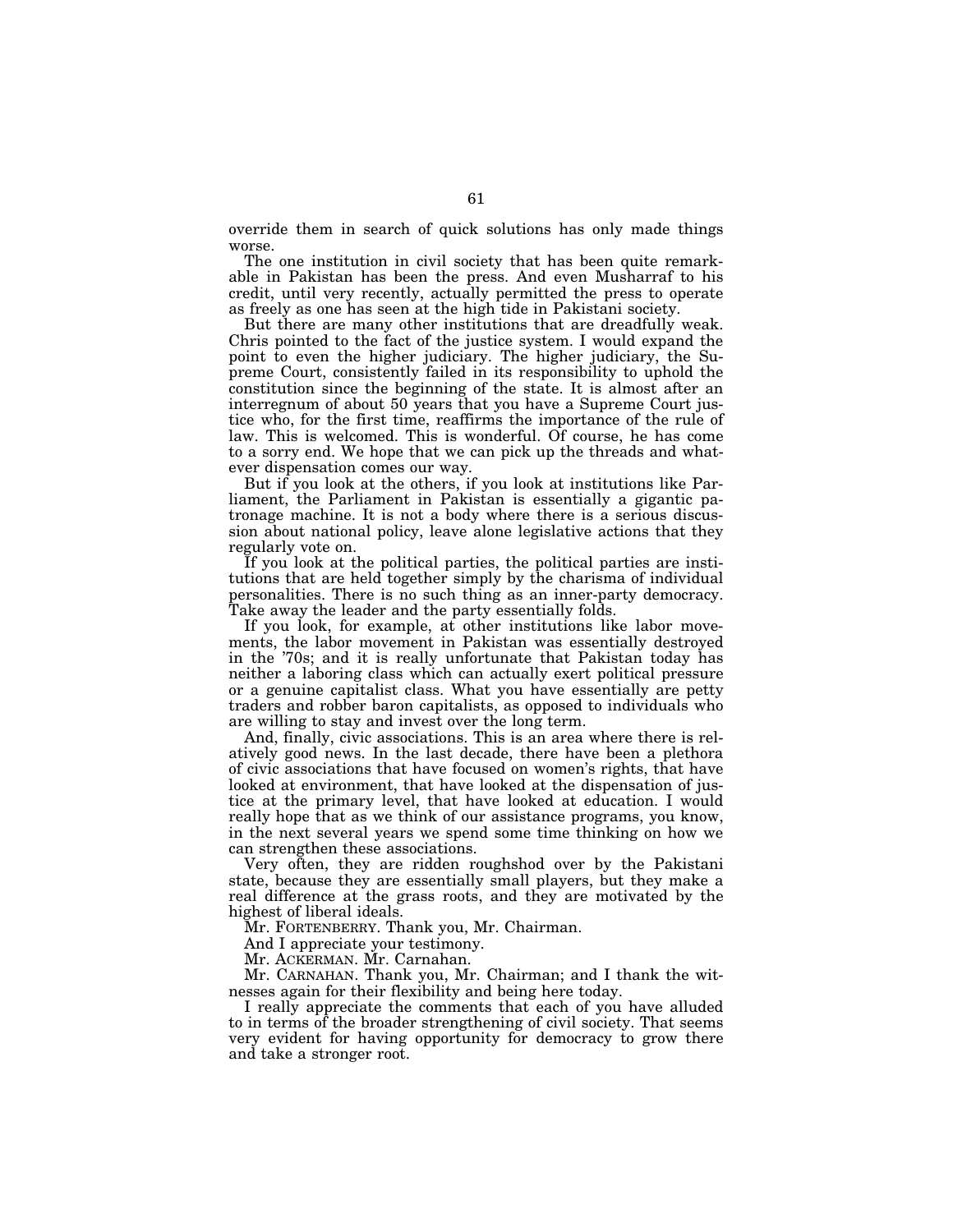I guess I wanted to focus my questions today really on the status of the political leadership and then what the future holds and ask you to really give me a snapshot of what you think we have done from the U.S. perspective to date in terms of cultivating political leadership beyond Musharraf. And give me an idea of where we are with that and what else we should be doing.

Ms. FAIR. Well, sir, I'm sorry to report that I don't think we have done very much on that front. I will put the clock at the demise of political parties in this current period of military governance circa 2002. We were fairly acquiescent to a remanufacturing of politics to suit Musharraf's interests. Musharraf had deep antipathy, as we know, toward Benazir Bhutto and, of course, toward Nawaz Sharif. He set out to literally eviscerate those two mainstream parties.

The opposition that was cobbled together, the centerpiece of which was the Coalition of Islamists Parties, really comprise Musharraf's opposition of choice. The way in which the elections were conducted actually created favorable circumstances for that Coalition of Islamists to get more votes than they had in the past. But, in a tribute to Pakistanis, they still did not do that terribly well, even under conditions that were favorable to them.

We stood by as he let the ISI use various means of suasion to cobble together a new party that would serve his interest, the PMLQ. I understand that the Europeans were much more critical of those developments, and throughout his tenure he dedicated much effort toward continuing to make the PPP under Benazir Bhutto and the Pakistan Muslim League under Nawaz irrelevant by assuring that both of those individual remained outside of Pakistan. And actually, as Dr. Tellis noted, the parties really rely upon these charismatic figures; and I think what was demonstrated was that even in so-called exile they were able to exhibit some control over their parties.

Now we are in a state where the Pakistan people's party is certainly in disarray, owing at least as much to Benazir Bhutto's personal style of managing that party; and there is similar disarray in the PMLA. In the course of these 8 years, oddly, one of the beneficiaries has been the religious parties. They were pretty much allowed to be the only voice in Pakistan that made constitutional arguments. So, in many ways, it was Jamaat e-Islami and Jamiat Ulema e-Islami that really came out smelling pretty good and looking credible because they were the ones making constitutional arguments.

So for the longest time many of us were concerned that as long as President Musharraf continued to keep at bay the two mainstream parties that in fact political space for Islamists could expand. And, by the way, this is not a doomsday scenario. In no way do I mean expand to 50 percent, but they are able to have a street credibility that far exceeds their actual ability to collect votes.

So I think that is my long-winded answer. It is an elaborate way of saying that we have done very little to assure that Pakistan's political parties have become more effective over the course of the last 8 years.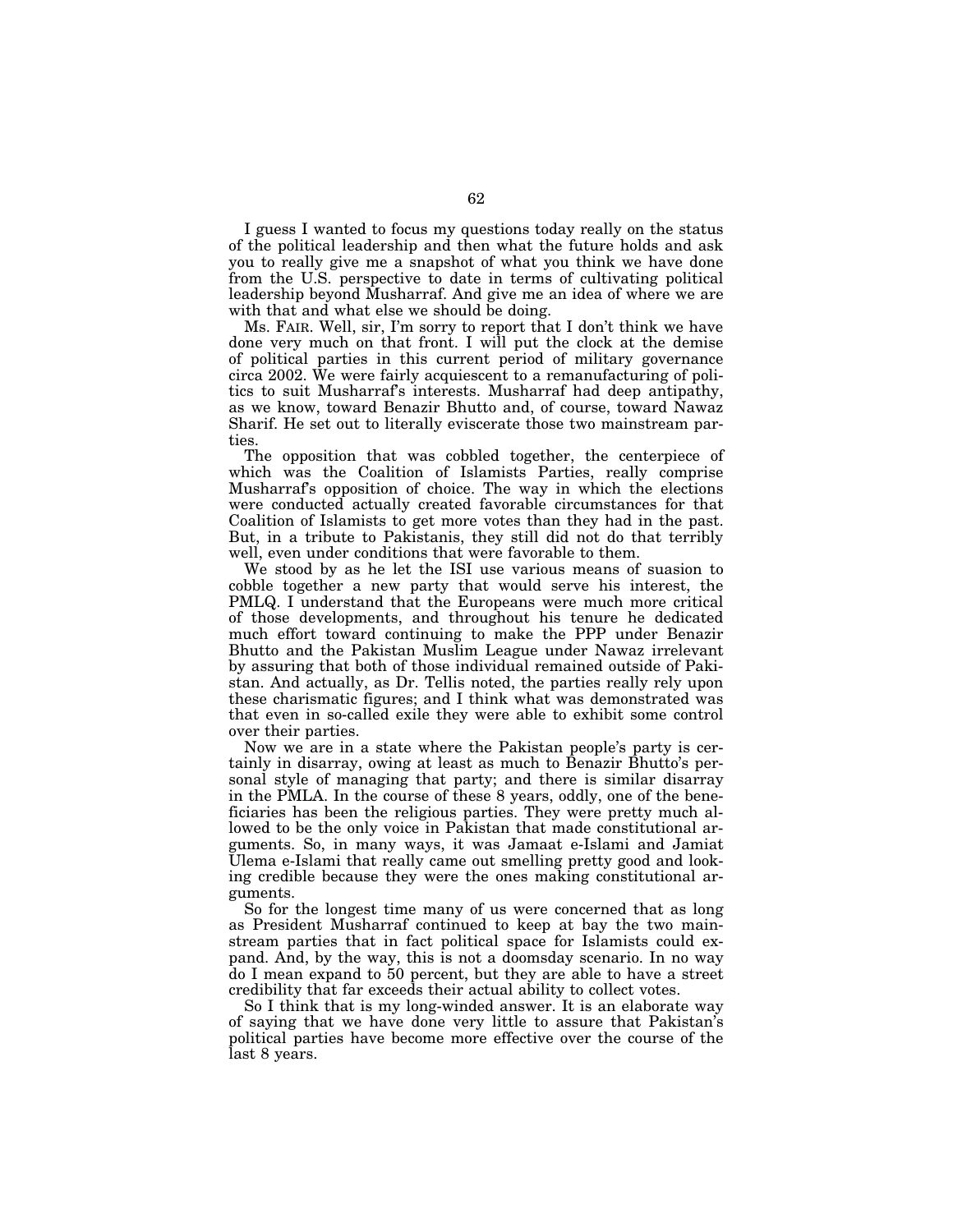Mr. CARNAHAN. And, briefly, the second part of my question, what should we be doing to foster that broader dialogue with emerging political leaders there?

Ms. FAIR. Well, I think what we do in a very small scale at the NDI and IRI, which is training political leaders at various levels. The main issues with Pakistan's political parties, in the case of PPP, it respects feudal interests. It does not aggregate the interests of the electorate. And in the case of the Pakistan Muslim League, particularly under Nawaz, all the Pakistan Muslim League variants do this, they represent industrialist interests.

Elections—people don't vote for someone because they think they are going to actually do something for them. They cast their vote for someone because of family loyalties, professional loyalties or other elite loyalties.

So, over time, what you would like to see are political parties that truly operate as political parties, aggregating interests, delivering services to their constituents, and that people vote with that expectation. We are nowhere near that in Pakistan.

So I think we do need to expand training programs. I mean, there are just very basic things. Many people don't know how to read the law or read a budget to figure out what resources they have at their disposal.

Musharraf, by the way, was very aggressive—we supported it with USAID—his local governance plan. The local governance plan which we supported was a means by which he was able to strip politics at the local level. So we have had several years of active efforts to denude local politics and to separate them from political entrepreneurs.

So we have a lot to undo, and we can start by really reconsidering that local governance issue by training political workers. And I really want to emphasize what Ashley said about—what Dr. Tellis said about civic associations. It is so easy to overlook them because they are not as compelling as nuclear security. But I guarantee you there will be no leader in Pakistan that can simply by fiat modernize that country. This is what we thought Musharraf could do with his enlightened moderation. It was folly.

You need the support of the civic associations. They are the folks on the ground who can initiate discussion about what Pakistan is going to be over the course of the 10 years. They are the ones that can forge consensus. So we neglect those organizations at our peril and at the peril of Pakistan.

Mr. CARNAHAN. Thank you.

Dr. Tellis?

Mr. TELLIS. I concur with great regret, actually, with everything that Chris Fair has just said, because it really points to the structural nature of our failure. It is not simply that a policy here or a policy there has been kind of misaligned. But in terms of just the thrust of how we have approached the problem, it has been some degrees removed from what the situation actually requires.

Let me say several things in this regard. First, we are playing catch-up. We are trying to put in place belatedly an effort to reach out across a very broad spectrum of entities in Pakistan. We always did this at the diplomatic level. Our ambassadors our missions out there reached out to these people. What we did not have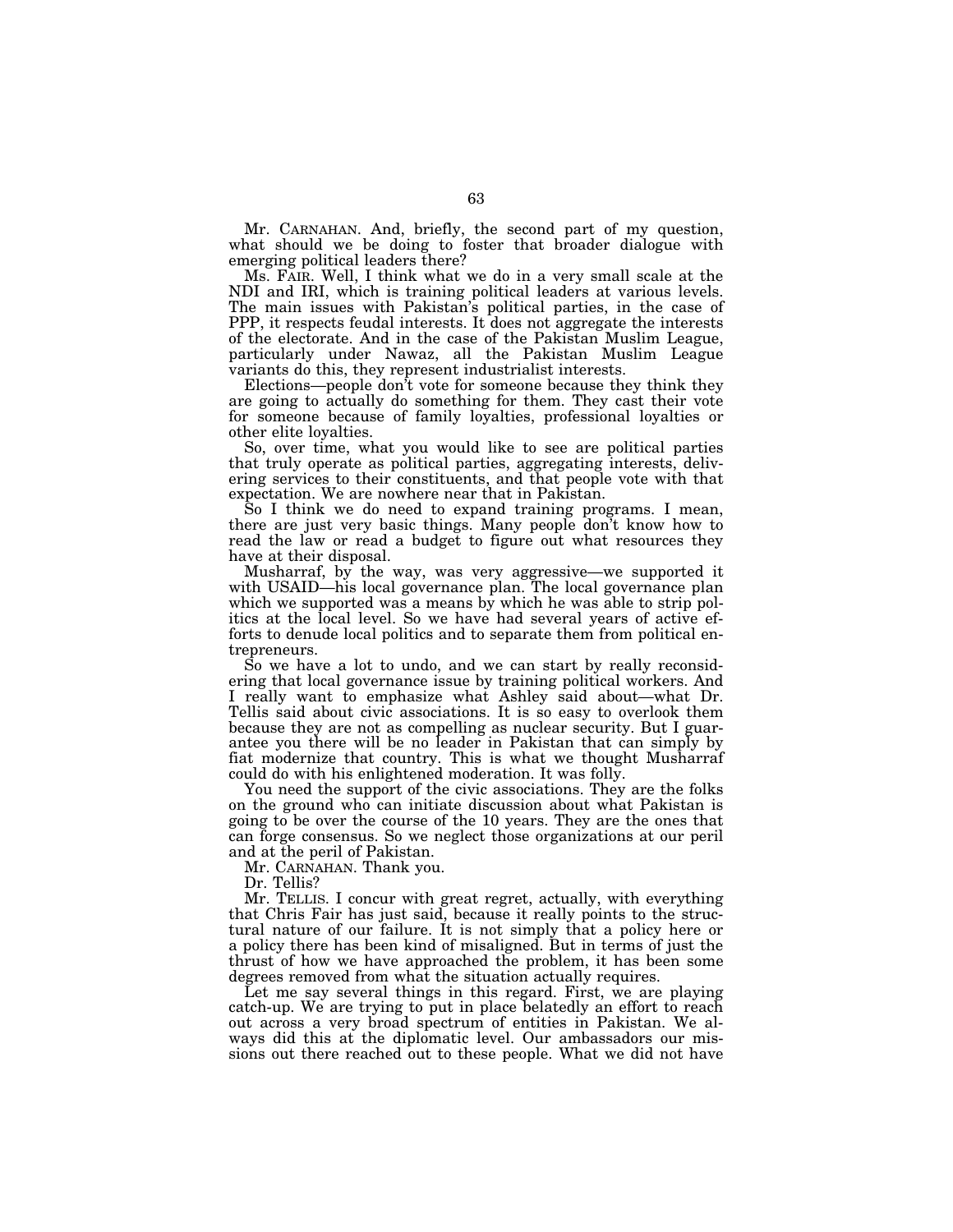was an emphasis that matched that at the level of policy. I think that is beginning to happen.

The two things that I think we absolutely need to do going forward, especially in the next few months, is, first, prevent failures of process. Especially process—the process revolving around the elections. We really need to make certain that this election yields results that the Pakistani people feel are acceptable. Because if it turns out to be anything other than that, I think we are going to end up compromising not simply democracy in Pakistan but the things that have also mattered to us, like counterterrorism. So preventing failures of process I think are going to be the most important thing that the administration has to think of in the next  $\overline{4}$  to 6 weeks.

Over the longer term, I think the strategic challenge is how do you keep what is our traditional and what will be our continuing interest in counterterrorism in balance with the other objectives of strengthening democracy and assisting Pakistan's economic transformation?

The problem has been that we have never had policies that have integrated these three objectives in a seamless sort of way. We have paid lip service to the importance of these objectives but, in practice, have let the exigencies of counterterrorism essentially determine everything that we do. So the long-term policy going beyond the election will be bringing these objectives in balance once again, and we will have to do this in multiple ways. It will have to be done in our diplomacy. It will have to be done programmatically in the way that we provide assistance. It will have to be done in the entire nature of our society-to-society and people-topeople relationship with Pakistan.

Mr. CARNAHAN. Thank you.

Ms. CURTIS. I will just be brief.

It is an excellent question, and I think we are going to have to make up for a lot of lost time with regard to meeting with Pakistan's civilian politicians, engaging with civil society. I think for too long U.S. officials were unwilling to even engage with civilian politicians for fear of undermining Musharraf's position.

So I think the U.S. began to shift its position last year, but, unfortunately I think the administration went about it the wrong way and that was in supporting the return of one of the major opposition leaders but not the other. This gave the impression that the U.S. was somehow trying to micromanage the political situation.

I think a better approach is to stand up for principles and talk about, you know, objectives. For instance, calling for the return of the major opposition leaders as a way to build toward democracy, rather than supporting individuals or personality. So I think that was a mistake.

Like I said, it is about engaging and not just the top leadership. There are plenty of politicians in Pakistan, sophisticated politicians struggling for democracy; and these are the type of people that we need to be engaging. And we need to be willing to stand up for them when they are under pressure.

For instance, Aitzaz Ahsan, who is the President of Pakistan Supreme Court Bar Association, has been under house detention since emergency rule. I think the Ambassador—our Ambassador tried to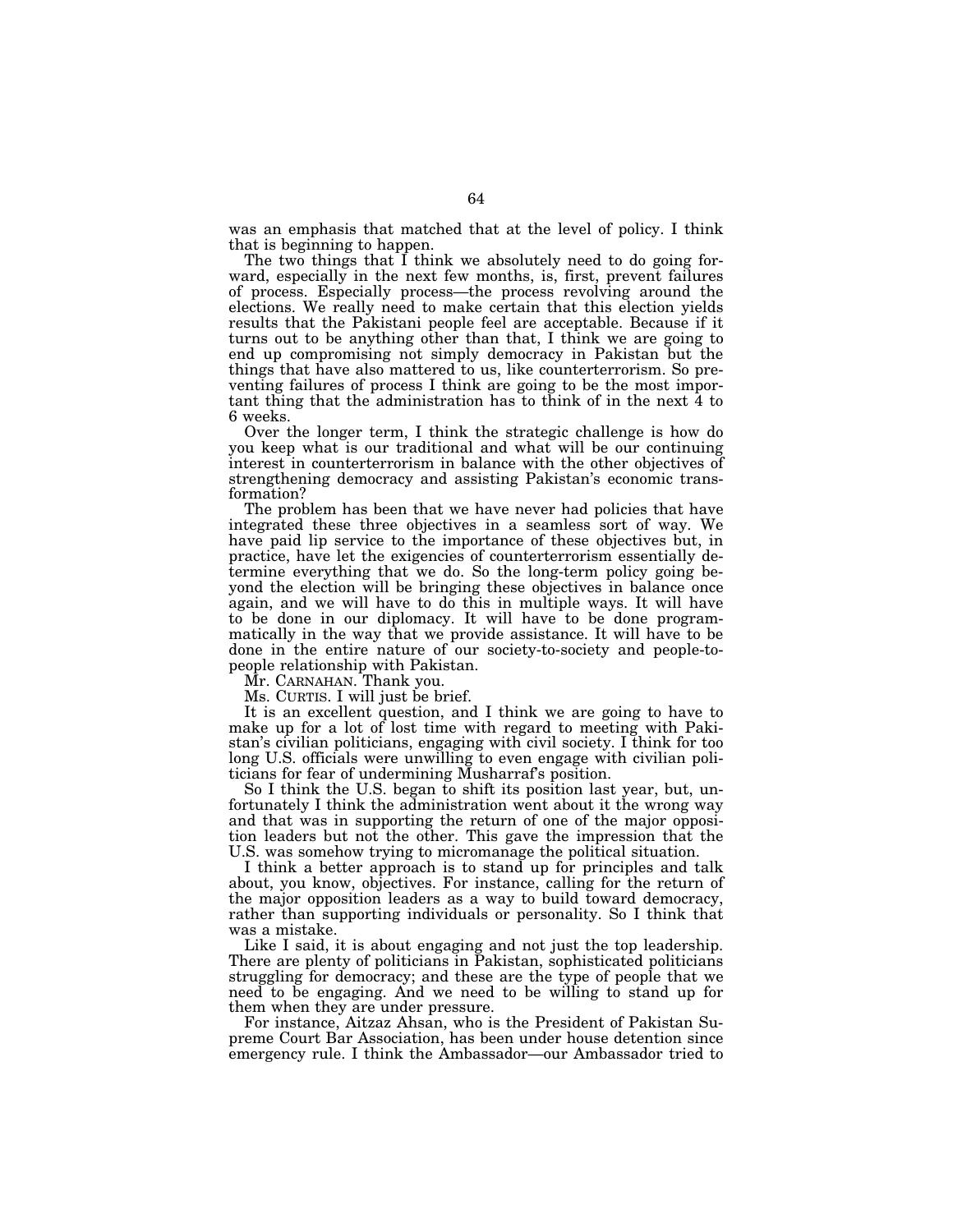meet with him. But, you know, this is something that we need to point out. This is a civilian politician. As far as I know, he has not broken the law. In fact, he has been somebody who has been willing to stand up to the extremists, to fight for democracy in his country. These are the kind of people we need to be standing up for and engaging with.

Mr. CARNAHAN. Thank you.

Thank you, Mr. Chairman.

Mr. ACKERMAN. Ms. Jackson Lee.

Ms. JACKSON LEE. Mr. Chairman, thank you very much for, first, your leadership on the resolution that was debated today on the floor regarding former Prime Minister Benazir Bhutto and then for this very timely hearing.

I think the tragedy of this hearing, parallel to its importance, is, of course, one of the Pakistan's bright lights has lost her life. And although we may disagree on the politics of an individual, I don't think that we can deny that former Prime Minister Benazir Bhutto and her family have had a history of sacrifice but also a history of commitment to the Pakistani people.

And going forward I think as I listened to the discussion—and I, too, apologize for not hearing the entirety of your testimony what strikes me is, how do we reach the Pakistani people? We have discussed civil leadership. But in my travels to Pakistan and then right after the earthquake in places very far from Karachi or Islamabad I can see the divide and as well the divide in the tribal areas and whether or not our policy was isolated to Karachi and Islamabad which I think when we think of Pakistan foreign policy that is where Americans are engaged.

So my question, one, is the challenge that we have is the uniqueness of Pakistan, its urban centers and sophisticated middle class and, of course, the large body of individuals who still live on the tribal lands. How do you suppose—and would you say that our burden is more with those in the tribal lands, the emerging Taliban and the insurgents or Al-Qaeda, or is it to protect and convince the middle class that we have a—we, the United States—has a broadbased foreign policy willing to work with them on a broad-based democratic government? My first question.

Ms. CURTIS. I would argue that both are equally important. We need to be engaging with the middle class and looking at getting back to a political process and democracy and working with a wide array of individuals. But, at the same time, we need to look at developing the tribal areas as part of an effort to uproot the terrorist problem there.

I think we talked earlier about this being such a critical area because of the international terrorist threat that is emanating from that area. But it is not going to be a simple or short-lived task of dealing with this problem. And it is going to take targeted military operations, working together with the Pakistanis on this, but also long-term economic development which begins to bring the people help to modernize the areas and bring some development, education, and also political reform, incorporating these areas into the Pakistani system.

So I would argue that both levels of engagement and particularly assistance is what is needed in the FATA, the tribal areas; and I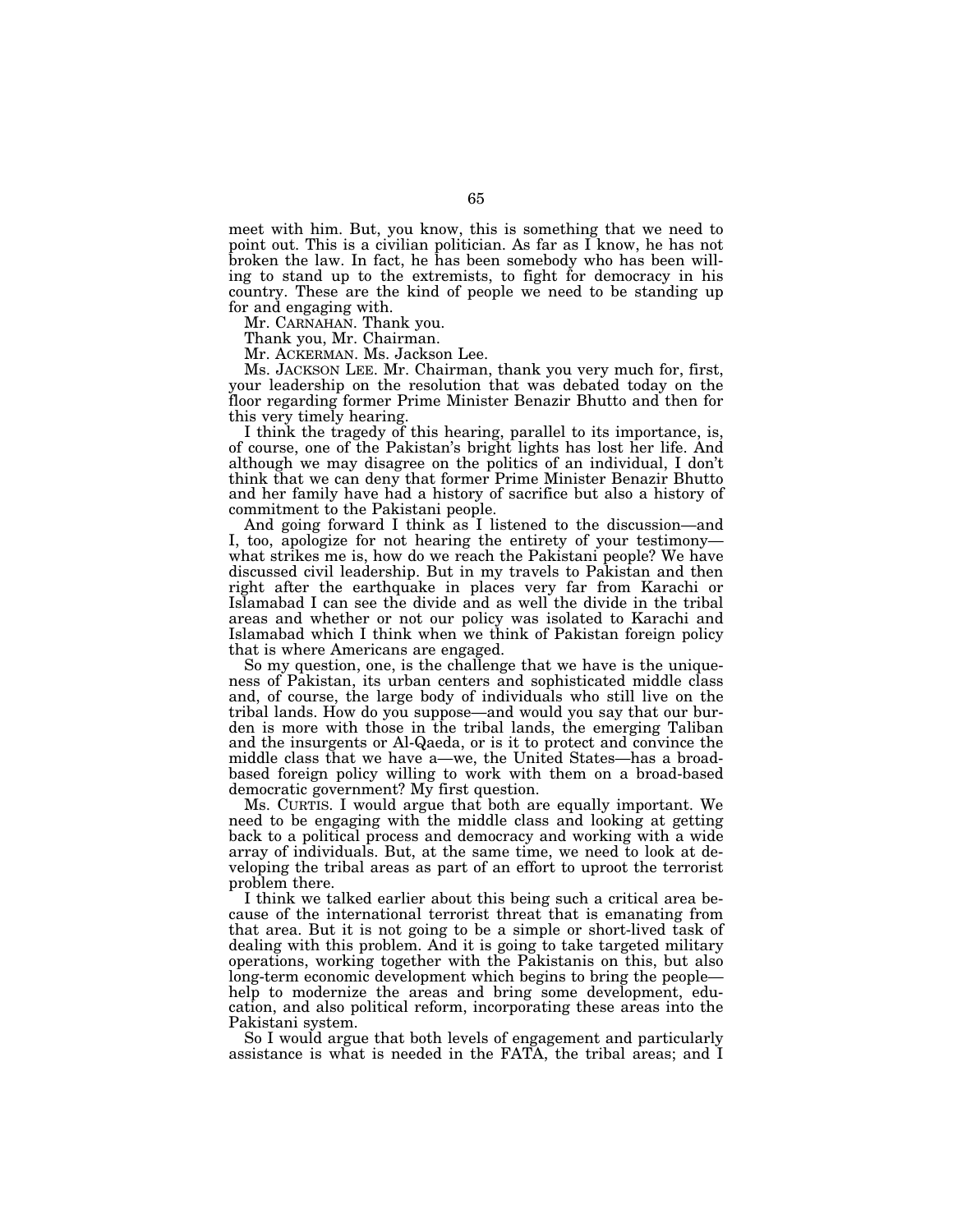think the program to provide \$750 million over 5 years is a good start. I think it is a good starting point to begin with, but we are going to need to be engaged in these areas.

Ms. JACKSON LEE. Is that possible with the present landownership structure? Isn't it owned by major families that own the predominance of land? If you were to talk about an economic infusion, how do you work in the tribal lands, which I understand that most of the land is not owned by those who are on the land?

Ms. CURTIS. Well, I think you have to work through the local government. My understanding is that USAID is working with the FATA secretariat, which is the local administration there. So I think—and particularly where security is an issue, which large parts of that area—you have to rely on the local government and working hand in hand with the local government.

However, I understand that there are Pakistani NGOs who do work in some parts of these areas, and so we can look at working with them as well as we move forward with this program.

So I think it is possible, and I think it will be welcomed once the programs get up and running. I think there will be a possibility of creating employment, helping with livelihoods, providing more education. I know USAID and the Japanese Government are working on a program to build some 130 schools in the FATA.

So we, in fact, have been providing low-level assistance to these areas for several years already, but now the plan is to sort of increase that assistance incrementally, and I think this is the right approach.

Ms. JACKSON LEE. And I hope that, as we do so, one of the I think conflicted situations the United States finds itself in is that we give aid, and no one appreciates it or understands it, that the Pakistani people don't have a sense that we are engaged with them. And I don't know how this effort is moving forward, but I hope that we are ever more aggressive in making sure that we are partnershipping with the Pakistani people in the tribal areas, that they know that we are a true partner in their improvement.

Dr. Tellis, if I could—and if I did not—was not here for your explanation, this is about the assassination or one of the issues about the assassination of former Prime Minister Bhutto which was more than a shock and a tragedy. Could you comment on the climate that might have created this situation?

And, secondarily, could you comment on how the United States should interact with the new Army Chief of Staff, Kiyani, who I understand is a former associate of the former Prime Minister, and what do we get out of engaging him, if you will, as we look forwards stability and secure elections?

Mr. TELLIS. On the issue of the climate, I think Mrs. Bhutto's return to Pakistan was certainly welcomed by her supporters and was viewed by the administration as in a sense of being at least a partial solution to resolving the questions of political transition.

But it also turned out to be, unfortunately, a very divisive event, because there were social forces in Pakistani society, primarily the Deobandi militant groups that Dr. Fair referred to earlier, that were quite incensed by the idea that she would come back to Pakistan as a quasi partner of the regime and that she could potentially be once again the Prime Minister of Pakistan, being a woman in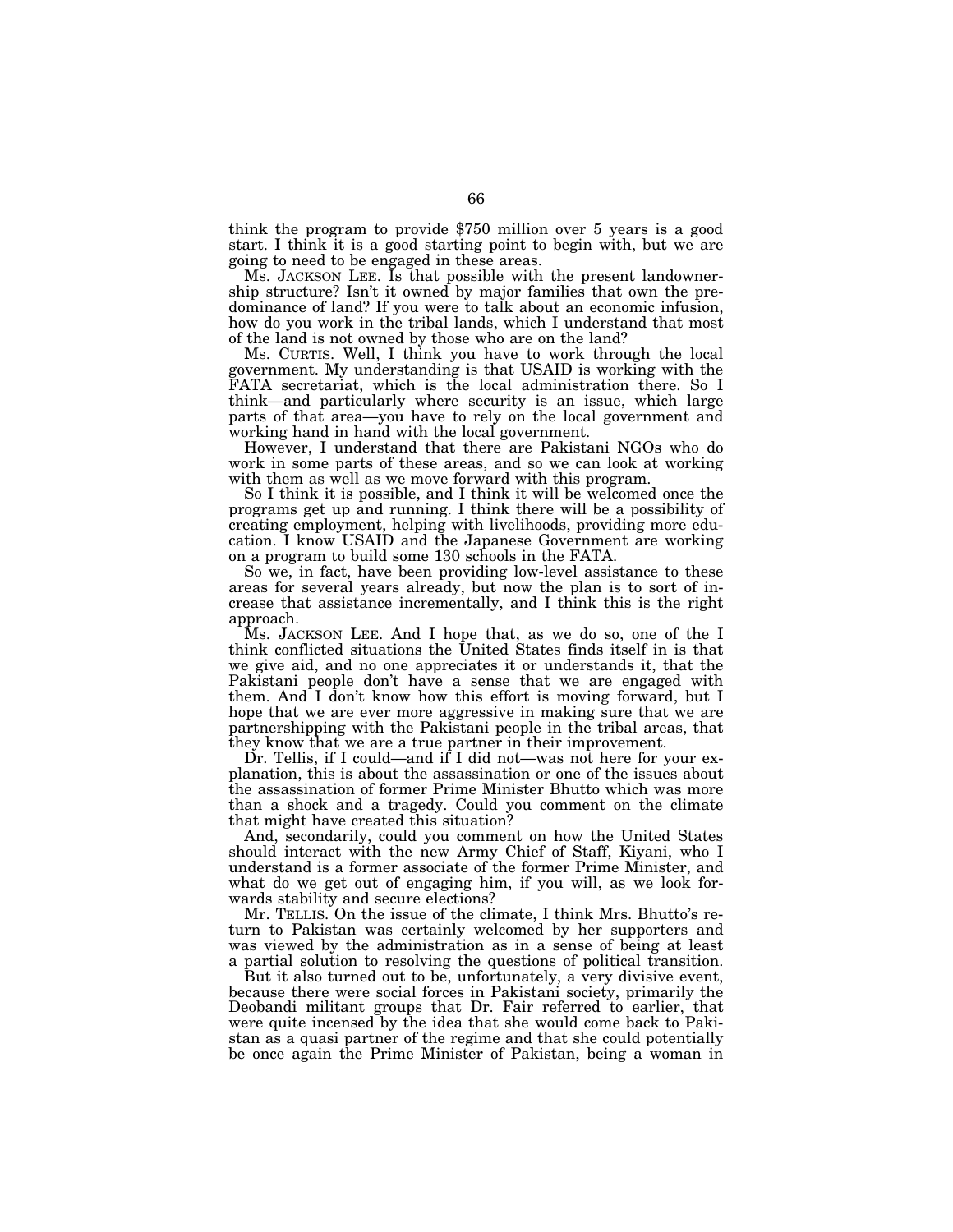a Muslim society. So you had a very frustrating kind of environment.

It is also not clear how some elements of Musharraf's own government responded to the idea of her coming back, and there have been persistent reports in the press about elements that were supported formerly by the intelligence establishment that were deeply uncomfortable with her return. Tariq Ali, the Pakistani historian, phrased it marvelously when he said, ''This was a death foretold,'' because the odds of her surviving what had become a very convulsive political and social process were very low. And it is really tragic that the events transpired in the way that they did.

On the issue of the United States and General Kiyani, by all accounts he is a professional soldier. As best one can tell, he does not show any interest in getting the Pakistan Army involved in the business of governance. That is wonderful news. We ought to strengthen that conviction.

And whatever else we do, we need to work with Kiyani, I think, to advance two objectives: First, of course, a comprehensive implementation of our counterterrorism goals, not going after some groups and giving others a free pass.

Second, and more important, is that we have got to work with him to reestablish certain rules of the game in Pakistani politics. What the last 8 years have done is that they have produced a certain muddying of what the rules of the game are. Nobody quite knows what the status of various constitutional requirements is. The balance of power between the branches of government and even within the executive branch itself in Pakistan is completely confusing. There have been provisional constitutional orders, there have been emergency constitutional orders, all piled upon the constitution. So nobody quite knows how this evolution toward some new, stable democratic regime that we all yearn for is actually going to take place.

Now Kiyani is going to play a critical role in this process, because, as time goes by, he will be one of the key adjudicators. Because, as we discussed earlier, Musharraf is no longer the single locus of power and authority. And so there will be instances when there will be tussles between the Prime Minister and the President. There will be tussles between possibly the courts and the executive branch. And the role that Kiyani plays in this context will be critical.

To the degree that he plays the role that General Karamath did in a previous generation, which is respect for the rules, insistence that everyone plays by a common set of well-understood rules, I think this will be a very, very big step forward on the democratic agenda. And, of course, all the other objectives with respect to terrorism that I telegraphically replied to earlier.

Ms. JACKSON LEE. It saddens me, your description of the climate. Because many of us viewed her as a brilliant leader, but, more importantly, we viewed it as an opportunity for democracy, for all to have an opportunity to be elected.

Let me conclude my questioning by raising this point. I have said it often that I met Musharraf first with President Clinton when he was a general just after the coup as he was emerging. It is interesting that he moved from his general uniform to civilian even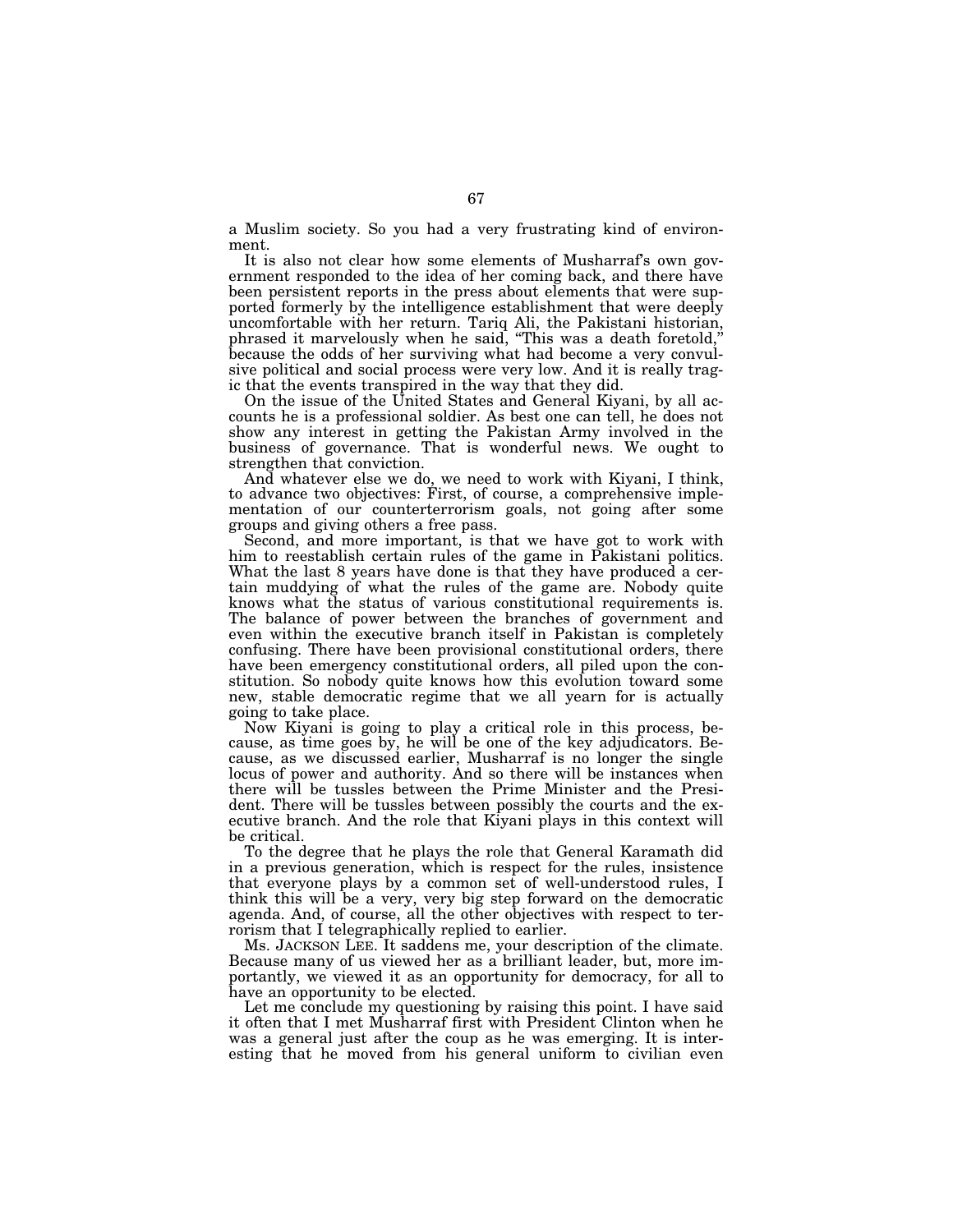though he remained to be the Army Chief of Staff and that he was characterized as someone—and I believe there is a belief of that today—that was moving Pakistan toward a secular posture, the changing of the educational concept for children and more rights for women.

And you all might want to comment on this. Where did we go wrong in our foreign policy to not further that? And is there not a fear as we go toward these elections—I understand there are candidates that would want to move Pakistan back to a more fundamental Islamic tradition. What role do we play as we go forward, recognizing that there were some value to its previous 8-, 9-year history in secularism?

And, Mr. Chairman, let me also say to you that someone said they were watching your body language and you might be wanting to write legislation. I look forward to working with you on that, if that gentleman was accurate in his perception. Maybe he was not. But I do think that we need to look fully at Pakistan and how best to address the question.

If you all would answer that.

Ms. FAIR. I think it is—particularly now it is so easy to vilify Musharraf. I looked back at his early years, and he did, actually, a lot of very interesting things. Long before 9/11, I noticed that he was interested in madrassah reform. I did quite a bit of work on this madrassah issue while I was at USIP. And one of the things that was very clear to me was that there was in fact a constituency even among the madrassah leadership and administration for reform, for reasons that are quite different than what we wanted. They wanted Ulama who would make decisions that were relevant for a modern Islamic state, which is what they aspire for Pakistan to become.

When the United States began hammering this issue of madrassahs, it sort of sullied the water for those individuals, and it became very difficult for them to do what they were trying to do because now they looked as if they were carrying the water for Washington. I looked at that actually with quite a bit of regret. I will add that in many ways the madrassah threat has been overhyped; yet the madrassah threat has been underestimated in other ways. We can talk about that perhaps at another time. So this is a really good example of how Musharraf had actually tried to do something but which our own response to it sort of undermined it.

But I think the problem with Musharraf really came around 2004 when it became very clear that he wanted to retain his position as President and Chief of Army Staff. It was clear by 2004 that there was increasing opposition from an expanding number of constituents in Pakistan. And this required Musharraf to make a number of politically compromising decisions that actually hindered his ability to move forward on some of the issues he wanted to. One of my pet peeves is police reform. That was one of the victims. Madrassah reform has been very difficult to conduct under the scrutiny and policy attention of the United States.

So I think where Musharraf really went bad was when he really became vested in being a permanent fixture in Pakistani politics. And that made him take a number of decisions that actually undermined some of the things he thought to do earlier.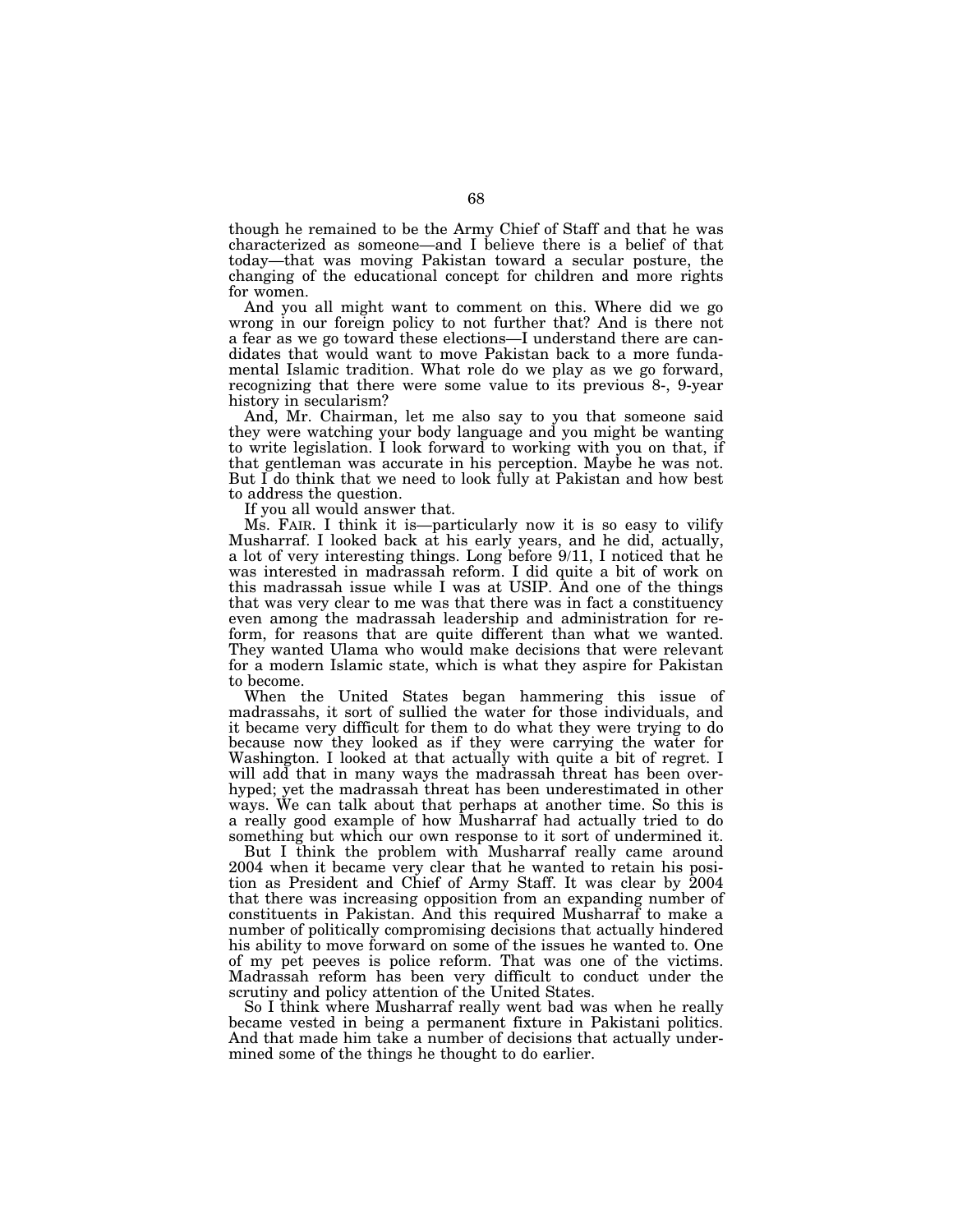One of the enduring legacies of President Musharraf—and I think this is really important—he was one of the first folks to say that not all jihad is good. He actually opened up space in civil society where they could actually talk about some of these militant groups being bad for Pakistan. This was very unprecedented. Now, of course—and he did this not only in English, but he also did it in Urdu.

Ms. JACKSON LEE. Very provocative, yes.

Ms. FAIR. He has had a mixed record. But I think the things that we have chosen to enforce have had a very necrotic effect upon this whole process of change.

Mr. TELLIS. I think Musharraf's personal dispositions represented values that we wanted to see get entrenched in Pakistani society. And there is no question that, especially in the early years, he demonstrated a great deal of political courage in articulating positions that were actually quite uncomfortable to many constituencies in Pakistan. And this is not only in domestic politics but even, for example, in terms of his vision for his relationship with India. He went far beyond what previous Pakistani military regimes and civilian governments went in terms of the peace process. And so what you have is an individual here who in terms of personal disposition really represented something that we would have liked to see become successful. I think part of the issue here was he made great beginnings on many issues but provided very poor follow through and almost invariably incomplete endings.

So there was this meteoric start to things that were begun with great flourish but never quite completed. And in the latter part of the term, his struggle with personal survival and political survival became conflated with the question of the transformation of Pakistan. So, in the beginning, he saw himself as an instrument for transforming Pakistan and making it somewhat different. Towards the end, he unfortunately began to see both these things as identical. And that is when I think he began to lose the kind of grip that created the political problems that we are trying to deal with today.

Ms. CURTIS. Yes. I think it is important to note what he did in terms of media freedoms. I mean, you would hear that when you went to Pakistan. Well, you know, one of the good things that Musharraf has done is opened up the media. And that is what is so tragic now. We have a situation where he is rolling back all of that good work that he had done. The corruption issue also, I think his government was known to not be involved in corruption, which was a refreshing change I think from the governments that we had in the 1990s. And in terms of what he did for the economy, I think you know that is one constituency that is appreciative of Musharraf's policies, and he did strengthen the economy.

And he allowed the Prime Minister Shaukat Aziz to carry through with financial reforms and things that were really beneficial for the economy and the business community. But I think your question was specifically women and children, and here is where I think the importance of those coalitions that do support, you know, protecting equality for women, you know, helping children need to work together. And one example of this was President Musharraf did work with the Pakistan People's Party to get a wom-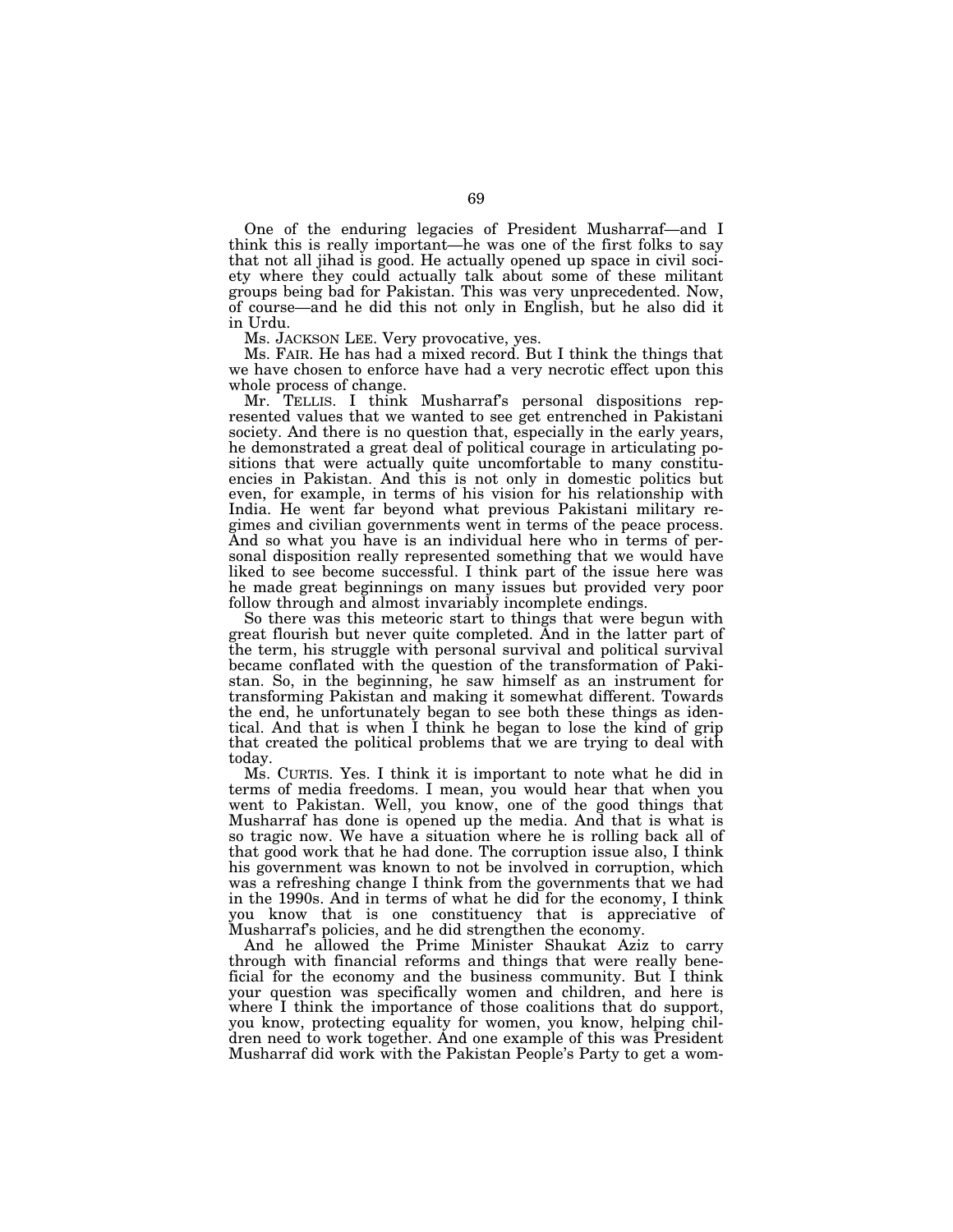en's protection bill passed, which was a very positive step. This happened I think 2 years ago,  $1\frac{1}{2}$  years ago. And so this was something—and it showed that when the different constituencies worked together, they can get things done, positive things done for the country. So this was a good example of that. And that is why I think it is so critical to, you know, ensure that the politicians, the liberal thinking parties that want a future for Pakistan, a prosperous Pakistan engaged with the world, that they work together. They come together.

I mean, we are at a crisis point in Pakistan. So it is important for that unity among the people in Pakistan that want to see a progressive positive future for the country work against this extremist threat.

Ms. JACKSON LEE. Well, thank you very much. And I think that it is clear that we have to engage the Pakistani people and ensure democracy. And hopefully we will have legislation that reinforces the growth and opportunities that have been made despite this tragedy. I thank you.

Mr. ACKERMAN. Thank you.

For a brief question, Mr. Scott.

Mr. SCOTT. Thank you for coming back to me, Mr. Chairman, because there is one tidy little tie-up I think we need to make as we end this session, particularly given the elections that are coming up. Can you give us quickly the status of the procedure of the election relative to Musharraf's position? When does he leave? Does the election trigger his leaving? How does that—take me through right quickly what happens. If we have the elections, do they move through? And I have a little follow-up to that.

Ms. FAIR. Very quickly, he was elected through an electoral college. He is not elected directly. There was controversy about which electoral college could actual legally elect him. This is why he is not really out of the hot water yet. So he forced through his re-election through the sitting National Assembly and provincial assemblies. Constitutionally, that is highly debated whether or not that was legal. So to secure that position he actually then put through and he has done several of these amendments to basically justify the essential illegality that existed with his being both President and Chief of Army Staff. When he removed his uniform, there was still a law that precluded him from simply taking it off today and then standing for elections tomorrow. So there are a number of constitutional issues surrounding his re-election. He sought to protect himself by putting in a number of amendments to the constitution before he formally stepped down.

Now, the problem is that the elections were precooked. The January elections were all set to go. Everyone believed that Pervaiz Elahi was going to be prime minister. Now he has a problem. Because who is going to emerge as prime minister if it doesn't accord with popular sentiment? Should there be a majority, some sort of coalition of opposition members, they can actually go back and strip him, strip those amendments from the constitution that essentially legalize his standing as President. He presently has the right under the eighth amendment to dissolve the National Assembly. I do anticipate, if they have the vote to do it, they are going to strip him of that right.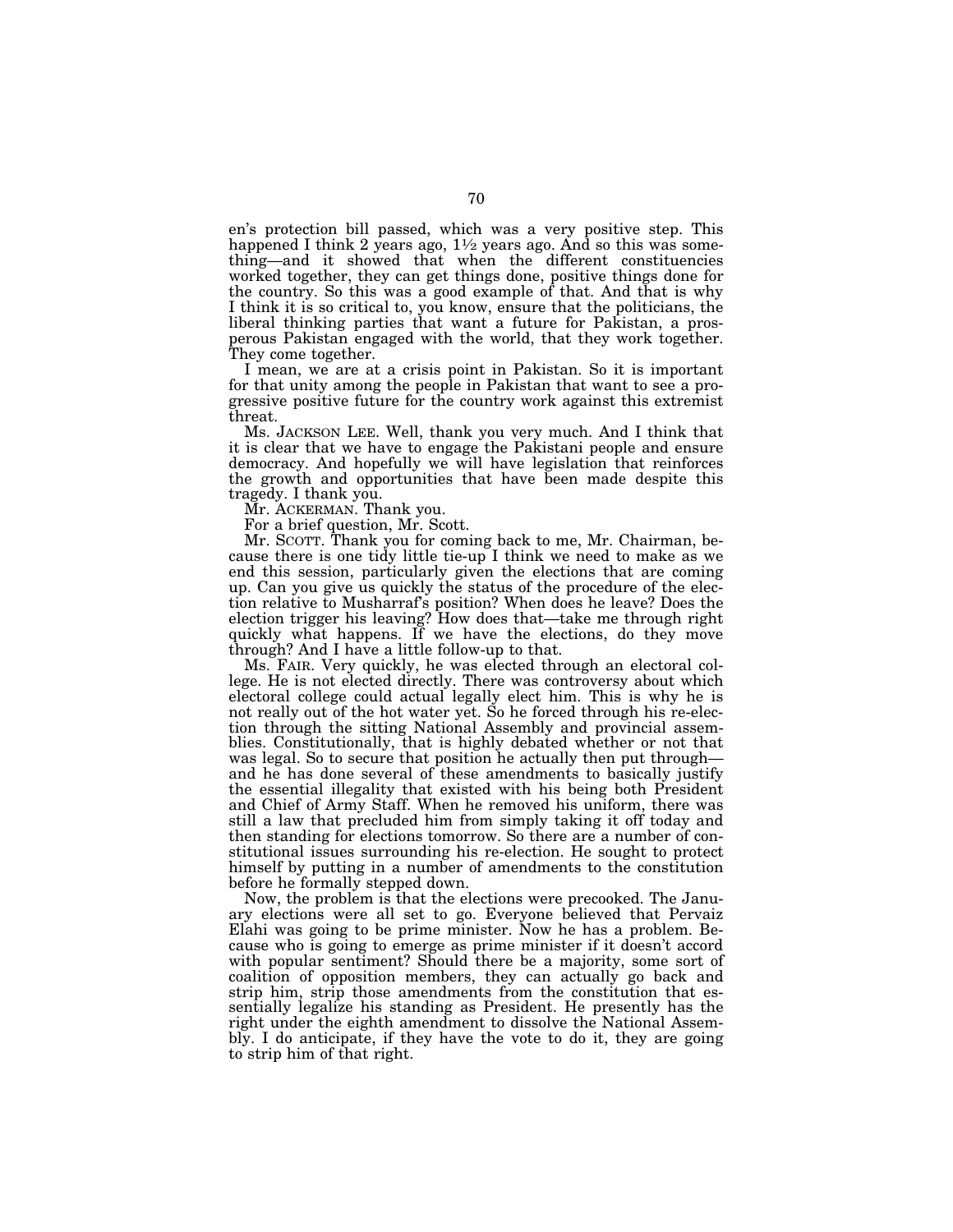So the bottom line is, while his election has been nominally secured through the manipulation of the constitution, depending upon the constitution and the National Assembly, he is by no means out of the water. And this is where Kiyani really comes into play because he is going to be, as Dr. Tellis explained, he is going to be brokering multiple interests. The army has a corporate set of interests. They do not want more instability. They do not want to be out engaging in greater strife with their own countrymen. So Kiyani is going to play a pivotal role if in fact these elections produce a National Assembly that is out to get Musharraf. And that is not off the table.

Mr. SCOTT. So even if we have these elections, fair—everybody's in it; Musharraf is still there—we have still got a problem?

Ms. FAIR. Oh, absolutely. Unless they get a quorum to strip the election or even if they get a simple majority, they can still refer the legality of those back to the court. Now the court hasn't been reconstituted. So the justice that stood up to him—and in fact, there are 40-some odd justices have been removed. So even if they referred it back to the court without a reconstitution of the Supreme Court, those amendments would probably still be upheld. But they may also do something to get the Supreme Court reconstituted. So we are going to see I think, depending on the constitution, there is going to be a very quick interest if they have got the numbers to strip Musharraf of some of the powers to dismiss them. In no way do—we are fooling ourselves if we think elections bring security and resolve these issues. They do not. They may even bring up more questions than we can even begin to create at this point.

Mr. SCOTT. So, finally, the point I wanted to get to on this as we end this discussion—and it presents a very big problem to us here in Congress and the American people, especially as we are dealing with our tax dollars, that we are allocating into this situation. And I want to get your thoughts on this because, I mean, we have got \$10 billion since 2001; \$4.5 billion of that for military alone. In 2005, we entered a 3-year deal where we are—about a \$3 billion deal where we were shipping in annual installments of \$600 million split evenly between the military, and with our earthquake relief funds, we have provided enough allocation for fiscal year 2006, it was \$788 million, and an estimated \$793 million was delivered in fiscal year 2007. In other words, that is big money that is going over there. And there is much thought in Congress, and there is a split decision here because there are pros and cons on that word ''conditions,'' that as we move forward, conditions must be met on this. And I am wondering, I would like to get your reactions on this, what are your thoughts on putting conditions or benchmarks or something be done?  $\bar{I}$  mean, this is a very volatile situation which we are putting our dollars; we are putting programs in. Would that be a problem?

Mr. ACKERMAN. Keep your answers brief.

Mr. SCOTT. In conditionings?

Ms. FAIR. I think yes. As I wrote in my testimony, Pakistanis look at us with great dubiety. They look at the cycle of aid and you can see it graphed out. Our aid stops when there is a transition toward civilian leadership. It certainly reinforces the idea that we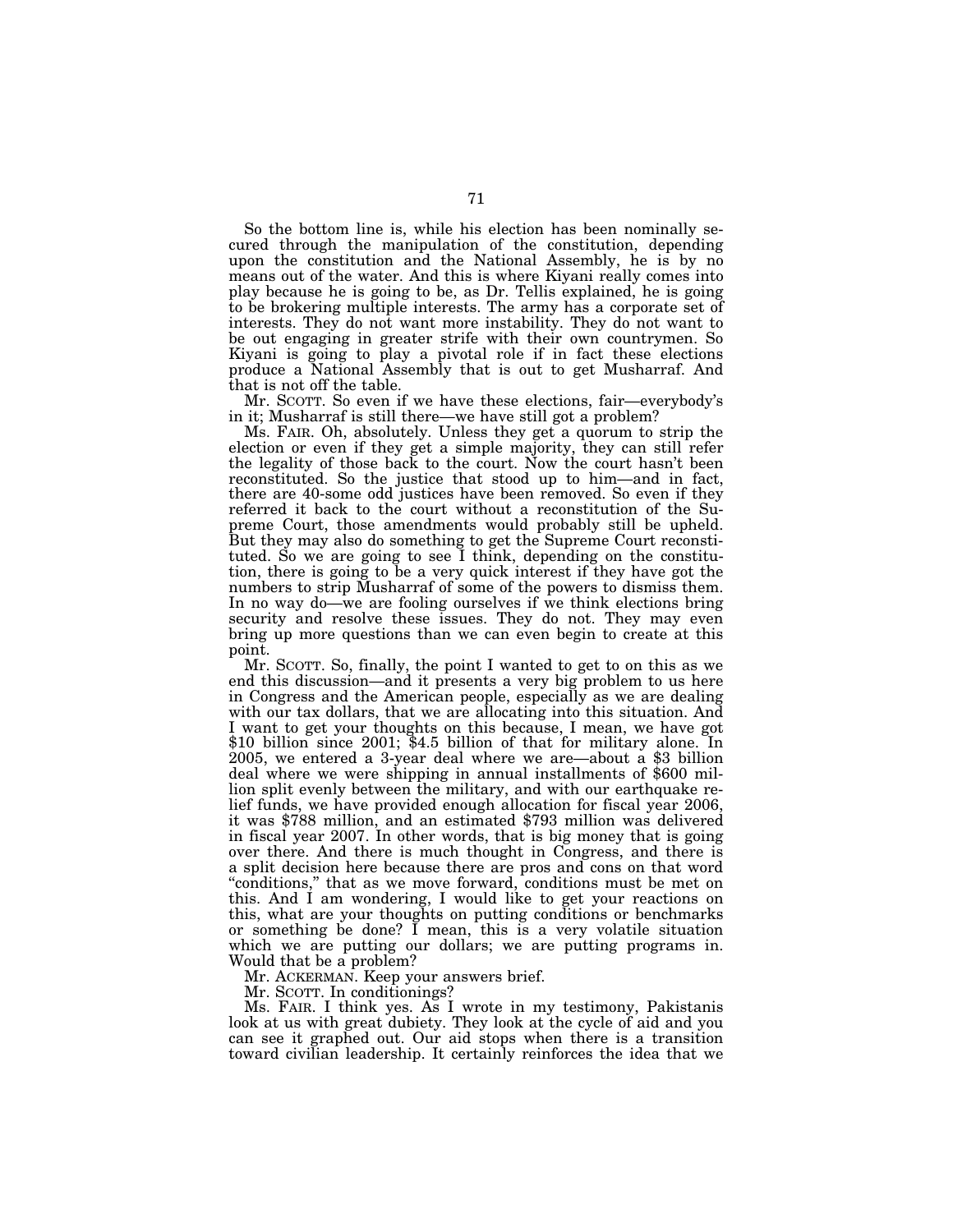see Pakistan or our relationship with it through utilitarian lens. And I am afraid that this is probably not the kind of language that is helpful. I think we do need to give General Kiyani a chance. We do need to give the election a chance. But, most importantly, we do need to restructure our aid portfolio over time. Of that \$10 billion, the ordinary Pakistani has seen very little of it. I am also heartened by the recent initiative to program aid as opposed to giving direct budgetary support.

But I do worry that these discussions of conditionality, as they are heard in Pakistan, reinforce the very pervasive belief that we are very unreliable and that we are only there to use and abuse Pakistan and toss them away when we are finished.

Mr. SCOTT. I see. Okay.

Mr. TELLIS. I concur with that sentiment completely.

Mr. SCOTT. Thank you.

Ms. CURTIS. Yes. I concur as well.

Mr. ACKERMAN. That is very brief. Thank you.

Mr. SCOTT. Thank you very much.

Mr. ACKERMAN. Thank you, Mr. Scott.

I have a question. Well first, it seems to me that President Musharraf is not a guy who goes easily into the night. It also seems to me that it was not illogical to expect that someone who came in to reform the system, modernize the country and do good and positive things, came to a conclusion that if he wasn't there, he couldn't do them. You pair those two together with a determined person, and you get what we have got. I don't think there should be any surprises here. Just looking at the history, if you don't like the Parliament, dissolve the Parliament. If you don't like the Chief Justice, suspend the Chief Justice. If the Supreme Court stands in your way, get rid of the Supreme Court. If the new people get in your way, get rid of them. If you don't like the constitution, rewrite it. And on and on and on again. I don't see how this scenario changes in any significant way if you don't like the results of an election, even in the middle of the election. It seems to me of all the reforms that we have insisted on, the only thing that has been reformed is our list of reforms. We have paired it down to next to nothing. And they are not insisting upon anything.

I have a ''so what'' question. It goes like this: If we are concerned about President Musharraf being pushed over the edge, I will go back to that, so what? If President Musharraf is cutting survival deals with various leaders of questionable democratic intentions for reasons of survival and they demand that he plays ball and he turns to us and we demand that he play ball with us and give him \$1 million and he turns back to them and then he turns back to us; he seems to think that he can forever pirouette on a soufflé. I don't know how long we should be willing to keep this up. He should be willing to keep it up forever. If we are dealing with a world situation in which we have a tremendous reasonable concern about international terrorists and international terrorism and the falling into their hands of nuclear weapons or nuclear programs and certainly there is somebody in Pakistan, namely A.Q. Khan, who has information to which we have not necessarily had any direct access, and we don't want to push Musharraf to give us direct access to him because we are worried about pushing him over the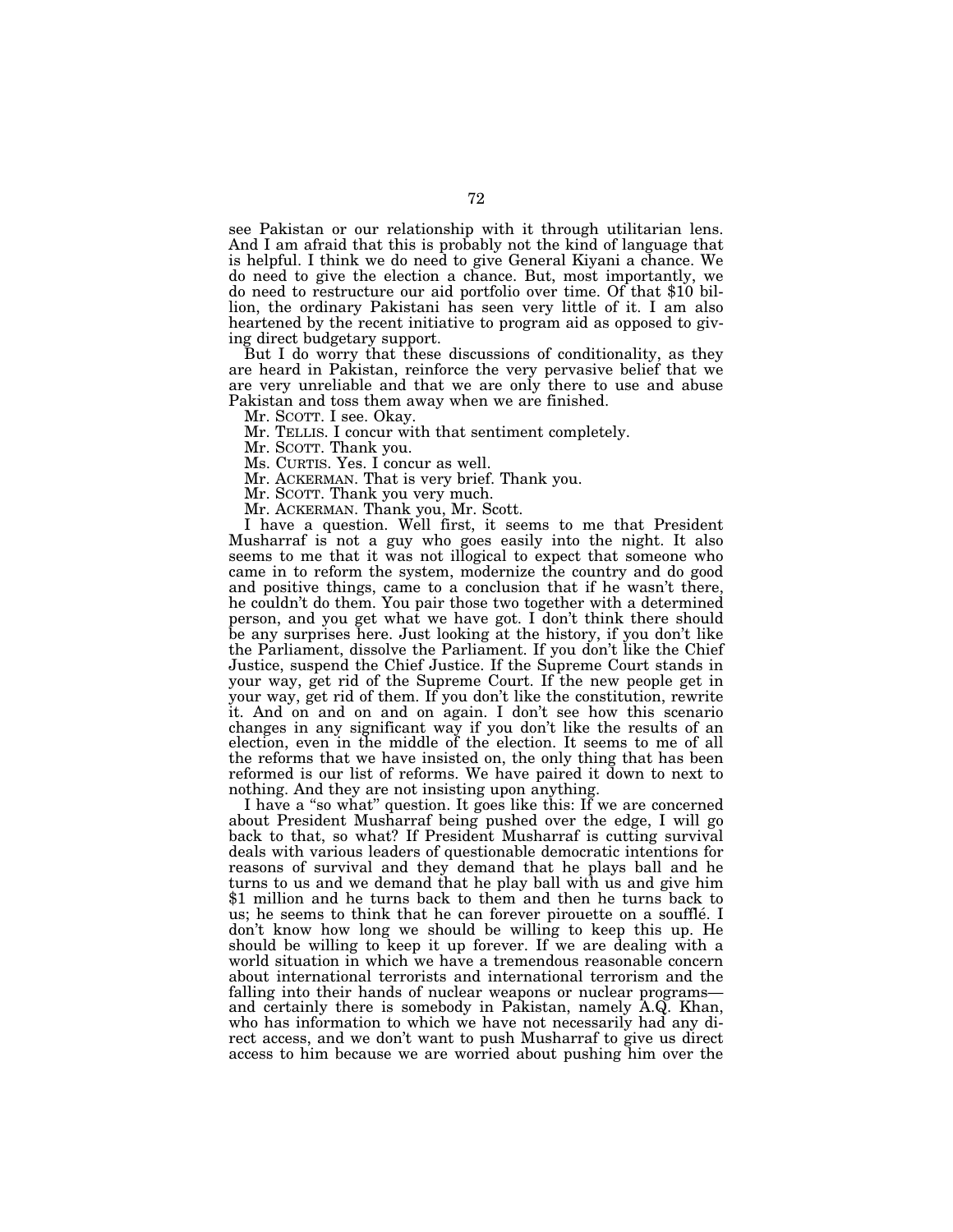edge—so what? We don't seem to be getting anywhere with anything and falling deeper into the abyss of facing these problems down the road, and we are better off facing them now while the equities might still be in our favor. So what if we push Musharraf? I don't know that he is going to allow himself to be pushed over the edge. I think he might just get a little bit more reasonable. And if he doesn't, so what? It seems to be there are other generals whose phone numbers we have now. And if Musharraf is gone because he went over the edge, does the Taliban come back? I don't think we let that happen. I don't think they let that happen. I don't think anybody lets that happen. Somebody strong enough and smart enough with the right set of ethics and sensitivities is going to be there whether it is the guy who is next or the guy who is next after that. And I think if people understand that we are for real and not just in favor of throwing billions of dollars away and seeing what happens, then somebody has to come to the right conclusions. It is more than looking into the leader's eyes of a different country and seeing his soul and knowing he is a good guy and putting all your chips on him. And then when that doesn't happen, you go back and believe some more. It doesn't seem to be happening, and I am not going to fall into a trap of calling anything a fairy tale. But something is wrong here. So my question is, so what?

Ms. FAIR. You know what? I actually very much agree with you. As Ms. Curtis said, he is a declining asset. He is a transitional character. In terms of cooperation on counterterrorism and counterinsurgency, it is the Chief of Army Staff that matters. He will decide whether or not engagement in terms of counterinsurgency operations benefit the army and the armed forces corporately as well as the nation. And I do believe that prime ministers can be compelled to do what is in their national interest by having partners whose job it is to shape the benefit frontier they face. In other words, they will do what is in their interest, and it is up to us to make that interest coincide with ours. There was a huge tendency to dismiss Nawaz Sharif as an Islamist and similar unsavory terms. Yet under Nawaz Sharif, Pakistan became poppy-free. There was very good cooperation with DEA. He agreed to send commandos in to get bin Laden into Afghanistan. It was Musharraf that turned that back. He was the one that told Musharraf, ''Get your boys from the NLI, get them from the heights of Kargil to preempt a larger war.'' The only thing he didn't deliver on was when he couldn't deliver on, and that was the nuclear test. So I am optimistic that after these elections a person is going to emerge, and they can be persuaded to do what is in their national interest. There are many sources of power at this point that could possibly emerge. It is up to us to be engaging those. I do think Musharraf is a declining asset. I think he knows that. I think all the major institutions in Pakistan know that. I think Washington is really the only place where he seems to have any credibility at this point.

Mr. ACKERMAN. I don't know about declining assets, but we seem to have given this guy a subprime mortgage, and we keep paying for it.

Mr. Tellis.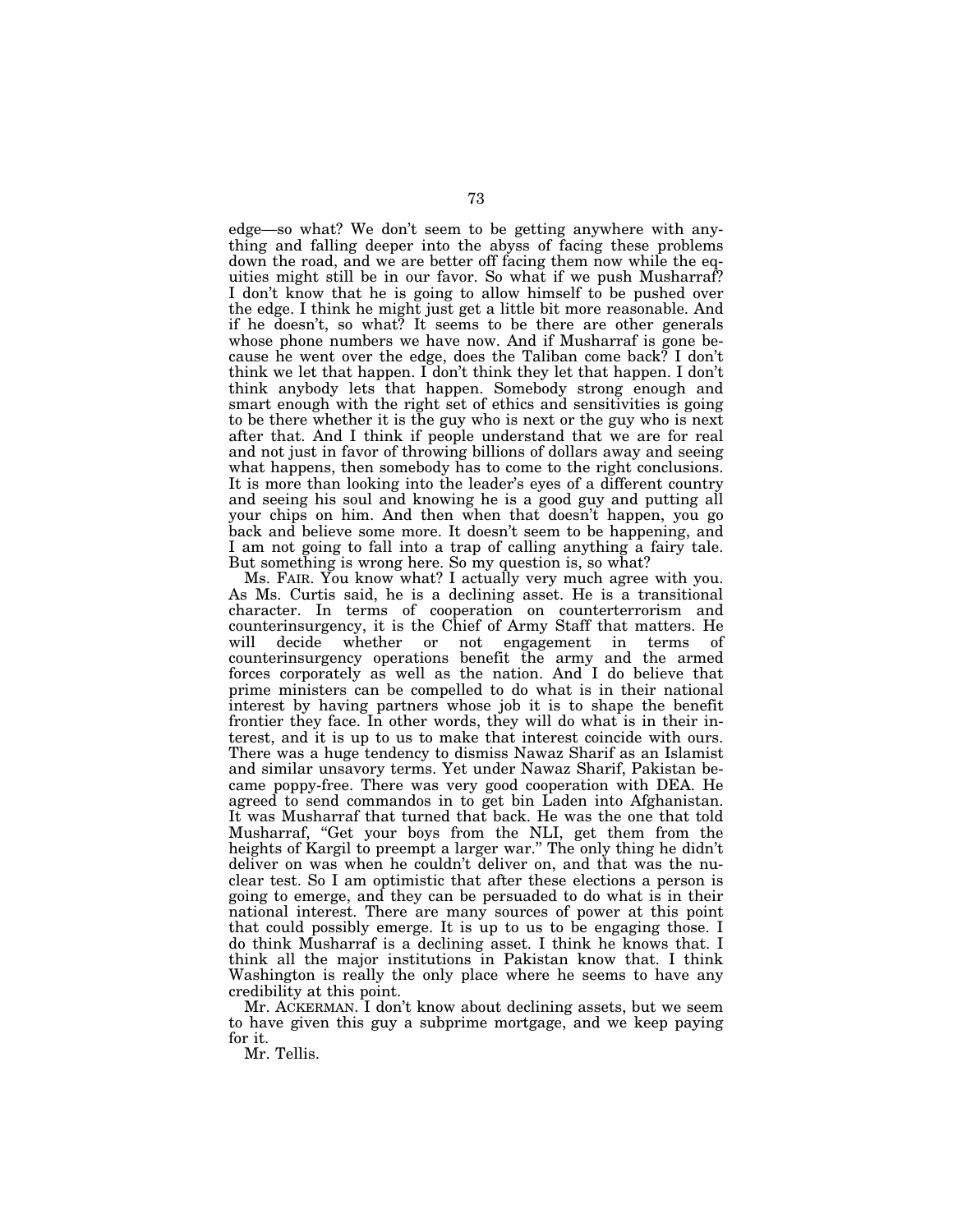Mr. TELLIS. I think we are coming to the point where, if he departs the scene, it would have no material consequence to how we pursue our interests. Having said that, however, I think his presence for a while longer is necessary because there are issues of transition that have to be resolved in the weeks and months ahead that require his presence. And so my argument has always been, whatever decisions we make about supporting Musharraf, we don't have to make those decisions just now. What we ought to do is focus on the electoral process, make certain that it is credible, let nature take its course. If you get a government that fairly represents Pakistani preferences, that will automatically serve to constrain Musharraf. Let me say one other thing, though. I think you are asking the question in a way that you did is supremely important. It is extremely important because at the very least it should give him pause that the United States might reach the conclusion that it could survive without his presence in office. Because I think we have never asked this question publicly or credibly, I think he has drawn the conclusion that the U.S. has no alternative but to deal with me because I am the only ticket they have toward achieving their objective. And so I think asking the question irrespective of whether we act upon it or not has a value itself.

Mr. ACKERMAN. We will send him the transcript.

Final response, Ms. Curtis.

Ms. CURTIS. I would agree that all logic points to a rigged election at this point. However, there are a couple of differences with regard to Musharraf. He is no longer the Chief of Army Staff. That is a major change in his status within Pakistani decision making. His popularity has declined even more—the emergency. It declined after the mishandling of Bhutto's assassination. So he is at a point where he is vulnerable. And it is my view that the U.S. should use that opportunity to pressure him for free polls. But I would agree with you that all logic at this moment points to an unfair election. To a certain degree, sir, we have to let Pakistan work out its own problems. And this is where I would agree with Dr. Tellis, that you know there is no need to yank our support for anybody or to abruptly change our policies right now. I think the best thing we can do is to keep encouraging the democratic process, free and fair elections, and be ready for whatever result that we find ourselves in next month.

Mr. ACKERMAN. The Chair and the entire committee thank the witnesses for their patience, for their participation in this marathon subcommittee hearing. Your testimony and wisdom have been invaluable. Thank you. And thank the members of the subcommittee who we had here in great numbers today at one point or another showing the interest both to the subject and the respect they have for our particular witnesses today. The subcommittee stands adjourned.

[Whereupon, at 6:22 p.m., the subcommittee was adjourned.]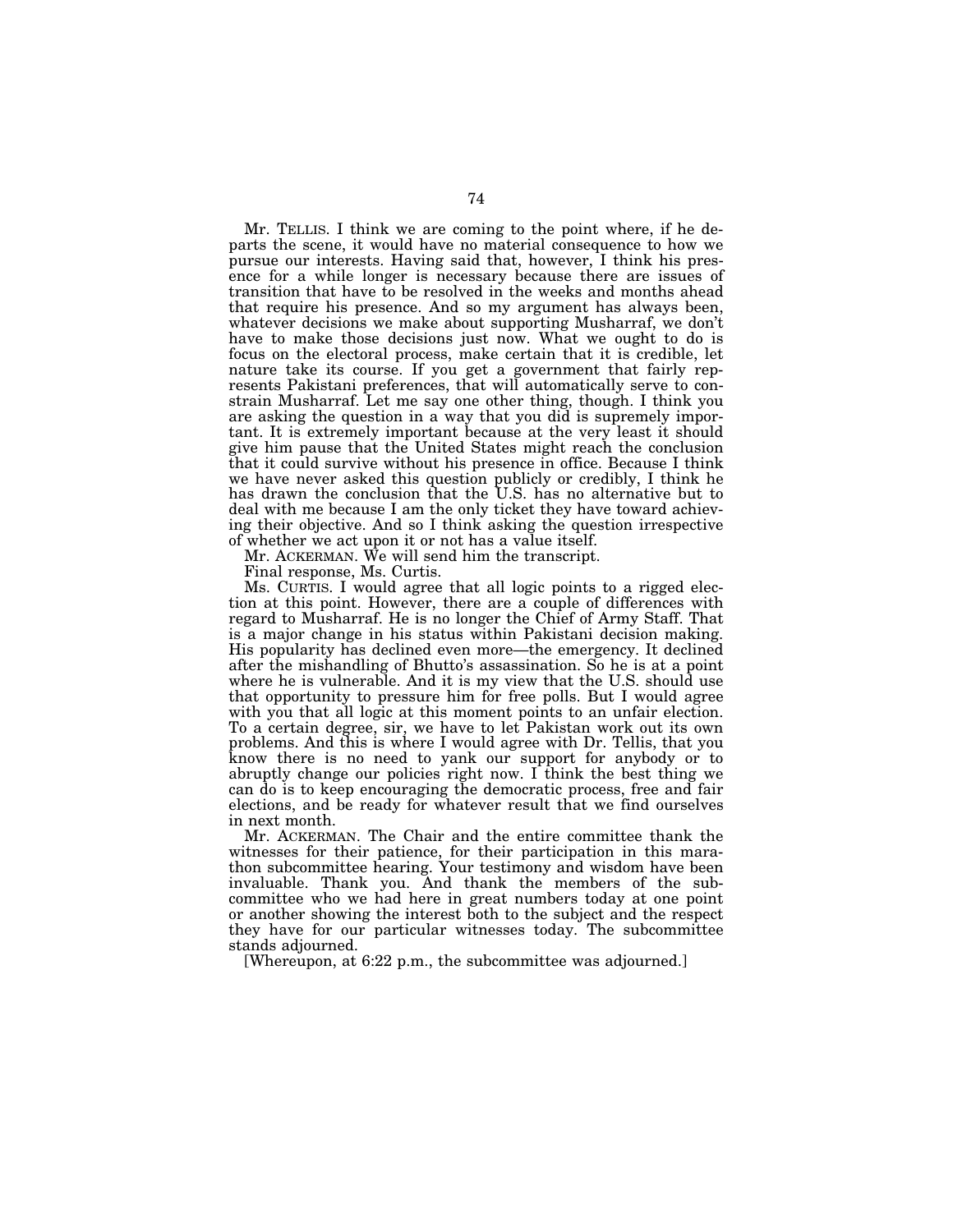## A P P E N D I X

## MATERIAL SUBMITTED FOR THE HEARING RECORD

## PREPARED STATEMENT OF THE HONORABLE SHEILA JACKSON LEE, A REPRESENTATIVE IN CONGRESS FROM THE STATE OF TEXAS

Thank you, Mr. Chairman, for convening today's important and extremely timely hearing. Over the past several weeks, we have all been extremely concerned about events unfolding in Pakistan, and I hope we can work together to ensure a bright future for U.S.-Pakistan relations. I would like to take this opportunity to thank the Committee's Ranking Member, and to welcome our distinguished panel of witnesses: Dr. Christine Fair, Senior Political Scientist, Rand Corporation; Dr. Ashley J. Tellis, Senior Associate, Carnegie Endowment for International Peace; and Lisa Curtis, Senior Research Fellow, Asian Studies Center, The Heritage Foundation. I look forward to your informative testimony.

Pakistan continues to be an important ally in the global fight against terrorism. I am particularly worried about the security of Pakistan's leaders and people, and I believe that we must examine the measures that are being undertaken to ensure their safety. As Co-Chair of the Congressional Pakistan Caucus, I have long advocated the need to ensure that Pakistan is stabilized, and that its leaders and people are protected.

As my colleagues are aware, former Pakistani Prime Minister Benazir Bhutto was assassinated on December 27, 2007, as she left a peaceful political rally, in an attack which also killed over 20 innocent bystanders. Her death came at a particularly critical time in the Pakistani political process, only two months after Ms. Bhutto returned to Pakistan from exile and was immediately attacked in a suicide bombing that killed over 130 people, and just over two weeks before Pakistan's democratic elections were scheduled to occur.

The assassination of Ms. Bhutto is a horrific tragedy for Pakistan and the world. It is essential that her killers be brought to justice immediately. Pakistan stands on the verge of momentous national elections, now scheduled to occur on February 18, 2008. Pakistan has seen serious political instability throughout the past year, weathering approximately 60 suicide bomb attacks, which killed nearly 800 people over the course of the year, in what has been called the worst political crisis since General Musharraf assumed power in a 1999 military coup.

Even before the assassination of Ms. Bhutto, the Pakistani political system weathered a serious blow in November, when President Musharraf suspended the country's constitution and assumed emergency powers under a State of Emergency, citing the deteriorating security situation. With the support of a number of my colleagues, I introduced H.Res. 810, legislation opposing emergency rule in Pakistan, and calling for a return to constitutional order, the release of detained dissidents, and the restoration of basic civil and human rights, and calling for a diplomatic team, comprised of representatives from the State Department and the Department of Defense, to negotiate firmly with President Musharraf on the issue of termination of the state of emergency. I also repeatedly issued a call for better security for Ms. Bhutto.

On October 18, Benazir Bhutto returned to Pakistan over eight years of self-imposed exile. Ms. Bhutto was greeted with hundreds of thousands of supporters, cheering her return to her homeland. Within hours of her arrival, however, two blasts were detonated near her motorcade. Though on that occasion Ms. Bhutto escaped unharmed, approximately 145 innocent bystanders were killed. Following this attack, I wrote to Secretary of State Condoleezza Rice, asking that the State Department look into the security measures being provided for Ms. Bhutto and other Pakistani political leaders.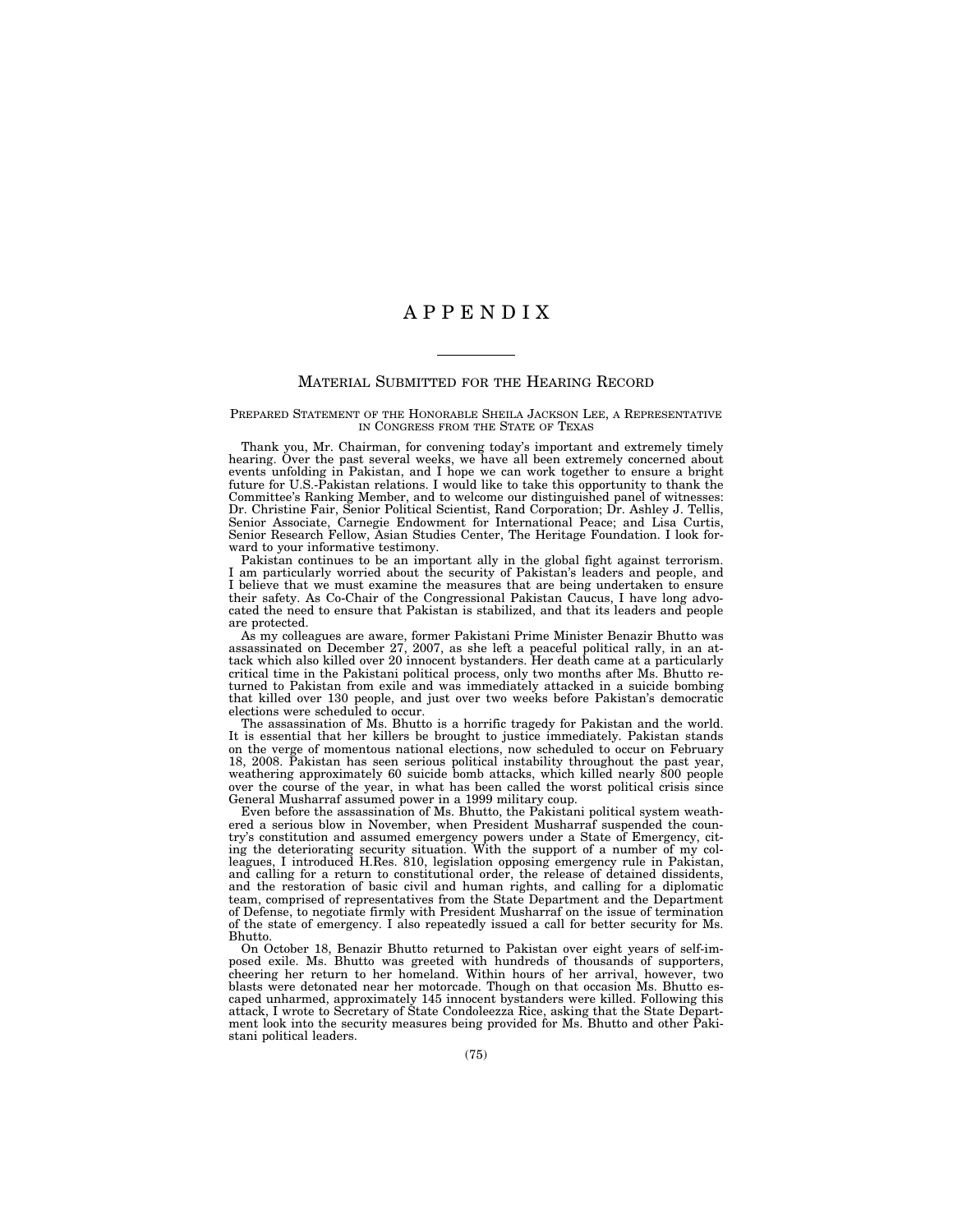After sustained international criticism, President Musharraf lifted the state of emergency on December 15, and elections were slated for January 8, 2008. Ms. Bhutto and other opposition leaders and activists cited numerous concerns over the credibility of the planned elections, concerns which were heightened by the events transpiring under the State of Emergency. The United States has sent over \$26 million in aid to Pakistan, devoted to bilateral and multilateral democracy-related programs.

Following Ms. Bhutto's assassination, the Pakistani Election Commission decided to postpone the polls until February 18th. Pakistan is now on the cusp of momentous national elections. I believe it is of the utmost importance that these elections be free, transparent, and open, and I call for the involvement of the United Nations and other reasonable international organizations. If these upcoming elections are tainted, the hopes of democracy in that region will suffer tremendously.

Pakistan continues to be a key ally in the global struggle against terrorism, with Pakistan's strategically important location and the support of President Musharraf playing a decisive role in helping to remove the Taliban regime from Afghanistan, and Pakistan capturing hundreds of suspected al-Qaeda terrorists. A stable Pakistan, moving toward true democracy, is in the interest of the United States.

Our Pakistani allies have been standing on the frontlines of the global fight against terrorism. According to the United States Department of State, Pakistan currently has 85,000 troops stationed along the border with Afghanistan. Richard A. Boucher, Assistant Secretary of State for South and Central Asian Affairs, recently noted that Pakistan has 'captured more al-Qaeda than any country in the world, and lost more people doing that.' Pakistani authorities have also killed or captured several top Taliban commanders in this area in recent months.

Pakistan faces an omnipresent threat of Islamist extremism and militancy, and the menace has blossomed since 2001, reaching unprecedented levels in 2007. In July, a 20-hour battle at Islamabad's Red Mosque ended with the defeat of Islamist radicals barricaded inside the holy building. Currently, the government faces armed rebellions in two of the country's four provinces, as well as in the Federally Administered Tribal Areas (FATA). U.S. officials have expressed ongoing concern that Al Qaeda operatives and other terrorists remain active on Pakistani soil, particularly in the FATA. In December, Defense Secretary Robert Gates stated ''Al Qaeda right now seems to have turned its face toward Pakistan and attacks on the Pakistani government and Pakistan people.''

Despite the undeniable turbulence of recent months, Pakistan has made important strides toward democracy. After much criticism, President Musharraf resigned from the army and was sworn in as a civilian President on November 29, 2007. However, while Pakistan under President Musharraf has been an instrumental ally to the United States in our war on terror, this alone cannot deter us from strongly urging President Musharraf to improve his government's human rights record, ensure the maintenance of constitutional order, encourage a free press and safety for journalists, and ensure that elections are free, fair, and timely.

Mr. Chairman, thank you for convening today's hearing. I look forward to today's informative testimony, and to working with my colleagues to ensure that the United States continues to work with our Pakistani counterparts in support of freedom and democracy, and against our common enemy of extremism.

Thank you, Mr. Chairman. I yield back the balance of my time.

## PREPARED STATEMENT OF THE HONORABLE JOE WILSON, A REPRESENTATIVE IN CONGRESS FROM THE STATE OF SOUTH CAROLINA

Thank you, Chairman Ackerman, for holding this hearing on US-Pakistani relations.

There are many points of interest I hope will be addressed in today's hearing, but, certainly, the recent assassination and death of former Prime Minister Benazir Bhutto is one we must examine closely. On a personal note, my wife Roxanne and youngest son Hunter had the privilege of meeting with Ms. Bhutto during a visit she made to Lexington, South Carolina, several years ago. Additionally, I had breakfast with her at her home in Islamabad with Congressmen David Dreier and Darrell Issa in November during a CODEL to South Asia—four weeks prior to her murder. I was tremendously impressed with her passion for the principles of democracy and dedication to seeing democracy spread throughout Pakistan and the region. No doubt, these are principles her assassins were determined to stop, and that is why it is imperative we frame today's discussion with an appreciation of the global consequences of our relationship with Pakistan and, most notably, President Pervez Musharraf who himself has been a victim of at least three assassination attempts.